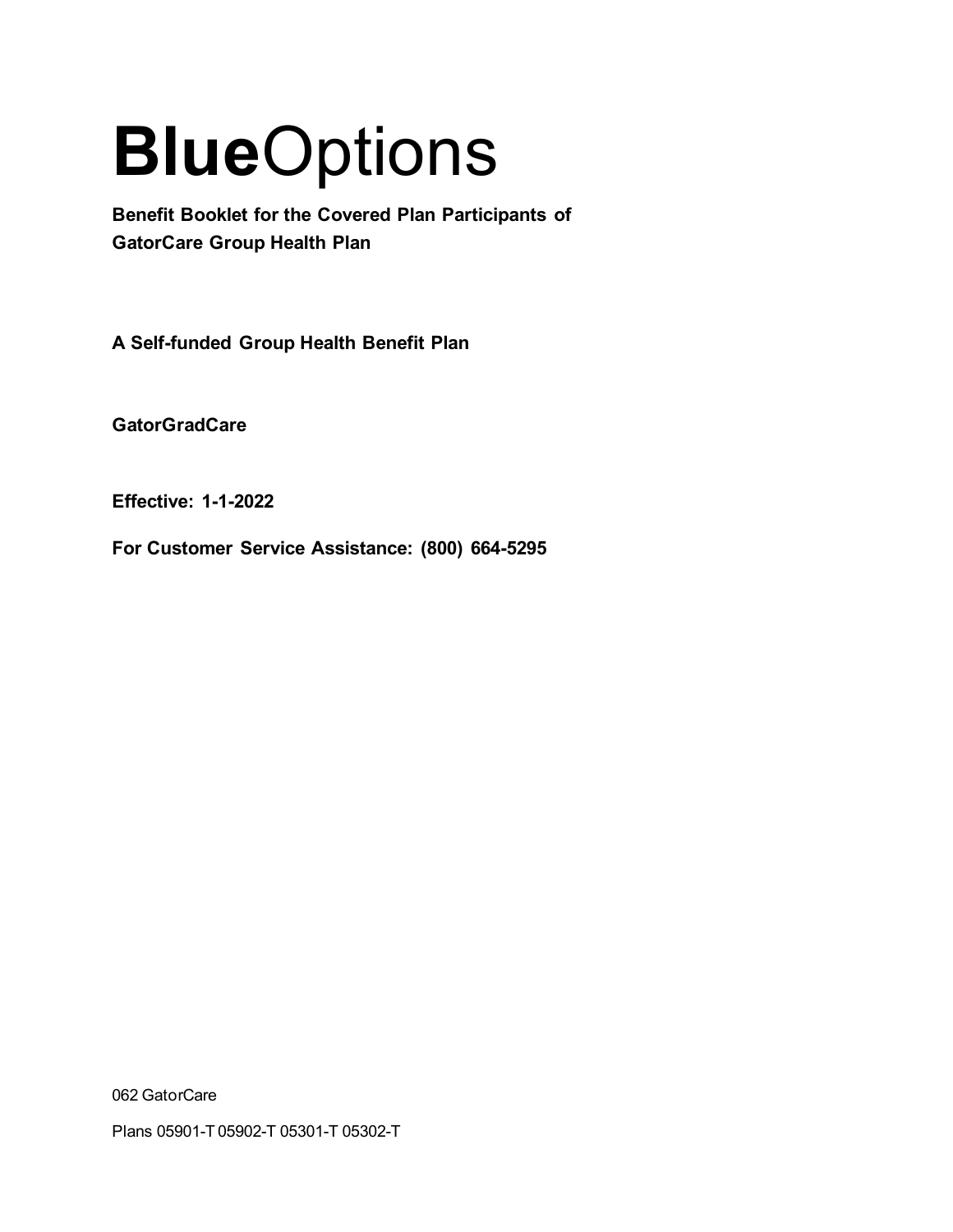# Table of Contents

| Section 1: |                                                                              |  |
|------------|------------------------------------------------------------------------------|--|
| Section 2: |                                                                              |  |
| Section 3: |                                                                              |  |
| Section 4: |                                                                              |  |
| Section 5: | Understanding Your Share of Health Care Expenses 5-1                         |  |
| Section 6: |                                                                              |  |
| Section 7: |                                                                              |  |
| Section 8: |                                                                              |  |
| Section 9: |                                                                              |  |
|            |                                                                              |  |
|            |                                                                              |  |
|            |                                                                              |  |
|            | Section 13: The Effect of Medicare Coverage/ Medicare Secondary Payer        |  |
|            | Section 14: Duplication of Coverage Under Other Health Plans/Programs 14-1   |  |
|            |                                                                              |  |
|            |                                                                              |  |
|            |                                                                              |  |
|            |                                                                              |  |
|            | Section 19: Value Added Services - Medical Evacuation and Repatriation  19-1 |  |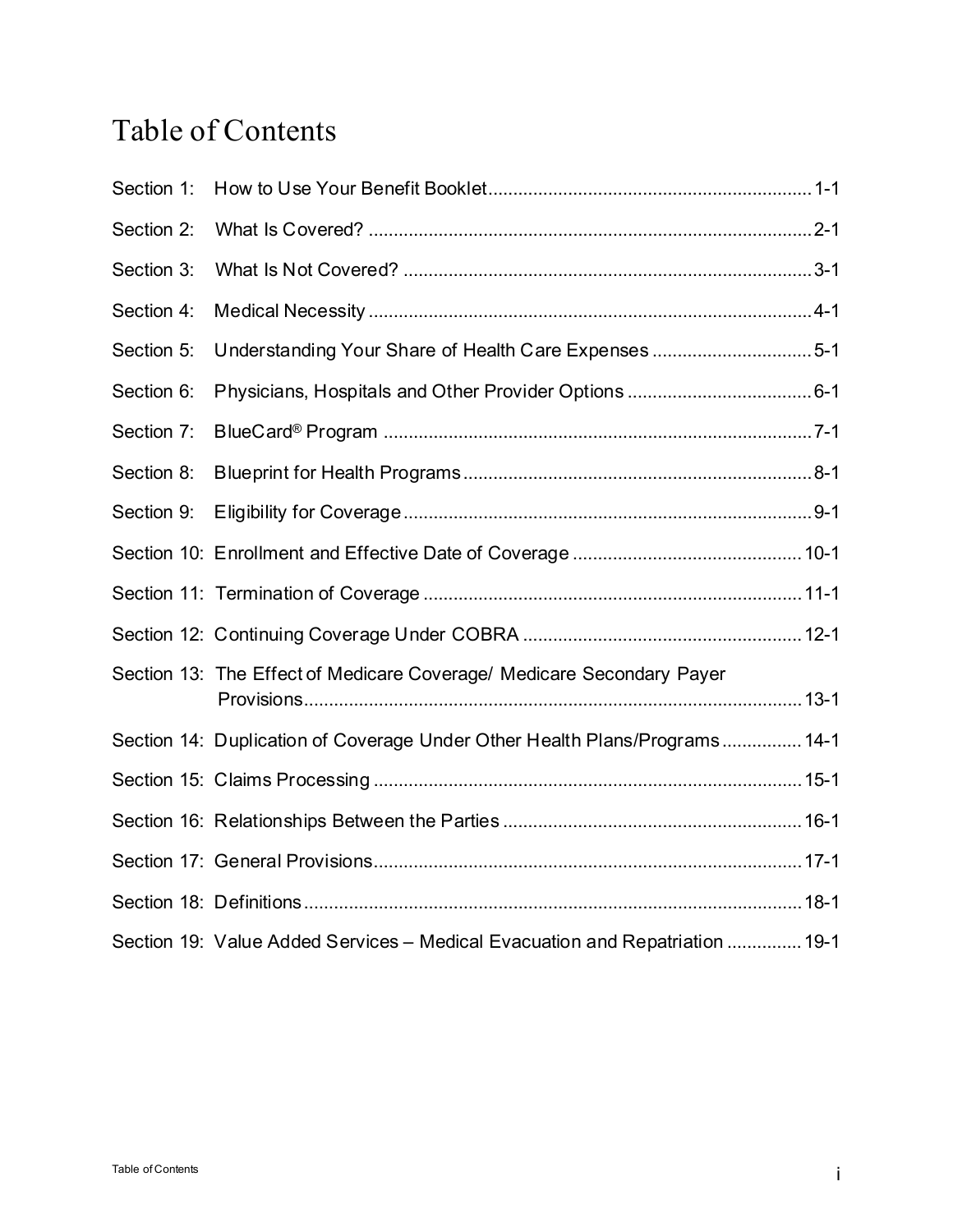# Section 1: How to Use Your Benefit Booklet

This is your Benefit Booklet ("Booklet"). It describes your coverage, benefits, limitations and exclusions for the self-funded Group Health Benefit Plan ("Group Health Plan" or "Group Plan") established and maintained by GatorCare.

The sponsor of your Group Health Plan has contracted with Blue Cross Blue Shield of Florida, Inc. (BCBSF), under an Administrative Services Only Agreement ("ASO Agreement"), to provide certain third party administrative services, including claims processing, customer service, and other services, and access to certain of its Provider networks. BCBSF provides certain administrative services only and does not assume any financial risk or obligation with respect to Health Care Services rendered to Covered Persons or claims submitted for processing under this Benefit Booklet for such Services. The payment of claims under the Group Health Plan depends exclusively upon the funding provided by GatorCare.

You should read your Benefit Booklet carefully before you need Health Care Services. It contains valuable information about:

- your BlueOptions benefits;
- what is covered;
- what is excluded or not covered;
- coverage and payment rules;
- Blueprint for Health Programs;
- how and when to file a claim;
- how much, and under what circumstances, payment will be made;
- what you will have to pay as your share; and
- other important information including when benefits may change; how and when

coverage stops; how to continue coverage if you are no longer eligible; how benefits will be coordinated with other policies or plans; and the Group Health Plan's subrogation rights and right of reimbursement.

You will need to refer to the Schedule of Benefits to determine how much you have to pay for particular Health Care Services.

# **When reading your Booklet, please remember that:**

- you should read this Booklet in its entirety in order to determine if a particular Health Care Service is covered.
- the headings of sections contained in this Booklet are for reference purposes only and shall not affect in any way the meaning or interpretation of particular provisions.
- references to "you" or "your" throughout refer to you as the Covered Plan Participant and to your Covered Dependents, unless expressly stated otherwise or unless, in the context in which the term is used, it is clearly intended otherwise. Any references which refer solely to you as the Covered Plan Participant or solely to your Covered Dependent(s) will be noted as such.
- references to "we", "us", and "our" throughout refer to Blue Cross and Blue Shield of Florida, Inc. We may also refer to ourselves as "BCBSF".
- if a word or phrase starts with a capital letter, it is either the first word in a sentence, a proper name, a title, or a defined term. If the word or phrase has a special meaning, it will either be defined in the Definitions section or defined within the particular section where it is used.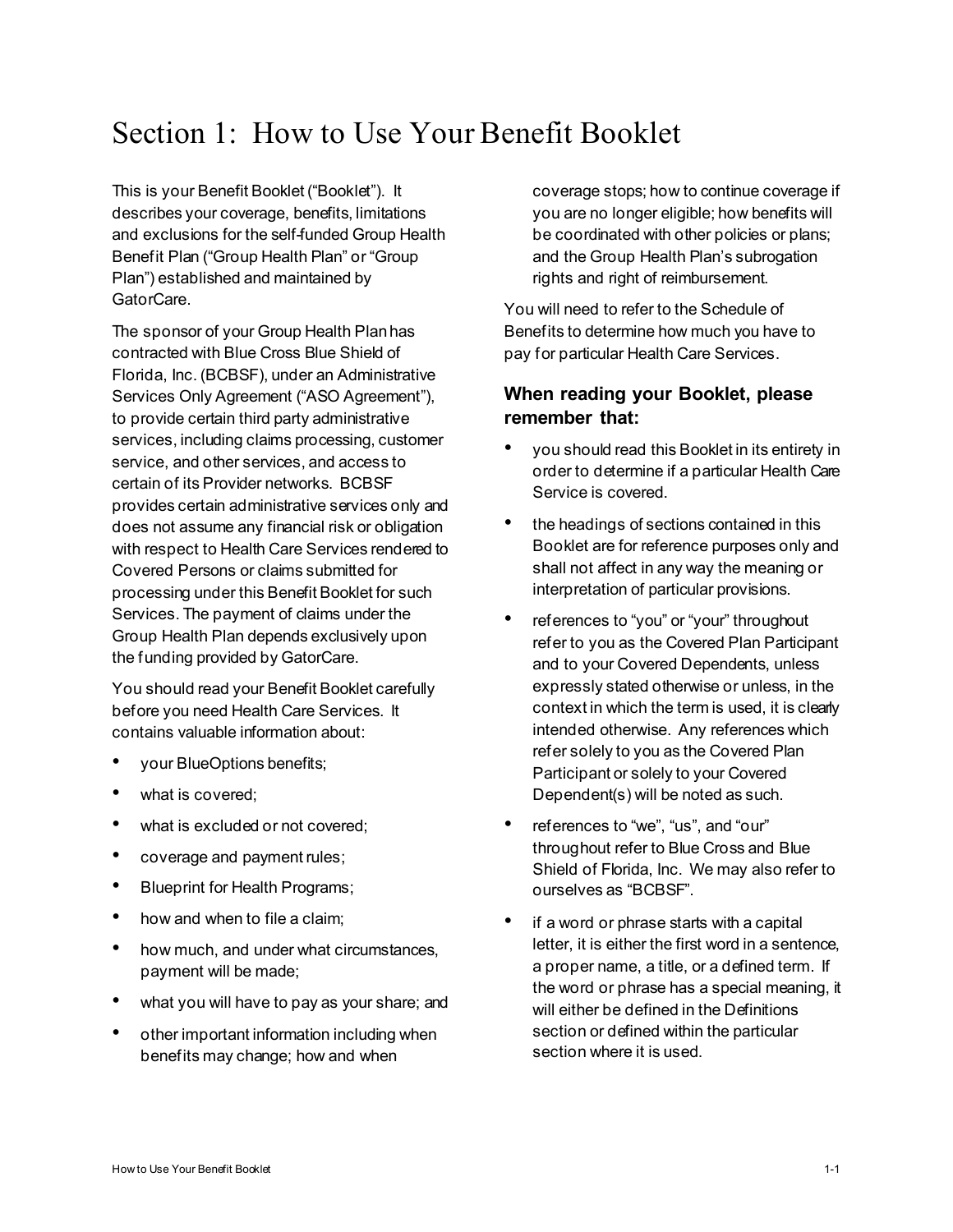# **Where do you find information on…**

• **what particular types of Health Care Services are covered?** 

Read the "What Is Covered?" and "What Is Not Covered?" sections.

• **how much will be paid under your Group Health Plan and how much do you have to pay?**

Read the "Understanding Your Share of Health Care Expenses" section along with the Schedule of Benefits.

• **how the amount you pay for Covered Services under the BlueCard Program will be determined when you receive care outside the state of Florida?**

Read the "BlueCard Program" section.

• **how to add or remove a Dependent?**

Read the "Enrollment and Effective Date of Coverage" section.

- **what happens if you are covered under this Benefit Booklet and another health plan?** Read the "Duplication of Coverage Under Other Health Plans/ Programs" section.
- **what happens when your coverage ends?**

Read the "Termination of Coverage" section.

• **what the terms used throughout this Booklet mean?** 

Read the "Definitions" section.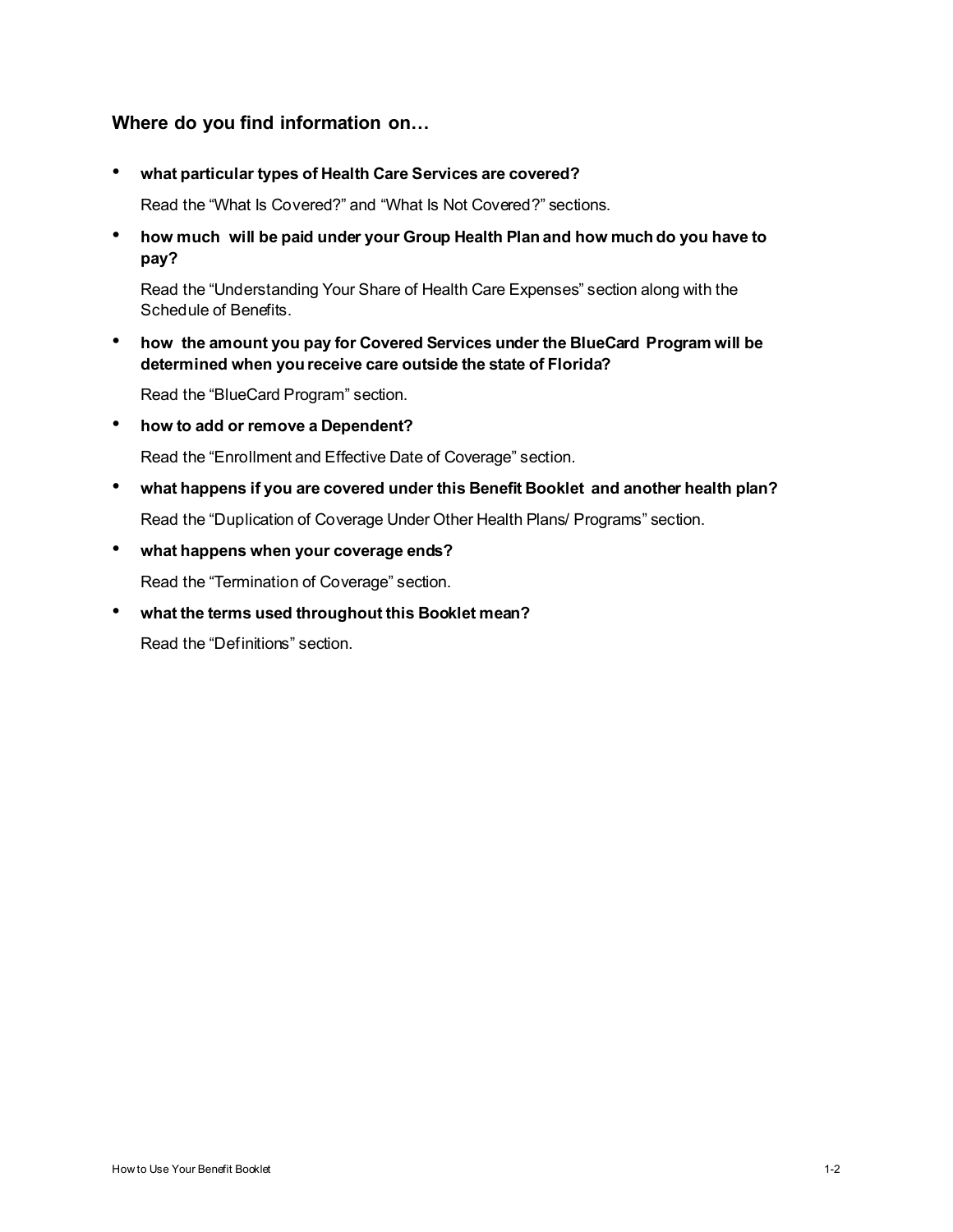| Whenever you need care, you have a choice. If you visit an:                                                     |                                                                                                                                                              |                                                                                                                            |  |  |
|-----------------------------------------------------------------------------------------------------------------|--------------------------------------------------------------------------------------------------------------------------------------------------------------|----------------------------------------------------------------------------------------------------------------------------|--|--|
| <b>In-Network Providers</b>                                                                                     |                                                                                                                                                              |                                                                                                                            |  |  |
| <b>GatorCare Network Provider</b><br>Tier 1                                                                     | <b>Network Blue Provider</b><br>Tier 2                                                                                                                       | <b>Out-of-Network Provider</b><br>Tier 3                                                                                   |  |  |
| You receive the highest level of<br>coverage available                                                          | You receive In-Network benefits;<br>however, you may be subject to a<br>higher cost share when services are<br>rendered outside of the GatorCare<br>Network. | When applicable, you receive<br>the Out-of-Network level of<br>benefits - you will share more of<br>the cost of your care. |  |  |
| You do not have to file a claim; the<br>claim will be filed by the In-<br>Network Provider for you.             | You do not have to file a claim; the<br>claim will be filed by the In-Network<br>Provider for you.                                                           | You may be required to submit a<br>claim form.                                                                             |  |  |
| The GatorCare Provider* is<br>responsible for Admission<br>Notification if you are admitted to<br>the Hospital. | The In-Network Provider* is<br>responsible for Admission<br>Notification if you are admitted to<br>the Hospital.                                             | You should notify BCBSF of<br>inpatient admissions.                                                                        |  |  |

# **Overview of How BlueOptions Works**

\*For Services rendered by an In-Network Provider located outside of Florida, you should notify us of inpatient admissions.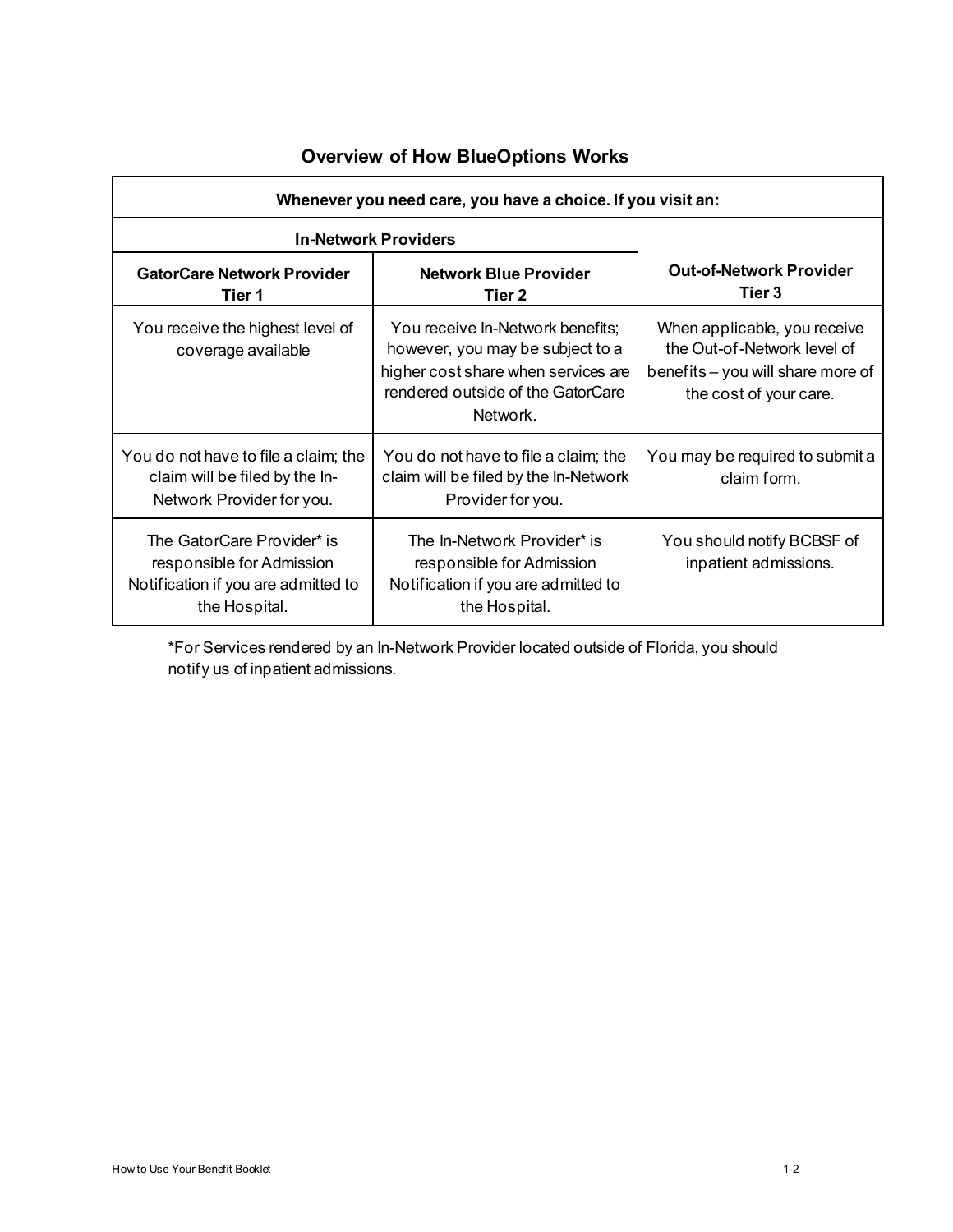# Section 2: What Is Covered?

# **Introduction**

This section describes the Health Care Services that are covered under this Benefit Booklet. All benefits for Covered Services are subject to your share of the cost and the benefit maximums listed on your Schedule of Benefits, the applicable Allowed Amount, any limitations and/or exclusions, as well as other provisions contained in this Booklet, and any Endorsement(s) in accordance with BCBSF's Medical Necessity coverage criteria and benefit guidelines then in effect.

Remember that exclusions and limitations also apply to your coverage. Exclusions and limitations that are specific to a type of Service are included along with the benefit description in this section. Additional exclusions and limitations that may apply can be found in the "What Is Not Covered?" section. More than one limitation or exclusion may apply to a specific Service or a particular situation.

Expenses for the Health Care Services listed in this section will be covered under this Booklet only if the Services are:

- 1. within the Health Care Services categories in the "What Is Covered?" section;
- 2. actually rendered (not just proposed or recommended) by an appropriately licensed health care Provider who is recognized for payment under this Benefit Booklet and for which an itemized statement or description of the procedure or Service, which was rendered is received, including any applicable procedure code, diagnosis code and other information required in order to process a claim for the Service;
- 3. Medically Necessary, as defined in this Booklet and determined by BCBSF or GatorCare in accordance with BCBSF's Medical Necessity coverage criteria then in effect, except as specified in this section;
- 4. in accordance with the benefit guidelines listed below;
- 5. rendered while your coverage is in force; and
- 6. not specifically or generally limited or excluded under this Booklet.

BCBSF or GatorCare will determine whether Services are Covered Services under this Booklet after you have obtained the Services and a claim has been received for the Services. In some circumstances BCBSF or GatorCare may determine whether Services might be Covered Services under this Booklet before you are provided the Service. For example, BCBSF or GatorCare may determine whether a proposed transplant is a Covered Service under this Booklet before the transplant is provided. Neither BCBSF nor GatorCare are obligated to determine, in advance, whether any Service not yet provided to you would be a Covered Service unless we have specifically designated that a Service is subject to a prior authorization requirement as described in the "Blueprint for Health Programs" section. We are also not obligated to cover or pay for any Service that has not actually been rendered to you.

In determining whether Health Care Services are Covered Services under this Booklet, no written or verbal representation by any employee or agent of BCBSF or GatorCare, or by any other person, shall waive or otherwise modify the terms of this Booklet and, therefore, neither you, nor any health care Provider or other person should rely on any such written or verbal representation.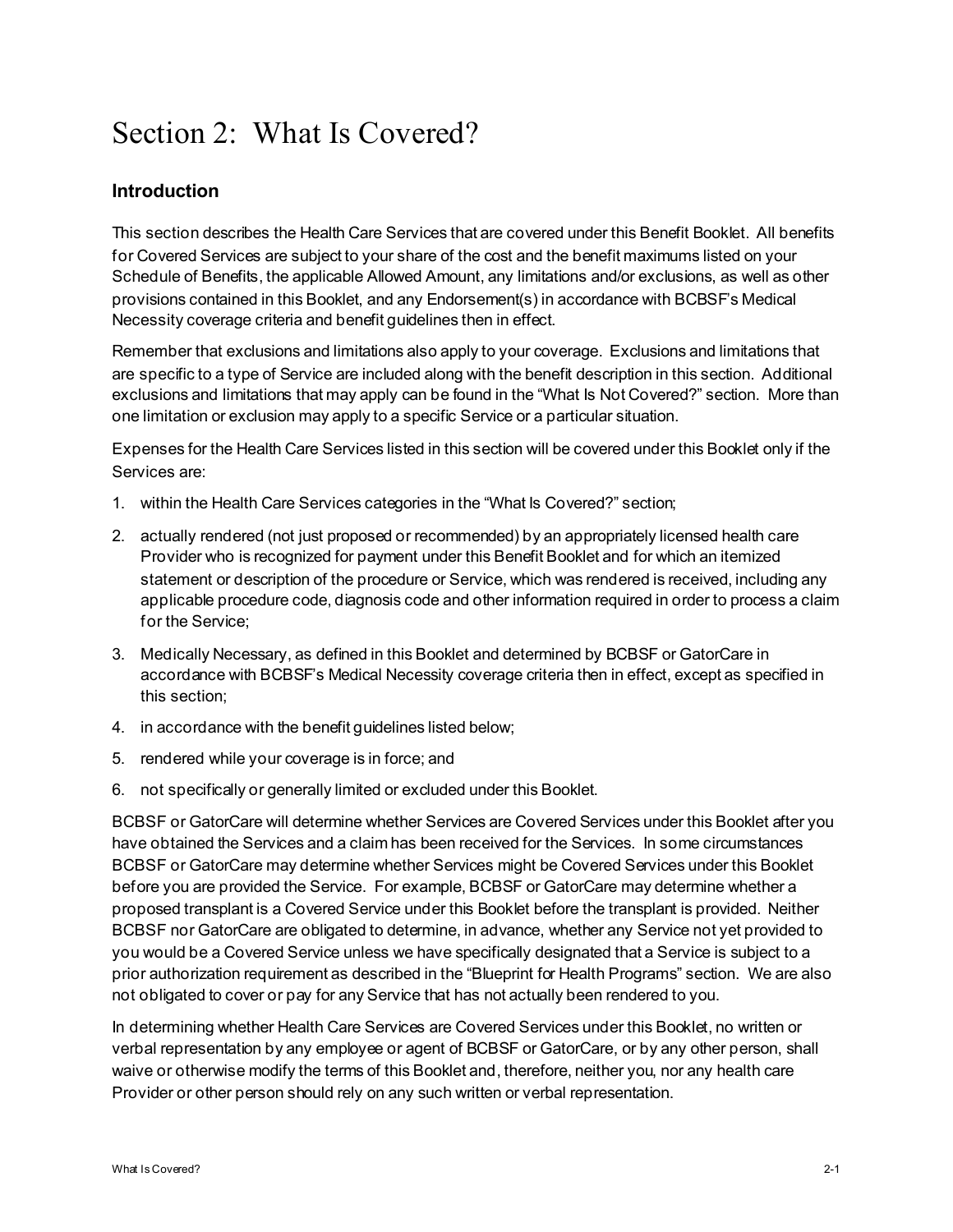# **Our Benefit Guidelines**

In providing benefits for Covered Services, the benefit guidelines listed below apply as well as any other applicable payment rules specific to particular categories of Services:

- 1. Payment for certain Health Care Services is included within the Allowed Amount for the primary procedure, and therefore no additional amount is payable for any such Services.
- 2. Payment is based on the Allowed Amount for the actual Service rendered (i.e., payment is not based on the Allowed Amount for a Service which is more complex than that actually rendered), and is not based on the method utilized to perform the Service or the day of the week or the time of day the procedure is performed.
- 3. Payment for a Service includes all components of the Health Care Service when the Service can be described by a single procedure code, or when the Service is an essential or integral part of the associated therapeutic/diagnostic Service rendered.

# **Covered Services Categories**

# **Accident Care**

Health Care Services to treat an injury or illness resulting from an Accident not related to your job or employment are covered.

# Exclusion:

Health Care Services to treat an injury or illness resulting from an Accident related to your job or employment are excluded.

# **Allergy Testing and Treatments**

Testing and desensitization therapy (e.g., injections) and the cost of hyposensitization serum are covered. The Allowed Amount for allergy testing is based upon the type and number of tests performed by the Physician. The Allowed Amount for allergy immunotherapy treatment is based upon the type and number of doses.

# **Ambulance Services**

Ambulance Services for Emergency Medical Conditions and limited non-emergency ground transport may be covered only when:

- 1. For Emergency Medical Conditions it is Medically Necessary to transport you by air, ground or water, from the place an Emergency Medical Condition occurs to the nearest Hospital that can provide the Medically Necessary level of care. If it is determined that the nearest Hospital is unable to provide the Medically Necessary level of care for the Emergency Medical Condition, then coverage for Ambulance Services shall extend to the next nearest Hospital that can provide Medically Necessary care; or
- 2. For limited non-emergency ground Ambulance transport it is Medically Necessary to transport you by ground:
	- a. from an Out-of-Network Hospital to the nearest In-Network Hospital that can provide care;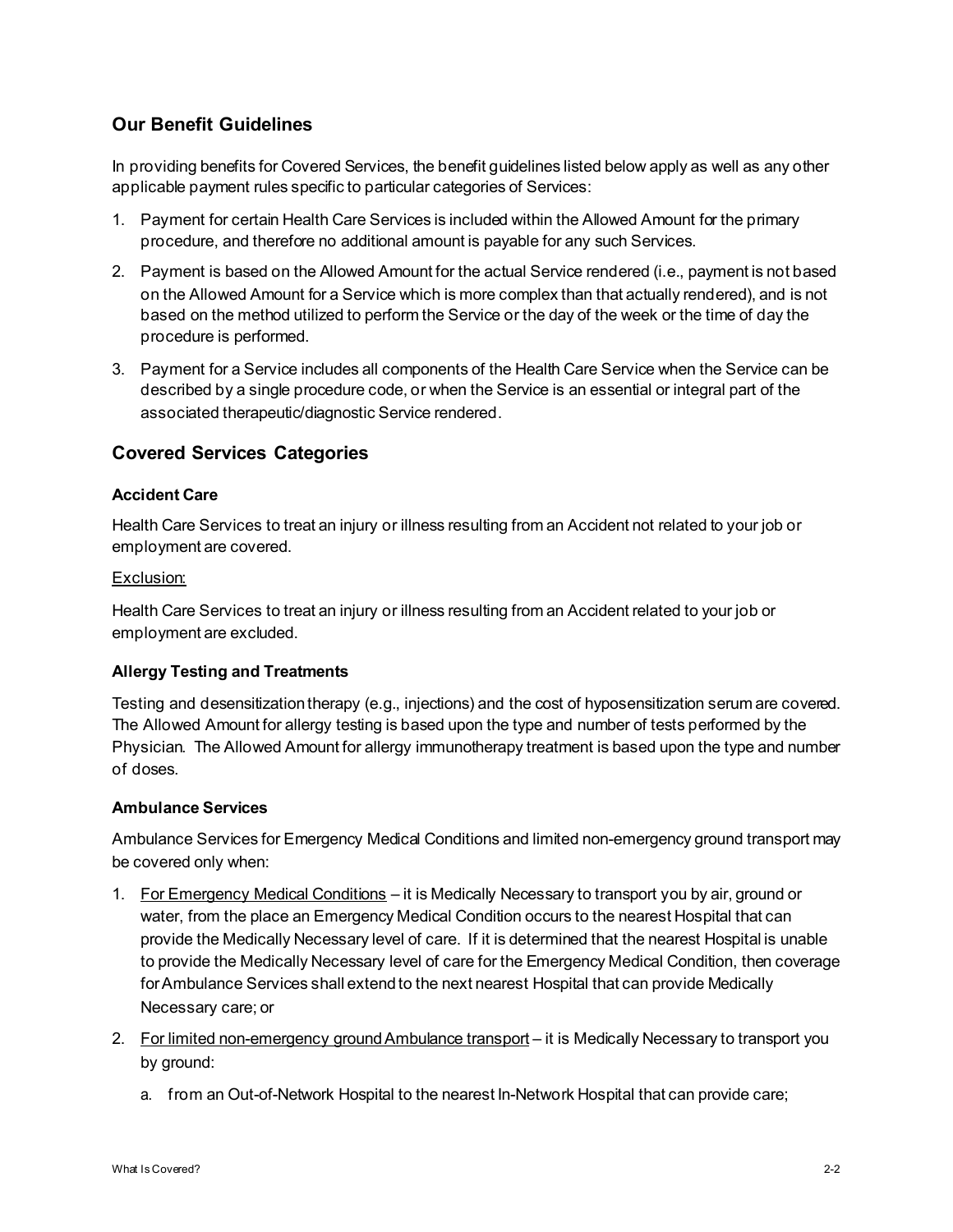- b. to the nearest In-Network or Out-of-Network Hospital for a Condition that requires a higher level of care that was not available at the original Hospital;
- c. to the nearest more cost-effective acute care facility as determined solely by us; or
- d. from an acute facility to the nearest cost-effective sub-acute setting.

**Note**: Non-emergency Ambulance transportation meets the definition of Medical Necessity only when the patient's Condition requires treatment at another facility and when another mode of transportation, whether by Ambulance or otherwise (regardless of whether covered by us or not) would endanger the patient's medical Condition. If another mode of transportation could be used safely and effectively, regardless of time, or mode (e.g. air, ground, water) then Ambulance transportation is not Medically Necessary.

#### Limitations:

Air Ambulance coverage is specifically limited to transport due to an Emergency Medical Condition when the patient's destination is an acute care Hospital, and:

- 1. the pick-up point is not accessible by ground Ambulance, or
- 2. speed in excess of the ground vehicle is critical for your health or safety.

# **Air Ambulance transport for non-emergency transport is excluded unless it is specifically approved by us in advance of the transport.**

#### Exclusions:

Services for situations that are not Medically Necessary because they do not require Ambulance transportation including but not limited to:

- 1. Ambulance Services for a patient who is legally pronounced dead before the Ambulance is summoned.
- 2. Aid rendered by an Ambulance crew without transport. Examples include, but are not limited to situations when an Ambulance is dispatched and:
	- a. the crew renders aid until a helicopter can be sent;
	- b. the patient refuses care or transport; or
	- c. only basic first aid is rendered.
- 3. Non-emergency transport to or from a patient's home or a residential, domiciliary or custodial facility.
- 4. Transfers by medical vans or commercial transportation (such as Physician owned limousines, public transportation, cab, etc.).
- 5. Ambulance transport for patient convenience or patient and/or family preference. Examples include but are not limited to:
	- a. patient wants to be at a certain Hospital or facility for personal/preference reasons;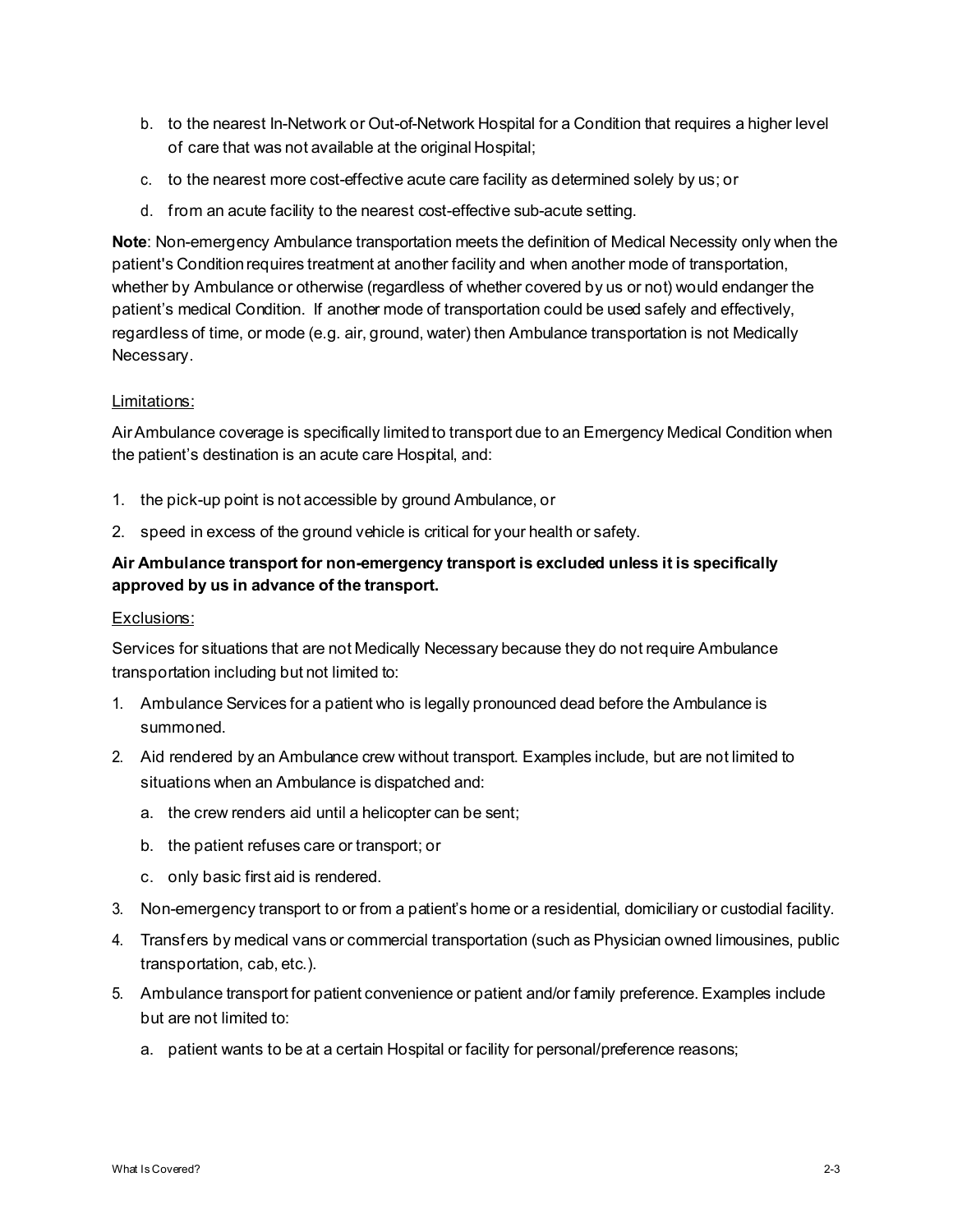- b. patient is in a foreign country, or out-of-state, and wants to return home for a surgical procedure or treatment, or for continued treatment, including patients who have recently been discharged from inpatient care; or
- c. patient is going for a routine Service and is medically able to use another mode of transportation but can't pay for and/or find such transportation.
- 6. Air Ambulance Services in the absence of an Emergency Medical Condition,unless such Services are authorized by us in advance.

# **Ambulatory Surgical Centers**

Health Care Services rendered at an Ambulatory Surgical Center are covered and include:

- 1. use of operating and recovery rooms;
- 2. respiratory, or inhalation therapy (e.g., oxygen);
- 3. drugs and medicines administered (except for take home drugs) at the Ambulatory Surgical Center;
- 4. intravenous solutions;
- 5. dressings, including ordinary casts;
- 6. anesthetics and their administration;
- 7. administration of, including the cost of, whole blood or blood products (except as outlined in the Drugs exclusion of the "What Is Not Covered?" section);
- 8. transfusion supplies and equipment;
- 9. diagnostic Services, including radiology, ultrasound, laboratory, pathology and approved machine testing (e.g., EKG); and
- 10. chemotherapy treatment for proven malignant disease.

# **Anesthesia Administration Services**

Administration of anesthesia by a Physician or Certified Registered Nurse Anesthetist ("CRNA") may be covered. In those instances where the CRNA is actively directed by a Physician other than the Physician who performed the surgical procedure, payment for Covered Services, if any, will be made for both the CRNA and the Physician Health Care Services at the lower directed-services Allowed Amount in accordance with BCBSF's payment program then in effect for such Covered Services.

#### Exclusion:

Coverage does not include anesthesia Services by an operating Physician, his or her partner or associate.

# **Autism Spectrum Disorder and Down Syndrome**

Autism Spectrum Disorder Services provided to a Covered Dependent who is under the age of 18, or if 18 years of age or older, is attending high school and was diagnosed a Developmental Disability prior to his or her  $9<sup>th</sup>$  birthday consisting of:

1. well-baby and well-child screening for the presence of Autism Spectrum Disorder;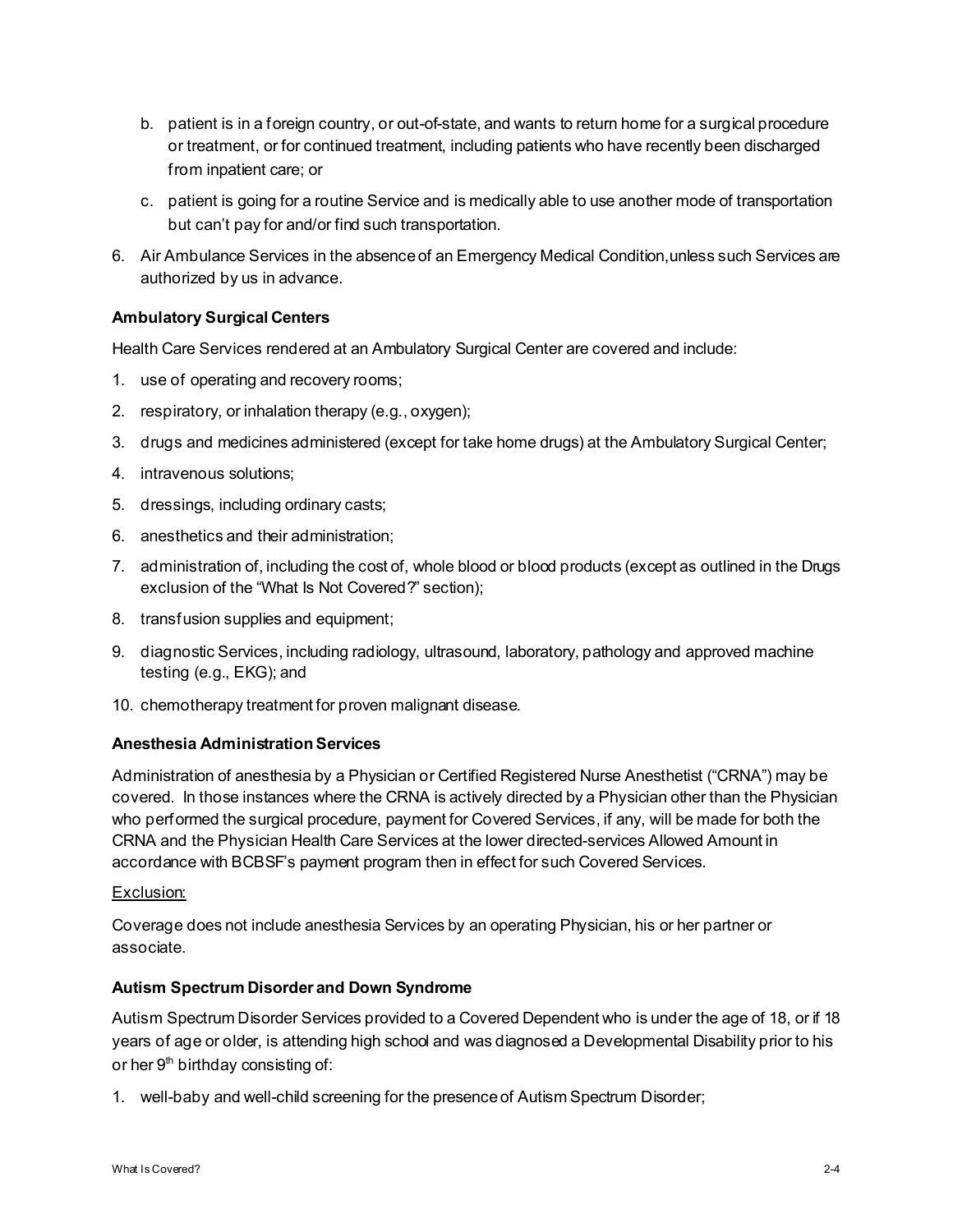- 2. Applied Behavior Analysis, when rendered by a person certified pursuant to Section 393.17 of the *Florida Statutes* or licensed under Chapters 490 or 491 of the *Florida Statutes*; and
- 3. Physical Therapy by a Physical Therapist, Occupational Therapy by an Occupational Therapist, and Speech Therapy by a Speech Therapist. Covered therapies provided in the treatment of Autism Spectrum Disorder are covered even though they may be habilitative in nature (provided to teach a function) and are not necessarily limited to restoration of a function or skill that has been lost.

# **Payment Guidelines for Autism Spectrum Disorder**

The covered therapies provided in the treatment of Autism Spectrum Disorder outlined in paragraph three above will be applied to the Outpatient Therapies Benefit Period maximum set forth in the Schedule of Benefits. Applied Behavior Analysis Services for Autism Spectrum Disorder must be authorized in accordance with BCBSF's established criteria, **before** such Services are rendered. Services performed without authorization will be denied. Authorization for coverage is not required when Covered Services are provided for the treatment of an Emergency Medical Condition.

# Exclusion:

Any Services for the treatment of Autism Spectrum Disorder other than as specifically identified as covered in this section.

**Note:** In order to determine whether such Autism Spectrum Disorder Services are covered under this Benefit Booklet, we reserve the right to request a formal written treatment plan signed by the treating Physician to include the diagnosis, the proposed treatment type, the frequency and duration of treatment, the anticipated outcomes stated as goals, and the frequency with which the treatment plan will be updated, but no less than every 6 months.

#### **Behavioral Health Services**

# Mental Health Services

Diagnostic evaluation, psychiatric treatment, individual therapy, and group therapy rendered to you by a Physician, Psychologist or Mental Health Professional for the treatment of a Mental and Nervous Disorder may be covered. Covered Services may include:

- 1. Physician office visits;
- 2. Intensive Outpatient Treatment (rendered in a facility), as defined in this Booklet;
- 3. Partial Hospitalization, as defined in this Booklet, when provided under the direction of a Physician; and
- 4. Residential Treatment Services, as defined in this Booklet.

#### Exclusion:

- 1. Services rendered for a Condition that is not a Mental and Nervous Disorder as defined in this Booklet, regardless of the underlying cause, or effect, of the disorder;
- 2. Services for psychological testing associated with the evaluation and diagnosis of learning disabilities or intellectual disability;
- 3. Services beyond the period necessary for evaluation and diagnosis of learning disabilities or intellectual disability;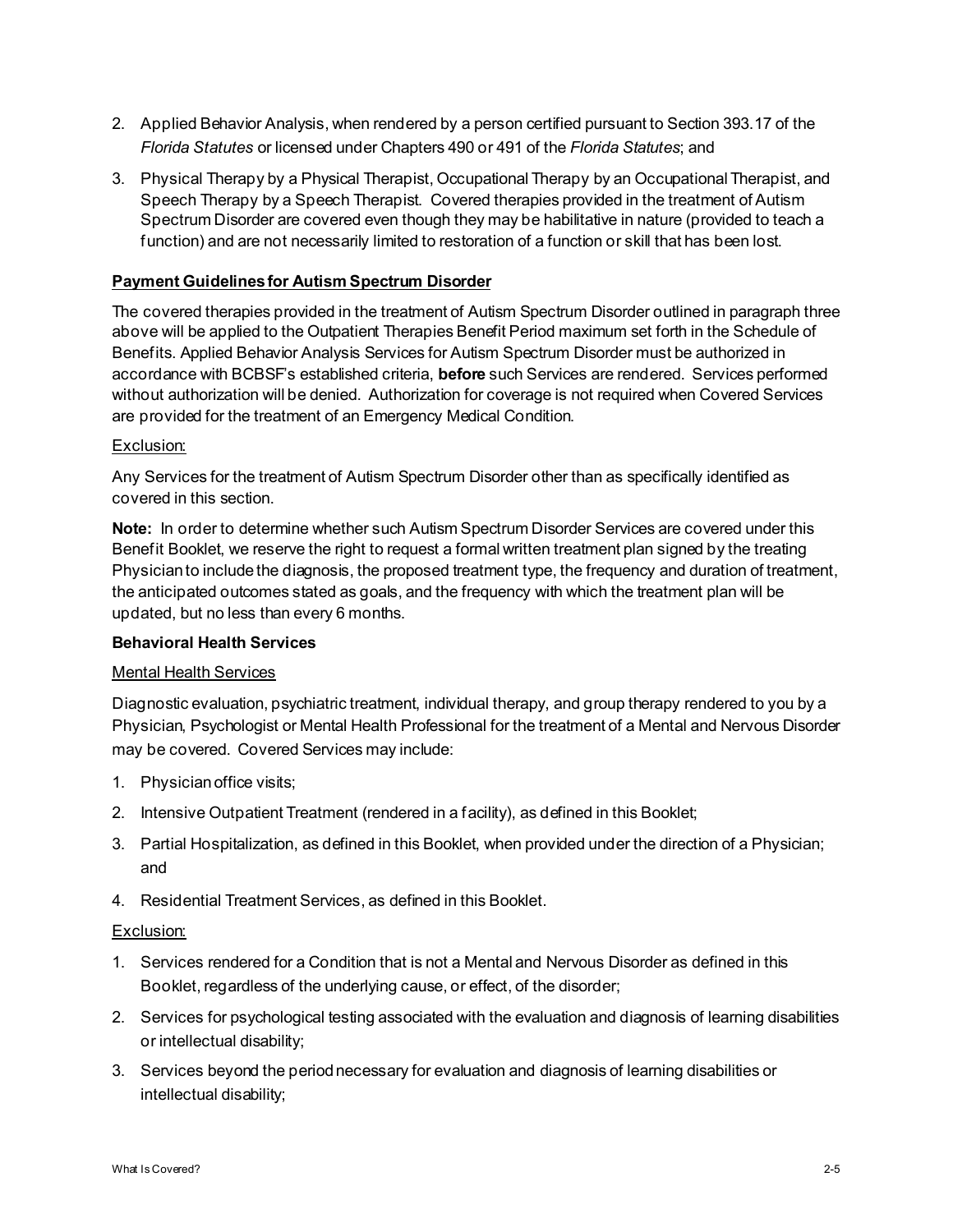- 4. Services for educational purposes;
- 5. Services for marriage counseling unless related to a Mental and Nervous Disorder as defined in this Booklet, regardless of the underlying cause, or effect, of the disorder;
- 6. Services for pre-marital counseling;
- 7. Services for court-ordered care or testing, or required as a condition of parole or probation;
- 8. Services to test aptitude, ability, intelligence or interest; except as covered under the Autism Spectrum Disorder subsection;
- 9. Services required to maintain employment;
- 10. Services for cognitive remediation; and
- 11. inpatient stays that are primarily intended as a change of environment.

# Substance Dependency Treatment Services

When there is a sudden drop in consumption after prolonged heavy use of a substance a person may experience withdrawal, often causing both physiologic and cognitive symptoms. The symptoms of withdrawal vary greatly, ranging from minimal changes to potentially life threatening states. Detoxification Services can be rendered in different types of locations, depending on the severity of the withdrawal symptoms.

Care and treatment for Substance Dependency includes the following:

- 1. Inpatient and outpatient Health Care Services rendered by a Physician, Psychologist or Mental Health Professional in a program accredited by The Joint Commission or approved by the state of Florida for Detoxification or Substance Dependency.
- 2. Physician, Psychologist and Mental Health Professional outpatient visits for the care and treatment of Substance Dependency.

We may provide you with information on resources available to you for non-medical ancillary services like vocational rehabilitation or employment counseling, when we are able to. We don't pay for any services that are provided to you by any of these resources; they are to be provided solely at your expense. You acknowledge that we do not have any Contractual or other formal arrangements with the Provider of such services.

# Exclusion:

Long term Services for alcoholism or drug addiction, including specialized inpatient units or inpatient stays that are primarily intended as a change of environment.

# **Breast Reconstructive Surgery**

Surgery to reestablish symmetry between two breasts and implanted prostheses incident to Mastectomy is covered. In order to be covered, such surgery must be provided in a manner chosen by your Physician, consistent with prevailing medical standards, and in consultation with you.

# **Child Cleft Lip and Cleft Palate Treatment**

Treatment and Services for Child Cleft Lip and Cleft Palate, including medical, dental, Speech Therapy, audiology, and nutrition Services for treatment of a child under the age of 18 who has cleft lip or cleft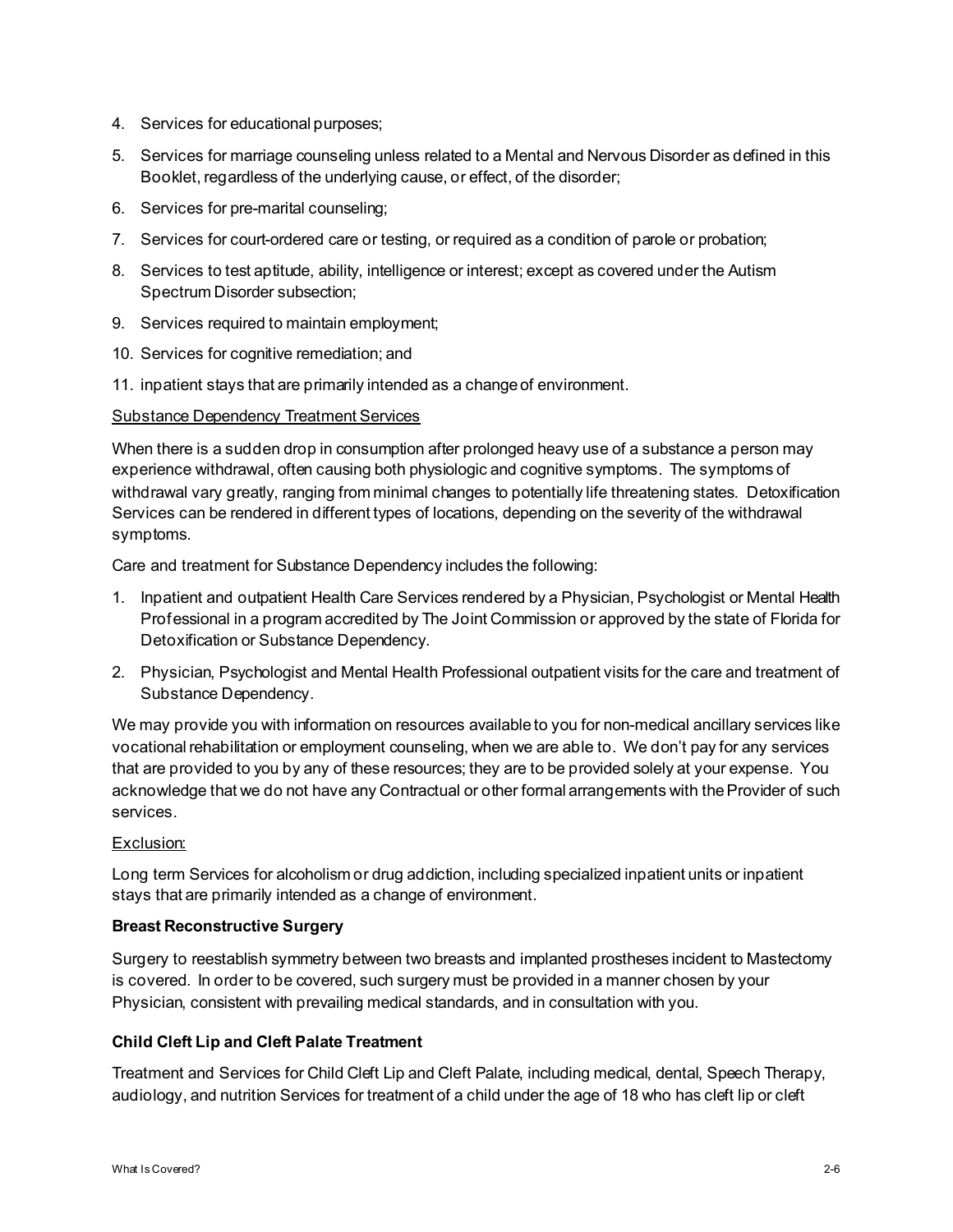palate are covered. In order for such Services to be covered, your Covered Dependent's Physician must specifically prescribe such Services and such Services must be consequent to treatment of the cleft lip or cleft palate.

# **Clinical Trials**

Clinical trials are research studies in which Physicians and other researchers work to find ways to improve care. Each study tries to answer scientific questions and to find better ways to prevent, diagnose, or treat patients. Each trial has a protocol which explains the purpose of the trial, how the trial will be performed, who may participate in the trial, and the beginning and end points of the trial.

If you are eligible to participate in an Approved Clinical Trial, routine patient care for Services furnished in connection with your participation in the Approved Clinical Trial may be covered when:

- 1. an In-Network Provider has indicated such trial is appropriate for you; or
- 2. you provide us with medical and scientific information establishing that your participation in such trial is appropriate.

Routine patient care includes all Medically Necessary Services that would otherwise be covered under this Booklet, such as doctor visits, lab tests, x-rays and scans and hospital stays related to treatment of your Condition and is subject to the applicable Cost Share(s) on the Schedule of Benefits.

Even though benefits may be available under this Booklet for routine patient care related to an Approved Clinical Trial you may not be eligible for inclusion in these trials or there may not be any trials available to treat your Condition at the time you want to be included in a clinical trial.

# Exclusion:

- 1. Costs that are generally covered by the clinical trial, including, but not limited to:
	- a. Research costs related to conducting the clinical trial such as research Physician and nurse time, analysis of results, and clinical tests performed only for research purposes.
	- b. The investigational item, device or Service itself.
	- c. Services inconsistent with widely accepted and established standards of care for a particular diagnosis.
- 2. Services related to an Approved Clinical Trial received outside of the United States.

# **Concurrent Physician Care**

Concurrent Physician care Services are covered provided: (a) the additional Physician actively participates in your treatment; (b) the Condition involves more than one body system or is so severe or complex that one Physician cannot provide the care unassisted; and (c) the Physicians have different specialties or have the same specialty with different sub-specialties.

#### **Consultations**

Consultations provided by a Physician are covered if your attending Physician requests the consultation and the consulting Physician prepares a written report.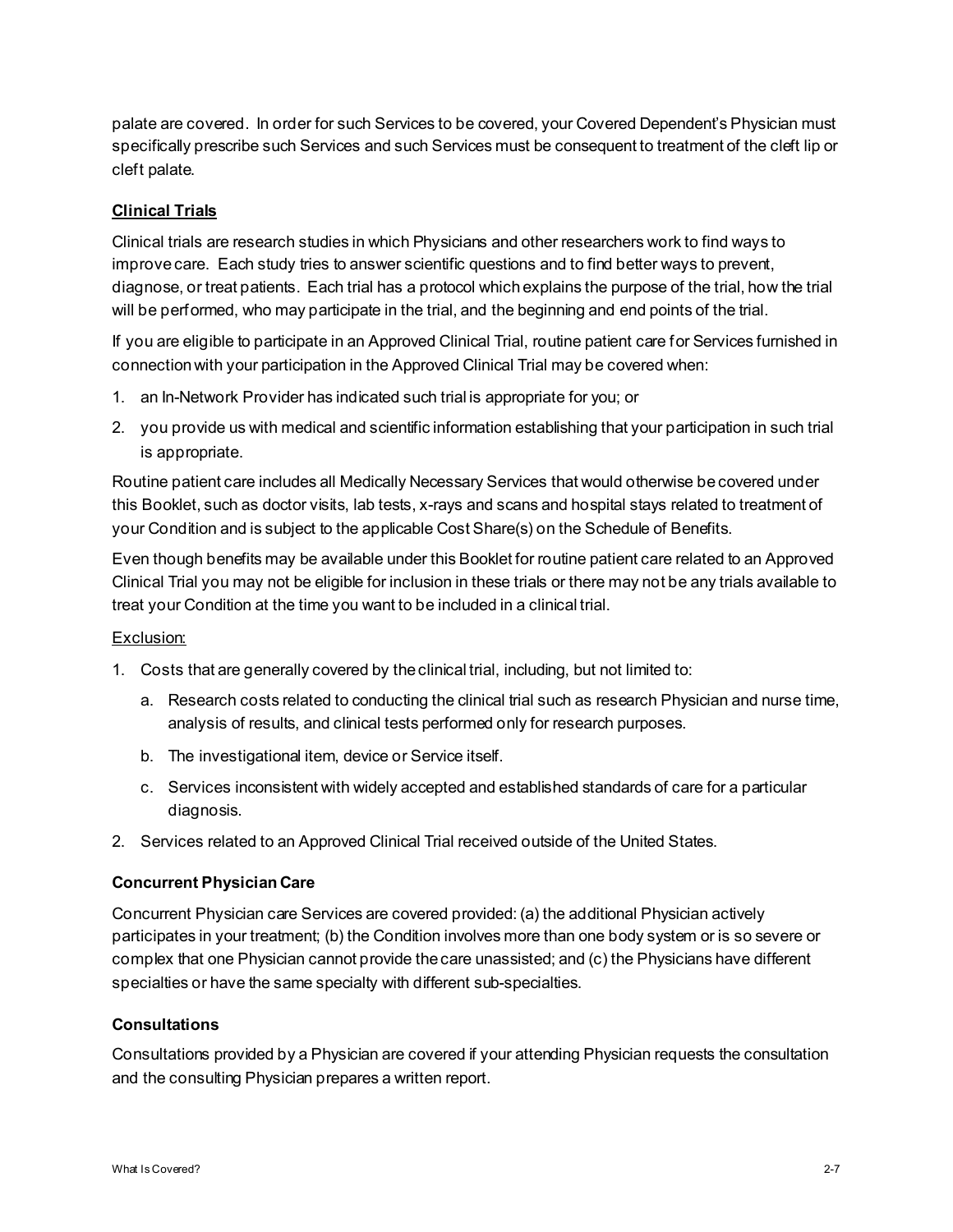# **Contraceptive Injections**

Medication by injection is covered when provided and administered by a Physician, for the purpose of contraception, and is limited to the medication and administration.

#### **Dental Services**

Dental Services are limited to the following:

- 1. Care and stabilization treatment rendered within 62 days of an Accidental Dental Injury to Sound Natural Teeth.
- 2. Extraction of teeth required prior to radiation therapy when you have a diagnosis of cancer of the head and/or neck.
- 3. Anesthesia Services for dental care including general anesthesia and hospitalization Services necessary to assure the safe delivery of necessary dental care provided to you or your Covered Dependent in a Hospital or Ambulatory Surgical Center if:
	- a) the Covered Dependent is under 8 years of age and it is determined by a dentist and the Covered Dependent's Physician that:
		- i. dental treatment is necessary due to a dental Condition that is significantly complex; or
		- ii. the Covered Dependent has a developmental disability in which patient management in the dental office has proven to be ineffective; or
	- b) you or your Covered Dependent has one or more medical Conditions that would create significant or undue medical risk for you in the course of delivery of any necessary dental treatment or surgery if not rendered in a Hospital or Ambulatory Surgical Center.
- 4. Preventive Dental Services are limited to the following:
	- a) D1110 Hygiene Adult
	- b) D0120 Periodic Oral Examination
	- c) D0150 Comprehensive Oral Evaluation, new or established
	- d) D0210 Intraoral Complete Series ( x-ray including 4 bite wings)
	- e) D0274 4 Bite Wings
	- f) D0330 Panoramic Radiograph
	- g) D4341- Root Planning & Scaling 4 or more teeth per quadrant
	- h) D4342 Root Planning & Scaling 3 teeth or less per quadrant
	- i) D4355 Gross Debridement
	- j) D4910 Periodontal Maintenance
	- k) D4346 Full Mouth Scaling

Once every Benefit Period for the Covered Employee (Graduate Assistant) only.

#### Exclusion:

- 1. Dental Services provided more than 62 days after the date of an Accidental Dental Injury regardless of whether or not such services could have been rendered within 62 days; and
- 2. Dental Implant.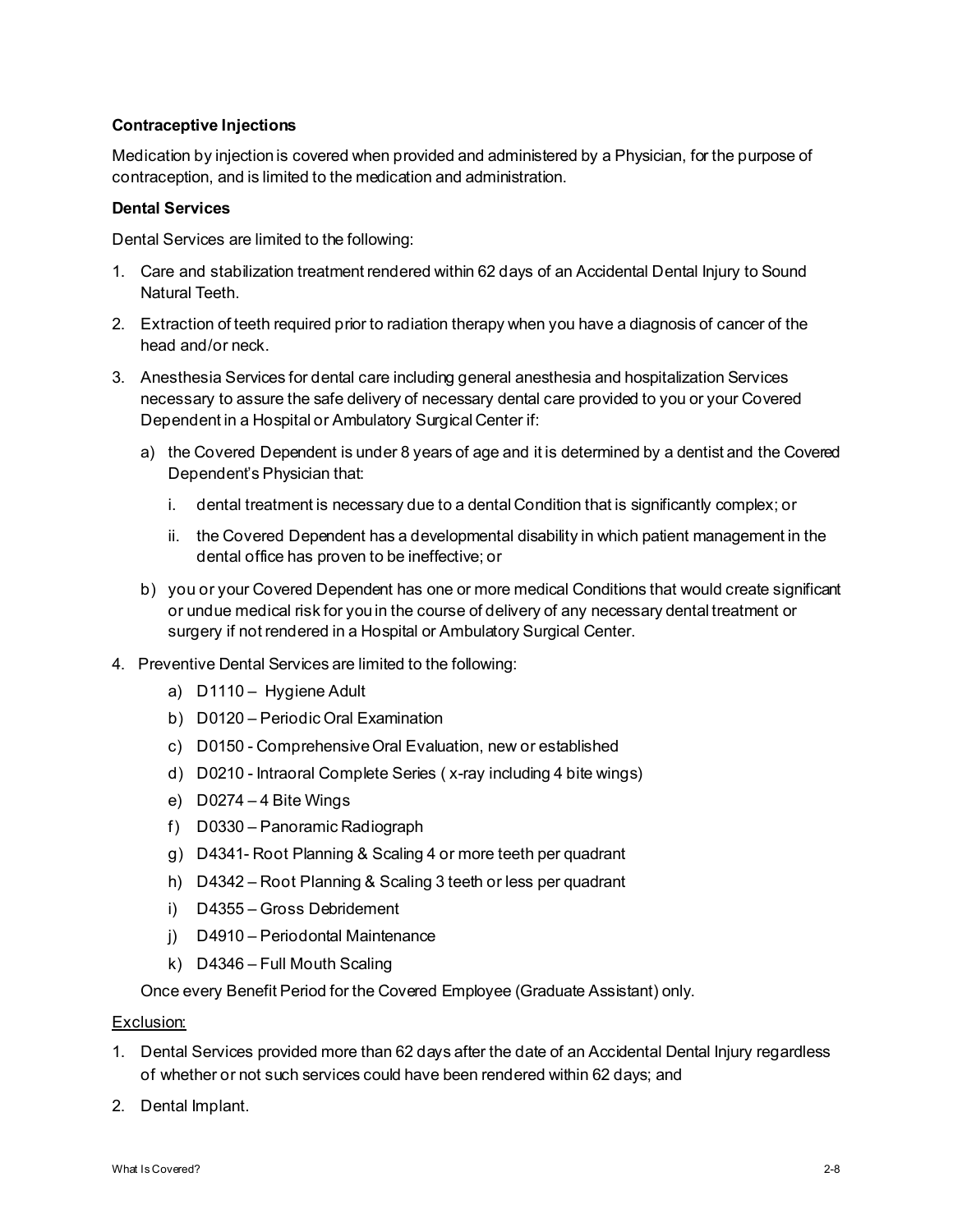# **Diabetes Outpatient Self-Management**

Diabetes outpatient self-management training and educational Services and nutrition counseling (including all Medically Necessary equipment and supplies) to treat diabetes, if your treating Physician or a Physician who specializes in the treatment of diabetes certifies that such Services are Medically Necessary, are covered. In order to be covered, diabetes outpatient self-management training and educational Services must be provided under the direct supervision of a certified Diabetes Educator or a board-certified Physician specializing in endocrinology. Additionally, in order to be covered, nutrition counseling must be provided by a licensed Dietitian. Covered Services may also include the trimming of toenails, corns, calluses, and therapeutic shoes (including inserts and/or modifications) for the treatment of severe diabetic foot disease.

The following Supplies and equipment used in the treatment of diabetes are covered under this Endorsement: blood glucose testing strips and tablets, lancets, blood glucose meters, and acetone test tablets and syringes and needles.

# **Diagnostic Services**

Diagnostic Services when ordered by a Physician are limited to the following:

- 1. radiology, ultrasound and nuclear medicine, Magnetic Resonance Imaging (MRI);
- 2. laboratory and pathology Services;
- 3. Services involving bones or joints of the jaw (e.g., Services to treat temporomandibular joint [TMJ] dysfunction) or facial region if, under accepted medical standards, such diagnostic Services are necessary to treat Conditions caused by congenital or developmental deformity, disease, or injury;
- 4. approved machine testing (e.g., electrocardiogram [EKG], electroencephalograph [EEG], and other electronic diagnostic medical procedures); and
- 5. genetic testing for the purposes of explaining current signs and symptoms of a possible hereditary disease.

# **Dialysis Services**

Dialysis Services including equipment, training, and medical supplies, when provided at any location by a Provider licensed to perform dialysis including a Dialysis Center are covered.

# **Down Syndrome**

Down syndrome Services provided to a Covered Dependent who is under the age of 18, or if 18 years of age or older is attending high school, consisting of:

- 1. Applied Behavior Analysis, when rendered by an individual certified per Section 393.17 of the Florida Statutes; and
- 2. Physical Therapy by a Physical Therapist, Occupational Therapy by an Occupational Therapist, and Speech Therapy by a Speech Therapist. Covered therapies provided in the treatment of Down syndrome are covered even though they may be habilitative in nature (provided to teach a function) and are not necessarily limited to restoration of a function or skill that has been lost.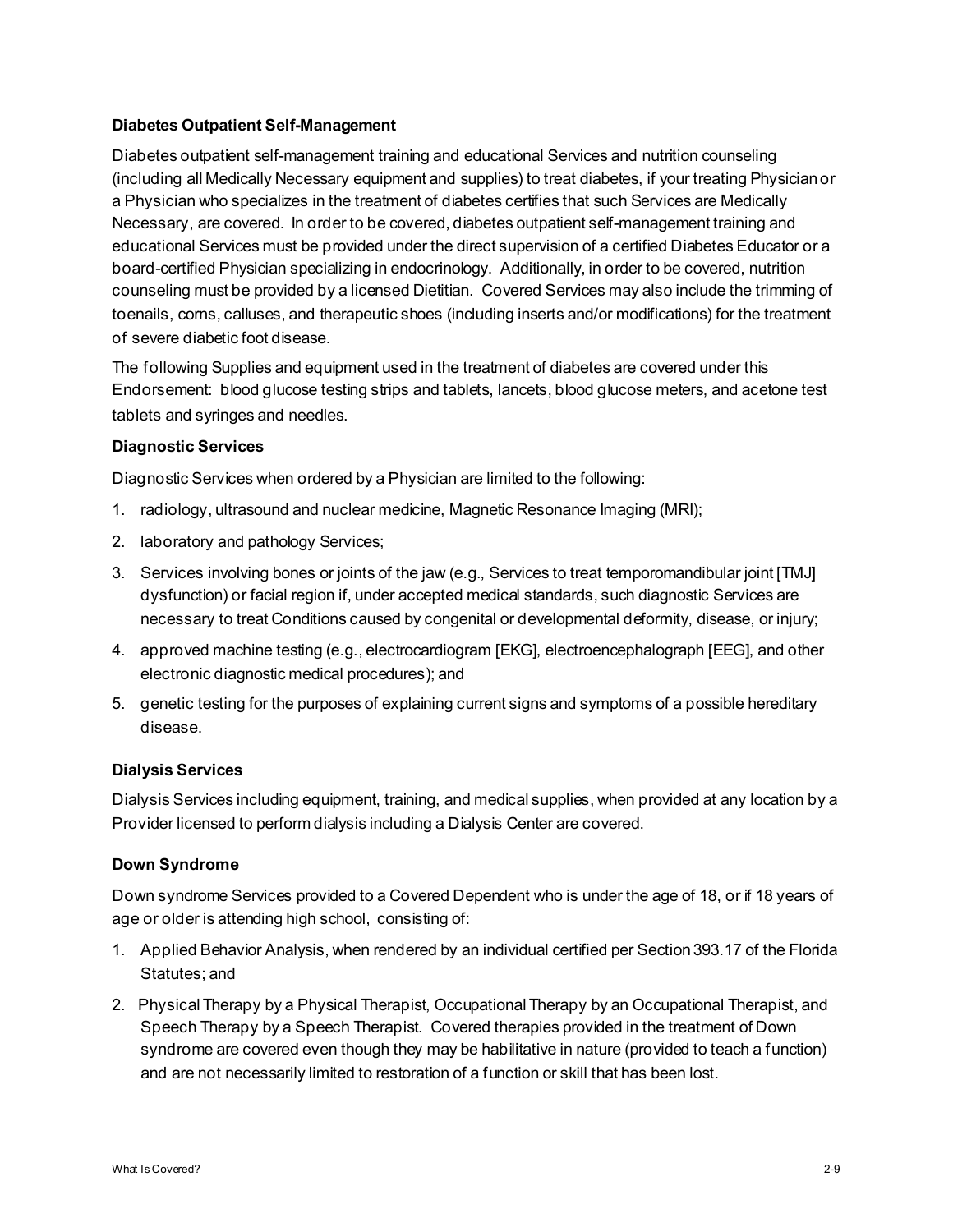# **Payment Guidelines for Down Syndrome**

Applied Behavior Analysis Services for Down syndrome must be authorized in accordance with criteria established by us, **before** such Services are rendered. Services performed without authorization will be denied. Authorization for coverage is not required for Emergency Services provided for the treatment of an Emergency Medical Condition.

**Note:** In order to determine whether such Services are covered under this Booklet, we reserve the right to request a formal written treatment plan signed by the treating Physician to include the diagnosis, the proposed treatment type, the frequency and duration of treatment, the anticipated outcomes stated as goals, and the frequency with which the treatment plan will be updated, but no less than every 6 months.

# **Durable Medical Equipment**

Durable Medical Equipment when provided by a Durable Medical Equipment Provider and when prescribed by a Physician, limited to the most cost-effective equipment as determined by BCBSF or GatorCare is covered.

# **Payment Guidelines for Durable Medical Equipment**

Supplies and service to repair medical equipment may be Covered Services only if you own the equipment or you are purchasing the equipment. Payment for Durable Medical Equipment will be based on the lowest of the following: 1) the purchase price; 2) the lease/purchase price; 3) the rental rate; or 4) the Allowed Amount. The Allowed Amount for such rental equipment will not exceed the total purchase price. Durable Medical Equipment includes, but is not limited to, the following: wheelchairs, crutches, canes, walkers, hospital beds, and oxygen equipment.

**Note:** Repair or replacement of Durable Medical Equipment due to growth of a child or significant change in functional status is a Covered Service.

# Exclusion:

Equipment which is primarily for convenience and/or comfort; modifications to motor vehicles and/or homes, including but not limited to, wheelchair lifts or ramps; water therapy devices such as Jacuzzis, hot tubs, swimming pools or whirlpools; exercise and massage equipment, electric scooters, hearing aids, air conditioners and purifiers, humidifiers, water softeners and/or purifiers, pillows, mattresses or waterbeds, escalators, elevators, stair glides, emergency alert equipment, handrails and grab bars, heat appliances, dehumidifiers, and the replacement of Durable Medical Equipment solely because it is old or used are excluded.

# **Emergency Services**

Emergency Services for an Emergency Medical Condition are covered when rendered In-Network and Out-of-Network without the need for any prior authorization determination by us.

When Emergency Services and care for an Emergency Medical Condition are rendered by an Out-of-Network Provider, any Copayment and/or Coinsurance amount applicable to In-Network Providers for Emergency Services will also apply to such Out-of-Network Provider.

# Special Payment Rules for Non-Grandfathered Plans

The Patient Protection and Affordable Care Act (PPACA) requires that non-grandfathered health plans apply a specific method for determining the allowed amount for Emergency Services rendered for an Emergency Medical Condition by Providers who do not have a contract with us.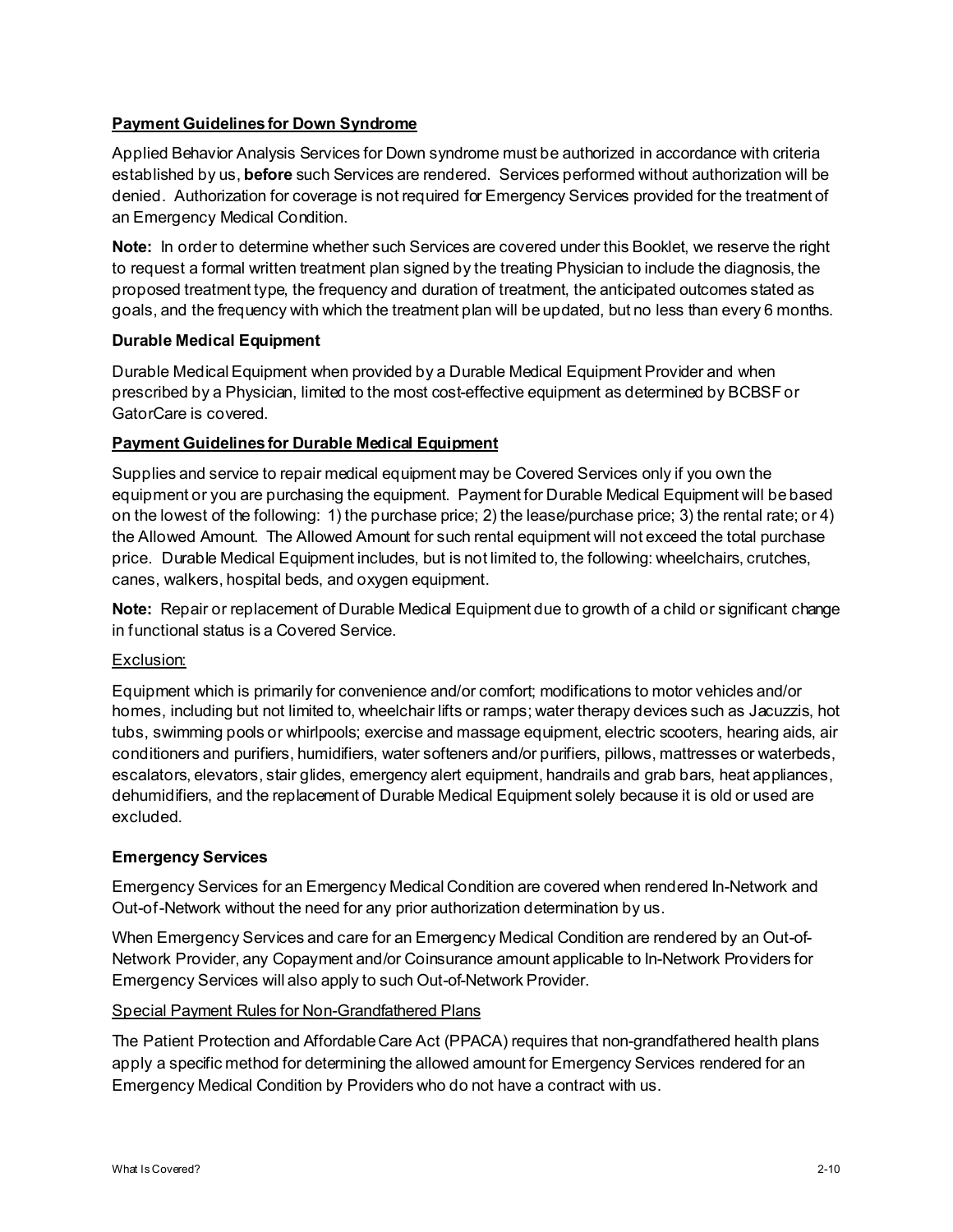Payment for Emergency Services rendered by an Out-of-Network Provider that has not entered into an agreement with BCBSF to provide access to a discount from the billed amount of that Provider will be the greater of:

- 1. the amount equal to the median amount negotiated with all BCBSF In-Network Providers for the same Services;
- 2. the Allowed Amount as defined in the Booklet; or
- 3. what Medicare would have paid for the Services rendered.

In no event will Out-of-Network Providers be paid more than their charges for the Services rendered.

# **Enteral Formulas**

Prescription and non-prescription enteral formulas for home use when prescribed by a Physician as necessary to treat inherited diseases of amino acid, organic acid, carbohydrate or fat metabolism as well as malabsorption originating from congenital defects present at birth or acquired during the neonatal period are covered.

Coverage to treat inherited diseases of amino acid and organic acids, for you up to your 25th birthday, shall include coverage for food products modified to be low protein.

# **Eye Care**

Coverage includes the following Services:

- 1. Physician Services, soft lenses or sclera shells, for the treatment of aphakic patients;
- 2. initial glasses or contact lenses following cataract surgery; and
- 3. Physician Services to treat an injury to or disease of the eyes.

# Exclusion:

Health Care Services to diagnose or treat vision problems which are not a direct consequence of trauma or prior ophthalmic surgery; eye examinations; eye exercises or visual training; eye glasses and contact lenses and their fitting are excluded. In addition to the above, any surgical procedure performed primarily to correct or improve myopia or other refractive disorders (e.g., radial keratotomy, PRK and LASIK) are also excluded.

# **Home Health Care**

The Home Health Care Services listed below are covered when the following criteria are met:

- 1. you are unable to leave your home without considerable effort and the assistance of another person because you are: bedridden or chairbound or because you are restricted in ambulation whether or not you use assistive devices; or you are significantly limited in physical activities due to a Condition; and
- 2. the Home Health Care Services rendered have been prescribed by a Physician by way of a formal written treatment plan that has been reviewed and renewed by the prescribing Physician every 30 days. In order to determine whether such Services are covered under this Booklet, you may be required to provide a copy of any written treatment plan;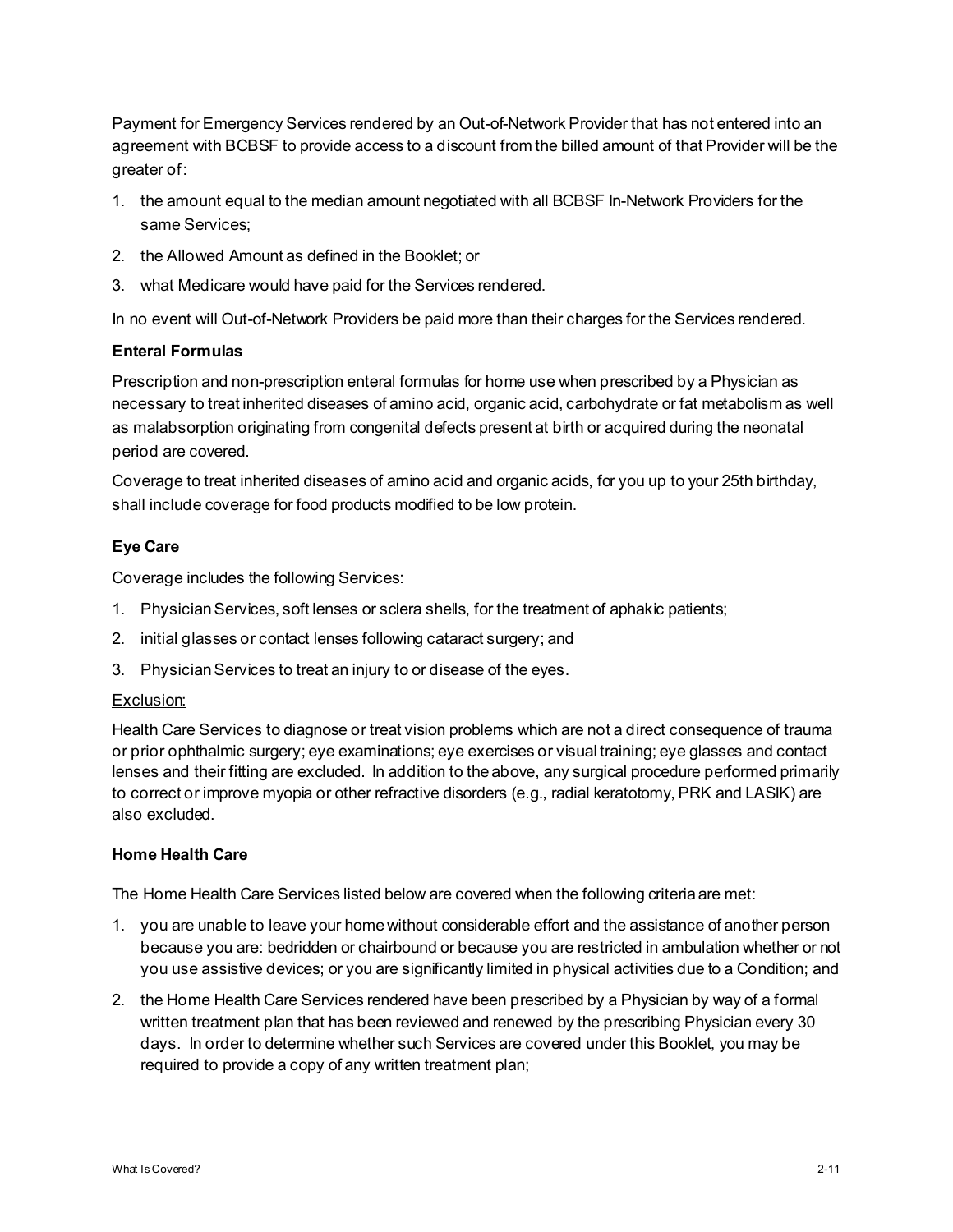- 3. the Home Health Care Services are provided directly by (or indirectly through) a Home Health Agency; and
- 4. you are meeting or achieving the desired treatment goals set forth in the treatment plan as documented in the clinical progress notes.

Home Health Care Services are limited to:

- 1. part-time (i.e., less than 8 hours per day and less than a total of 40 hours in a calendar week) or intermittent (i.e., a visit of up to, but not exceeding, 2 hours per day) nursing care by a Registered Nurse, Licensed Practical Nurse and/or home health aide Services;
- 2. home health aide Services must be consistent with the plan of treatment, ordered by a Physician, and rendered under the supervision of a Registered Nurse;
- 3. medical social services;
- 4. nutritional guidance;
- 5. respiratory, or inhalation therapy (e.g., oxygen); and
- 6. Physical Therapy by a Physical Therapist, Occupational Therapy by a Occupational Therapist, and Speech Therapy by a Speech Therapist.

#### Exclusions:

- 1. homemaker or domestic maid services;
- 2. sitter or companion services;
- 3. Services rendered by an employee or operator of an adult congregate living facility; an adult foster home; an adult day care center, or a nursing home facility;
- 4. Custodial Care except for any such care covered under this subsection when provided on a part-time or intermittent basis (as defined above) by a home health aide;
- 5. food, housing, and home delivered meals; and
- 6. Services rendered in a Hospital, nursing home, or intermediate care facility.

#### **Hospice Services**

Health Care Services provided in connection with a Hospice treatment program may be Covered Services, provided the Hospice treatment program is:

- 1. approved by your Physician; and
- 2. your doctor has certified to us in writing that your life expectancy is 12 months or less.

Recertification is required every six months.

#### **Hospital Services**

Covered Hospital Services include:

- 1. room and board in a semi-private room when confined as an inpatient, unless the patient must be isolated from others for documented clinical reasons;
- 2. intensive care units, including cardiac, progressive and neonatal care;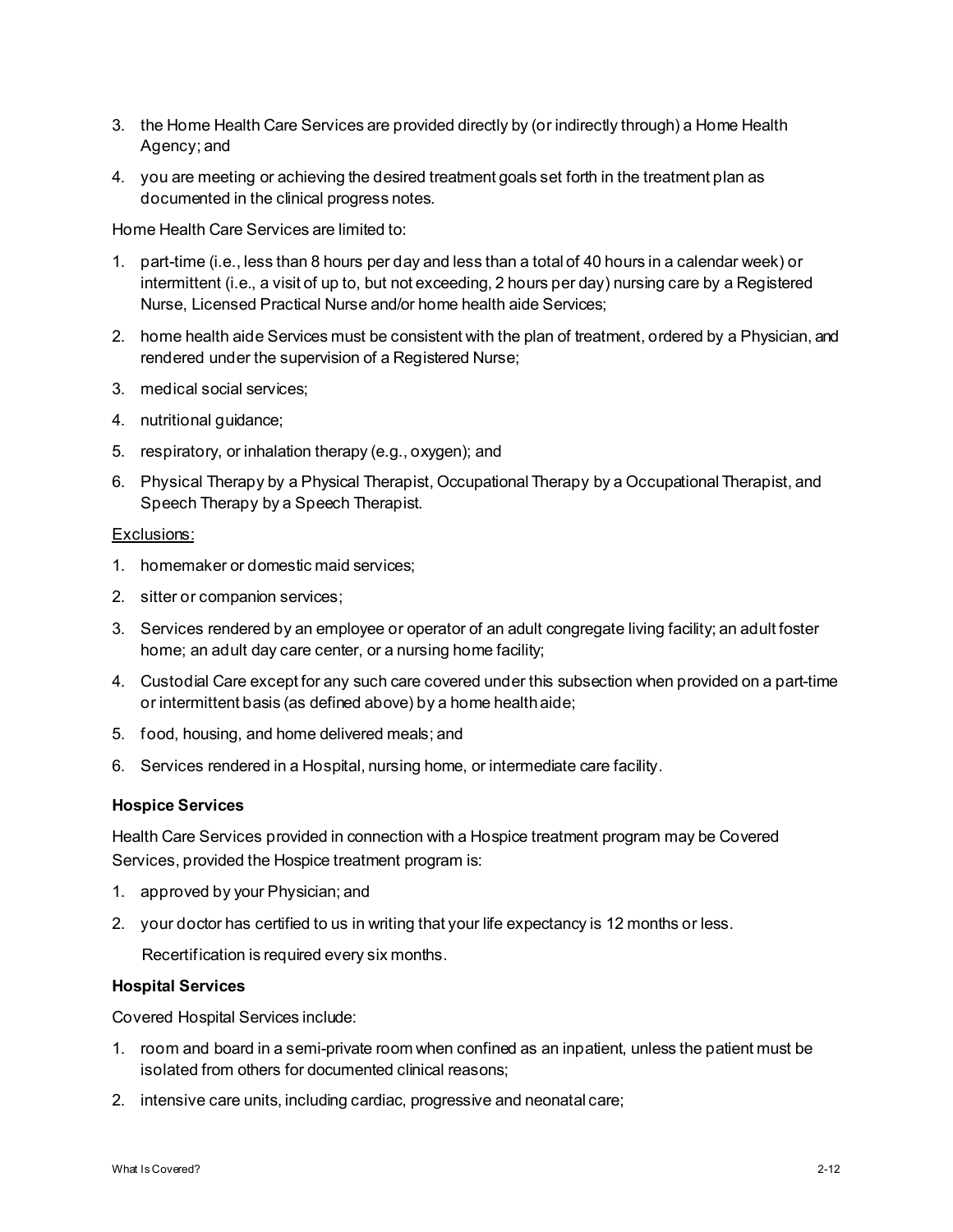- 3. use of operating and recovery rooms;
- 4. use of emergency rooms;
- 5. respiratory, pulmonary, or inhalation therapy (e.g., oxygen);
- 6. drugs and medicines administered (except for take home drugs) by the Hospital;
- 7. intravenous solutions;
- 8. administration of, including the cost of, whole blood or blood products (except as outlined in the Drugs exclusion of the "What Is Not Covered?" section);
- 9. dressings, including ordinary casts;
- 10. anesthetics and their administration;
- 11. transfusion supplies and equipment;
- 12. diagnostic Services, including radiology, ultrasound, laboratory, pathology and approved machine testing (e.g., EKG);
- 13. Physical, Speech, Occupational, and Cardiac Therapies; and
- 14. transplants as described in the Transplant Services subsection.

# Exclusion:

Expenses for the following Hospital Services are excluded when such Services could have been provided without admitting you to the Hospital: 1) room and board provided during the admission; 2) Physician visits provided while you were an inpatient; 3) Occupational Therapy, Speech Therapy, Physical Therapy, and Cardiac Therapy; and 4) other Services provided while you were an inpatient.

In addition, expenses for the following and similar items are also excluded:

- 1. gowns and slippers;
- 2. shampoo, toothpaste, body lotions and hygiene packets;
- 3. take-home drugs;
- 4. telephone and television;
- 5. guest meals or gourmet menus; and
- 6. admission kits.

# **Inpatient Rehabilitation**

Inpatient Rehabilitation Services are covered when the following criteria are met:

- 1. Services must be provided under the direction of a Physician and must be provided by a Medicare certified facility in accordance with a comprehensive rehabilitation program;
- 2. a plan of care must be developed and managed by a coordinated multi-disciplinary team;
- 3. coverage is subject to our Medical Necessity coverage criteria then in effect;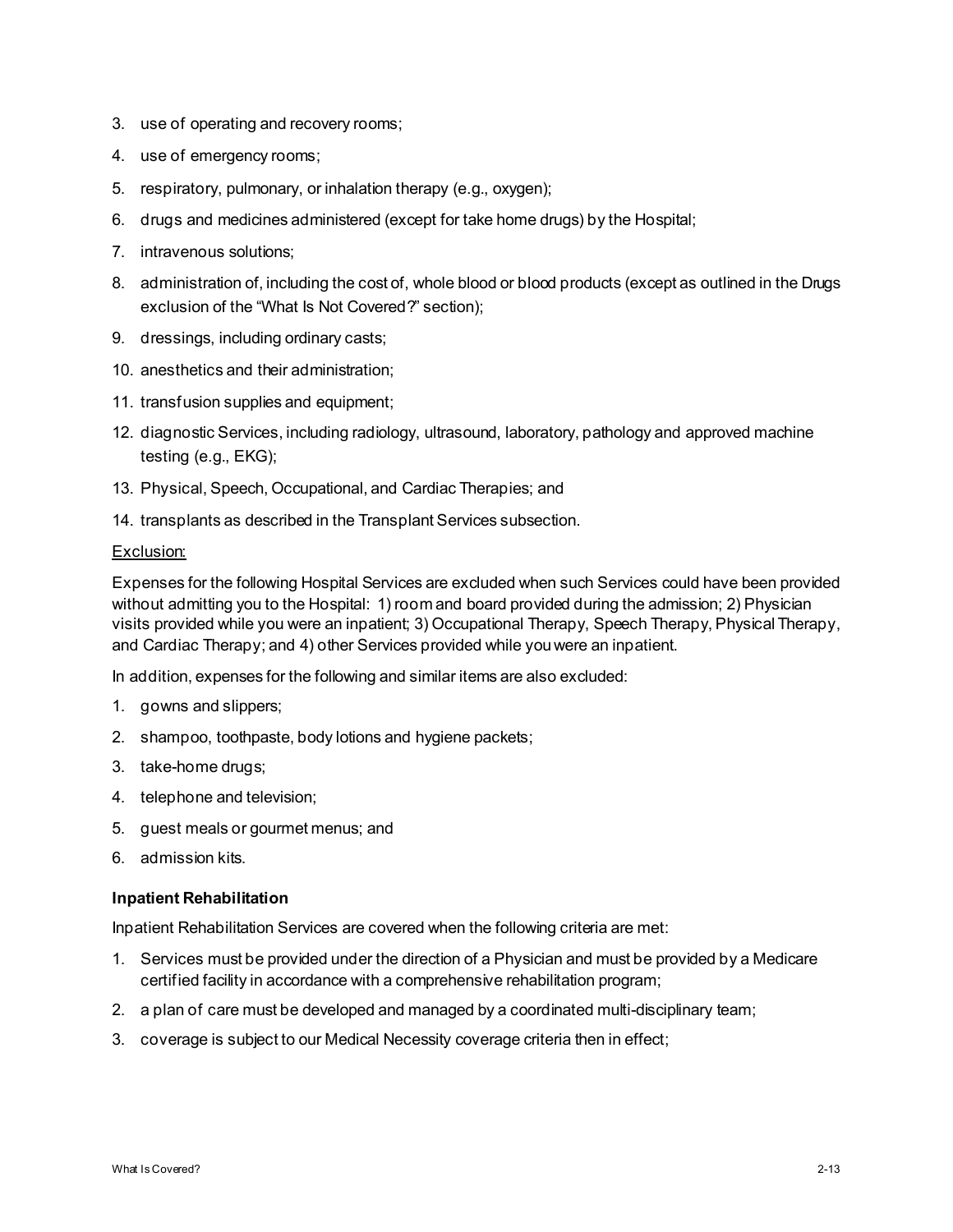- 4. the individual must be able to actively participate in at least 2 rehabilitative therapies and be able to tolerate at least 3 hours per day of skilled Rehabilitation Services for at least 5 days a week and their Condition must be likely to result in significant improvement; and
- 5. the Rehabilitation Services must be required at such intensity, frequency and duration that further progress cannot be achieved in a less intensive setting.

Inpatient Rehabilitation Services are subject to the inpatient facility Copayment, if applicable, and the benefit maximum set forth in the Schedule of Benefits.

# Exclusion:

All Substance Dependency, drug and alcohol related diagnoses, Pain Management, and respiratory ventilator management Services are excluded.

# **Mammograms**

Mammograms obtained in a medical office, medical treatment facility or through a health testing service that uses radiological equipment registered with the appropriate Florida regulatory agencies (or those of another state) for diagnostic purposes or breast cancer screening are Covered Services.

Benefits for mammograms may not be subject to the Deductible, Coinsurance, or Copayment (if applicable). Please refer to your Schedule of Benefits for more information.

# **Mastectomy Services**

Breast cancer treatment including treatment for physical complications relating to a Mastectomy (including lymphedemas), and outpatient post-surgical follow-up in accordance with prevailing medical standards as determined by you and your attending Physician are covered. Outpatient post-surgical follow-up care for Mastectomy Services shall be covered when provided by a Provider in accordance with the prevailing medical standards and at the most medically appropriate setting. The setting may be the Hospital, Physician's office, outpatient center, or your home. The treating Physician, after consultation with you, may choose the appropriate setting.

# **Maternity Services**

Health Care Services, including prenatal care, delivery and postpartum care and assessment, provided to you, by a Doctor of Medicine (M.D.), Doctor of Osteopathy (D.O.), Hospital, Birth Center, Midwife or Certified Nurse Midwife may be Covered Services. Care for the mother includes the postpartum assessment.

In order for the postpartum assessment to be covered, such assessment must be provided at a Hospital, an attending Physician's office, an outpatient maternity center, or in the home by a qualified licensed health care professional trained in care for a mother. Coverage under this Booklet for the postpartum assessment includes coverage for the physical assessment of the mother and any necessary clinical tests in keeping with prevailing medical standards.

Under Federal law, your Group Plan generally may not restrict benefits for any hospital length of stay in connection with childbirth for the mother or newborn child to less than 48 hours following a vaginal delivery; or less than 96 hours following a cesarean section. However, Federal law generally does not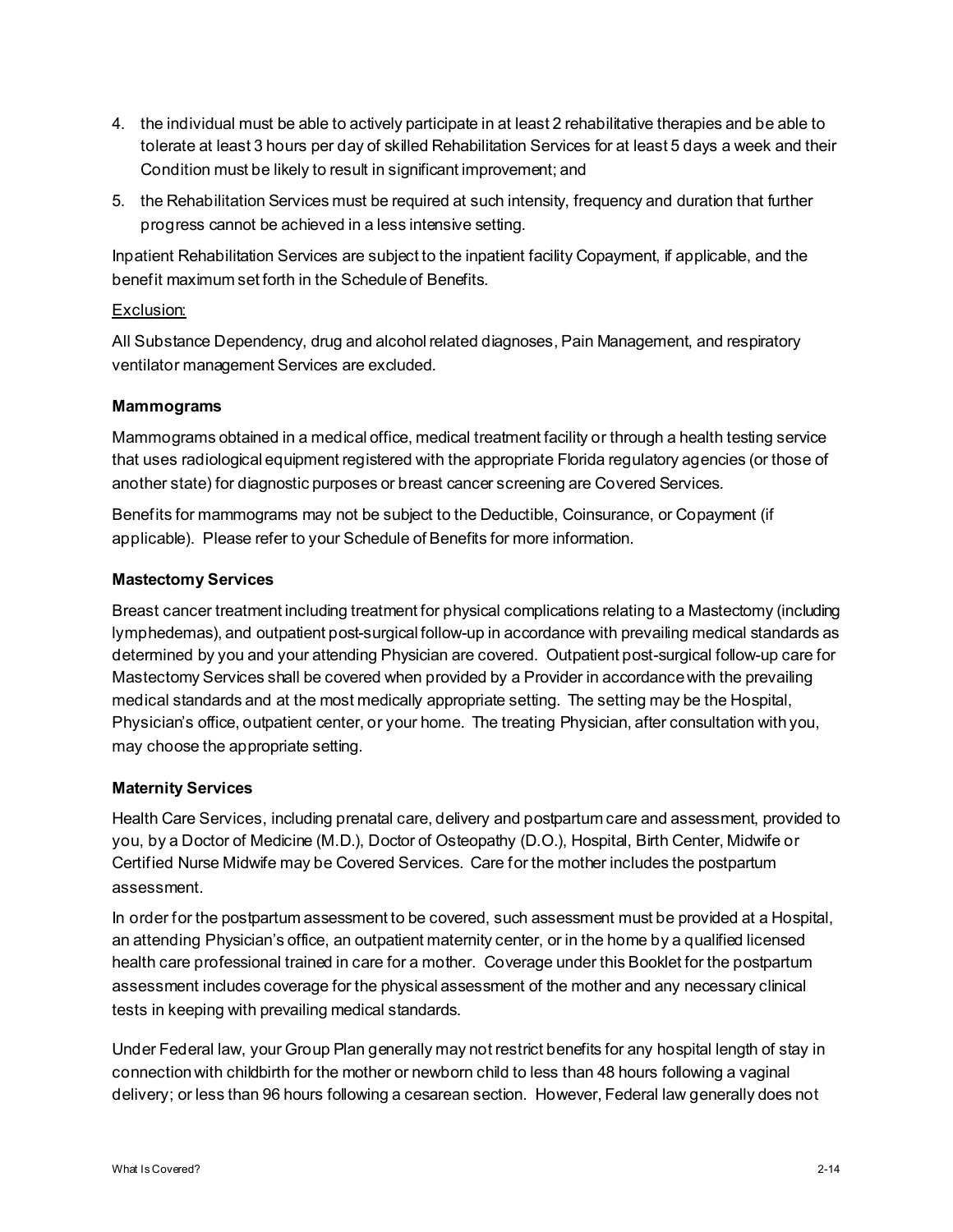prohibit the mother's or newborn's attending Provider, after consulting with the mother, from discharging the mother or her newborn earlier than 48 hours (or 96 as applicable). In any case, under Federal law, your Group Plan can only require that a provider obtain authorization for prescribing an inpatient hospital stay that exceeds 48 hours (or 96 hours).

# **Newborn Care**

A newborn child will be covered from the moment of birth provided that the newborn child is eligible for coverage and properly enrolled. Covered Services shall consist of coverage for injury or sickness, including the necessary care or treatment of medically diagnosed congenital defects, birth abnormalities, and premature birth.

# Newborn Assessment:

An assessment of the newborn child is covered provided the Services were rendered at a Hospital, the attending Physician's office, a Birth Center, or in the home by a Physician, Midwife or Certified Nurse Midwife, and the performance of any necessary clinical tests and immunizations are within prevailing medical standards. These Services are not subject to the Deductible.

Ambulance Services, when necessary to transport the newborn child to and from the nearest appropriate facility which is staffed and equipped to treat the newborn child's Condition, as determined by BCBSF or GatorCare and certified by the attending Physician as Medically Necessary to protect the health and safety of the newborn child, are covered.

Under Federal law, your Group Plan generally may not restrict benefits for any hospital length of stay in connection with childbirth for the mother or newborn child to less than 48 hours following a vaginal delivery; or less than 96 hours following a cesarean section. However, Federal law generally does not prohibit the mother's or newborn's attending Provider, after consulting with the mother, from discharging the mother or her newborn earlier than 48 hours (or 96 as applicable). In any case, under Federal law, your Group Plan can only require that a provider obtain authorization for prescribing an inpatient hospital stay that exceeds 48 hours (or 96 hours).

# **Orthotic Devices**

Orthotic Devices including braces and trusses for the leg, arm, neck and back, and special surgical corsets are covered when prescribed by a Physician and designed and fitted by an Orthotist.

Benefits may be provided for necessary replacement of an Orthotic Device which is owned by you when due to irreparable damage, wear, a change in your Condition, or when necessitated due to growth of a child.

Payment for splints for the treatment of temporomandibular joint ("TMJ") dysfunction is limited to payment for one splint in a six-month period unless a more frequent replacement is determined by BCBSF or GatorCare to be Medically Necessary.

# Exclusion:

1. Expenses for arch supports**,** shoe inserts designed to effect conformational changes in the foot or foot alignment, orthopedic shoes, over-the-counter, custom-made or built-up shoes, cast shoes, sneakers, ready-made compression hose or support hose, or similar type devices/appliances regardless of intended use, except for therapeutic shoes (including inserts and/or modifications) for the treatment of severe diabetic foot disease;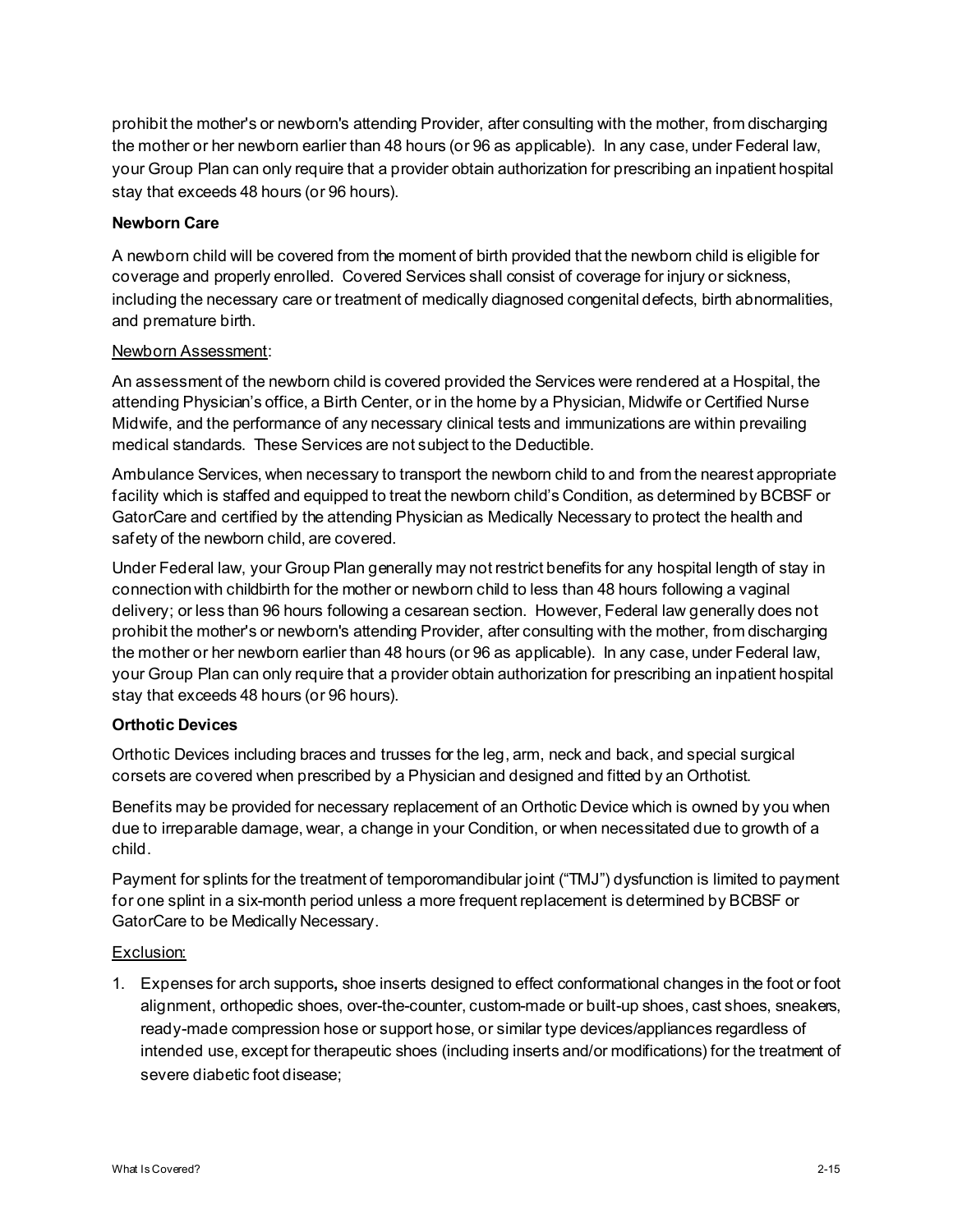- 2. Expenses for orthotic appliances or devices which straighten or re-shape the conformation of the head or bones of the skull or cranium through cranial banding or molding (e.g. dynamic orthotic cranioplasty or molding helmets), except when the orthotic appliance or device is used as an alternative to an internal fixation device as a result of surgery for craniosynostosis; and
- 3. Expenses for devices necessary to exercise, train, or participate in sports, e.g. custom-made knee braces.

#### **Osteoporosis Screening, Diagnosis, and Treatment**

Screening, diagnosis, and treatment of osteoporosis for high-risk individuals is covered, including, but not limited to:

- 1. estrogen-deficient individuals who are at clinical risk for osteoporosis;
- 2. individuals who have vertebral abnormalities;
- 3. individuals who are receiving long-term glucocorticoid (steroid) therapy; or
- 4. individuals who have primary hyperparathyroidism, and individuals who have a family history of osteoporosis.

# **Outpatient Cardiac, Occupational, Physical, Speech, Massage Therapies and Spinal Manipulation Services**

Outpatient therapies listed below may be Covered Services when ordered by a Physician or other health care professional licensed to perform such Services. The outpatient therapies listed in this category are in addition to the Cardiac, Occupational, Physical and Speech Therapy benefits listed in the Home Health Care, Hospital, and Skilled Nursing Facility categories herein.

**Cardiac Therapy** Services provided under the supervision of a Physician, or an appropriate Provider trained for Cardiac Therapy, for the purpose of aiding in the restoration of normal heart function in connection with a myocardial infarction, coronary occlusion or coronary bypass surgery are covered.

**Occupational Therapy** Services provided by a Physician or Occupational Therapist for the purpose of aiding in the restoration of a previously impaired function lost due to a Condition are covered.

**Speech Therapy** Services of a Physician, Speech Therapist, or licensed audiologist to aid in the restoration of speech loss or an impairment of speech resulting from a Condition are covered.

**Physical Therapy** Services provided by a Physician or Physical Therapist for the purpose of aiding in the restoration of normal physical function lost due to a Condition are covered.

**Massage Therapy** Massage provided by a Physician, Massage Therapist, or Physical Therapist when the Massage is prescribed as being Medically Necessary by a Physician licensed pursuant to *Florida Statutes* Chapter 458 (Medical Practice), Chapter 459 (Osteopathy), Chapter 460 (Chiropractic) or Chapter 461 (Podiatry) is covered. The Physician's prescription must specify the number of treatments.

# **Payment Guidelines for Massage and Physical Therapy**

1. Payment for covered Massage Services is limited to no more than four (4) 15-minute Massage treatments per day, not to exceed the Outpatient Cardiac, Occupational, Physical, Speech, and Massage Therapies and Spinal Manipulations benefit maximum listed on the Schedule of Benefits.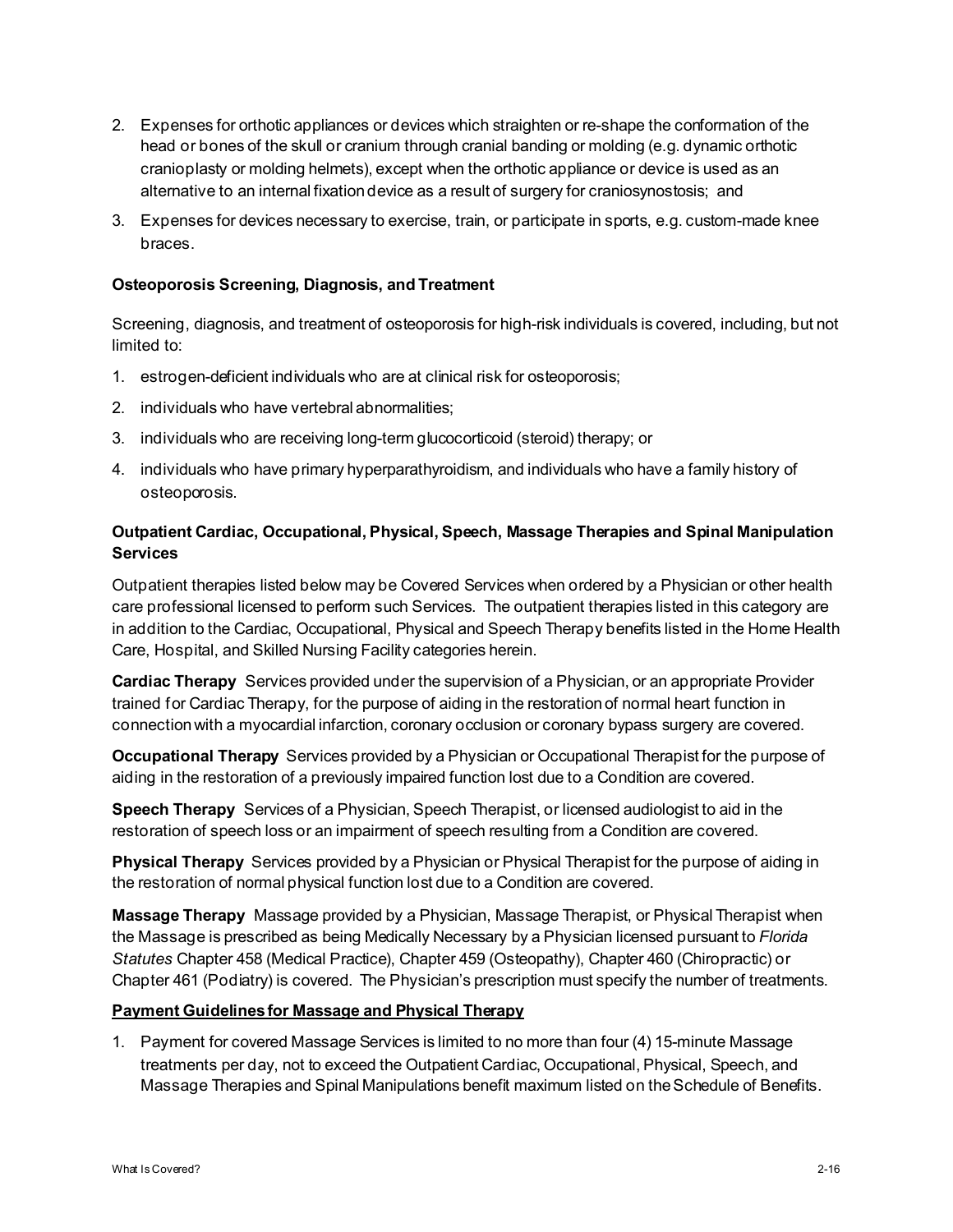- 2. Payment for a combination of covered Massage and Physical Therapy Services rendered on the same day is limited to no more than four (4) 15-minute treatments per day for combined Massage and Physical Therapy treatment, not to exceed the Outpatient Cardiac, Occupational, Physical, Speech, and Massage Therapies and Spinal Manipulations benefit maximum listed on the Schedule of Benefits.
- 3. Payment for covered Physical Therapy Services rendered on the same day as spinal manipulation is limited to one (1) Physical Therapy treatment per day not to exceed fifteen (15) minutes in length.

**Spinal Manipulations:** Services by Physicians for manipulations of the spine to correct a slight dislocation of a bone or joint that is demonstrated by x-ray are covered.

# **Payment Guidelines for Spinal Manipulation**

- 1. Payment for covered spinal manipulation is limited to no more than 26 spinal manipulations per Benefit Period, **or** the maximum benefit listed in the Schedule of Benefits, whichever occurs first.
- 2. Payment for covered Physical Therapy Services rendered on the same day as spinal manipulation is limited to one (1) Physical Therapy treatment per day, not to exceed fifteen (15) minutes in length.

Your Schedule of Benefits sets forth the maximum number of visits covered under this plan for any combination of the outpatient therapies and spinal manipulation Services listed above. For example, even if you may have only been administered two (2) of the spinal manipulations for the Benefit Period, any additional spinal manipulations for that Benefit Period will not be covered if you have already met the combined therapy visit maximum with other Services.

# **Oxygen**

Expenses for oxygen, the equipment necessary to administer it, and the administration of oxygen are covered.

# **Physician Services**

Covered Services include medical Services such as office visits and allergy testing and treatment or surgical Health Care Services provided by a Physician, including Services rendered in the Physician's office or in an outpatient facility.

# **Preventive Health Services**

Preventive Services are covered for both adults and children based on prevailing medical standards and recommendations which are explained further below. Some examples of preventive health Services include, but are not limited to, periodic routine health exams, routine gynecological exams, immunizations and related preventive Services such as Prostate Specific Antigen (PSA), routine mammograms and pap smears. In order to be covered, Services shall be provided in accordance with prevailing medical standards consistent with:

- 1. evidence-based items or Services that have in effect a rating of 'A' or 'B' in the current recommendations of the U.S. Preventive Services Task Force established under the Public Health Service Act;
- 2. immunizations that have in effect a recommendation from the Advisory Committee on Immunization Practices of the Centers for Disease Control and Prevention established under the Public Health Service Act with respect to the individual involved;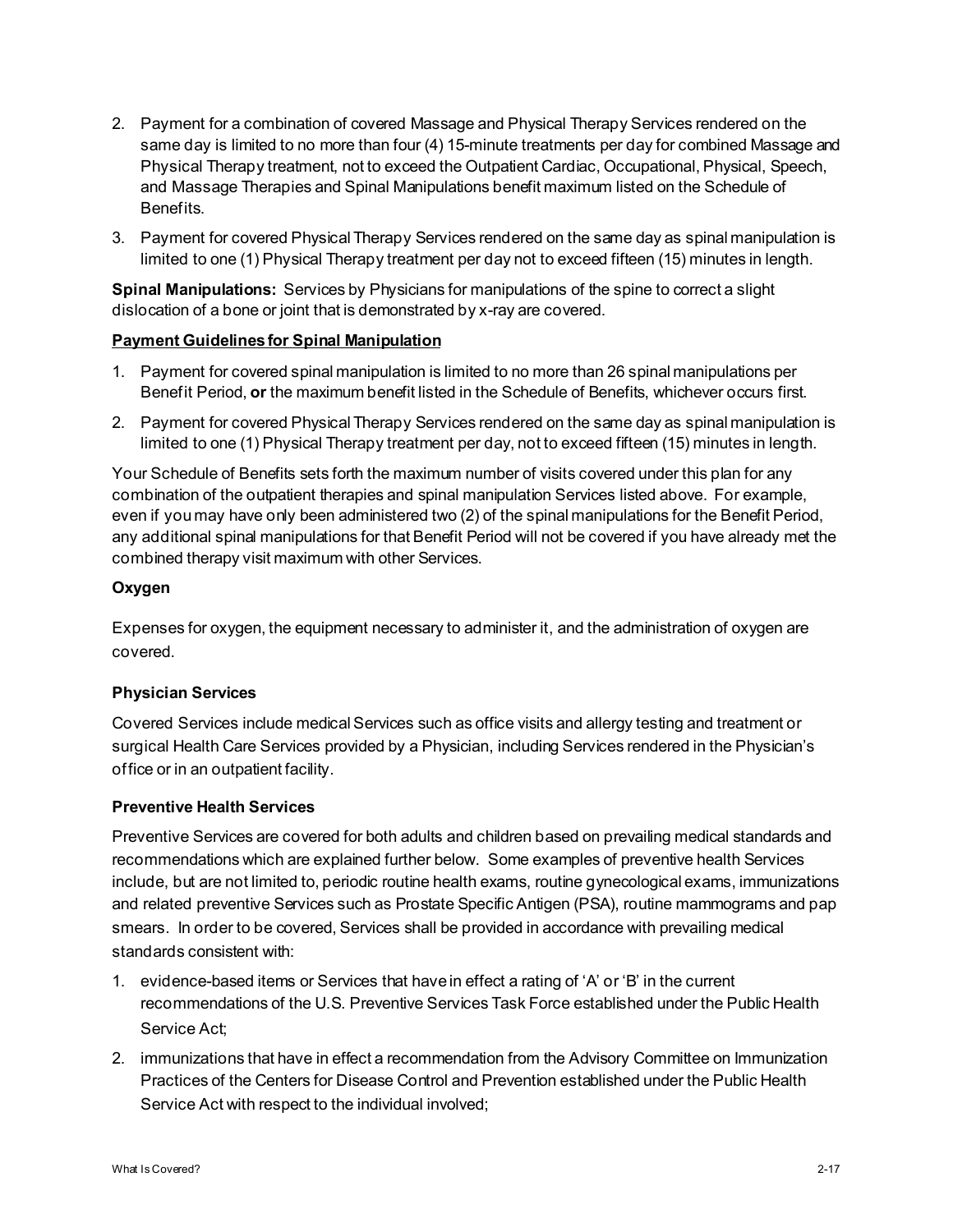- 3. with respect to infants, children, and adolescents, evidence- informed preventive care and screenings provided for in the comprehensive guidelines supported by the Health Resources and Services Administration; and
- 4. with respect to women, such additional preventive care and screenings not described in paragraph number one as provided for in comprehensive guidelines supported by the Health Resources and Services Administration.

More detailed information, such as medical management programs or limitations, on Services that are covered under the Preventive Health Services category is available in the Preventive Services Guide located on our website at www.FloridaBlue.com/healthresources. Drugs or Supplies covered as Preventive Services are described in the Medication Guide. In order to be covered as a Preventive Health Service under this section the Service must be provided as described in the Preventive Services Guide or, for Drugs and Supplies, in the Medication Guide.

**Note:** From time to time medical standards that are based on the recommendations of the entities listed in numbers 1 through 4 above change. Services may be added to the recommendations and sometimes may be removed. It is important to understand that your coverage for these preventive Services is based on what is in effect on your Effective Date. If any of the recommendations or guidelines change after your Effective Date, your coverage will not change until your Group's first Anniversary Date one year after the recommendations or guidelines go into effect.

For example, if the USPSTF adds a new recommendation for a preventive Service that we do not cover and you are already covered under this Benefit Booklet; that new Service will not be a Covered Service under this category right away. The coverage for a new Service will start on your Group's Anniversary Date one year after the new recommendation goes into effect.

# Exclusion:

- 1. Routine vision and hearing examinations and screenings are not covered as Preventive Services, except as required under paragraph number one and/or number three above.
- 2. Sterilization procedures covered under this category are limited to those procedures indicated as covered in the Medication Guide only.
- 3. Contraceptive implants are limited to:
	- a) Intra-uterine devices (IUD) indicated as covered in the Medication Guide only, including insertion and removal.
	- b) Nexplanon and Implanon ordered by a Tier 1 GatorCare physician and filled at a Specialty Pharmacy.

# **Prosthetic Devices**

The following Prosthetic Devices are covered when prescribed by a Physician and designed and fitted by a Prosthetist:

- 1. artificial hands, arms, feet, legs and eyes, including permanent implanted lenses following cataract surgery, cardiac pacemakers, and prosthetic devices incident to a Mastectomy;
- 2. appliances needed to effectively use artificial limbs or corrective braces; or
- 3. penile prosthesis.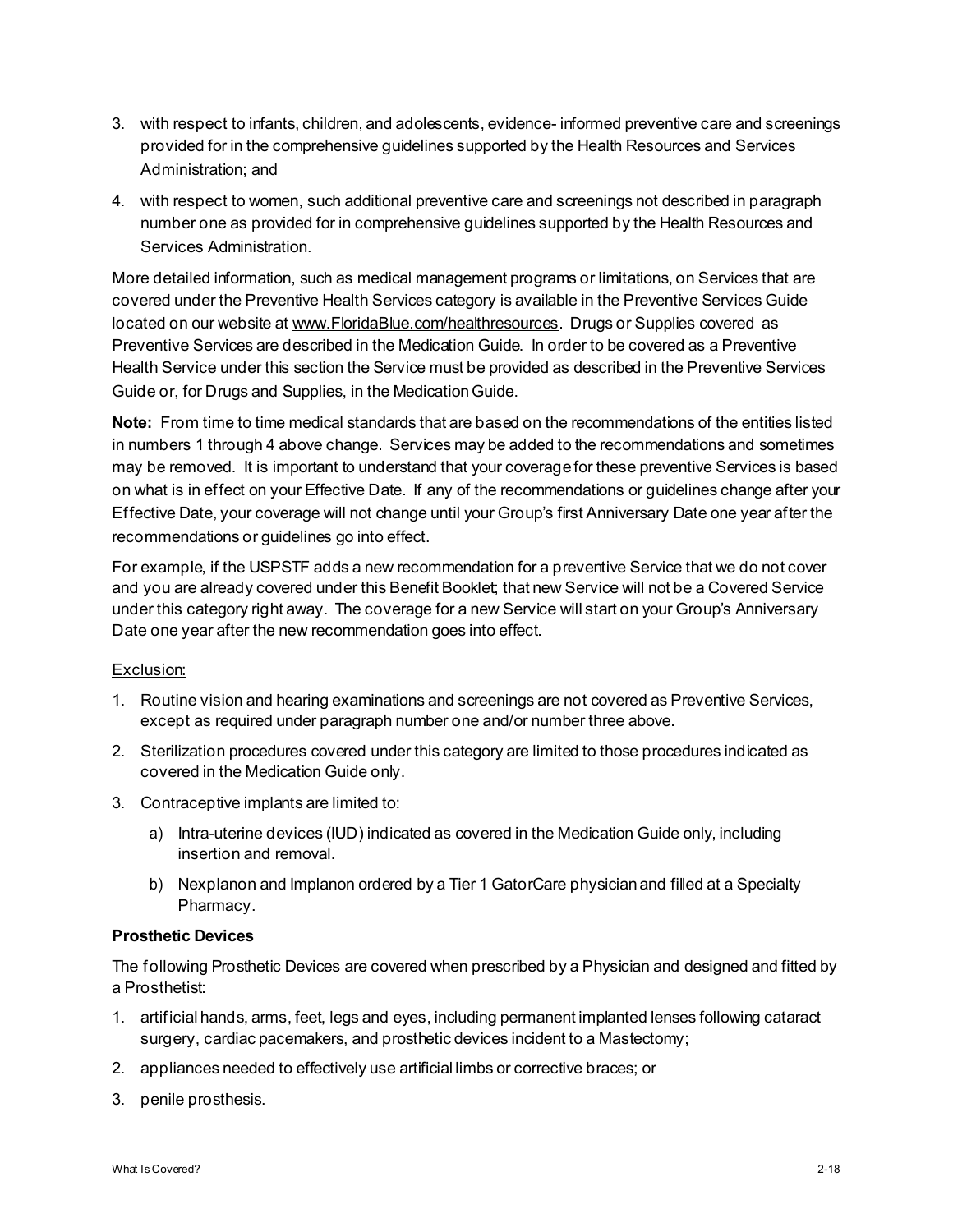Covered Prosthetic Devices (except cardiac pacemakers, and Prosthetic Devices incident to Mastectomy) are limited to the first such permanent prosthesis (including the first temporary prosthesis if it is determined to be necessary) prescribed for each specific Condition.

Benefits may be provided for necessary replacement of a Prosthetic Device which is owned by you when due to irreparable damage, wear, or a change in your Condition, or when necessitated due to growth of a child.

# Exclusion:

- 1. Expenses for microprocessor controlled or myoelectric artificial limbs (e.g. C-legs); and
- 2. Expenses for cosmetic enhancements to artificial limbs.

# **Self-Administered Prescription Drugs**

The following Self-Administered Drugs are covered:

Self-Administered Prescription Drugs used in the treatment of diabetes, cancer, Conditions requiring immediate stabilization (e.g. anaphylaxis), or in the administration of dialysis.

# **Skilled Nursing Facilities**

The following Health Care Services may be Covered Services when you are an inpatient in a Skilled Nursing Facility:

- 1. room and board;
- 2. respiratory, pulmonary, or inhalation therapy (e.g., oxygen);
- 3. drugs and medicines administered while an inpatient (except take-home drugs);
- 4. intravenous solutions;
- 5. administration of, including the cost of, whole blood or blood products (except as outlined in the Drugs exclusion of the "What Is Not Covered?" section);
- 6. dressings, including ordinary casts;
- 7. transfusion supplies and equipment;
- 8. diagnostic Services, including radiology, ultrasound, laboratory, pathology and approved machine testing (e.g., EKG);
- 9. chemotherapy treatment for proven malignant disease; and
- 10. Physical, Speech, and Occupational Therapies.

A treatment plan from your Physician may be required in order to determine coverage and payment.

# Exclusion:

Expenses for an inpatient admission to a Skilled Nursing Facility for purposes of Custodial Care, convalescent care, or any other Service primarily for the convenience of you and/or your family members or the Provider are excluded. Expenses for any inpatient days beyond the per person maximum number of days per Benefit Period listed on the Schedule of Benefits are also excluded.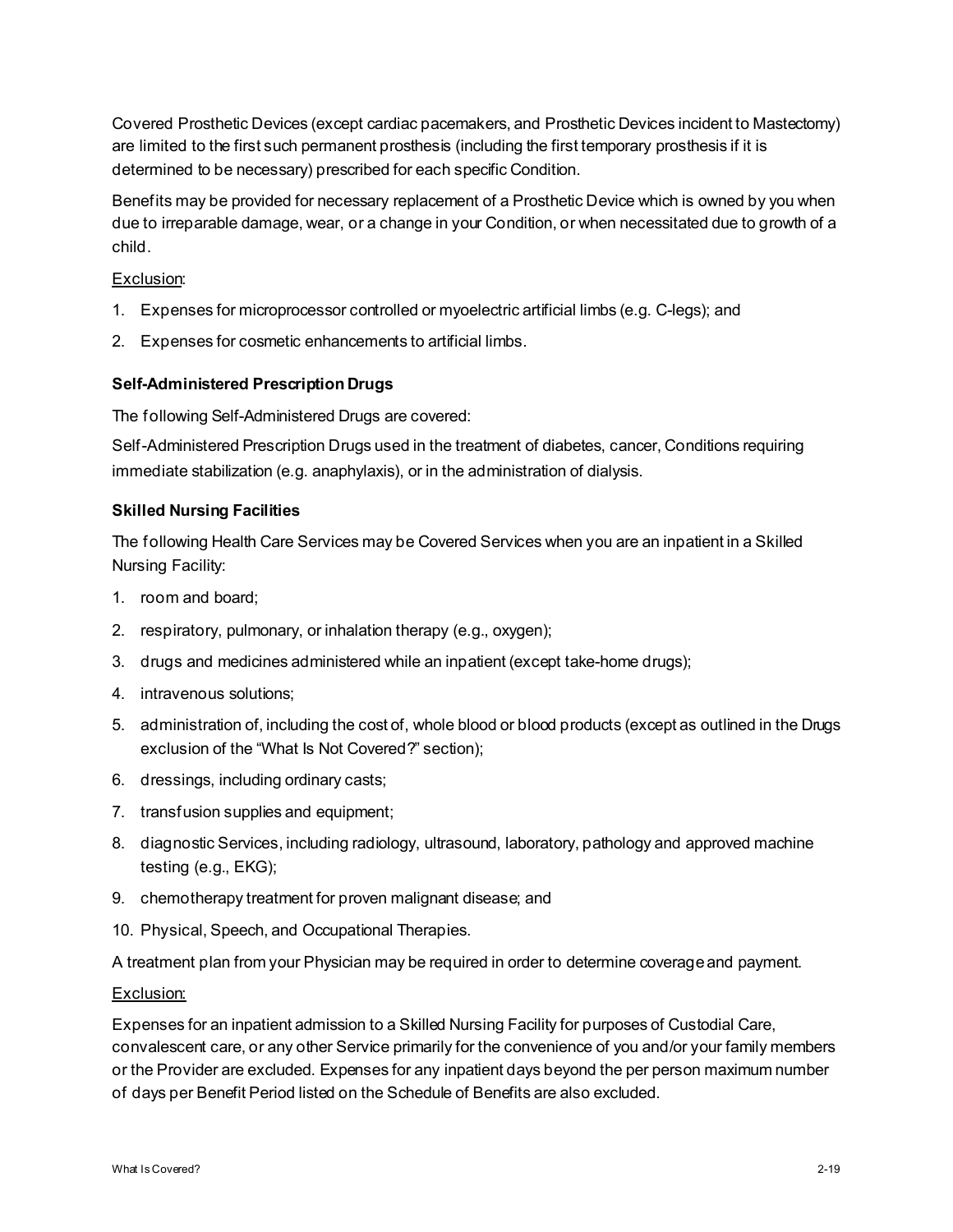# **Surgical Assistant Services**

Services rendered by a Physician, Registered Nurse First Assistant or Physician Assistant when acting as a surgical assistant (provided no intern, resident, or other staff physician is available) when the assistant is necessary are covered.

# **Surgical Procedures**

Surgical procedures performed by a Physician may be covered including the following:

- 1. sterilization (tubal ligations and vasectomies), regardless of Medical Necessity;
- 2. surgery to correct deformity which was caused by disease, trauma, birth defects, growth defects or prior therapeutic processes;
- 3. oral surgical procedures for excisions of tumors, cysts, abscesses, and lesions of the mouth;
- 4. surgical procedures involving bones or joints of the jaw (e.g., temporomandibular joint [TMJ]) and facial region if, under accepted medical standards, such surgery is necessary to treat Conditions caused by congenital or developmental deformity, disease, or injury;
- 5. Services of a Physician for the purpose of rendering a second surgical opinion and related diagnostic services to help determine the need for surgery; and
- 6. Gender reassignment surgery and Services, including breast augmentation and reduction mammoplasty, related to gender dysphoria or gender transition are covered.

#### Exclusions:

The following Services, which are considered cosmetic in nature, are not covered when used to improve the gender-specific appearance of an individual. Examples of Services which are considered cosmetic include, but are not limited to:

- a. reduction thyroid chondroplasty;
- b. liposuction;
- c. rhinoplasty;
- d. facial bone reconstruction;
- e. face lift;
- f. blepharoplasty;
- g. voice modification surgery;
- h. hair removal/hairplasty; or
- i. breast augmentation and reduction mammoplasty, except as specifically indicated as a Covered Service elsewhere in this Booklet.
- j.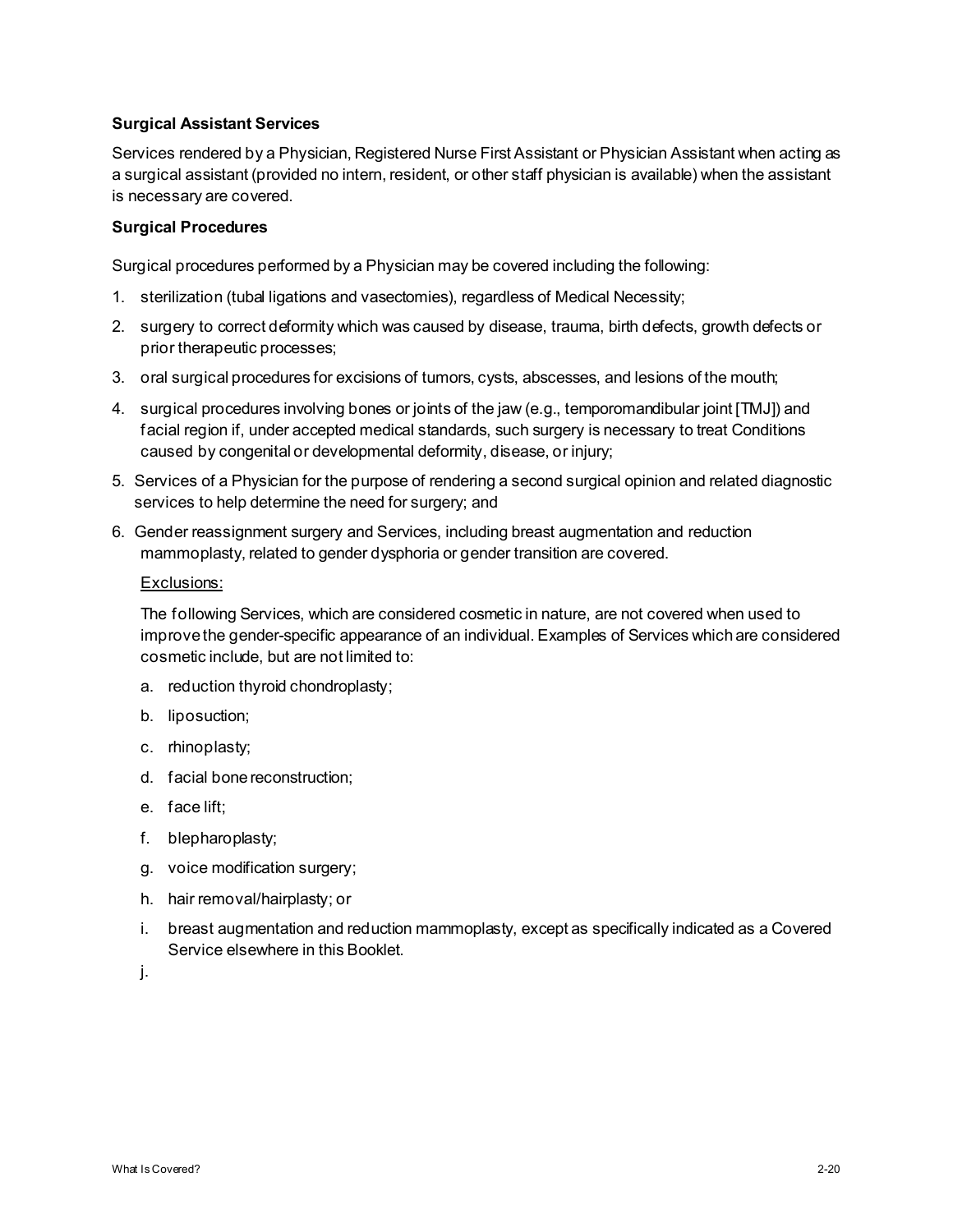# **Payment Guidelines for Surgical Procedures**

- 1. Payment for multiple surgical procedures performed in addition to the primary surgical procedure, on the same or different areas of the body, during the same operative session will be based on 50 percent of the Allowed Amount for any secondary surgical procedure(s) performed. In addition, Coinsurance or Copayment (if any) indicated in your Schedule of Benefits will apply. This guideline is applicable to all bilateral procedures and all surgical procedures performed on the same date of service.
- 2. Payment for incidental surgical procedures is limited to the Allowed Amount for the primary procedure, and there is no additional payment for any incidental procedure. An "incidental surgical procedure" includes surgery where one, or more than one, surgical procedure is performed through the same incision or operative approach as the primary surgical procedure which, in BCBSF's or GatorCare's opinion, is not clearly identified and/or does not add significant time or complexity to the surgical session. For example, the removal of a normal appendix performed in conjunction with a Medically Necessary hysterectomy is an incidental surgical procedure (i.e., there is no payment for the removal of the normal appendix in the example).
- 3. Payment for surgical procedures for fracture care, dislocation treatment, debridement, wound repair, unna boot, and other related Health Care Services, is included in the Allowed Amount of the surgical procedure.

# **Transplant Services**

Transplant Services, limited to the procedures listed below, may be covered when performed at a facility acceptable to BCBSF or GatorCare, subject to the conditions and limitations described below.

Transplant includes pre-transplant, transplant and post-discharge Services, and treatment of complications after transplantation. Benefits will only be paid for Services, care and treatment received or provided in connection with a:

- 1. Bone Marrow Transplant, as defined herein, which is specifically listed in the rule 59B-12.001 of the *Florida Administrative Code* or any successor or similar rule or covered by Medicare as described in the most recently published *Medicare Coverage Issues Manual* issued by the Centers for Medicare and Medicaid Services. Coverage will be provided for the expenses incurred for the donation of bone marrow by a donor to the same extent such expenses would be covered for you and will be subject to the same limitations and exclusions as would be applicable to you. Coverage for the reasonable expenses of searching for the donor will be limited to a search among immediate family members and donors identified through the National Bone Marrow Donor Program;
- 2. corneal transplant;
- 3. heart transplant;
- 4. heart-lung combination transplant;
- 5. liver transplant;
- 6. kidney transplant;
- 7. pancreas;
- 8. pancreas transplant performed simultaneously with a kidney transplant; or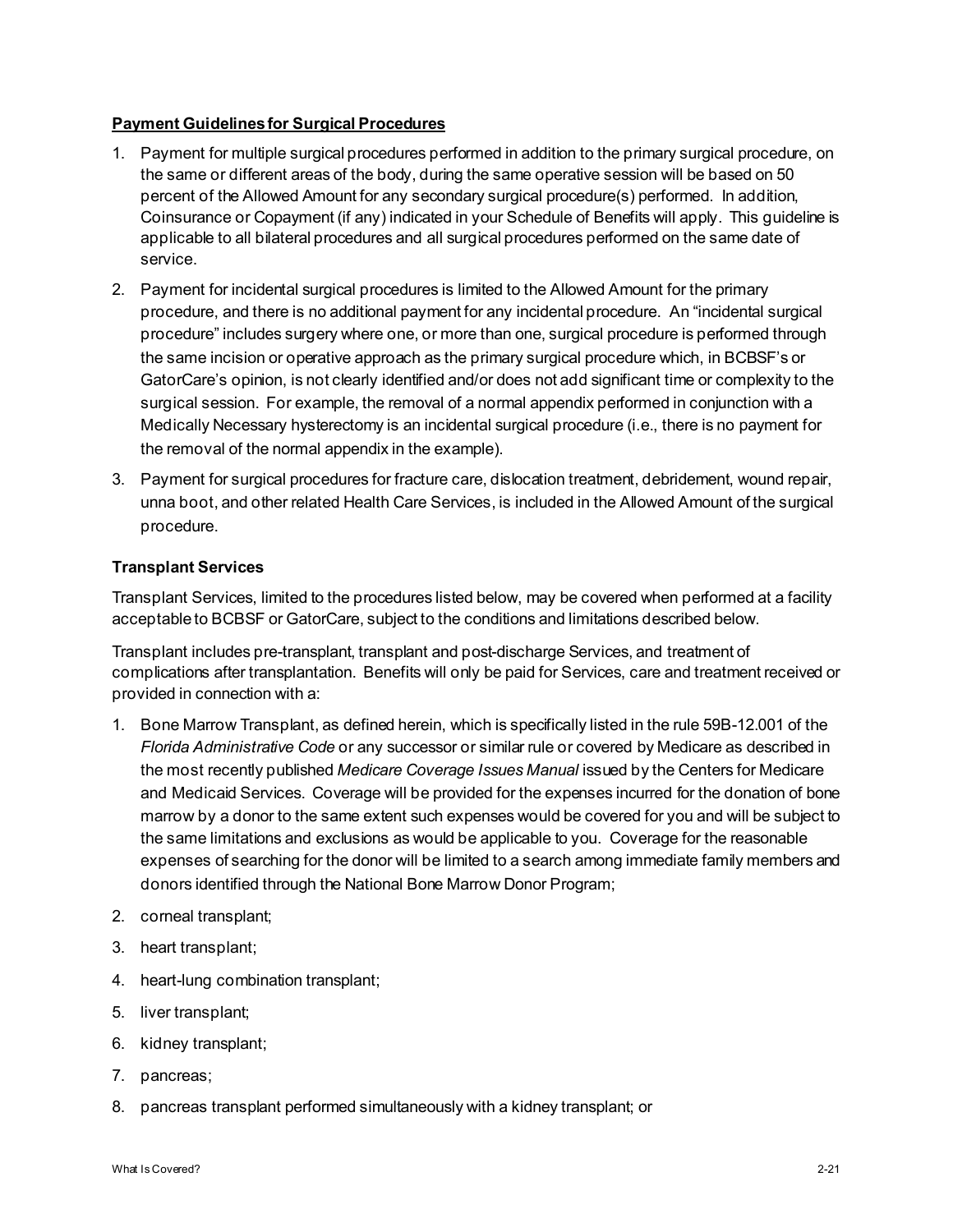9. lung-whole single or whole bilateral transplant.

Coverage will be provided for donor costs and organ acquisition for transplants, other than Bone Marrow Transplants, provided such costs are not covered in whole or in part by any other insurance carrier, organization or person other than the donor's family or estate.

You may call the customer service phone number indicated in this Booklet or on your Identification Card in order to determine which Bone Marrow Transplants are covered under this Booklet.

# Exclusions:

Expenses for the following are excluded:

- 1. transplant procedures not included in the list above, or otherwise excluded under this Booklet (e.g., Experimental or Investigational transplant procedures);
- 2. transplant procedures involving the transplantation or implantation of any non-human animal organ or tissue;
- 3. transplant procedures related to the donation or acquisition of an organ or tissue for a recipient who is not covered under this Benefit Booklet;
- 4. transplant procedures involving the implant of an artificial organ, including the implant of the artificial organ tissue, except for an approved artificial heart device that meets our Medical Necessity criteria then in effect;
- 5. any organ, tissue, marrow, or stem cells which is/are sold rather than donated;
- 6. any Bone Marrow Transplant, as defined herein, which is not specifically listed in rule 59B-12.001 of the Florida Administrative Code or any successor or similar rule or covered by Medicare pursuant to a national coverage decision made by the Centers for Medicare and Medicaid Services as evidenced in the most recently published Medicare Coverage Issues Manual;
- 7. any Service in connection with the identification of a donor from a local, state or national listing, except in the case of a Bone Marrow Transplant; and
- 8. any non-medical costs, including but not limited to, temporary lodging or transportation costs for you and/or your family to and from the approved facility.

# **Wigs**

Wigs and/or cranial prosthesis are covered for the diagnosis or treatment of Alopecia secondary to Chemotherapy or Idiopahtic Alopecia only. All other diagnosis are excluded.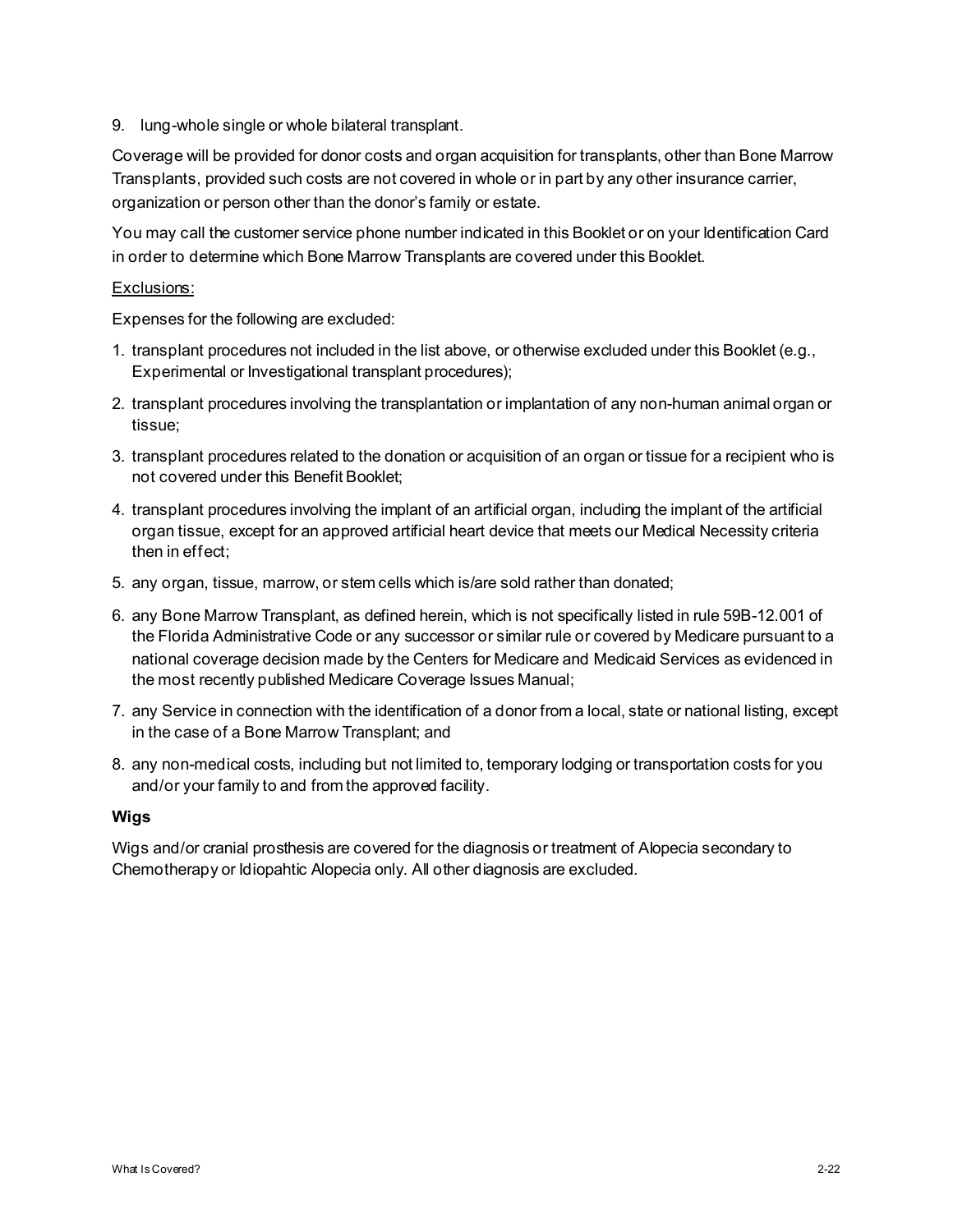# Section 3: What Is Not Covered?

# **Introduction**

Your Booklet expressly excludes expenses for the following Health Care Services, supplies, drugs or charges. The following exclusions are in addition to any exclusions specified in the "What Is Covered?" section or any other section of the Booklet.

**Abortions** which are elective.

**Arch Supports,** shoe inserts designed to effect conformational changes in the foot or foot alignment, orthopedic shoes, over-the-counter, custom-made or built-up shoes, cast shoes, sneakers, ready-made compression hose or support hose, or similar type devices/appliances regardless of intended use, except for therapeutic shoes (including inserts and/or modifications) for the treatment of severe diabetic foot disease.

**Assisted Reproductive Therapy (Infertility)** including, but not limited to, associated Services, supplies, and medications for In Vitro Fertilization (IVF); Gamete Intrafallopian Transfer (GIFT) procedures; Zygote Intrafallopian Transfer (ZIFT) procedures; Artificial Insemination (AI); embryo transport; surrogate parenting; donor semen and related costs including collection and preparation; and infertility treatment medication.

**Autopsy** or postmortem examination services, unless specifically requested by BCBSF or GatorCare.

**Complementary or Alternative Medicine** including, but not limited to, self-care or self-help training; homeopathic medicine and counseling; Ayurvedic medicine such as lifestyle modifications and purification therapies; traditional Oriental medicine including acupuncture; naturopathic medicine; environmental medicine including the field of clinical ecology; chelation therapy; thermography; mind-body interactions such as meditation, imagery, yoga, dance, and art therapy; biofeedback; prayer and mental healing; manual healing methods such as the Alexander technique, aromatherapy, Ayurvedic massage, craniosacral balancing, Feldenkrais method, Hellerwork, polarity therapy, Reichian therapy, reflexology, rolfing, shiatsu, traditional Chinese massage, Trager therapy, trigger-point myotherapy, and biofield therapeutics; Reiki, SHEN therapy, and therapeutic touch; bioelectromagnetic applications in medicine; and herbal therapies.

**Contraceptive** medications, devices, appliances, or other Health Care Services when provided for contraception, except when indicated as covered under the Preventive Health Services category of the "What Is Covered?" section.

**Cosmetic Services**, including any Service to improve the appearance or self-perception of an individual (except as covered under the Breast Reconstructive Surgery category), including and without limitation: cosmetic surgery and procedures or supplies to correct hair loss or skin wrinkling (e.g., Minoxidil, Rogaine, Retin-A), and hair implants/transplants,or services used to improve the gender specific appearance of an individual including, but not limited to, breast augmentation and reduction mammoplasty, except as specifically indicated as a Covered Service elsewhere in this Booklet, reduction thyroid chondroplasty, liposuction, rhinoplasty, facial bone reconstruction, face lift, blepharoplasty, voice modification surgery, hair removal/hairplasty.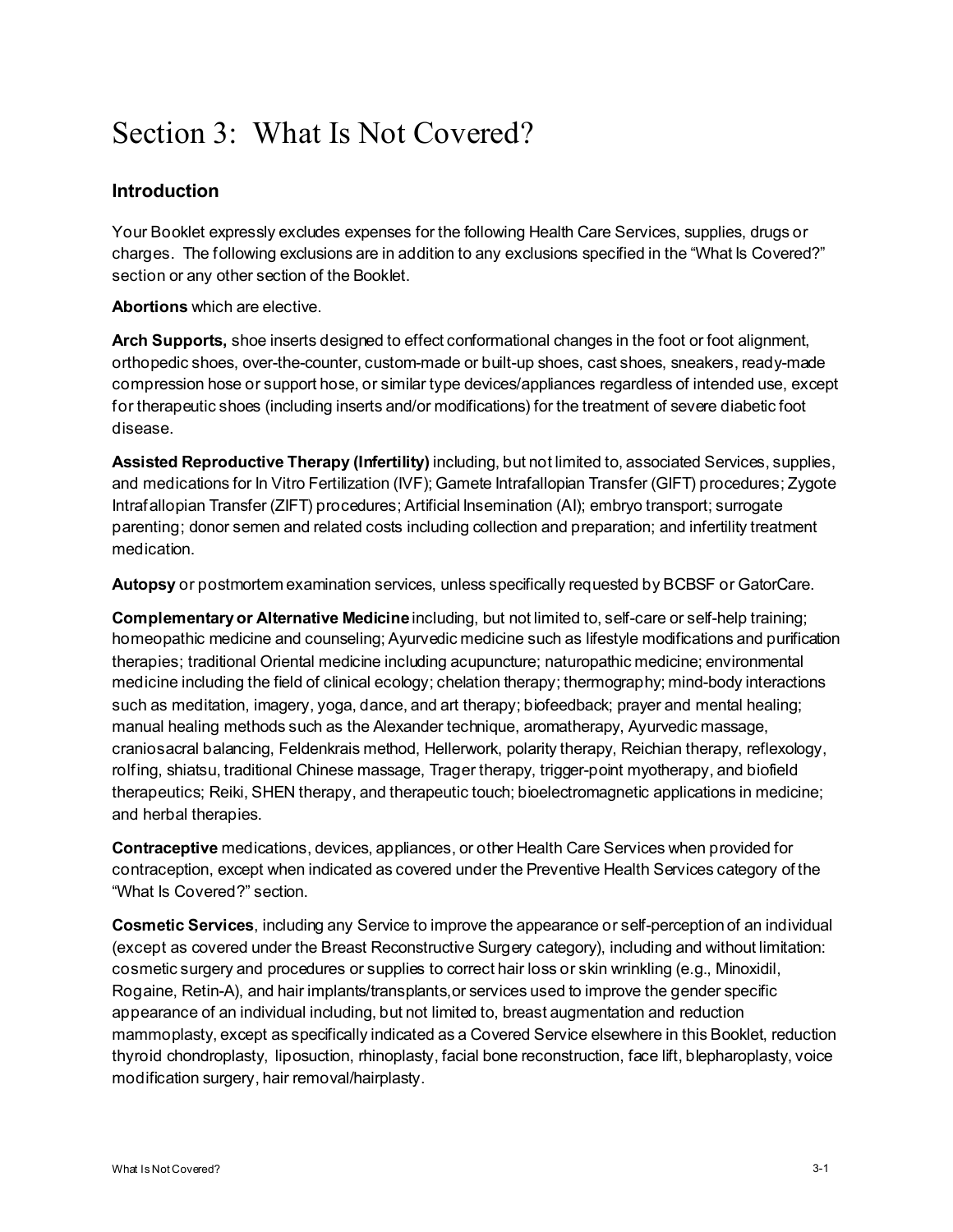**Costs** related to telephone consultations (except as indicated as covered under the Preventive Health Services category of the COVERED SERVICES section), failure to keep a scheduled appointment, or completion of any form and /or medical information.

**Custodial Care** and any service of a custodial nature, including and without limitation: Health Care Services primarily to assist in the activities of daily living; rest homes; home companions or sitters; home parents; domestic maid services; respite care; and provision of services which are for the sole purposes of allowing a family member or caregiver of a Covered Person to return to work.

**Dental Care** or treatment of the teeth or their supporting structures or gums, or dental procedures, including but not limited to: extraction of teeth, restoration of teeth with or without fillings, crowns or other materials, bridges, cleaning of teeth, dental implants, dentures, periodontal or endodontic procedures, orthodontic treatment (e.g., braces), intraoral prosthetic devices, palatal expansion devices, bruxism appliances, and dental x-rays. This exclusion also applies to Phase II treatments (as defined by the American Dental Association) for TMJ dysfunction. This exclusion does not apply to an Accidental Dental Injury and the Child Cleft Lip and Cleft Palate Treatment Services category or Dental Services catergory as described in the "What Is Covered?" section.

#### **Drugs**

- 1. Prescribed for uses other than the Food and Drug Administration (FDA) approved label indications. This exclusion does not apply to any drug that has been proven safe, effective and accepted for the treatment of the specific medical Condition for which the drug has been prescribed, as evidenced by the results of good quality controlled clinical studies published in at least two or more peer-reviewed full length articles in respected national professional medical journals. This exclusion also does not apply to any drug prescribed for the treatment of cancer that has been approved by the FDA for at least one indication, provided the drug is recognized for treatment of your particular cancer in a Standard Reference Compendium or recommended for treatment of your particular cancer in Medical Literature. Drugs prescribed for the treatment of cancer that have not been approved for any indication are excluded.
- 2. All drugs dispensed to, or purchased by, you from a pharmacy. This exclusion does not apply to drugs dispensed to you when:
	- a. you are an inpatient in a Hospital, Ambulatory Surgical Center, Skilled Nursing Facility, Psychiatric Facility or a Hospice facility;
	- b. you are in the outpatient department of a Hospital;
	- c. dispensed to your Physician for administration to you in the Physician's office and prior coverage authorization has been obtained (if required); and
	- d. defined by, and covered under, a BCBSF Pharmacy Program Endorsement to this Booklet.
- 3. Any non-Prescription medicines, remedies, vaccines, biological products (except insulin), pharmaceuticals or chemical compounds, vitamins, mineral supplements, fluoride products, over-thecounter drugs, products, or health foods, except as described in the Preventive Health Services category of the "What Is Covered?" section.
- 4. Any drug which is indicated or used for sexual dysfunction (e.g., Cialis, Levitra, Viagra, Caverject). The exception described in exclusion number one above does not apply to sexual dysfunction drugs excluded under this paragraph.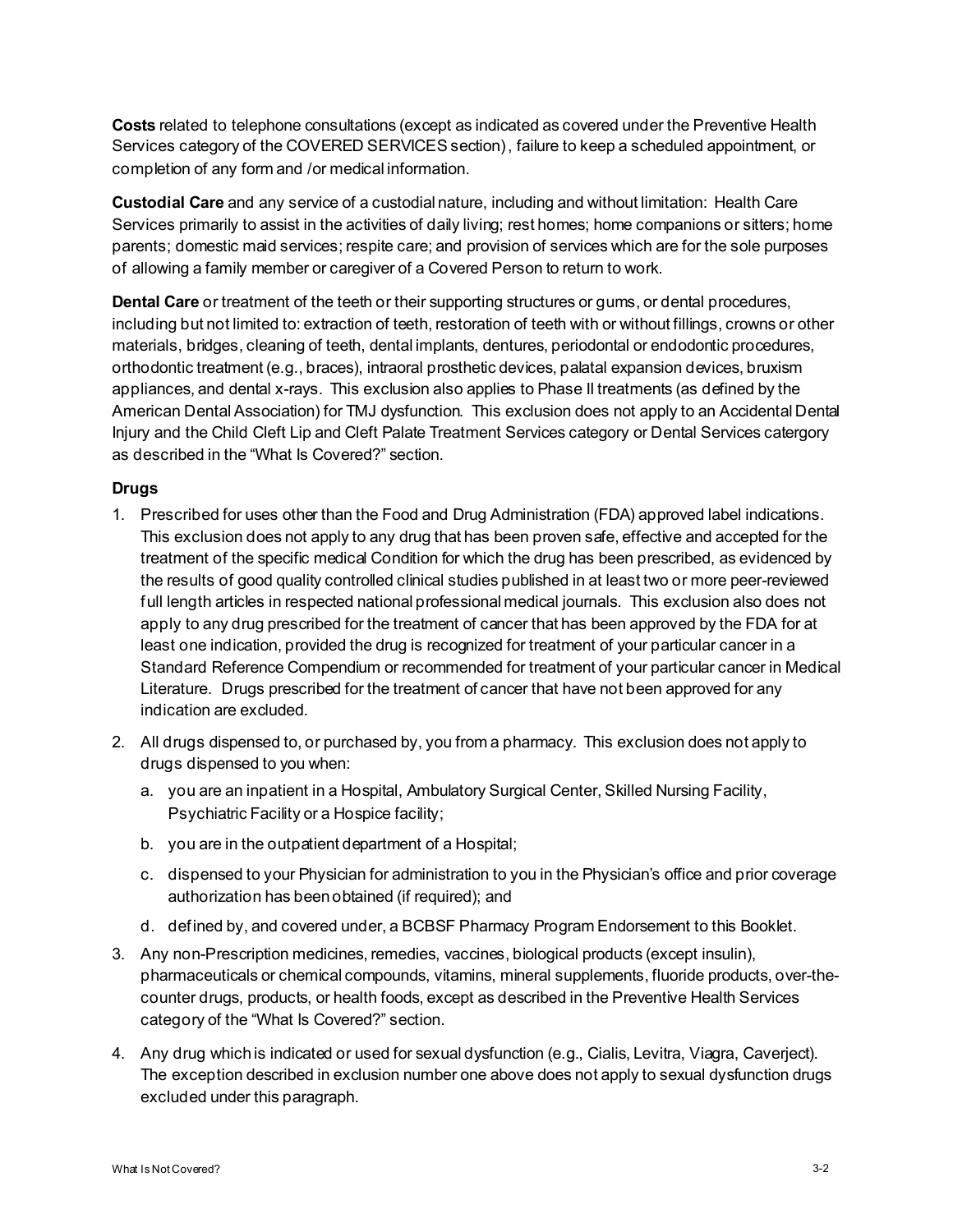- 5. Any Self-Administered Prescription Drug which is otherwise covered under a BCBSF Pharmacy Program Endorsement to this Contract except for a Self-Administered Prescription Drug indicated as covered in the "What Is Covered?" section of this Benefit Booklet.
- 6. Blood or blood products used to treat hemophilia, except when provided to you for:
	- a. emergency stabilization;
	- b. during a covered inpatient stay; or
	- c. when proximately related to a surgical procedure.

The exceptions to the exclusion for drugs purchased or dispensed by a pharmacy described in subparagraph number two do not apply to hemophilia drugs excluded under this subparagraph.

7. Drugs, which require prior coverage authorization when prior coverage authorization is not obtained.

**Experimental** or **Investigational Services**, for Tier 1 non UF Health Owned, Tier 2 and Tier 3 providers, except as otherwise covered under the Bone Marrow Transplant provision of the Transplant Services category.

**Food and Food Products** prescribed or not, except as covered in the Enteral Formulas subsection of the "What Is Covered?" section.

**Foot Care** which is routine, including any Health Care Service, in the absence of disease. This exclusion includes, but is not limited to: non-surgical treatment of bunions; flat feet; fallen arches; chronic foot strain; trimming of toenails, corns, or calluses.

**General Exclusions** include, but are not limited to:

- 1. any Health Care Service received prior to your Effective Date or after the date your coverage terminates;
- 2. any Service to diagnose or treat any Condition resulting from or in connection with your job or employment;
- 3. any Health Care Services not within the service categories described in the "What is Covered?" section, any rider, or Endorsement attached hereto, unless such services are specifically required to be covered by applicable law;
- 4. any Health Care Service you render to yourself or those rendered by a Physician or other health care Provider related to you by blood or marriage;
- 5. any Health Care Service which is not Medically Necessary as determined by us or GatorCare and defined in this Booklet . The ordering of a Service by a health care Provider does not in itself make such Service Medically Necessary or a Covered Service;
- 6. any Health Care Services rendered at no charge;
- 7. expenses for claims denied because we did not receive information requested from you regarding whether or not you have other coverage and the details of such coverage;
- 8. any Health Care Services to diagnose or treat a Condition which, directly or indirectly, resulted from or is in connection with:
	- a) war or an act of war, whether declared or not;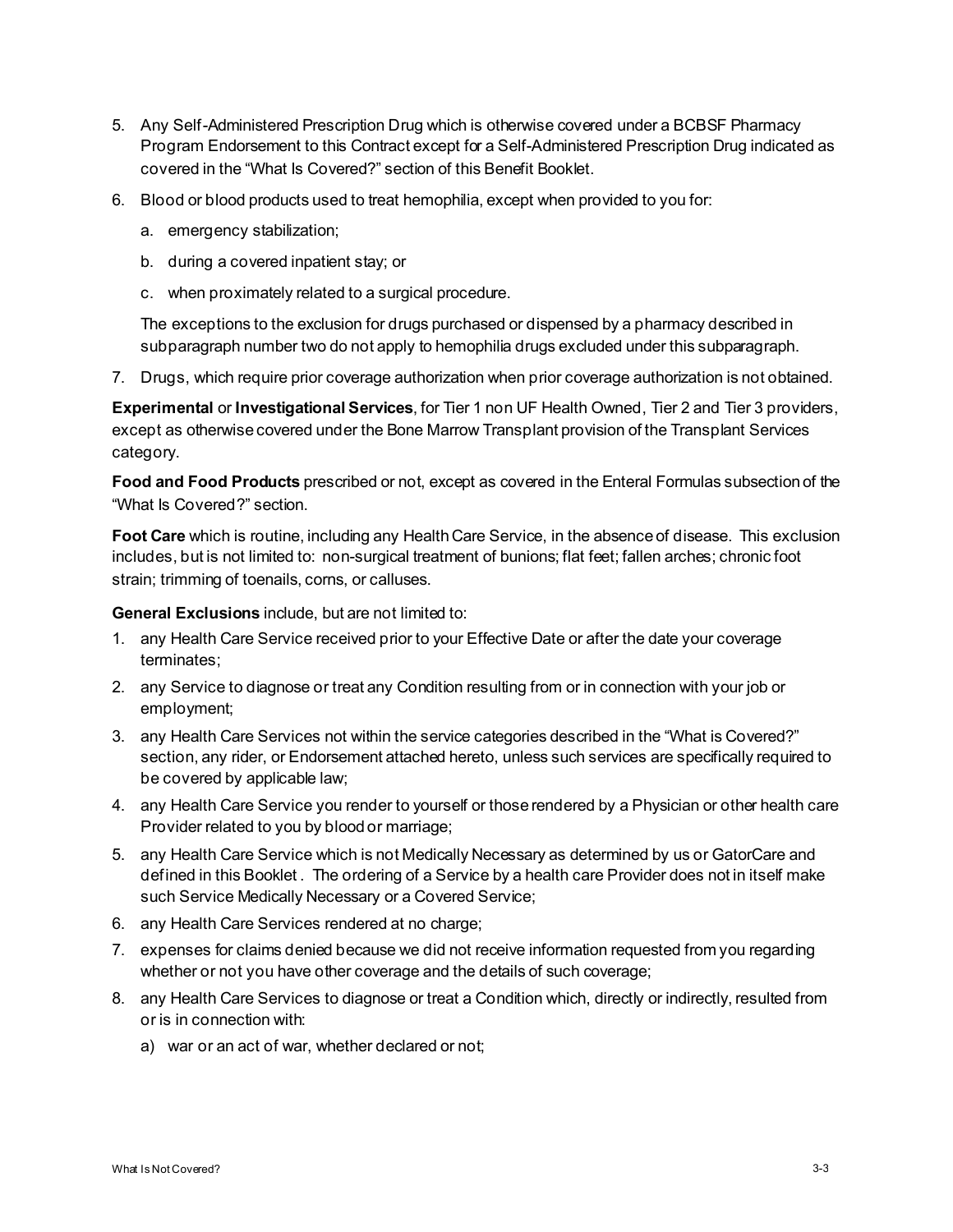- b) your participation in, or commission of, any act punishable by law as a felony whether or not you are charged or convicted, or which constitutes riot, or rebellion except for an injury resulting from an act of domestic violence or a medical condition;
- c) your engaging in an illegal occupation, except for an injury resulting from an act of domestic violence or a medical condition;
- d) Services received at military or government facilities to treat a Condition arising out of your service in the armed forces, reserves and/or National Guard; or
- e) Services received to treat a Condition arising out of your service in the armed forces, reserves and/or National Guard;
- f) Services that are not patient-specific, as determined solely by us.
- 9. Health Care Services rendered because they were ordered by a court, unless such Services are Covered Services under this Benefit Booklet; and
- 10. any Health Care Services rendered by or through a medical or dental department maintained by or on behalf of an employer, mutual association, labor union, trust, or similar person or group; or
- 11. Health Care Services that are not direct, hands-on, and patient specific, including, but not limited to the oversight of a medical laboratory to assure timeliness, reliability, and/or usefulness of test results, or the oversight of the calibration of laboratory machines, equipment, or laboratory technicians.

**Genetic screening**, including the evaluation of genes to determine if you are a carrier of an abnormal gene that puts you at risk for a Condition, except as provided under the Preventive Health Services category of the "What Is Covered?" section.

**Hearing Aids** (external or implantable) and Services related to the fitting or provision of hearing aids, including tinnitus maskers, batteries, and cost of repair.

**Immunizations** except those covered under the Preventive Health Services category of the "What Is Covered?" section.

**Motor Vehicle Accidents Injuries and Services** you incur due to an accident involving any motor vehicle for which no-fault insurance is available.

**Oral Surgery** except as provided under the "What Is Covered?" section.

**Orthomolecular Therapy** including nutrients, vitamins, and food supplements.

**Oversight of a medical laboratory** by a Physician or other health care Provider. "Oversight" as used in this exclusion shall, include, but is not limited to, the oversight of:

- 1. the laboratory to assure timeliness, reliability, and/or usefulness of test results;
- 2. the calibration of laboratory machines or testing of laboratory equipment;
- 3. the preparation, review or updating of any protocol or procedure created or reviewed by a Physician or other health care Provider in connection with the operation of the laboratory; and
- 4. laboratory equipment or laboratory personnel for any reason.

**Personal Comfort, Hygiene or Convenience Items** and Services deemed to be not Medically Necessary and not directly related to your treatment including, but not limited to:

1. beauty and barber services;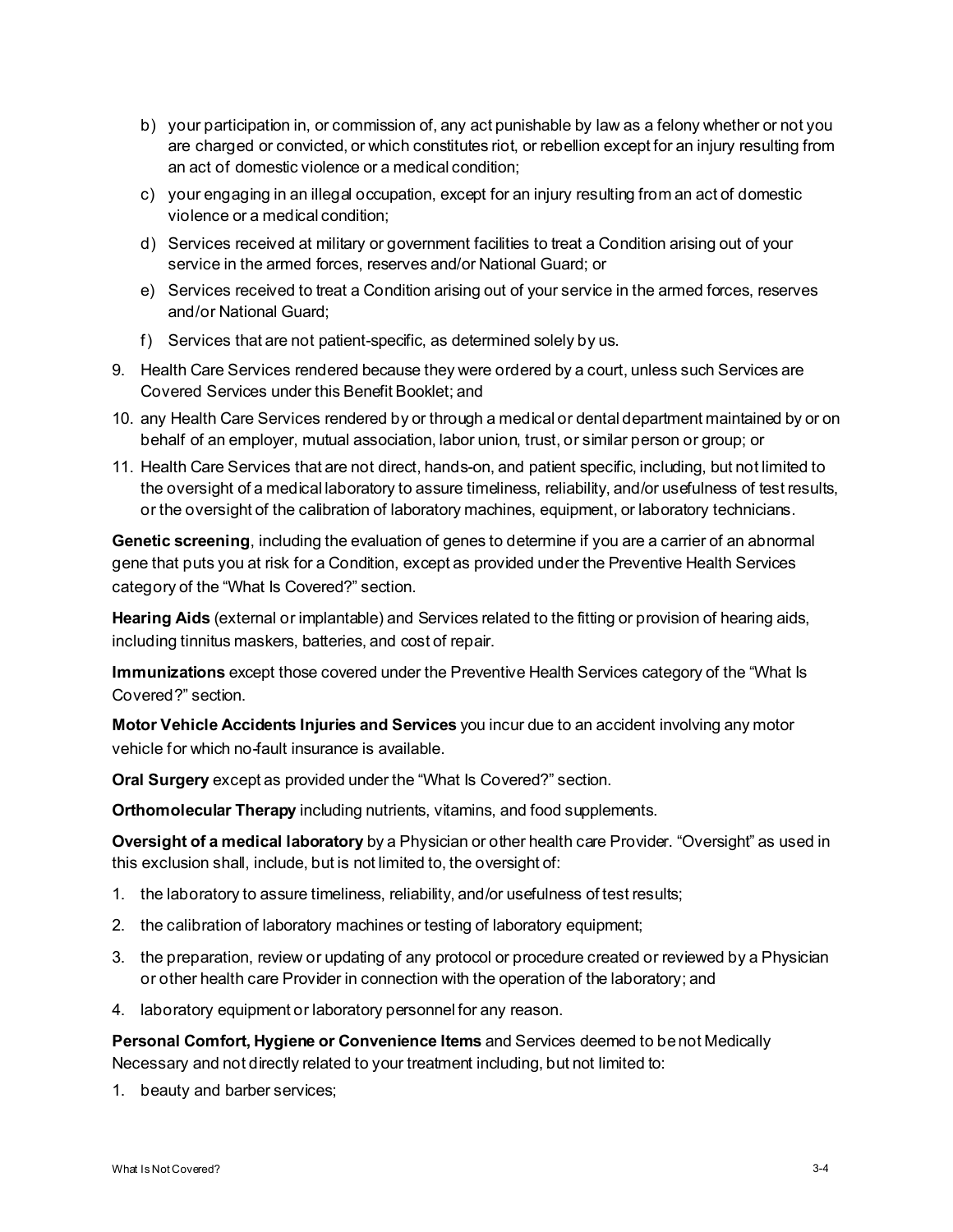- 2. clothing including support hose;
- 3. radio and television;
- 4. guest meals and accommodations;
- 5. telephone charges;
- 6. take-home supplies;
- 7. travel expenses (other than Medically Necessary Ambulance Services);
- 8. motel/hotel accommodations;
- 9. air conditioners, furnaces, air filters, air or water purification systems, water softening systems, humidifiers, dehumidifiers, vacuum cleaners or any other similar equipment and devices used for environmental control or to enhance an environmental setting;
- 10. hot tubs, Jacuzzis, heated spas, pools, or memberships to health clubs;
- 11. heating pads, hot water bottles, or ice packs;
- 12. physical fitness equipment;
- 13. hand rails and grab bars; and
- 14. Massages except as covered in the "What Is Covered?" section of this Booklet.

**Private Duty Nursing Care** rendered at any location.

**Rehabilitative Therapies** provided on an inpatient or outpatient basis, except as provided in the Hospital, Skilled Nursing Facility, Home Health Care, and Outpatient Cardiac, Occupational, Physical, Speech, Massage Therapies and Spinal Manipulations categories of the "What Is Covered?" section. Rehabilitative Therapies provided for the purpose of maintaining rather than improving your Condition are also excluded.

**Reversal of Voluntary, Surgically-Induced Sterility** including the reversal of tubal ligations and vasectomies.

**Services to Treat Complications of Non-Covered Services**, including any Services(s) to diagnose or treat any Condition which would not have occurred but for your receipt of a non-Covered Service such as, for example, treatment for a complication of cosmetic surgery (e.g. an implant leakage or capsular contracture after cosmetic breast augmentation unrelated to breast cancer reconstruction surgery requiring removal, repair, and/or replacement of the implant; repair of cosmetic or functional abnormalities as a result of cosmetic surgery complications). This exclusion applies when the Service(s) from which the complication resulted was/were not a Covered Service(s) under this Booklet or another BCBSF/HOI policy. It also applies if the non-Covered Service(s) was/were performed while you were covered by a previous carrier or self-funded plan at any time prior to coverage under this Booklet even if the Service(s) were covered under the prior carrier or self-funded plan.

**Smoking Cessation Programs** including any service to eliminate or reduce the dependency on, or addiction to, tobacco, including but not limited to nicotine withdrawal programs and nicotine products (e.g., gum, transdermal patches, etc.),except as indicated as covered under the Preventive Health Services category of the WHAT IS COVERED? section.

**Sports-Related** devices and services used to affect performance primarily in sports-related activities; all expenses related to physical conditioning programs such as athletic training, bodybuilding, exercise, fitness, flexibility, and diversion or general motivation.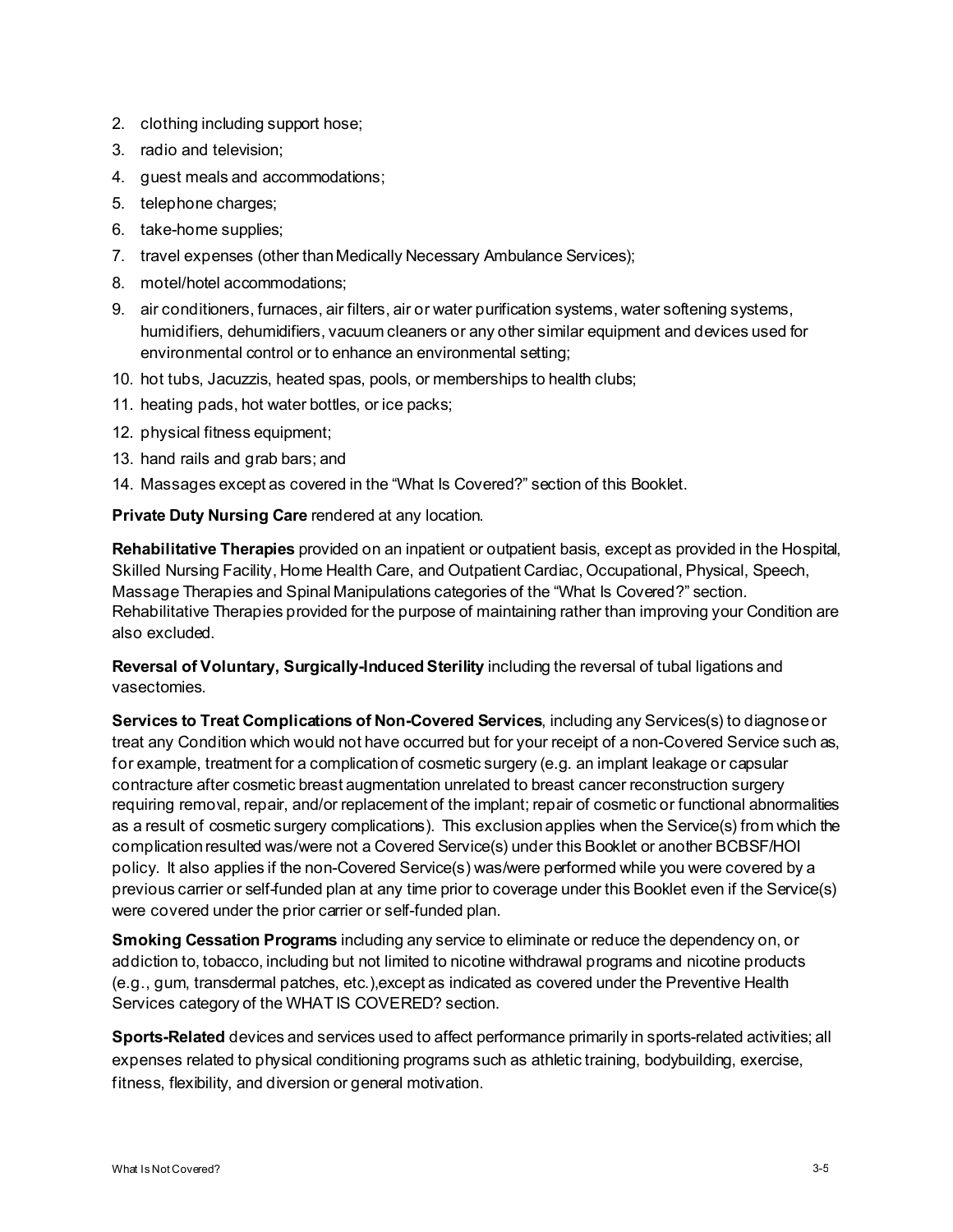**Training and Educational Programs**, or materials, including, but not limited to programs or materials for pain management and vocational rehabilitation, except as provided under the Diabetes Outpatient Self Management category of the "What Is Covered?" section.

**Travel** or vacation expenses even if prescribed or ordered by a Provider.

**Volunteer Services** or Services which would normally be provided free of charge and any charges associated with Deductible, Coinsurance, or Copayment (if applicable) requirements which are waived by a health care Provider.

**Weight Control Services**including any Service to lose, gain, or maintain weight regardless of the reason for the Service or whether the Service is part of a treatment plan for a Condition, except as indicated as covered under the Preventive Health Services category of the WHAT IS COVERED? section. This exclusion includes, but is not limited to weight control/loss programs; appetite suppressants and other medications; dietary regimens; food or food supplements; exercise programs; exercise or other equipment; gastric or stomach bypass or stapling, intestinal bypass, gastric balloons, jaw wiring, jejunal bypass, gastric shunts, and procedures designed to restrict your ability to assimilate food. Complications of any kind arising from, or related to, weight control surgery, as determined by us, are not covered. Complications of weight control surgery are excluded when the preceding weight control surgery was not a Covered Service under this Booklet or another BCBSF/HOI policy and it also applies if the surgery was performed while you were covered by a previous carrier or self-funded plan at any time prior to coverage under this Booklet even if the Service(s) was/were covered under the prior carrier or self-funded plan.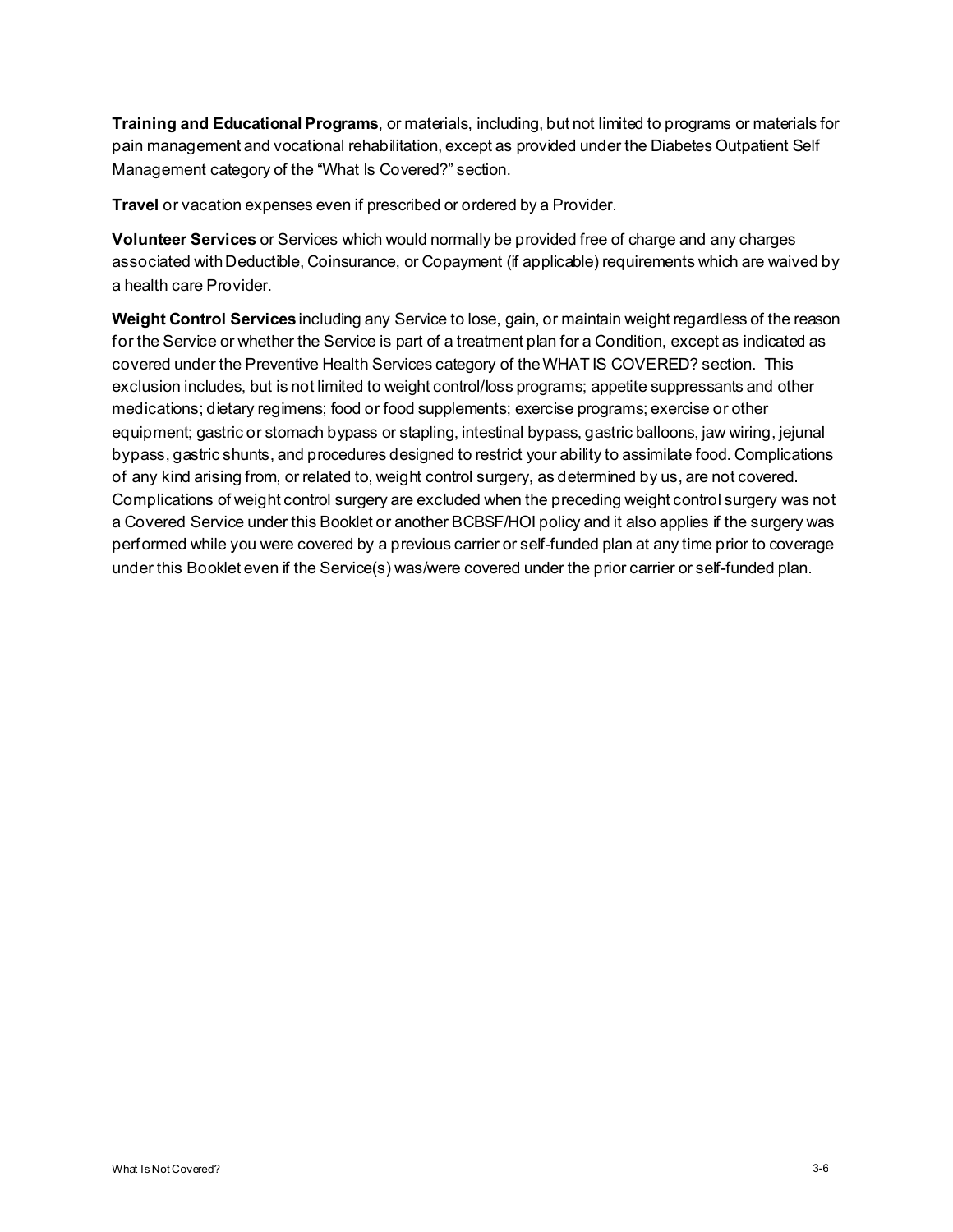# Section 4: Medical Necessity

In order for Health Care Services to be covered under this Booklet, such Services must meet all of the requirements to be a Covered Service, including being Medically Necessary, as defined by this Benefit Booklet.

It is important to remember that any review of Medical Necessity we or GatorCare undertake is solely for the purposes of determining coverage, benefits, or payment under the terms of this Booklet and not for the purpose of recommending or providing medical care. In conducting a review of Medical Necessity, BCBSF or GatorCare may review specific medical facts or information pertaining to you. Any such review, however, is strictly for the purpose of determining whether a Health Care Service provided or proposed meets the definition of Medical Necessity in this Booklet. In applying the definition of Medical Necessity in this Booklet to a specific Health Care Service, coverage and payment guidelines then in effect may be applied by BCBSF or GatorCare.

All decisions that require or pertain to independent professional medical/clinical judgement or training, or the need for medical services, are solely your responsibility and that of your treating Physicians and health care Providers. You and your Physicians are responsible for deciding what medical care should be rendered or received and when that care should be provided. GatorCare is ultimately responsible for determining whether expenses incurred for medical care are covered under this Booklet. In making coverage decisions, neither BCBSF nor GatorCare will be deemed to participate in or override your decisions concerning your health or the medical decisions of your health care Providers.

Examples of hospitalization and other Health Care Services that are not Medically Necessary include, but are not limited to:

- 1. staying in the Hospital because arrangements for discharge have not been completed;
- 2. use of laboratory, x-ray, or other diagnostic testing that has no clear indication, or is not expected to alter your treatment;
- 3. staying in the Hospital because supervision in the home, or care in the home, is not available or is inconvenient; or being hospitalized for any Service which could have been provided adequately in an alternate setting (e.g., Hospital outpatient department or at home with Home Health Care Services); or
- 4. inpatient admissions to a Hospital, Skilled Nursing Facility, or any other facility for the purpose of Custodial Care, convalescent care, or any other Service primarily for the convenience of the patient or his or her family members or a Provider.
- 5. staying in a level of care and/or additional days in a provider setting solely to satisfy a requirement for a designation, licensure, or other requisite.

**Note: Whether or not a Health Care Service is specifically listed as an exclusion, the fact that a Provider may prescribe, recommend, approve, or furnish a Health Care Service does not mean that the Service is Medically Necessary (as defined by this Benefit Booklet) or a Covered Service. Please refer to the "Definitions" section for the definitions of "Medically Necessary" or "Medical Necessity".**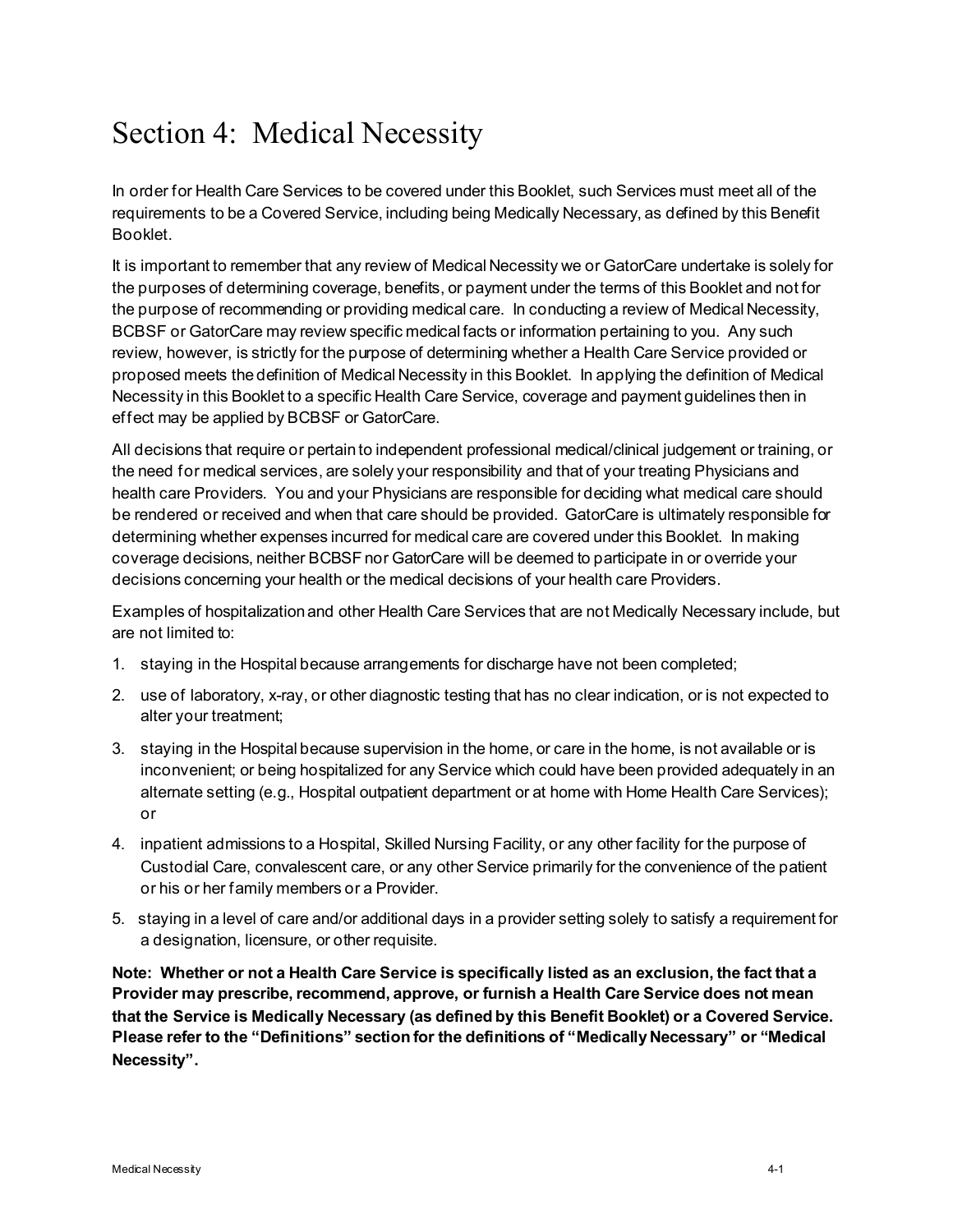# Section 5: Understanding Your Share of Health Care Expenses

This section explains what your share of the health care expenses will be for Covered Services you receive. In addition to the information explained in this section, it is important that you refer to your Schedule of Benefits to determine your share of the cost with regard to Covered Services.

WARNING: LIMITED BENEFITS WILL BE PAID WHEN NONPARTICIPATING PROVIDERS ARE USED. You should be aware that when you elect to utilize the services of a nonparticipating provider for a covered nonemergency service, benefit payments to the provider are not based upon the amount the provider charges. The basis of the payment will be determined according to your policy's out-of-network reimbursement benefit. Nonparticipating providers may bill insureds for any difference in the amount. YOU MAY BE REQUIRED TO PAY MORE THAN THE COINSURANCE OR COPAYMENT AMOUNT. Participating providers have agreed to accept discounted payments for services with no additional billing to you other than coinsurance, copayment, and deductible amounts. You may obtain further information about the providers who have contracted with your insurance plan by consulting your insurer's website or contacting your insurer or agent directly.Deductible Requirement

# **Individual Deductible**

This amount, when applicable, must be satisfied by you and each of your Covered Dependents each Benefit Period, before any payment will be made by the Group Health Plan. Only those charges indicated on claims received for Covered Services will be credited toward the individual Deductible and only up to the applicable Allowed Amount. Please see your Schedule of Benefits for more information.

# **Family Deductible**

If your plan includes a family Deductible, after the family Deductible has been met by your family, neither you nor your Covered Dependents will have any additional Deductible responsibility for the remainder of that Benefit Period. The maximum amount that any one Covered Person in your family can contribute toward the family Deductible, if applicable, is the amount applied toward the individual Deductible. Please see your Schedule of Benefits for more information.

# **Copayment Requirements**

Covered Services rendered by certain Providers or at certain locations or settings will be subject to a Copayment requirement. This is the dollar amount you have to pay when you receive these Services. Please refer to your Schedule of Benefits for the specific Covered Services which are subject to a Copayment. Listed below is a brief description of some of the Copayment requirements that may apply to your plan. If the Allowed Amount or the Provider's actual charge for a Covered Service rendered is less than the Copayment amount, you must pay the lesser of the Allowed Amount or the Provider's actual charge for the Covered Service.

# 1. Office Services Copayment:

If your plan is a Copayment plan, the Copayment for Covered Services rendered in the office (when applicable) must be satisfied by you, for each office Service before any payment will be made. The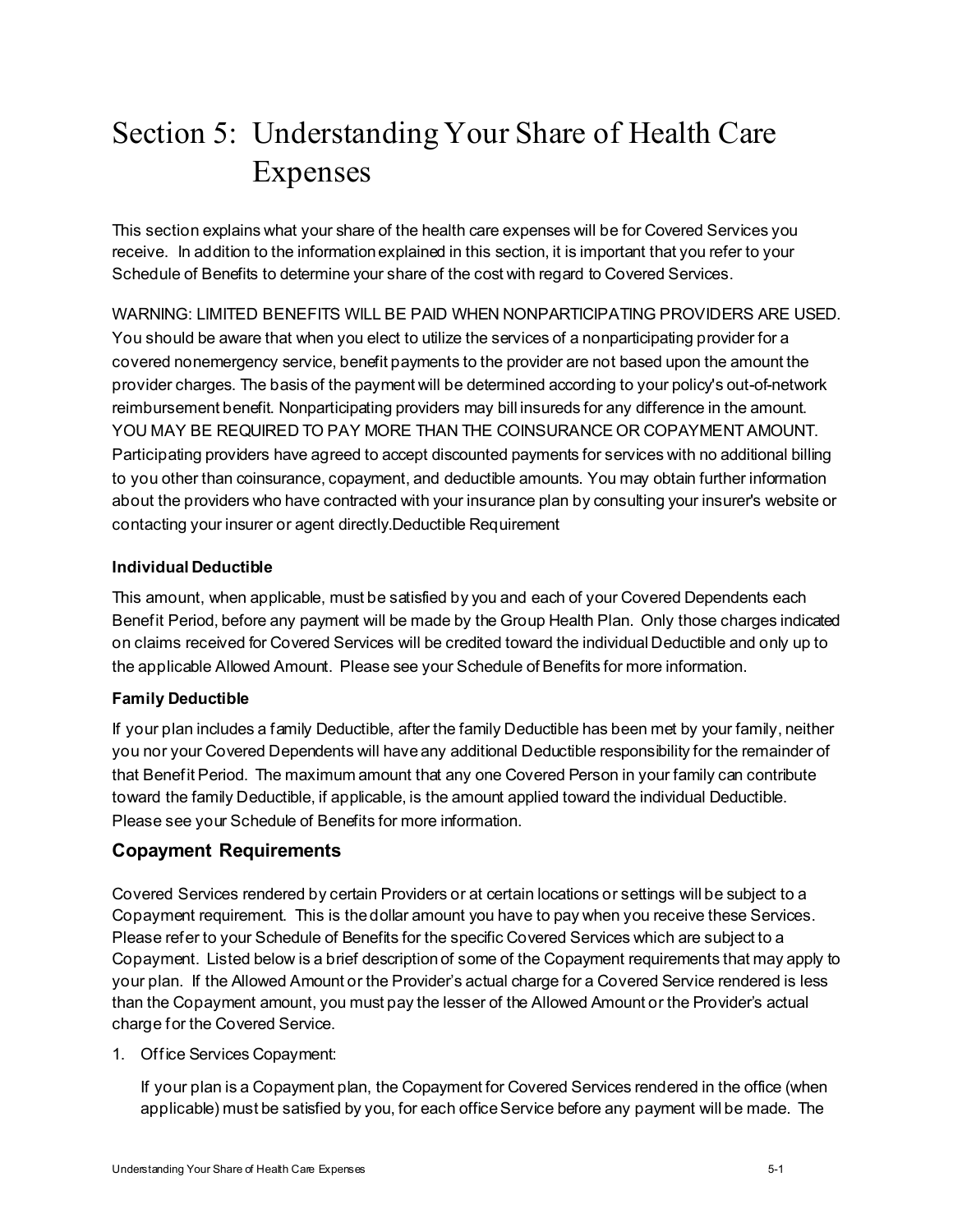office Services Copayment applies regardless of the reason for the office visit and applies to all Covered Services rendered in the office, with the exception of Durable Medical Equipment, Prosthetics, and Orthotics.

Generally, if more than one Covered Service that is subject to a Copayment is rendered during the same office visit, you will be responsible for a single Copayment which will not exceed the highest Copayment specified in the Schedule of Benefits for the particular Health Care Services rendered.

2. Inpatient Facility Copayment:

The inpatient facility Copayment must be satisfied by you, for each inpatient admission to a Hospital, Psychiatric Facility, or Substance Abuse Facility, before any payment will be made for any claim for inpatient Covered Services. The inpatient facility Copayment applies regardless of the reason for the admission, and applies to all inpatient admissions to a Hospital, Psychiatric Facility or Substance Abuse Facility in or outside the state of Florida. Additionally, you will be responsible for out-of-pocket expenses for Covered Services provided by Physicians and other health care professionals for inpatient admissions.

**Note:** Inpatient facility Copayments vary depending on the facility chosen. (Please see the Schedule of Benefits for more information).

3. Outpatient Facility Copayment:

The outpatient facility Copayment must be satisfied by you, for each outpatient visit to a Hospital, Ambulatory Surgical Center, Independent Diagnostic Testing Facility, Psychiatric Facility or Substance Abuse Facility, before any payment will be made for any claim for outpatient Covered Services. The Outpatient Facility Copayment applies regardless of the reason for the visit, and applies to all outpatient visits to a Hospital, Psychiatric Facility or Substance Abuse Facility in or outside the state of Florida. Additionally, you will be responsible for out-of-pocket expenses for Covered Services provided by Physician and other healthcare professionals.

**Note:** Outpatient facility Copayments vary depending on the facility chosen. (Please see the Schedule of Benefits for more information).

4. Copayment for Emergency Room Facility Services:

The Copayment for emergency room facility Services, if applicable to your plan, applies regardless of the reason for the visit, is in addition to any applicable Coinsurance amount, and applies to emergency room facility Services in or outside the state of Florida. The Copayment for emergency room facility Services, if applicable to your plan, must be satisfied by you for each visit. If you are admitted to the Hospital as an inpatient at the time of the emergency room visit, you will pay the Cost Share that applies to inpatient facility Services, as listed in your Schedule of Benefits.

# **Coinsurance Requirements**

All applicable Deductible or Copayment amounts must be satisfied before any portion of the Allowed Amount will be paid for Covered Services. For Services that are subject to Coinsurance, the Coinsurance percentage of the applicable Allowed Amount you are responsible for is listed in the Schedule of Benefits.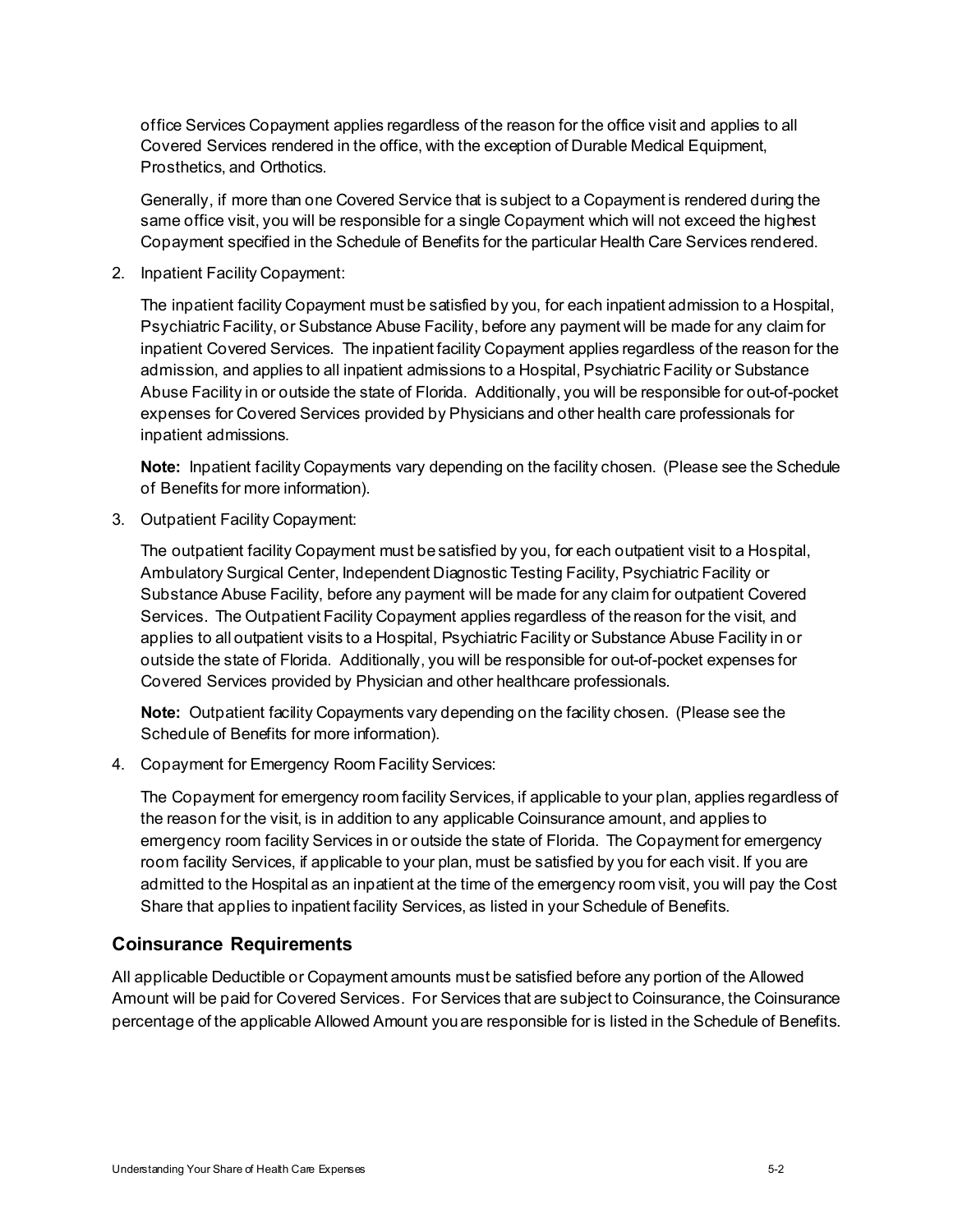# **Out-of-Pocket Maximums**

## **Individual out-of-pocket maximum**

Once you have reached the individual out-of-pocket maximum amount listed in the Schedule of Benefits, you will have no additional out-of-pocket responsibility for the remainder of that Benefit Period and we will pay 100 percent of the Allowed Amount for Covered Services rendered during the remainder of that Benefit Period.

## **Family out-of-pocket maximum**

If your plan includes a family out-of-pocket maximum, once your family has reached the family out-ofpocket maximum amount listed in the Schedule of Benefits, neither you nor your covered family members will have any additional out-of-pocket responsibility for the remainder of that Benefit Period and we will pay 100 percent of the Allowed Amount for Covered Services rendered during the remainder of that Benefit Period. The maximum amount any one Covered Person in your family can contribute toward the family out-of-pocket maximum, if applicable, is the amount applied toward the individual out-of-pocket maximum. Please see your Schedule of Benefits for more information.

**Note:** The Deductible, any applicable Copayments and Coinsurance amounts will accumulate toward the out-of-pocket maximums. Any benefit penalty reductions, non-covered charges or any charges in excess of the Allowed Amount will not accumulate toward the out-of-pocket maximums. If the Group has purchased Prescription Drug coverage, any applicable Cost Share under the Prescription Drug coverage, will not apply to the Deductible or the out-of-pocket maximums under this Booklet.

## **Prior Coverage Credit**

You will be given credit for the satisfaction or partial satisfaction of any Deductible and Coinsurance maximums met by you under a prior group insurance, blanket insurance, franchise insurance or group Health Maintenance Organization (HMO) policy or plan maintained by GatorCare if the coverage provided hereunder replaces such a policy or plan. This provision only applies if the prior group insurance, blanket insurance, franchise insurance, HMO or plan coverage was in effect immediately preceding the Effective Date of the coverage provided under this Benefit Booklet. This provision is only applicable for you during the initial Benefit Period of coverage under this Benefit Booklet and the following rules apply:

#### **Prior Coverage Credit for Deductible:**

For the initial Benefit Period of coverage under this Benefit Booklet only*,* charges credited towards your Deductible requirement under the prior policy or plan, for Services rendered during the 90-day period immediately preceding the Effective Date of the coverage under this Benefit Booklet, will be credited to the Deductible requirement under this Booklet.

#### **Prior Coverage Credit for Coinsurance:**

Charges credited by GatorCare's prior policy or plan, towards your Coinsurance Maximum, for Services rendered during the 90-day period immediately preceding the Effective Date of coverage under this Benefit Booklet, will be credited to your out-of-pocket maximum under this Booklet.

Prior coverage credit towards the Deductible or out-of-pocket maximums will only be given for Health Care Services which would have been Covered Services under this Booklet.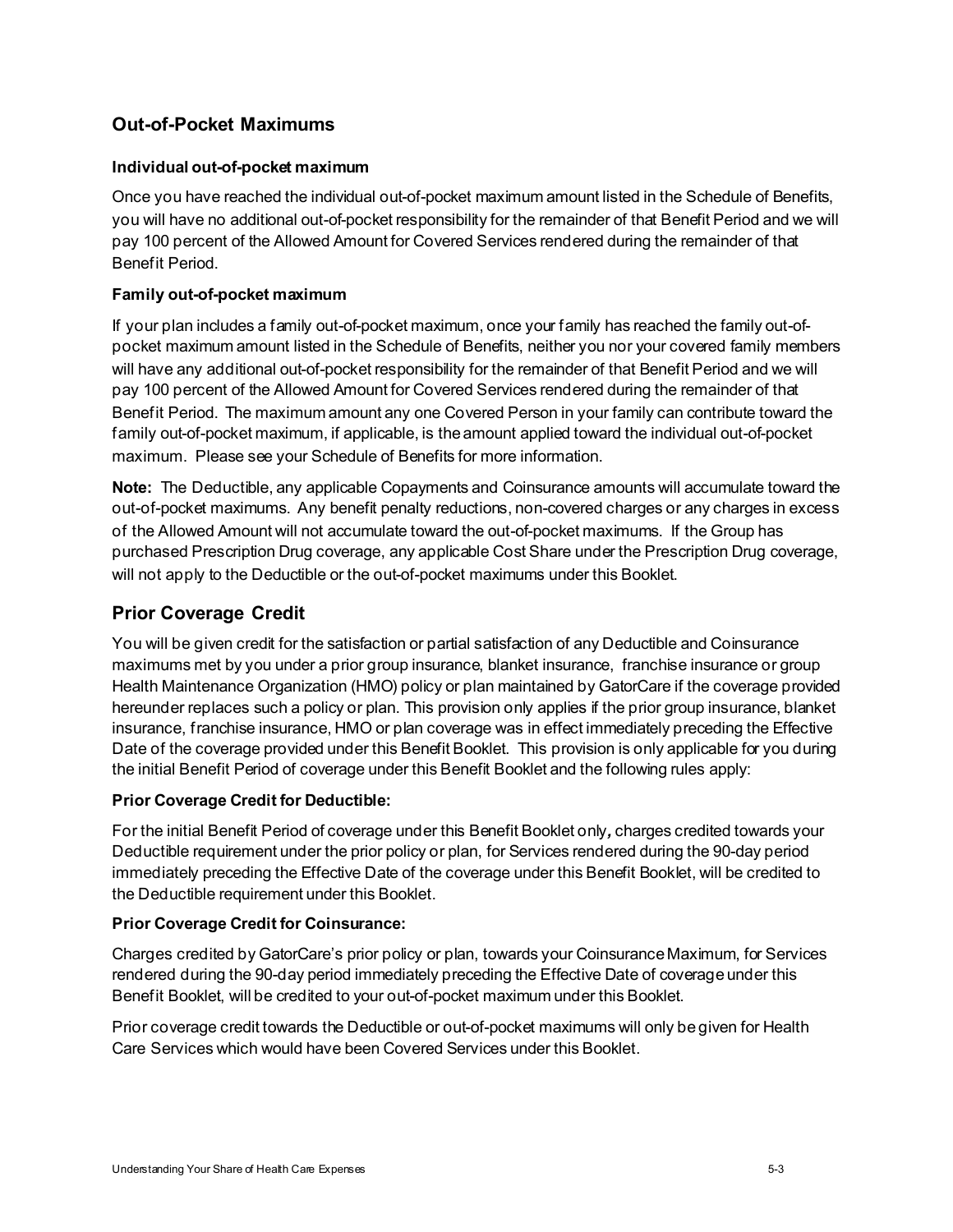Prior coverage credit under this Booklet only applies at the initial enrollment of the entire Group. You and/or GatorCare are responsible for providing BCBSF with any information necessary for BCBSF to apply this prior coverage credit.

## **Benefit Maximum Carryover**

If immediately before the Effective Date of the coverage under this Benefit Booklet, you were covered under a prior GatorCare group plan insured or administered by BCBSF, amounts applied to your benefit maximums under the prior group plan, will be applied toward your benefit maximums under this Booklet.

# **Calculation of Cost Share**

You can get an estimate on our website at www.floridablue.com, of the Cost Share amount you will have to pay for certain Covered Services, as required under section 627.6385 of the Florida Statutes.

# **Additional Expenses You Must Pay**

In addition to your share of the expenses described above, you are also responsible for:

- 1. any applicable Copayments;
- 2. expenses incurred for non-covered Services;
- 3. charges in excess of any maximum benefit limitation listed in the Schedule of Benefits (e.g., the Benefit Period maximums);
- 4. charges in excess of the Allowed Amount for Covered Services rendered by Providers who have not agreed to accept the Allowed Amount as payment in full;
- 5. any benefit reductions;
- 6. payment of expenses for claims denied because we did not receive information requested from you regarding whether or not you have other coverage and the details of such coverage; and
- 7. charges for Health Care Services which are excluded.

Additionally, you are responsible for any contribution amount required by GatorCare.

# **How Benefit Maximums Will Be Credited**

Only amounts actually paid for Covered Services will be credited towards any applicable benefit maximums. The amounts paid which are credited towards your benefit maximums will be based on the Allowed Amount for the Covered Services provided.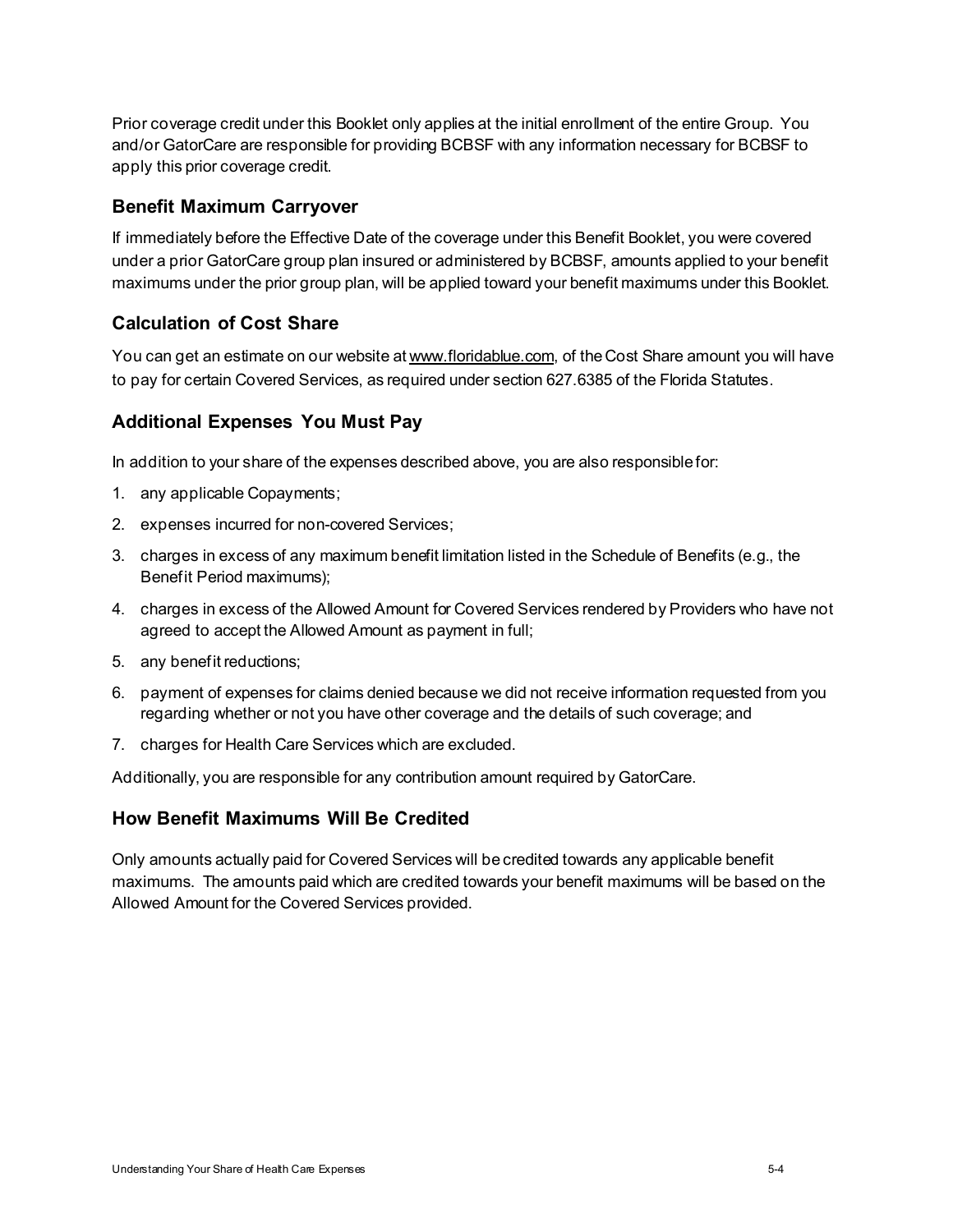# Section 6: Physicians, Hospitals and Other Provider Options

# **Introduction**

It is important for you to understand how the Provider you select and the setting in which you receive Health Care Services affects how much you are responsible for paying under this Booklet. This section, along with the Schedule of Benefits, describes the health care Provider options available to you and the payment rules for Services you receive.

As used throughout this section "out-of-pocket expenses" or "out-of-pocket" refers to the amounts you are required to pay including any applicable Copayments, the Deductible and/or Coinsurance amounts for Covered Services.

You are entitled to preferred provider type benefits when you receive Covered Services from In-Network Providers. You are entitled to traditional program type benefits at the point of service when you receive Covered Services from Traditional Program Providers or BlueCard Traditional Program Providers, in conformity with Section 7: BlueCard Program.

# **Provider Participation Status**

With BlueOptions, you may choose to receive Services from any Provider. However, you may be able to lower the amount you have to pay for Covered Services by receiving care from an In-Network Provider.

## **Family Physician Program**

We encourage you to select and develop a relationship with an In-Network Family Physician. There are several advantages to selecting a Family Physician (Family Practitioners, General Practitioners, Internal Medicine doctors, Pediatricians and OB/GYN's).

- Family Physicians are trained to provide a broad range of medical care and can be a valuable resource to coordinate your overall healthcare needs.
- Developing and continuing a relationship with a Family Physician allows the Physician to become knowledgeable about you and your family's health history.
- A Family Physician can help you determine when you need to visit a specialist and also help you find one based on their knowledge of you and your specific health care needs.
- Care rendered by Family Physicians usually results in lower out-of-pocket expenses for you.

We will check our records periodically to see if you have visited a Family Physician. If not, we may provide your name and contact information to an In-Network Family Physician who will call you and offer to schedule a wellness visit. This program is completely voluntary and although we encourage you to schedule this visit, you are not obligated to do so. The applicable Family Physician Cost Share will apply to this visit.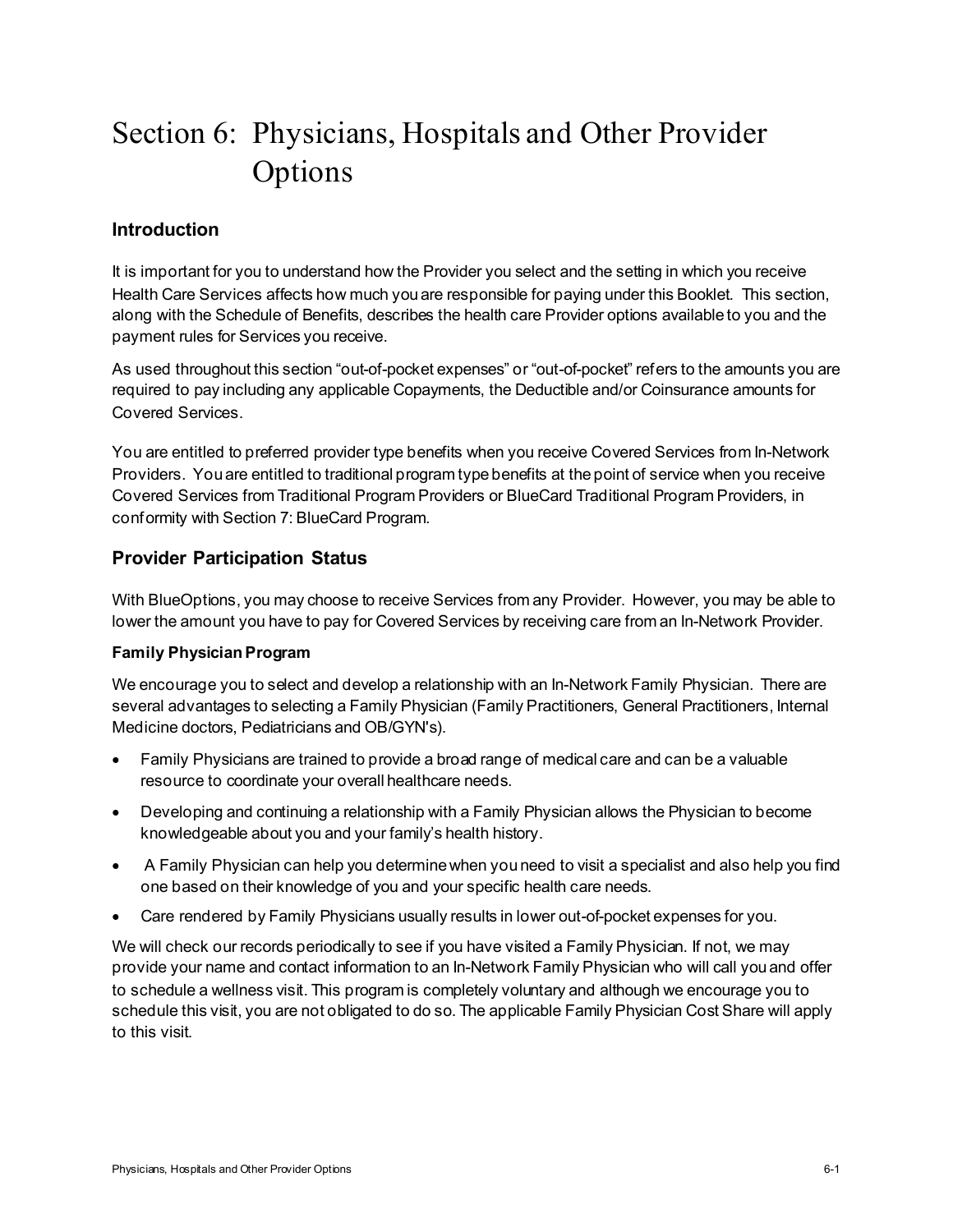You are responsible for checking to see if a Provider is In-Network for your plan prior to receiving Services. To find out if a Provider is In-Network, refer to the current Provider directory at www.floridablue.com or call the customer service phone number on your ID Card.

This Plan has three (3) levels of benefits –GatorCare Provider Tier 1, BlueOptions/NetworkBlue Tier 2 (participating PAR providers) benefits and Out-of-Network Tier 3 (Non-PAR provider) benefits, payable as shown in the Schedule of Benefits section. You may select any provider to provide your medical care.

In most cases, if you receive services from a Tier 1 provider, this Plan will pay a higher percentage of benefits and you will have lower out-of-pocket costs. You are responsible for any applicable deductibles, coinsurance amounts and/or copayments. If you receive services from a PAR Tier 2 (BlueOptions/NetworkBlue) provider your out-of-pocket costs will be higher. If you receive services from a Non-PAR Tier 3 provider, this Plan will pay benefits at a lower percentage and you will pay a larger share of the costs. Since Non-PAR Tier 3 providers do not have contractual arrangements with BCBSF to accept discounted or negotiated fees, they may bill you for charges in excess of the maximum allowable fee.

You are responsible for charges in excess of the maximum allowable fee in addition to any applicable deductibles, coinsurance amounts and/or copayments. Any amount you pay to the provider in excess of your coinsurance or copayment will not apply to your out-of-pocket limit or deductible.

In the event that a specific medical service cannot be provided by or through a PAR Tier 1 or Tier 2 provider, a covered person is entitled to coverage for medically necessary covered expenses obtained through a Non-PAR Tier 3 provider when approved by this Plan on a case by case basis.

For specific benefit information per Tier, refer to the schedule of benefits.

We will check our records periodically to see if you have visited a Family Physician. If not, we may provide your name and contact information to an In-Network Family Physician who will call you and offer to schedule a wellness visit. This program is completely voluntary and although we encourage you to schedule this visit, you are not obligated to do so. The applicable Family Physician Cost Share will apply to this visit.

You are responsible for checking to see if a Provider is In-Network for your plan prior to receiving Services. To find out if a Provider is In-Network, refer to the current Provider directory at GatorCare.org or call the customer service phone number on your ID Card.

## **Location of Service**

In addition to the participation status of the Provider, the location or setting where you receive Services can affect the amount you pay. For example, the amount you are responsible for paying out-of-pocket will vary whether you receive Services in a Hospital, a Provider's office, or an Ambulatory Surgical Center. Please refer to your Schedule of Benefits for specific information regarding your out-of-pocket expenses for such situations. After you and your Physician have determined the plan of treatment most appropriate for your care, you should refer to the "What Is Covered?" section and your Schedule of Benefits to find out if the specific Health Care Services are covered and how much you will have to pay. You should also consult with your Physician to determine the most appropriate setting based on your health care and financial needs.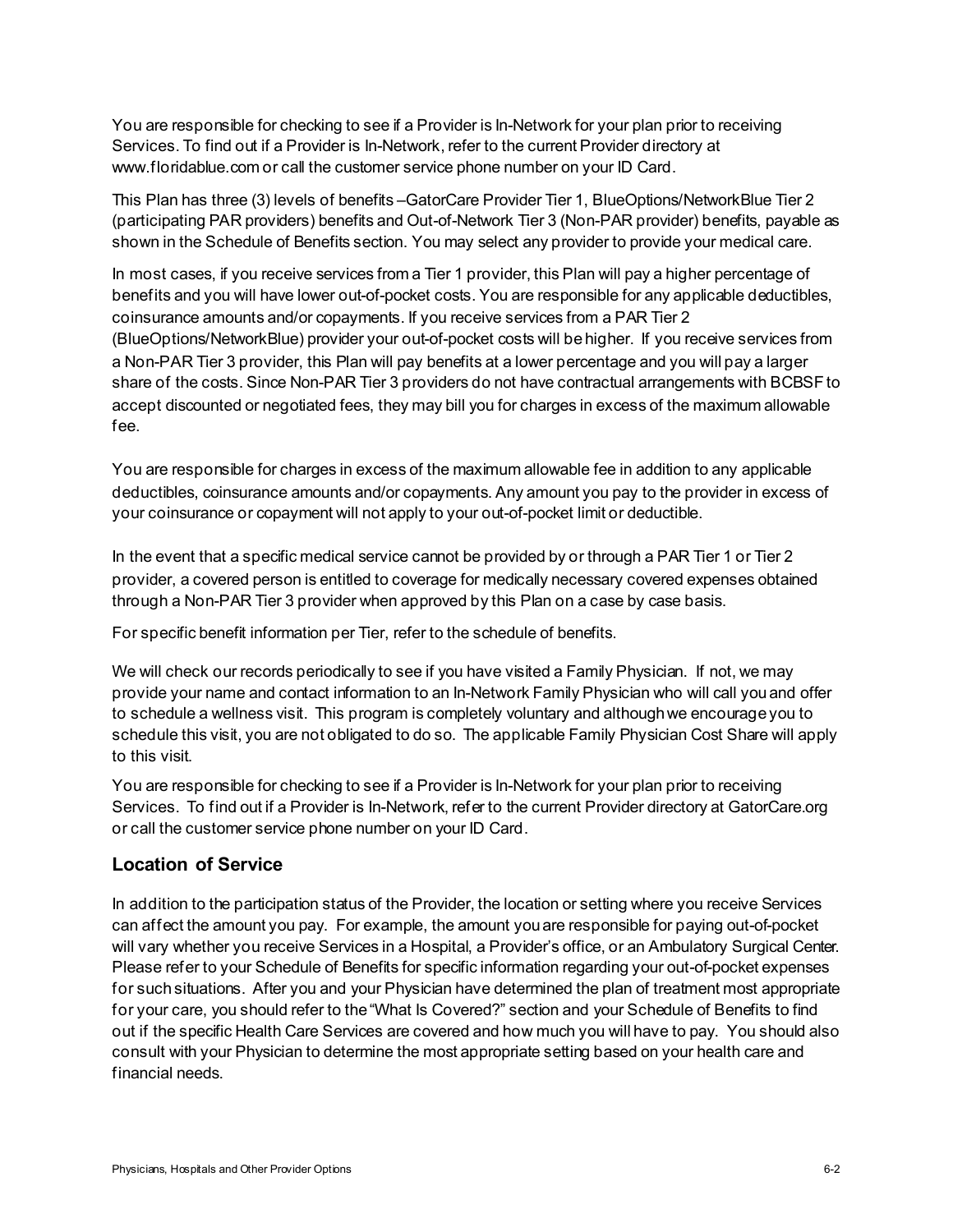# **To verify if a Provider is In-Network for your plan you can:**

- 1. If in Florida, access the GatorCare Provider directory at GatorCare.org web-site and/or
- 2. If outside of Florida, access the on-line BlueCard Doctor and Hospital Finder at www.floridablue.com; and/or
- 3. call the customer service phone number in this Booklet or on your Identification Card.

Please remember that changes to Provider network participation can occur at any time. Consequently, it is your responsibility to determine whether a specific Provider is In-Network at the time you receive Covered Services.

# **In-Network Providers**

When you use In-Network Providers, your out- of-pocket expenses for Covered Services may be lower. Payment will be based on the Allowed Amount and your share of the cost will be at the In-Network benefit level listed in the Schedule of Benefits.

# **Out-of-Network Providers**

When you use Out-of-Network Providers your out-of-pocket expenses for Covered Services will be higher. We will base our payment on the Allowed Amount at the Coinsurance percentage listed in the Schedule of Benefits. Further, if the Out-of-Network Provider is a Traditional Program Provider or a BlueCard Traditional Program Provider, our payment to such Provider may be under the terms of that Provider's contract. If your Schedule of Benefits and BlueOptions Provider directory do not include a Provider as In-Network under your benefit plan, the Provider is considered Out-of-Network.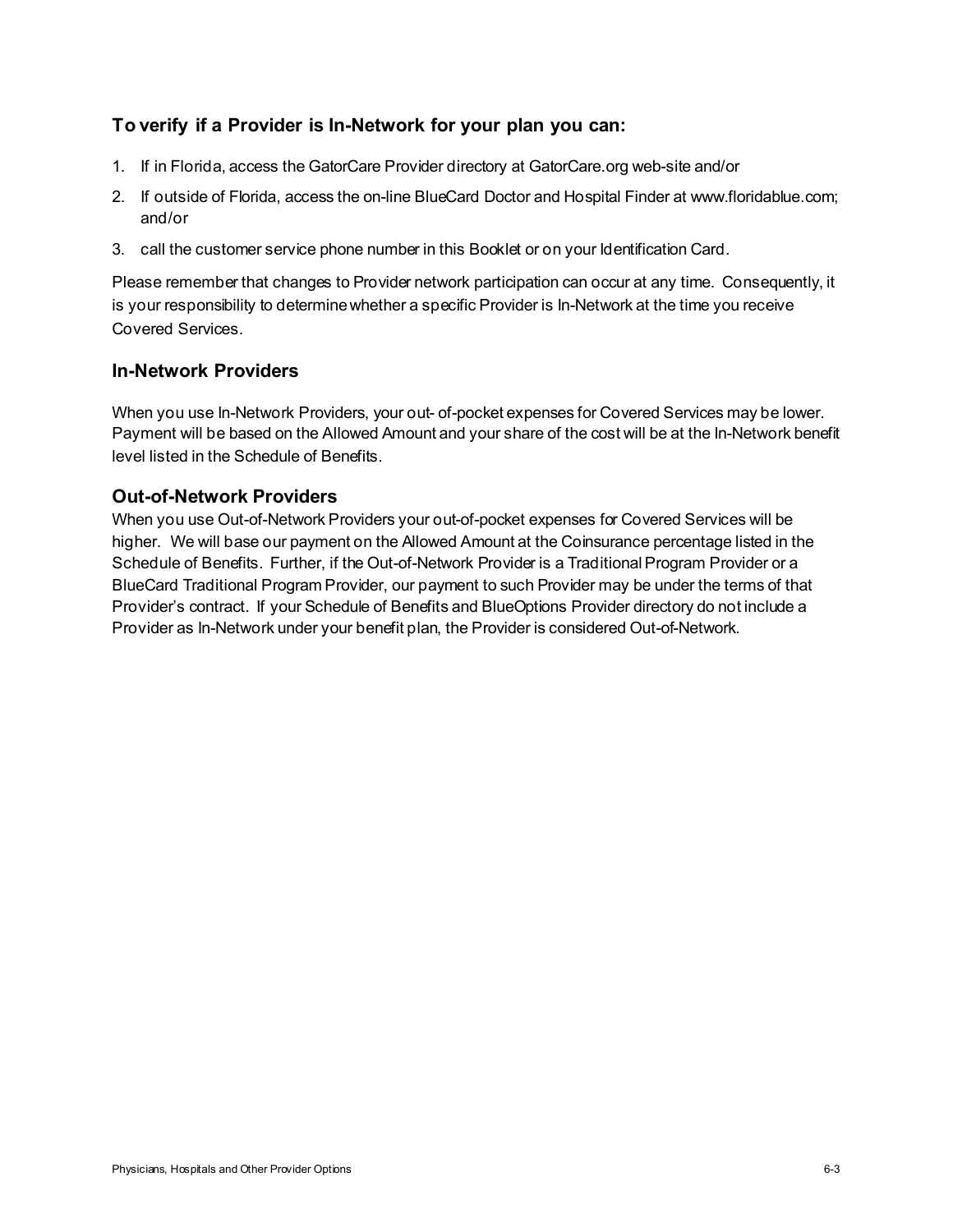|                                                                                                              | <b>In-Network</b>                                                                                                                                                                                                                                                                                                                                                                                                                  | <b>Out-of-Network</b>                                                                                                                                                                                                                                                                                                                                                                                                                                                                                                                                                                                                                                                                        |
|--------------------------------------------------------------------------------------------------------------|------------------------------------------------------------------------------------------------------------------------------------------------------------------------------------------------------------------------------------------------------------------------------------------------------------------------------------------------------------------------------------------------------------------------------------|----------------------------------------------------------------------------------------------------------------------------------------------------------------------------------------------------------------------------------------------------------------------------------------------------------------------------------------------------------------------------------------------------------------------------------------------------------------------------------------------------------------------------------------------------------------------------------------------------------------------------------------------------------------------------------------------|
| <b>What expenses</b><br>are you<br>responsible for<br>paying?                                                | Any applicable Copayments, Deductible(s) and/or Coinsurance requirements;<br>Expenses for Services which are not covered;<br>Expenses for Services in excess of any benefit maximum limitations;<br>Expenses for claims denied because we did not receive information<br>requested from you regarding whether or not you have other coverage and<br>the details of such coverage; and<br>Expenses for Services which are excluded. |                                                                                                                                                                                                                                                                                                                                                                                                                                                                                                                                                                                                                                                                                              |
| Who is<br>responsible for<br>filing your<br>claims?                                                          | The Provider will file the claim<br>for you and payment will be<br>made directly to the Provider.                                                                                                                                                                                                                                                                                                                                  | ٠<br>You are responsible for filing the<br>claim and payment will be made<br>directly to the Covered Plan<br>Participant. If you receive Services<br>from a Provider who participates in<br>our Traditional Program or is a<br><b>BlueCard Traditional Program</b><br>Provider, the Provider will file the<br>claim for you. In those instances<br>payment will be made directly to the<br>Provider.                                                                                                                                                                                                                                                                                         |
| Can you be billed<br>the difference<br>between what the<br>Provider is paid<br>and the Provider's<br>charge? | $\bullet$<br>NO. You are protected from<br>being billed for the difference in<br>the Allowed Amount and the<br>Provider's charge when you use<br>In-Network Providers. The<br>Provider will accept the Allowed<br>Amount as payment in full for<br>Covered Services except as<br>otherwise permitted under the<br>terms of the Provider's contract<br>and this Booklet.                                                            | $\bullet$<br><b>YES</b> . You are responsible for paying<br>the difference between what we pay<br>and the Provider's charge. However,<br>if you receive Services from a<br>Provider who participates in our<br>Traditional Program, the Provider will<br>accept our Allowed Amount as<br>payment in full for Covered Services<br>since such Traditional Program<br>Providers have agreed not to bill you<br>for the difference. Further, under the<br>BlueCard Program, when you receive<br>Covered Services from a BlueCard<br>Traditional Program Provider, you<br>may be responsible for paying the<br>difference between what the Host<br>Blue pays and the Provider's billed<br>charge. |

**Note:** You are solely responsible for selecting a Provider when obtaining Health Care Services and for verifying whether that Provider is In-Network or Out-of-Network. You are also responsible for determining the corresponding payment options, if any, at the time the Health Care Services are rendered.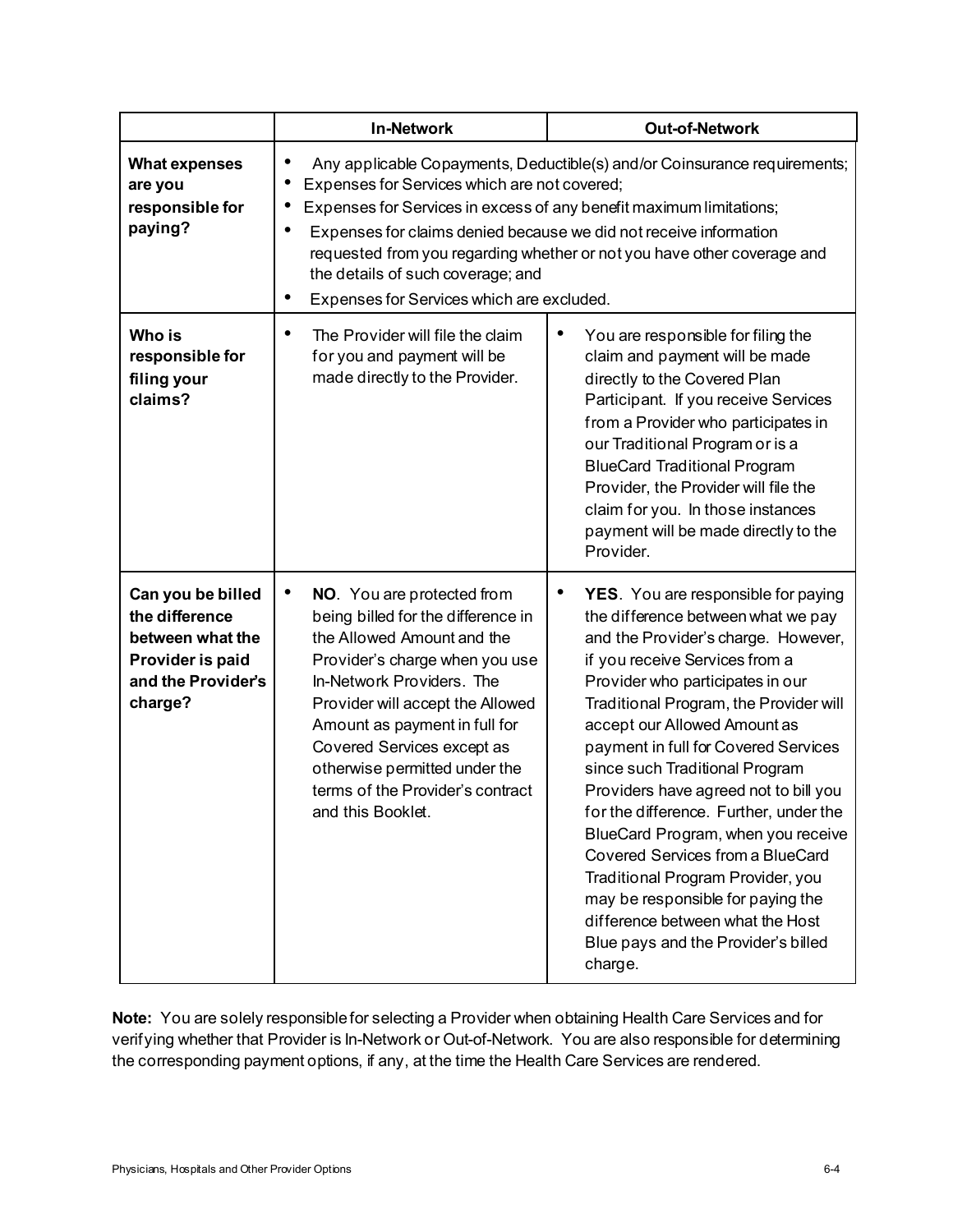# **Physicians**

When you receive Covered Services from a Physician you will be responsible for a Copayment and/or the Deductible and the applicable Coinsurance. Several factors will determine your out-of-pocket expenses including your Schedule of Benefits, whether the Physician is In-Network or Out-of-Network, the location of service, the type of Service rendered, and the Physician's specialty.

Remember that the location or setting where a Service is rendered can affect the amount you are responsible for paying out-of-pocket. After you and your Physician have determined the plan of treatment most appropriate for your care, you should refer to the Schedule of Benefits and consult with your Physician to determine the most appropriate setting based on your health care and financial needs.

Refer to your Schedule of Benefits to determine the applicable Copayments, Coinsurance percentage and/or Deductible amount you are responsible for paying for Physician Services.

# **Hospitals**

Each time you receive inpatient or outpatient Covered Services at a Hospital, in addition to any out-ofpocket expenses related to Physician Services, you will be responsible for out-of-pocket expenses related to Hospital Services.

In-Network Hospitals have been divided into two groups that are referred to as "options" on the Schedule of Benefits. The amount you are responsible for paying out-of-pocket is different for each of these options. Remember that there are also different out-of-pocket expenses for Out-of-Network Hospitals.

Since not all Physicians admit patients to every Hospital, it is important when choosing a Physician that you determine the Hospitals where your Physician has admitting privileges. You can find out what Hospitals your Physician admits to by contacting the Physician's office. This will provide you with information that will help you determine a portion of what your out-of-pocket costs may be in the event you are hospitalized.

Refer to your Schedule of Benefits to determine the applicable out-of-pocket expenses you are responsible for paying for Hospital Services.

# **Specialty Pharmacy**

Certain medications, such as injectable, oral, inhaled and infused therapies used to treat complex medical Conditions are typically more difficult to maintain, administer and monitor when compared to traditional Drugs. Specialty Drugs may require frequent dosage adjustments, special storage and handling and may not be readily available at local pharmacies or routinely stocked by Physicians' offices, mostly due to the high cost and complex handling they require.

Using the Specialty Pharmacy to provide these Specialty Drugs should lower the amount you have to pay for these medications, while helping to preserve your benefits.

# **Other Providers**

With BlueOptions you have access to other Providers in addition to the ones previously described in this section. Other Providers include facilities that provide alternative outpatient settings or other persons and entities that specialize in a specific Service(s). While these Providers may be recognized for payment,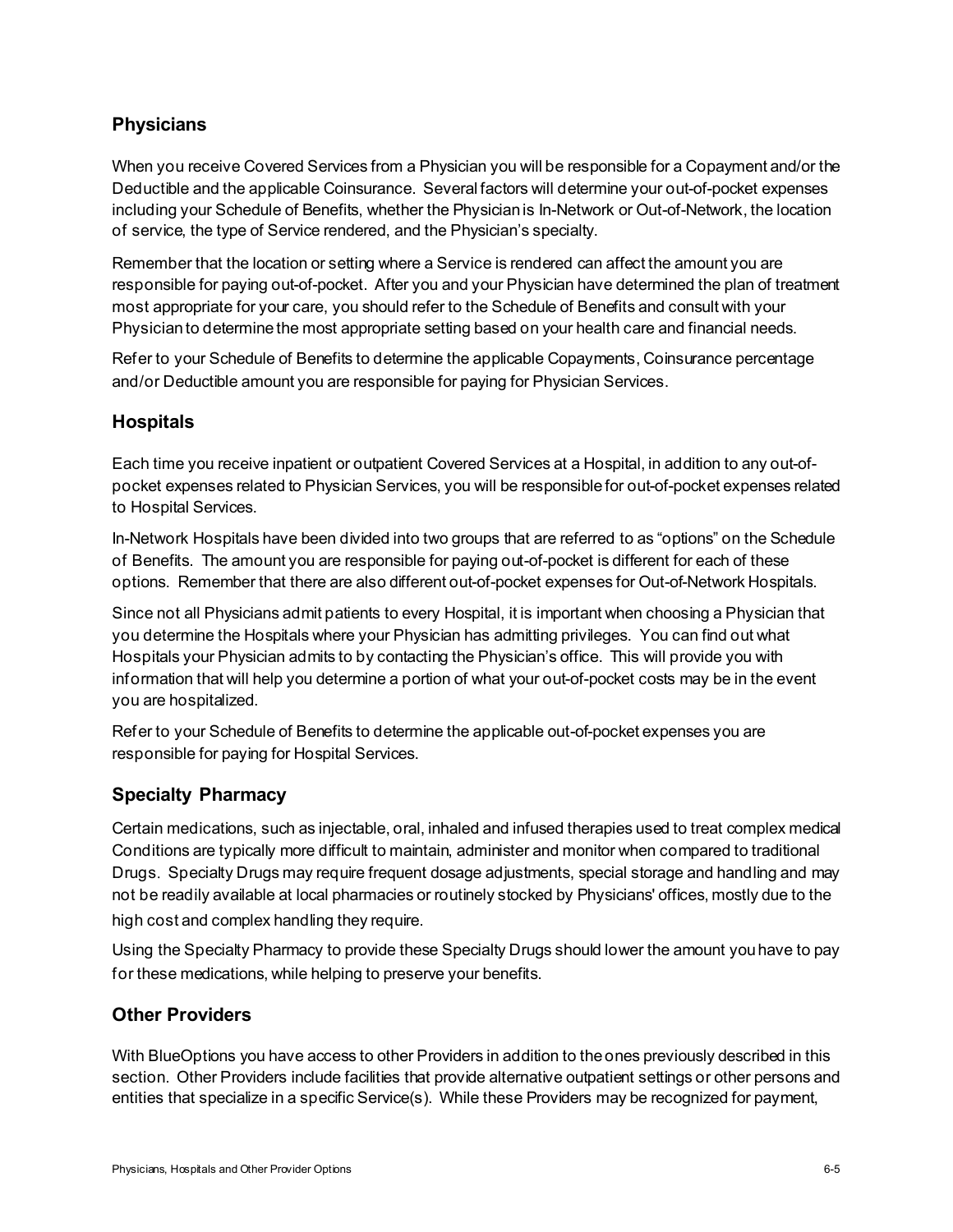they may not be included as In-Network Providers for your plan. Additionally, all of the Services that are within the scope of certain Providers' licenses may not be Covered Services under this Booklet. Please refer to the "What Is Covered?" and "What Is Not Covered?" sections of this Booklet and your Schedule of Benefits to determine your out-of-pocket expenses for Covered Services rendered by these Providers.

You may be able to receive certain outpatient Services at a location other than a Hospital. The amount you are responsible for paying for Services rendered at some alternative facilities is generally less than if you had received those same Services at a Hospital.

Remember that the location of service can impact the amount you are responsible for paying out-ofpocket. After you and your Physician have determined the plan of treatment most appropriate for your care, you should refer to the Schedule of Benefits and consult with your Physician to determine the most appropriate setting based on your health care and financial needs. When Services are rendered at an outpatient facility other than a Hospital there may be an out-of-pocket expense for the facility Provider as well as an out-of-pocket expense for other types of Providers.

# **Assignment of Benefits to Providers**

Except as set forth in the last paragraph of this section, any of the following assignments, or attempted assignments, by you to any Provider will not be honored:

- an assignment of the benefits due to you for Covered Services under this Benefit Booklet;
- an assignment of your right to receive payments for Covered Services under this Benefit Booklet; or
- an assignment of a claim for damage resulting from a breach, or an alleged breach of the terms of this Benefit Booklet.

We specifically reserve the right to honor an assignment of benefits or payment by you to a Provider who: 1) is In-Network under your plan of coverage; 2) is a NetworkBlue Provider even if that Provider is not in the panel for your plan of coverage; 3) is a Traditional Program Provider; 4) is a BlueCard PPO Program Provider; 5) is a BlueCard Traditional Program Provider; 6) is a licensed Hospital, Physician, or dentist and the benefits which have been assigned are for care provided pursuant to section 395.1041, *Florida Statutes* ; or 7) is an Ambulance Provider that provides transportation for Services from the location where an "emergency medical condition", defined in section 395.002(8) *Florida Statutes*, first occurred to a Hospital, and the benefits which have been assigned are for transportation to care provided pursuant to section 395.1041, *Florida Statutes*. A written attestation of the assignment of benefits may be required.

.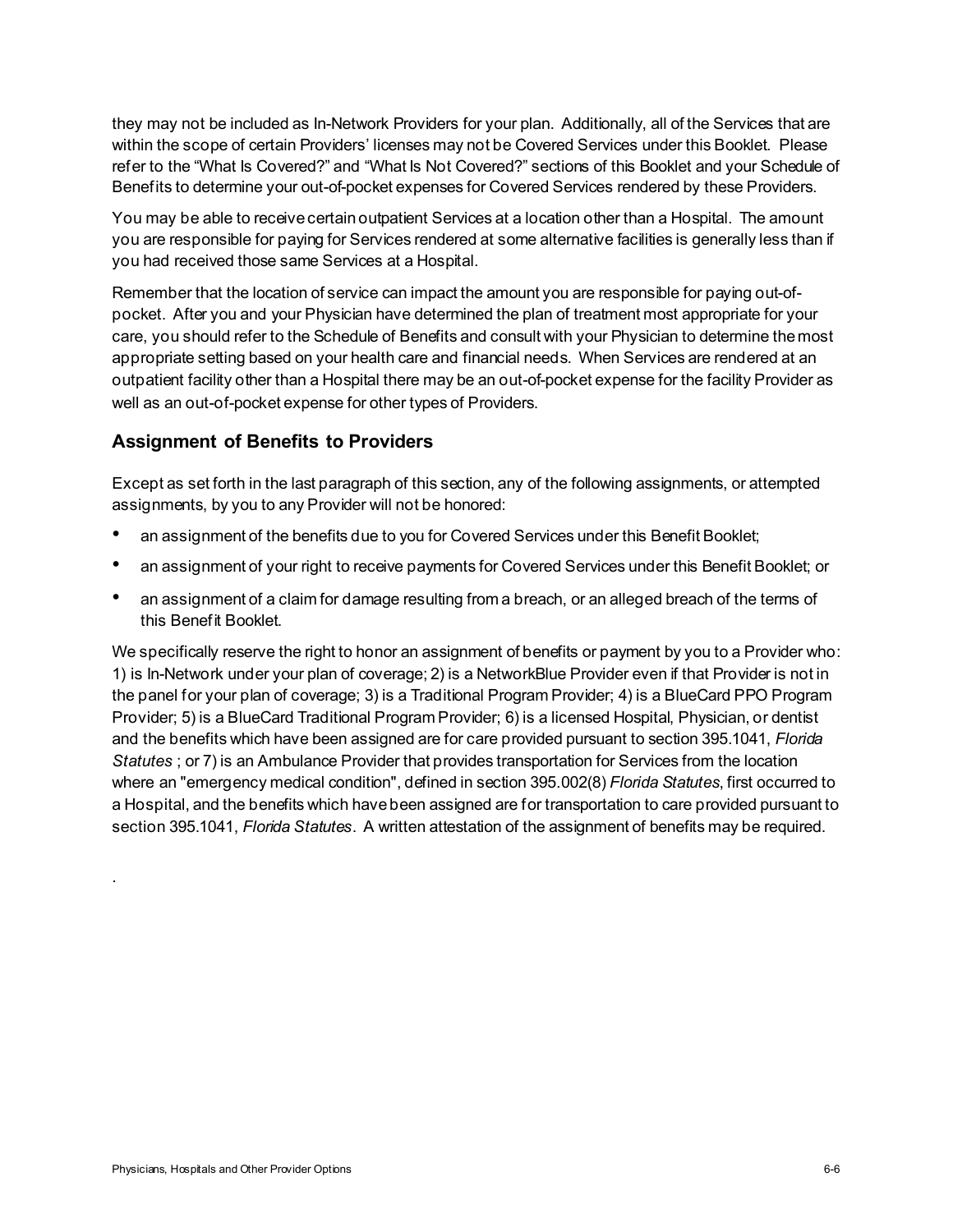# Section 7: BlueCard® Program

## **Out-of-Area Services**

### **Overview**

We have a variety of relationships with other Blue Cross and/or Blue Shield Licensees. Generally, these relationships are called "Inter-Plan Arrangements." These Inter-Plan Arrangements work based on rules and procedures issued by the Blue Cross BlueShield Association ("Association"). Whenever you access Health Care Services outside Florida, the claim for those Services may be processed through one of these Inter-Plan Arrangements. The Inter-Plan Arrangements are described below.

When you receive care outside of Florida, you will receive it from one of two kinds of Providers. Most Providers ("Participating Providers") contract with the local Blue Cross and/or Blue Shield Licensee in that geographic area ("Host Blue"). Some Providers("Nonparticipating Providers") don't contract with the Host Blue. We explainbelow how both kinds of Providers are paid.

#### **Inter-Plan Arrangements Eligibility – Claim Types**

All claim types are eligible to be processed through Inter-Plan Arrangements, as described above, except for all dental care benefits except when paid as medical claims/benefits, and those prescription drug benefits or vision care benefits that may be administered by a third party contracted by us to provide the specific Service or Services.

#### **BlueCard Program**

Under the BlueCard Program, when you receive Covered Services within the geographic area served by a Host Blue, we will remainresponsible for fulfilling our contractual obligations to you. However, the Host Blue is responsiblefor contracting with and generally handling all interactions with its Participating Providers.

When you receive Covered Services outside of Florida and the claim is processed through the BlueCard Program, the amount you pay forCovered Services is calculated based on the lower of:

- The billed charges for Covered Services; or
- The negotiated price that the Host Blue makes available to us.

Often, this "negotiated price" will be a simple discount that reflects an actual price that the Host Blue pays to your Provider. Sometimes, it is an estimated price that takes into accountspecial arrangements with your Provider or Provider group that may include types of settlements, incentive payments and/or other credits or charges. Occasionally, it may be an average price, based on a discount that results in expected average savings for similar types of Providers after taking into account the same types of transactions as with an estimated price.

Estimated pricing and average pricing also take into account adjustments to correct for over- or underestimation of past pricing of claims, as noted above. However, such adjustments will not affect the price we have used for your claim because they will not be applied after a claim has already been paid.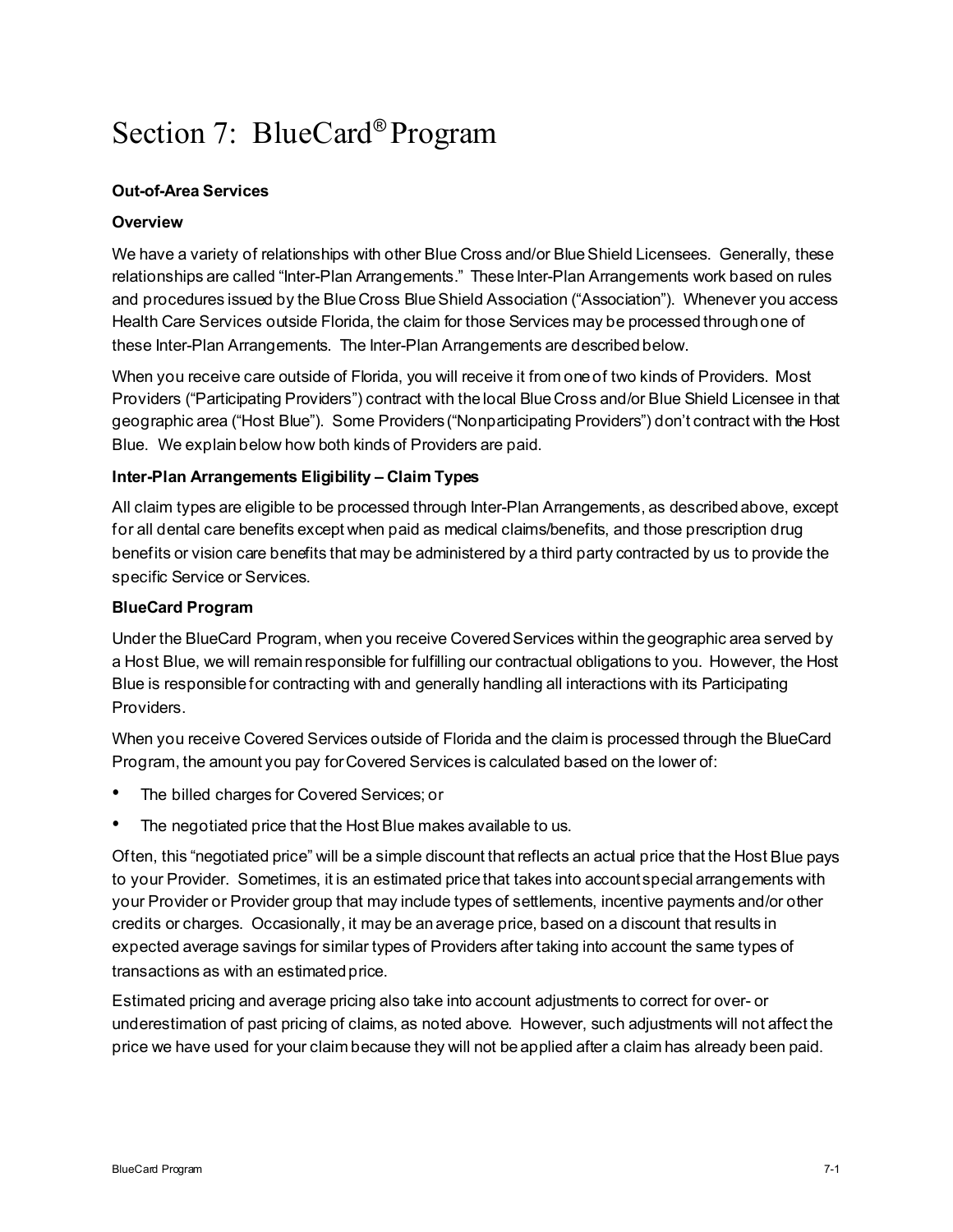## **Special Cases: Value-Based Programs**

If you receive Covered Services under a Value-Based Program inside a Host Blue's service area, you will not be responsible for paying any of the Provider Incentives, risk-sharing, and/or Care Coordinator Fees that are a part of such an arrangement, except when a Host Blue passes these fees to us through average pricing or feeschedule adjustments. Additional information is available upon request.

### **Inter-Plan Programs: Federal/State Taxes/Surcharges/Fees**

Federal or state laws or regulations may require a surcharge, tax or other fee that applies to self-funded accounts. If applicable, we will include any such surcharge, tax or other fee as part of the claim charge passed on to you.

## **Nonparticipating Providers Outside Florida**

When Covered Services are provided outside of Florida by Nonparticipating Providers, payment will be based on the Allowed Amount, as defined in the DEFINITIONS section of the Benefit Booklet.

## **Blue Cross Blue Shield Global Core™® Program**

If you are outside the United States, the Commonwealth of Puerto Rico, and the U.S. Virgin Islands (hereinafter "BlueCard Service Area"), you may be able to take advantage of theBlue Cross Blue Shield Global Core Program when accessing Covered Services. The Blue Cross Blue Shield Global Core Program is unlike the BlueCard Program available in the BlueCard Service Area in certain ways. For instance, although the Blue Cross Blue Shield Global Core Program assistsyou with accessing a network of inpatient, outpatient and professional Providers, the network is not served by a Host Blue. As such, when you receive care from Providers outside the BlueCard Service Area, you will typically have to pay the Providers and submit the claims yourself to obtain reimbursement for these Services.

If you need medical assistance services (including locating a doctor or hospital) outside theBlueCard Service Area, you should call the Blue Cross Blue Shield Global Core Service Center at 1.800.810.BLUE (2583) or call collect at 804-673-1177, 24 hours a day, seven days a week. Anassistance coordinator, working with a medical professional, can arrange a physician appointment or hospitalization, if necessary.

#### **Inpatient Services**

In most cases, if you contact the Blue Cross Blue Shield Global Core Service Center for assistance, hospitals will not require you to pay for inpatient Covered Services, except for your Cost Share amounts. In such cases, the hospital will submit your claims to the Blue Cross Blue Shield Global Core Service Center to begin claims processing. However, if you paidin full at the time of Service, you must submit a claim to receive reimbursement for Covered Services. **You must notify us of any non-emergency inpatient Services.**

#### **Outpatient Services**

Physicians, Urgent Care Centers and other outpatient Providers located outside the BlueCard Service Area will typically require you to pay in full at the time of Service. You must submit a claim to obtain reimbursement for Covered Services.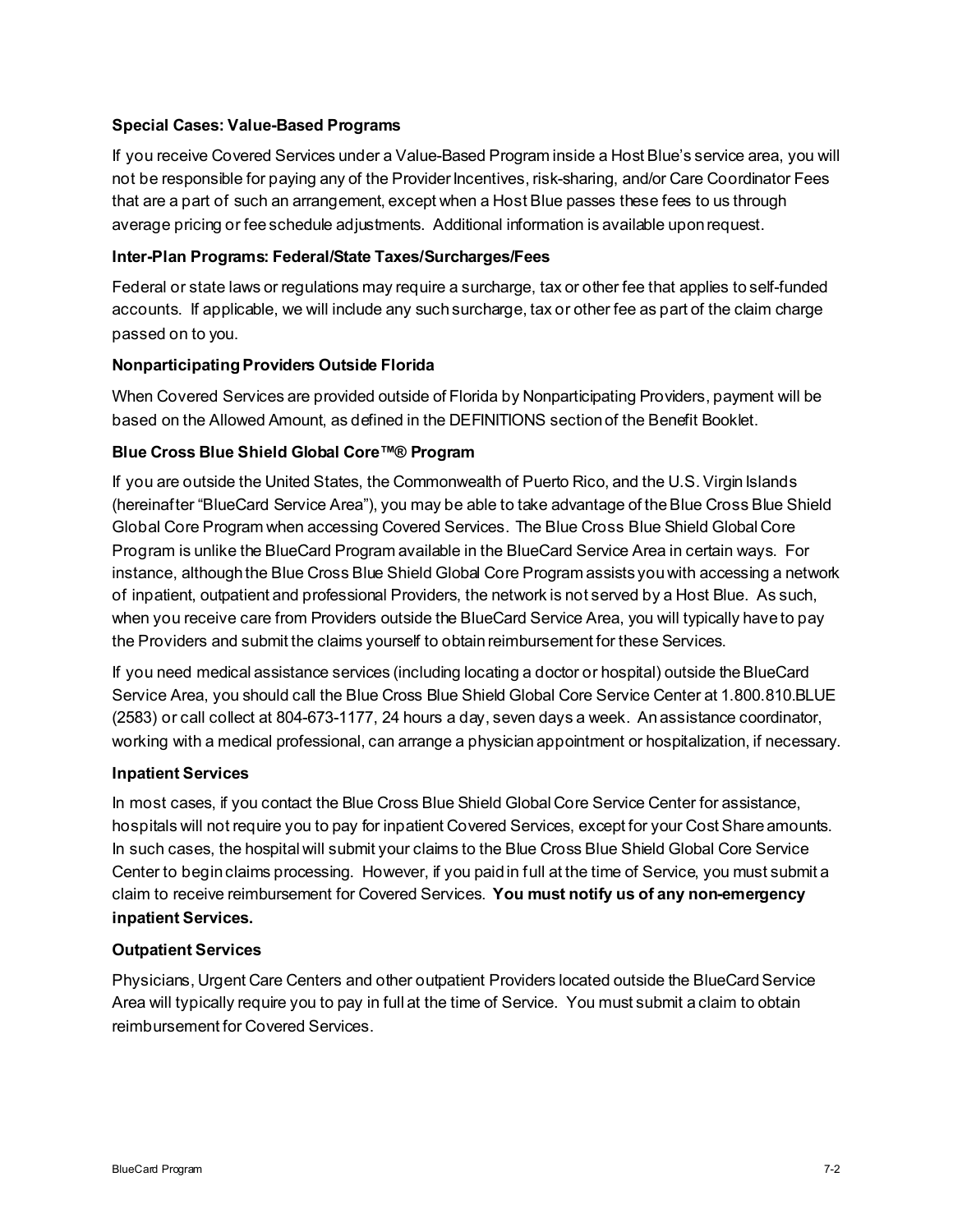## **Submitting a Blue Cross Blue Shield Global Core Claim**

When you pay for Covered Services outside the BlueCard Service Area, you must submit a claim to obtain reimbursement. For institutional and professional claims, you should complete a Blue Cross Blue Shield Global Core International claim form and send the claim form with the Provider's itemized bill(s) to the Blue Cross Blue Shield Global Core Service Center (the address is on the form) to initiate claims processing. Following the instructions on the claim form will help ensure timely processing of your claim. The claim form is available from the Blue Cross Blue Shield Global Core Service Center or online at www.bcbsglobalcore.com. If you need assistance with your claim submission, you should call the Blue Cross Blue Shield Global Core Service Center at 800-810-BLUE (2583) or call collectat 804-673-1177, 24 hours a day, seven days a week.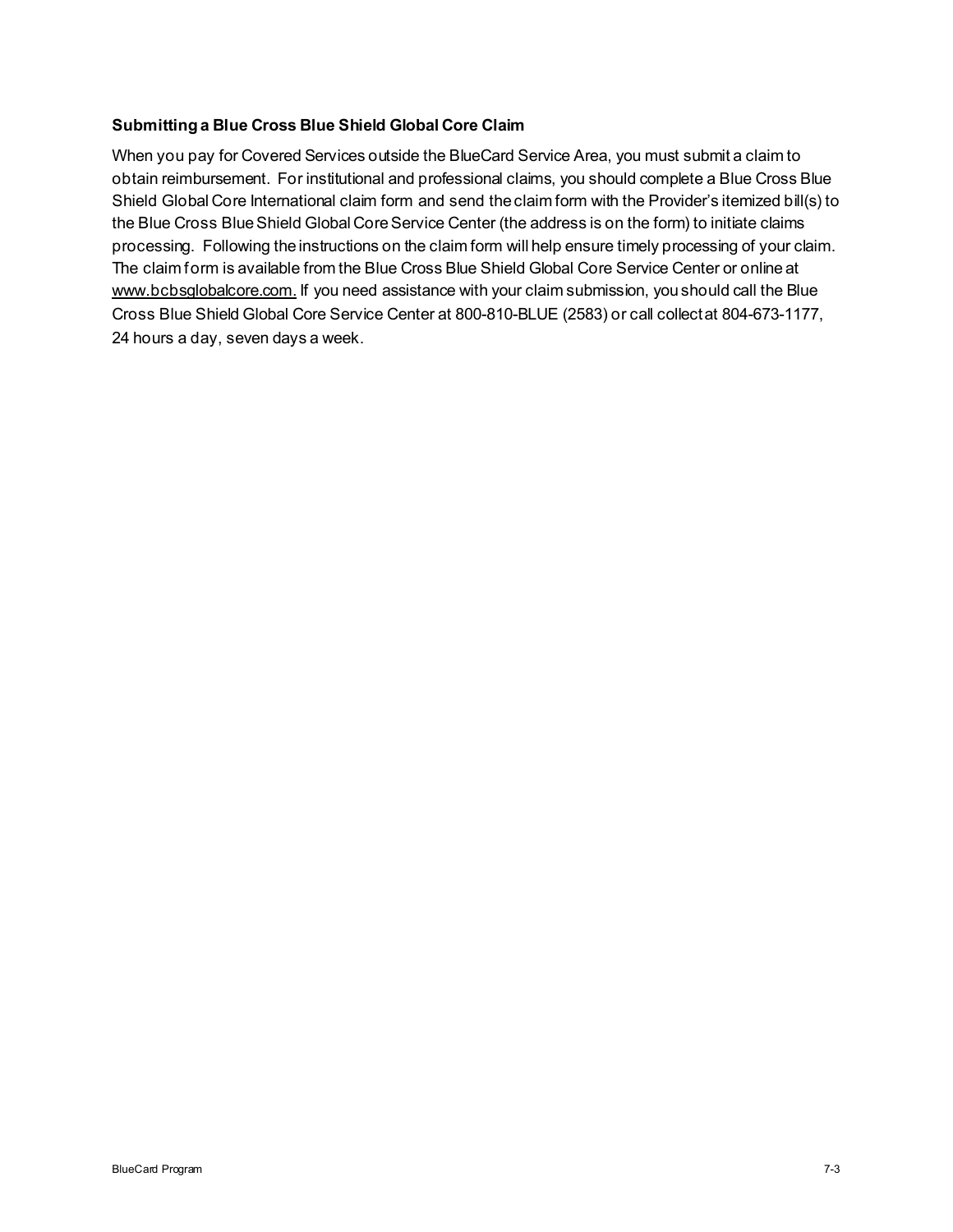# Section 8: Blueprint for Health Programs

# **Introduction**

BCBSF has established (and from time to time establishes) various customer-focused health education and information programs as well as benefit utilization management and utilization review programs. Under the terms of the ASO Agreement between BCBSF and GatorCare, BCBSF has agreed to make these programs available to you. These programs, collectively called the Blueprint for Health Programs, are designed to 1) provide you with information that will help you make more informed decisions about your health; 2) help facilitate the management and review of coverage and benefits provided under this Booklet; and 3) present opportunities, as explained below, to mutually agree upon alternative benefits or payment alternatives for cost-effective medically appropriate Health Care Services. **Some BluePrint For Health Programs may not be available outside the state of Florida.**

# **Admission Notification**

The admission notification requirements vary depending on whether you are admitted to a Hospital, Psychiatric Facility, Substance Abuse Facility or Skilled Nursing Facility which is In-Network or Out-of-Network.

## **In-Network**

Under the admission notification requirement, we must be notified of all inpatient admissions (i.e., elective, planned, urgent or emergency) to In-Network Hospitals, Psychiatric Facilities, Substance Abuse Facilities or Skilled Nursing Facilities. While it is the sole responsibility of the In-Network Provider located in Florida to comply with our admission notification requirements, you should ask the Hospital, Psychiatric Facility, Substance Abuse Facility or Skilled Nursing Facility (as applicable) if we have been notified of your admission. For an admission outside of Florida, you or the Hospital, Psychiatric Facility, Substance Abuse Facility or Skilled Nursing Facility (as applicable) should notify us of the admission. Making sure that we are notified of your admission will enable us to provide you information about the Blueprint for Health Programs available to you. You or the Hospital, Psychiatric Facility, Substance Abuse Facility or Skilled Nursing Facility (as applicable) may notify us of your admission by calling the toll free customer service number on your ID card.

## **Out-of-Network**

For admissions to an Out-of-Network Hospital, Psychiatric Facility, Substance Abuse Facility or Skilled Nursing Facility, you or the Hospital, Psychiatric Facility, Substance Abuse Facility or Skilled Nursing Facility should notify BCBSF of the admission. Notifying BCBSF of your admission will enable BCBSF to provide you information about the Blueprint for Health Programs available to you. You or the Hospital may notify BCBSF of your admission by calling the toll-free customer service number on your ID card.

# **Inpatient Facility Program**

Under the inpatient facility program, we may review Hospital stays, Hospice, Inpatient Rehabilitation, LTAC and Skilled Nursing Facility (SNF) Services, and other Health Care Services rendered during the course of an inpatient stay or treatment program. We may conduct this review while you are inpatient, after your discharge, or as part of a review of an episode of care when you are transferred from one level of inpatient care to another for ongoing treatment. The review is conducted solely to determine whether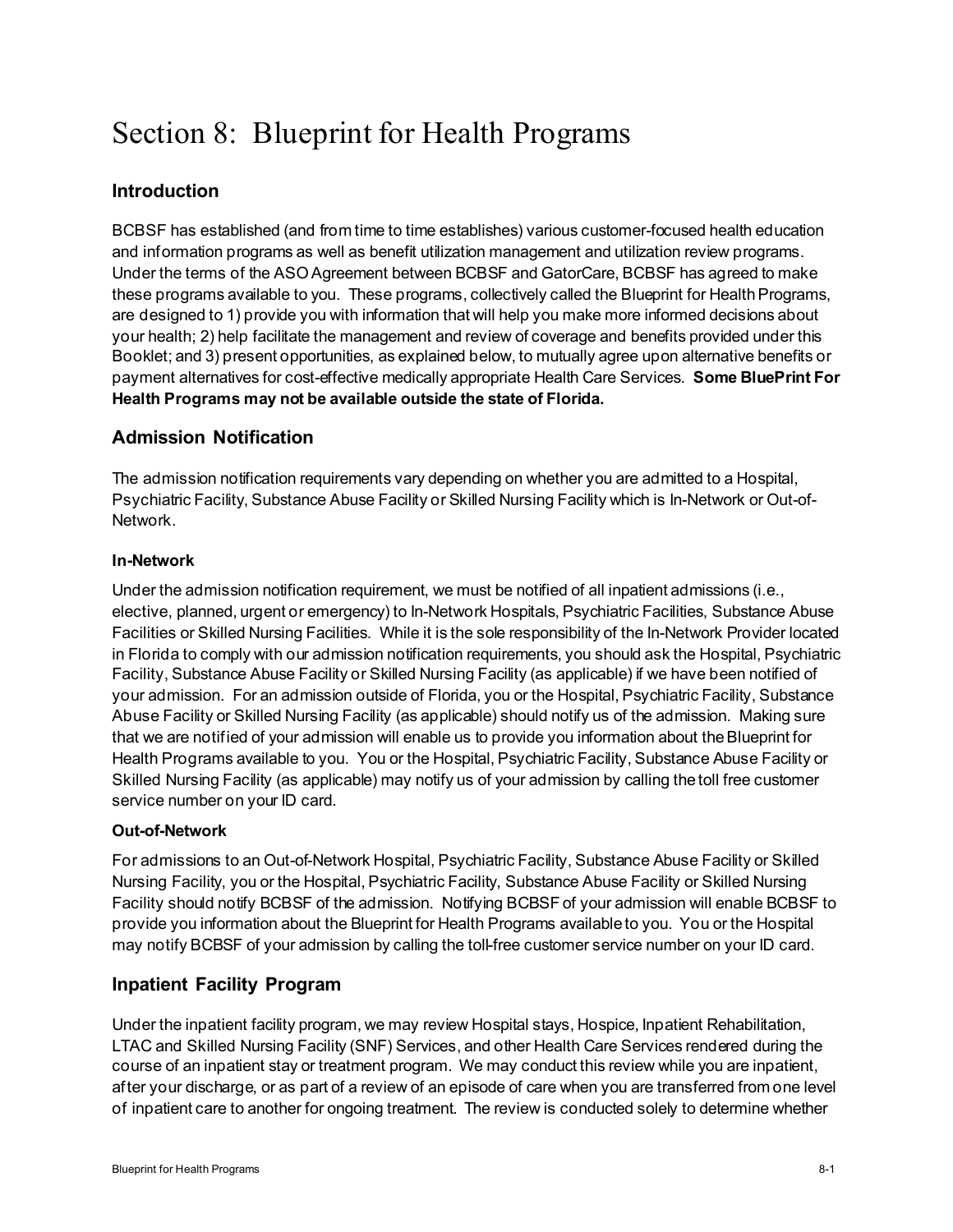we should provide coverage and/or payment for a particular admission or Health Care Services rendered during that admission. Using our established criteria then in effect, a concurrent review of the inpatient stay may occur at regular intervals, including in advance of a transfer from one inpatient facility to another. We will provide notification to your Physician when inpatient coverage criteria are no longer met. In administering the inpatient facility program, we may review specific medical facts or information and assess, among other things, the appropriateness of the Services being rendered, health care setting and/or the level of care of an inpatient admission or other health care treatment program. Any such reviews by us, and any reviews or assessments of specific medical facts or information which we conduct, are solely for purposes of making coverage or payment decisions under this Benefit Booklet and not for the purpose of recommending or providing medical care.

# **Provider Focused Utilization Management Program**

Certain NetworkBlue Providers have agreed to participate in our focused utilization management program. This pre-service review program is intended to promote the efficient delivery of medically appropriate Health Care Services by NetworkBlue Providers. Under this program we may perform focused prospective reviews of all or specific Health Care Services proposed for you. In order to perform the review, we may require the Provider to submit to us specific medical information relating to Health Care Services proposed for you. These NetworkBlue Providers have agreed not to bill, or collect, any payment whatsoever from you or us, or any other person or entity, with respect to a specific Health Care Service if:

- 1. they fail to submit the Health Care Service for a focused prospective review when required under the terms of their agreement with us; **or**
- 2. we perform a focused review under the focused utilization management program and we determine that a Health Care Service is not Medically Necessary in accordance with our Medical Necessity criteria or inconsistent with our benefit guidelines then in effect unless the following exception applies.

#### Exception for Certain NetworkBlue Physicians

Certain NetworkBlue Physicians licensed as Doctors of Medicine (M.D.) or Doctors of Osteopathy (D.O.) only may bill you for Services determined to be not Medically Necessary by BCBSF under this focused utilization management program if, **before** you receive the Service:

- a. they give you a written estimate of your financial obligation for the Service;
- b. they specifically identify the proposed Service that BCBSF has determined not to be Medically Necessary; and
- c. you agree to assume financial responsibility for such Service.

## **Prior Coverage Authorization/Pre-Service Notification Programs**

It is important for you to understand our prior coverage authorization programs and how the Provider you select and the type of Service you receive affects these requirements and ultimately how much you will have to pay under this Booklet.

You or your Physician will be required to obtain prior coverage authorization from us for Covered Services listed below. You are solely responsible for getting any required authorization before Services are rendered regardless of whether the Service is being rendered by an In-Network Provider or Out-of-Network Provider.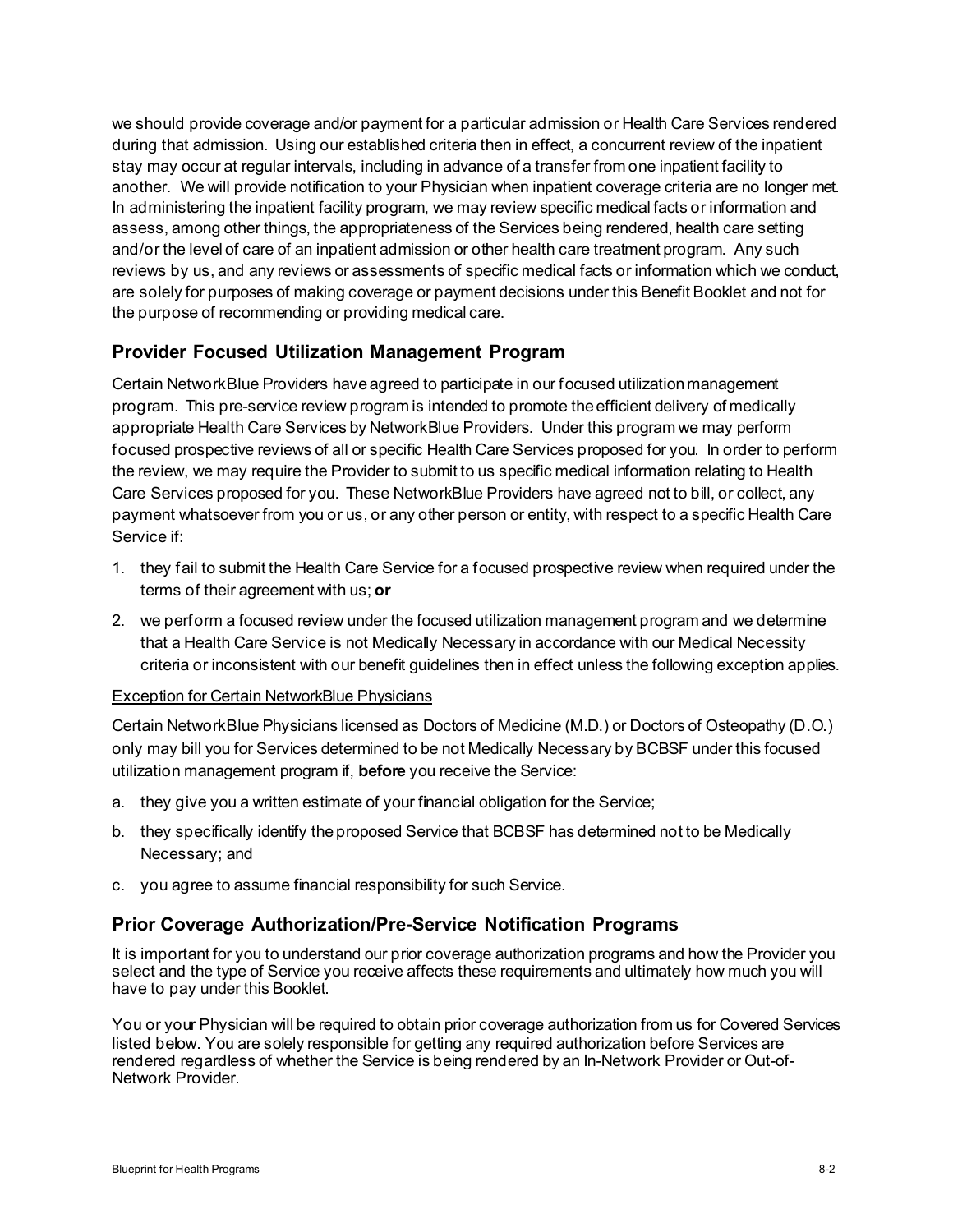For details on how to obtain prior coverage authorization for these Services, please call the customer service phone number on your ID Card.

#### **Services that Require Prior Authorization**

#### Advanced Diagnostic Imaging Services

You must obtain an authorization for advanced diagnostic imaging Services such as CT scans, MRIs, MRA and nuclear imaging, when rendered or referred by a Provider **before** the advanced diagnostic imaging Services are provided. **If you do not obtain prior coverage authorization this plan will deny coverage for the Services and not make any payment for such Services**.

#### Applied Behavioral Analysis

You must obtain an authorization for Applied Behavioral Analysis for Autism Spectrum Disorder or Down Syndrome, **before** the Services are provided. **If you do not obtain prior coverage authorization this plan will not make any payment for such Services**.

#### Approved Clinical Trials

You must obtain an authorization for Services rendered in connection with Approved Clinical Trials, when rendered or referred by a Provider before you obtain routine patient care provided in connection with an Approved Clinical Trial. If you do not obtain prior coverage authorization this plan will not make any payment for such Services.

#### Other Health Care Services

In the case of other Health Care Services under a prior coverage authorization or pre-service notification program, you must obtain an authorization or comply with any pre-service notification requirements when rendered or referred by a Provider, **before** the Services are provided.

We will inform you of any Health Care Service that is or will become subject to a prior coverage authorization or pre-service notification program, including how you can obtain prior coverage authorization and/or provide the pre-service notification for such Service. This information will be provided to you upon enrollment, or at least 30 days prior to such Services becoming subject to a prior coverage authorization or pre-service notification program. Such information may be provided to you electronically, if you have elected the delivery of notifications from us in that manner. Changes to the list of other Health Care Services that require prior authorization shall occur no more frequently than twice in a Calendar Year.

#### **Additional Information**

Once the necessary medical documentation has been received from you and/or the Provider, Florida Blue or a designated vendor, will review the information and make a prior coverage authorization decision, based on our established criteria then in effect. You will be notified of the prior coverage authorization decision.

If you do not obtain authorization or provide pre-service notification, we may:

1. deny payment of the claim; or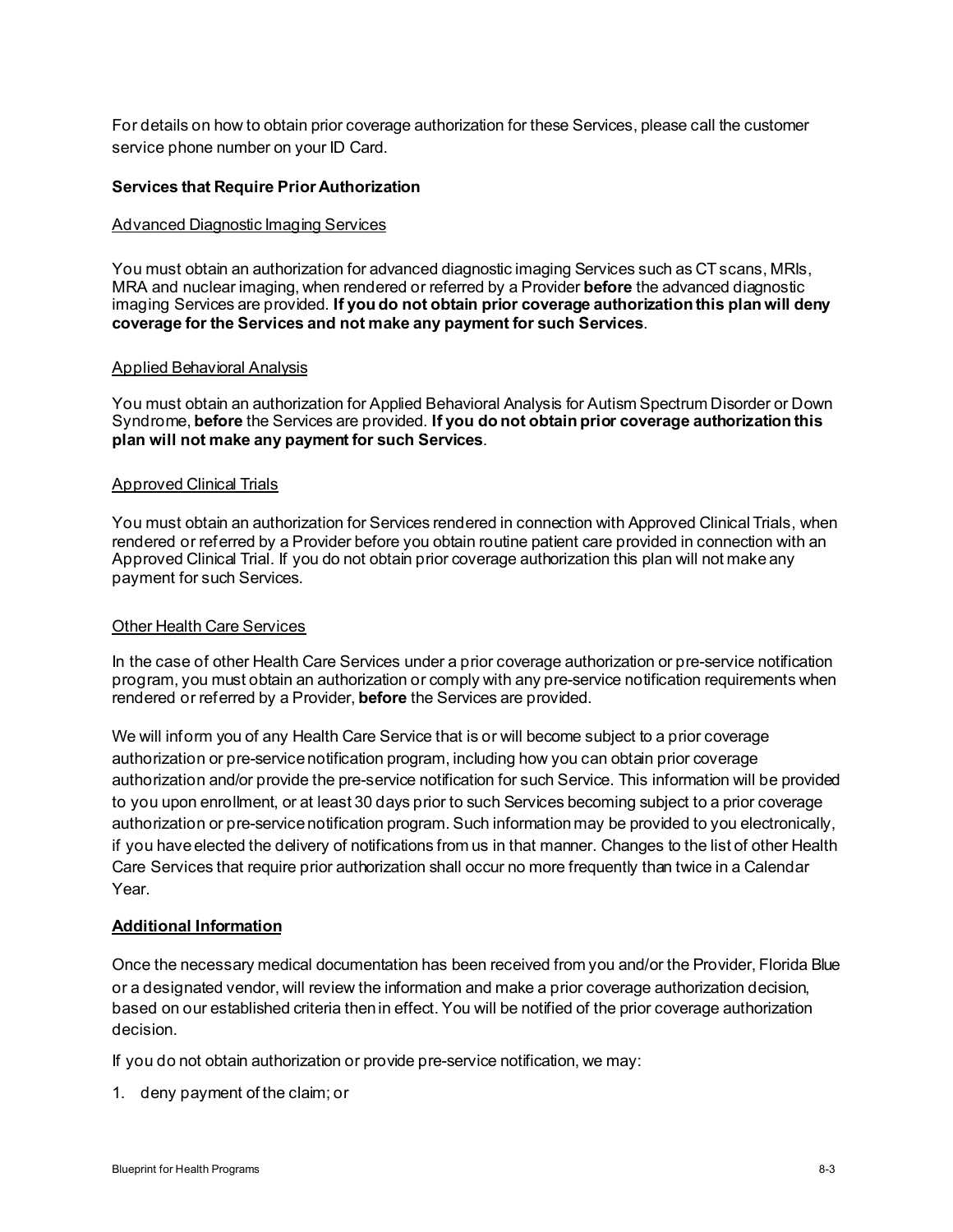- 2. apply a benefit penalty when the claim is presented to us for payment consisting of one of the following:
	- a. \$500
	- b. 20% of the total Allowed Amount of the claim; or
	- c. The lesser of \$500 or 20% of the total Amount of the claim.

The decision to apply a penalty or deny the claim will be made uniformly and the applicable denial/penalty will be identified in the notice describing the prior coverage authorization and pre-service notification programs.

#### **Note:**

- 1. Prior coverage authorization is not required when Emergency Services are rendered for the treatment of an Emergency Medical Condition.
- 2. Prior coverage authorizations expire on the earlier of, but not to exceed 12 months:
	- a. the termination date of your policy, or
	- b. the period authorized by us, as indicated in the letter you receive from us.

Subject to our review and approval, we may authorize continued coverage of a previously approved Service. To request a continuation we must receive appropriate documentation from your Provider. The fact that we may have previously authorized coverage does not guarantee a continued authorization.

See the CLAIMS PROCESSING section for information on what you can do if prior coverage authorization is denied.

#### **Member Focused Programs**

The Blueprint for Health Programs may include voluntary programs for certain members. These programs may address health promotion, prevention and early detection of disease, chronic illness management programs, case management programs and other member focused programs.

#### **Personal Case Management Program**

The personal case management program focuses on members who suffer from a catastrophic illness or injury. In the event you have a catastrophic or chronic Condition, we may, in BCBSF's sole discretion, assign a Personal Case Manager to you to help coordinate coverage, benefits, or payment for Health Care Services you receive. Your participation in this program is completely voluntary.

Under the personal case management program, you may be offered alternative benefits or payment for cost-effective Health Care Services. These alternative benefits or payments may be made available on a case-by-case basis when you meet BCBSF's case management criteria then in effect. Such alternative benefits or payments, if any, will be made available in accordance with a treatment plan with which you, or your representative, and your Physician agree to in writing. In addition, GatorCare will be required to specifically agree to such treatment plan and the alternative benefits or payment.

The fact that certain Health Care Services under the personal case management program have been provided or payment has been made in no way obligates BCBSF, GatorCare, or the Group Health Plan to continue to provide or pay for the same or similar Services. Nothing contained in this section shall be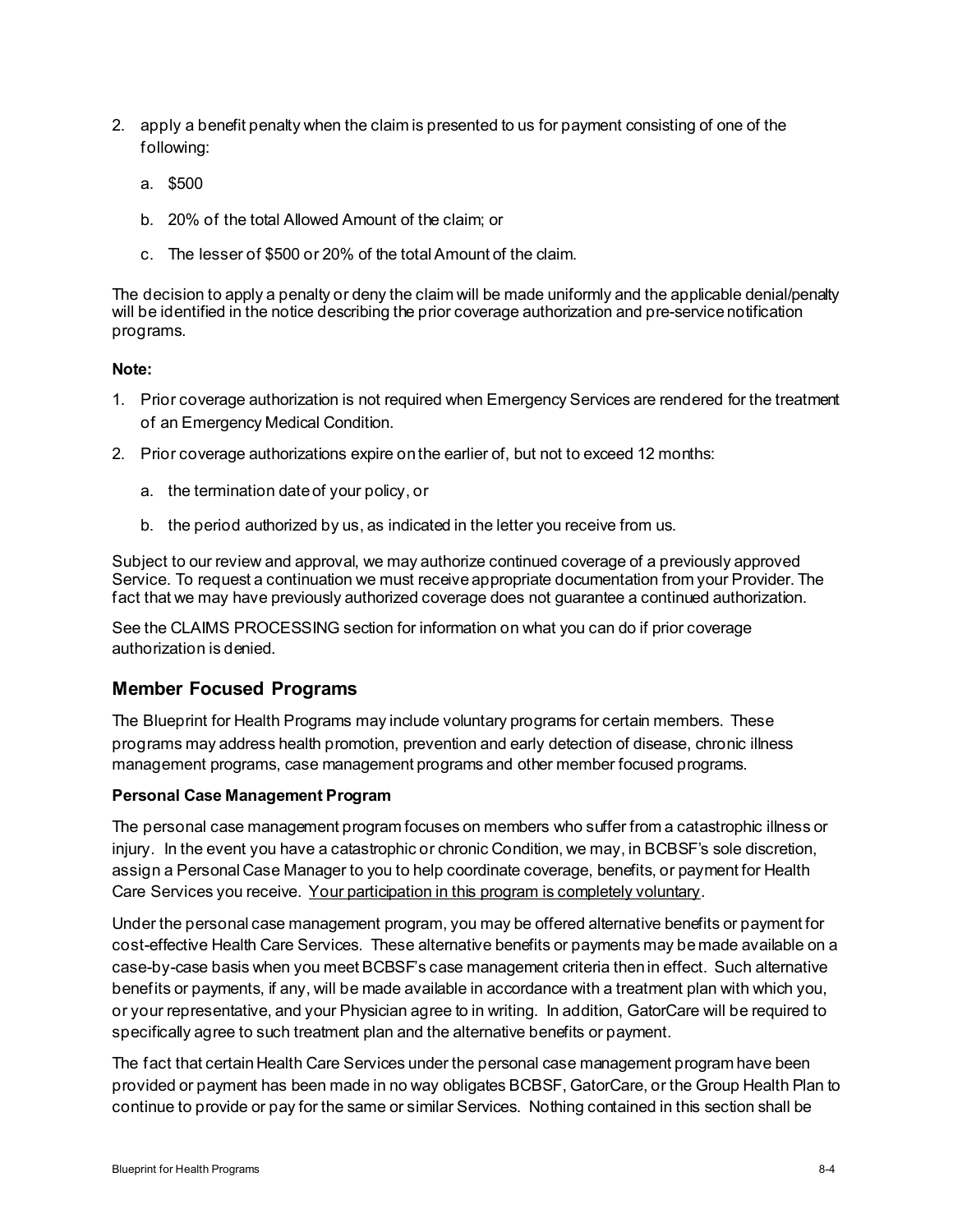deemed a waiver of GatorCare's right to enforce this Booklet in strict accordance with its terms. The terms of this Booklet will continue to apply, except as specifically modified in writing in accordance with the personal case management program rules then in effect.

#### **Health Information, Promotion, Prevention and Illness Management Programs**

These Blueprint for Health Programs may include health information that supports health care education and choices for healthcare issues. These programs focus on keeping you well, help to identify early preventive measures of treatment and help covered individuals with chronic problems to enjoy lives that are as productive and healthy as possible. These programs may include prenatal educational programs and illness management programs for Conditions such as diabetes, cancer and heart disease. These programs are voluntary and are designed to enhance your ability to make informed choices and decisions for your unique health care needs. You may call the toll free customer service number on your ID card for more information. Your participation in this program is completely voluntary.

#### **IMPORTANT INFORMATION RELATING TO BCBSF'S BLUEPRINT FOR HEALTH PROGRAMS**

All decisions that require or pertain to independent professional medical/clinical judgment or training, or the need for medical services, are solely your responsibility and the responsibility of your Physicians and other health care Providers. You and your Physicians are responsible for deciding what medical care should be rendered or received, and when and how that care should be provided. GatorCare is ultimately responsible for determining whether expenses, which have been or will be incurred for medical care are, or will be, covered under this Booklet. In fulfilling this responsibility, neither BCBSF nor GatorCare will be deemed to participate in or override the medical decisions of your health care Provider.

Please note that the Hospital admission notification requirement and any Blueprint for Health Program may be discontinued or modified at any time without notice to you or your consent.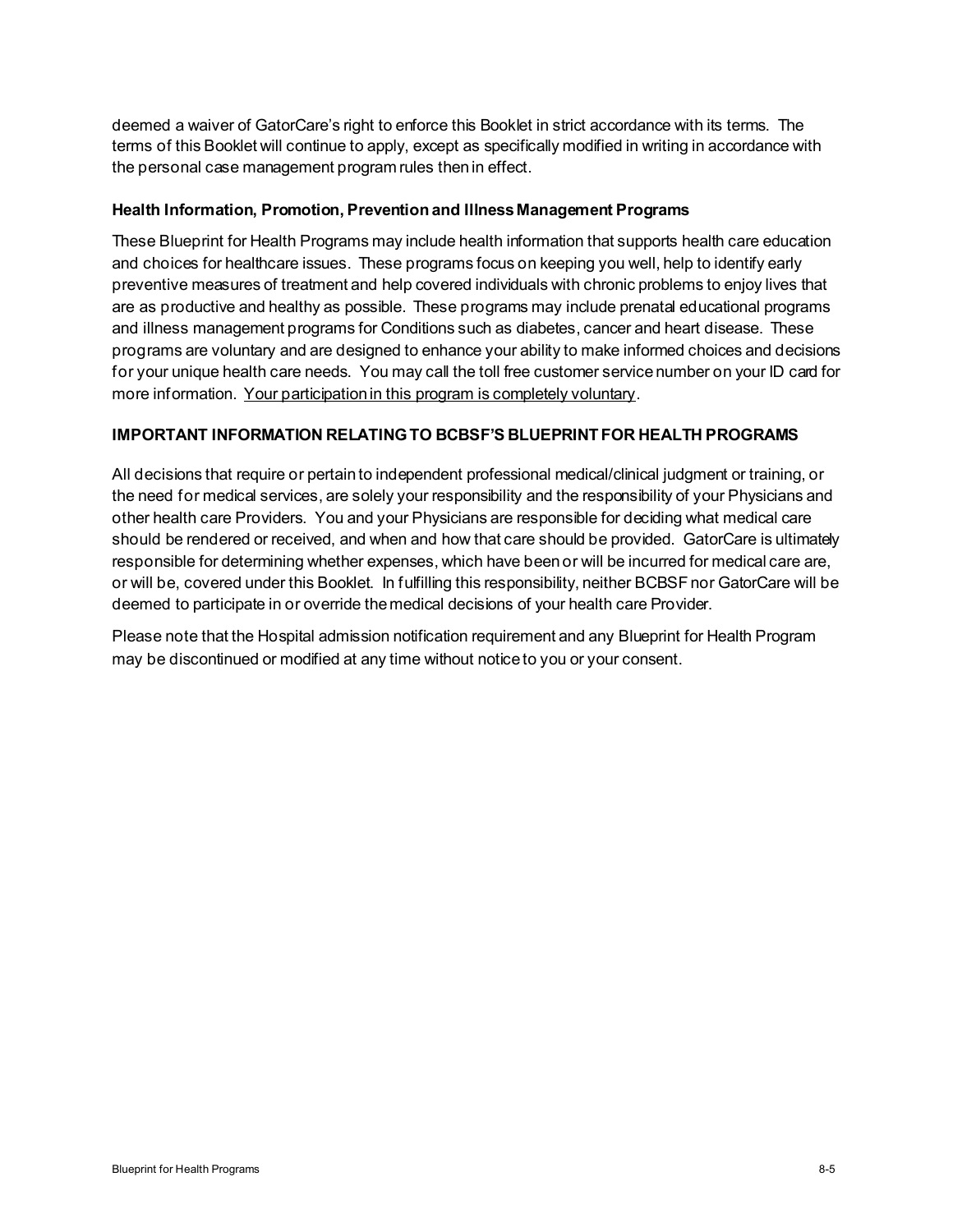# Section 9: Eligibility for Coverage

Each employee or other individual who is eligible to participate in the Group Health Plan, and who meets and continues to meet the eligibility requirements described in this Booklet, shall be entitled to apply for coverage under this Booklet. These eligibility requirements are binding upon you and/or your eligible family members. No changes in the eligibility requirements will be permitted except as permitted by GatorCare. Acceptable documentation may be required as proof that an individual meets and continues to meet the eligibility requirements such as a court order naming the Eligible Employee as the legal guardian or appropriate adoption documentation described in the "Enrollment and Effective Date of Coverage" section. Refer to your employer for specifici eligibility substantiation requirements. This may vary by employer entity within the GatorCare plan.

## **Eligibility Requirements for Covered Plan Participants**

In order to be eligible to enroll as a Covered Plan Participant, an individual must be an Eligible Employee. An Eligible Employee must meet each of the following requirements:

- 1. The employee must be a bona fide employee of GatorCare;
- 2. The employee's job must fall within a job classification identified by GatorCare;
- 3. The employee must have completed any applicable Waiting Period determined by GatorCare; and
- 4. The employee must meet any additional eligibility requirement(s) required by GatorCare.

GatorCare's coverage eligibility classifications may be expanded to include:

- 1. retired employees;
- 2. additional job classifications;
- 3. employees of affiliated or subsidiary companies of GatorCare; and
- 4. other individuals as determined by GatorCare.

GatorCare shall have sole discretion concerning the expansion of eligibility classifications.

## **Eligibility Requirements for Dependent(s)**

An individual who meets the eligibility criteria specified below is an Eligible Dependent and is eligible to apply for coverage under this Booklet:

- 1. The Covered Plan Participant's spouse under a legally valid existing marriage.
- 2. The Covered Plan Participant's natural, newborn, adopted, Foster, or step child(ren) (or a child for whom the Covered Plan Participant has been court-appointed as legal guardian or legal custodian) who has not reached the end of the Calendar Year in which he or she reaches age 26 (or in the case of a Foster Child, is no longer eligible under the Foster Child Program), regardless of the dependent child's student or marital status, financial dependency on the Covered Plan Participant, whether the dependent child resides with the Covered Plan Participant, or whether the dependent child is eligible for or enrolled in any other group health plan.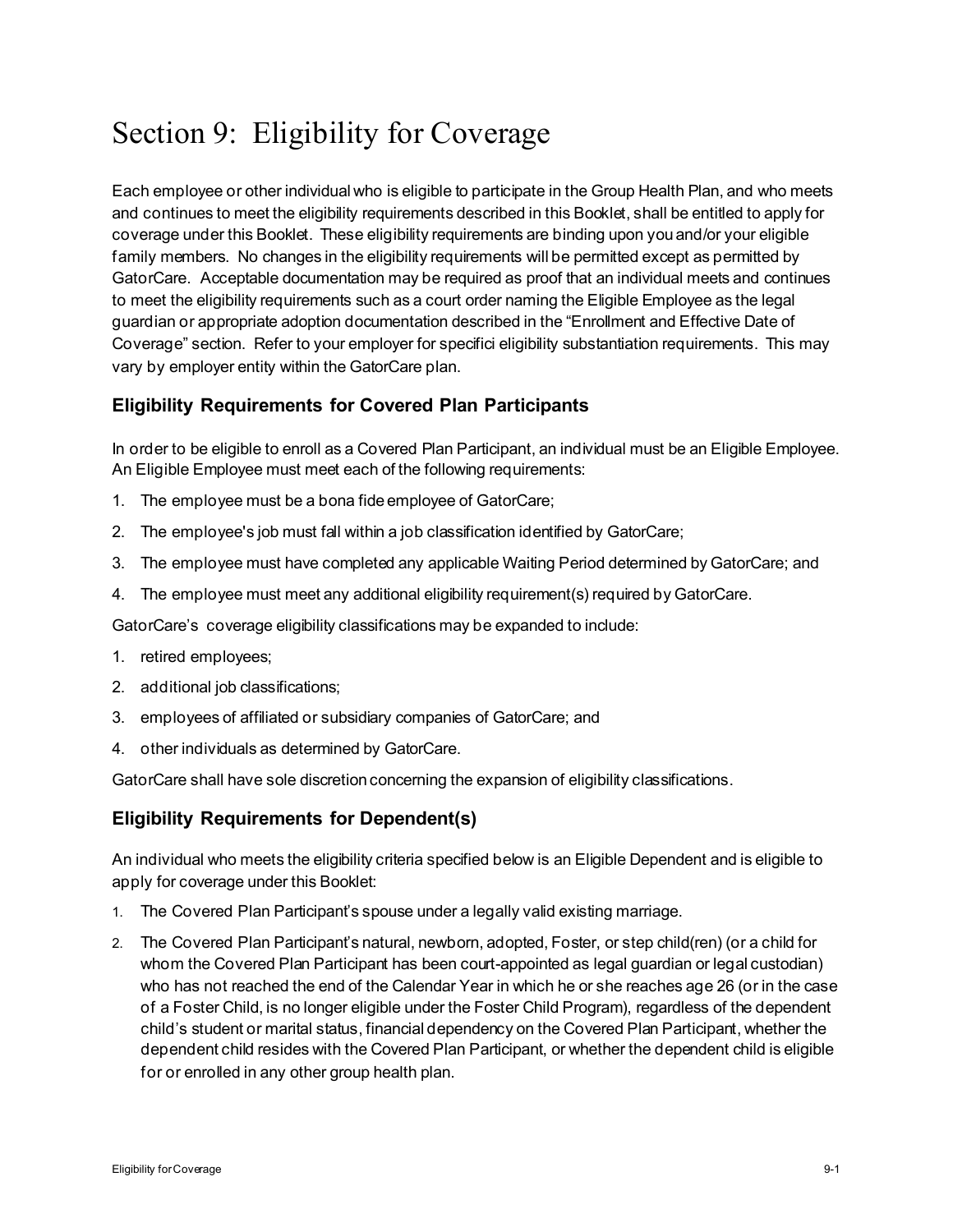3. The newborn child of a Covered Dependent child. Coverage for such newborn child will automatically terminate the earlier of 18 months of age or the date that the covered dependent (child of employee) is no longer on the plan.

**Note:** It is the Covered Plan Participant*'*s sole responsibility to establish that a child meets the applicable requirements for eligibility.

## **Children with Disabilities**

In the case of a dependent child with an intellectual or physical disability, such child is eligible to continue coverage as a Covered Dependent, beyond the age of 26 if the child is:

- 1. otherwise eligible for coverage under the Group Health Plan;
- 2. incapable of self-sustaining employment by reason of intellectual or physical disability; and
- 3. chiefly dependent upon the Covered Plan Participant for support and maintenance provided that the symptoms or causes of the child's intellectual or physical disability existed prior to the child's  $26<sup>th</sup>$ birthday.

This eligibility will end on the last day of the month in which the dependent child no longer meets these requirements.

## **Dual Enrollment Exclusion**

Members who are employed by the same employer may not be dually enrolled. One plan does not act as secondary insurance to the other, so there is no added benefit by being dually enrolled.

Examples of what is not allowed include the following:

- 1. Two married employees each enroll in the same employer health plan and cover each other and/or their children under the other's plan.
- 2. A child who is covered under their parent's health plan goes to work for the same employer and enrolls in their own health plan.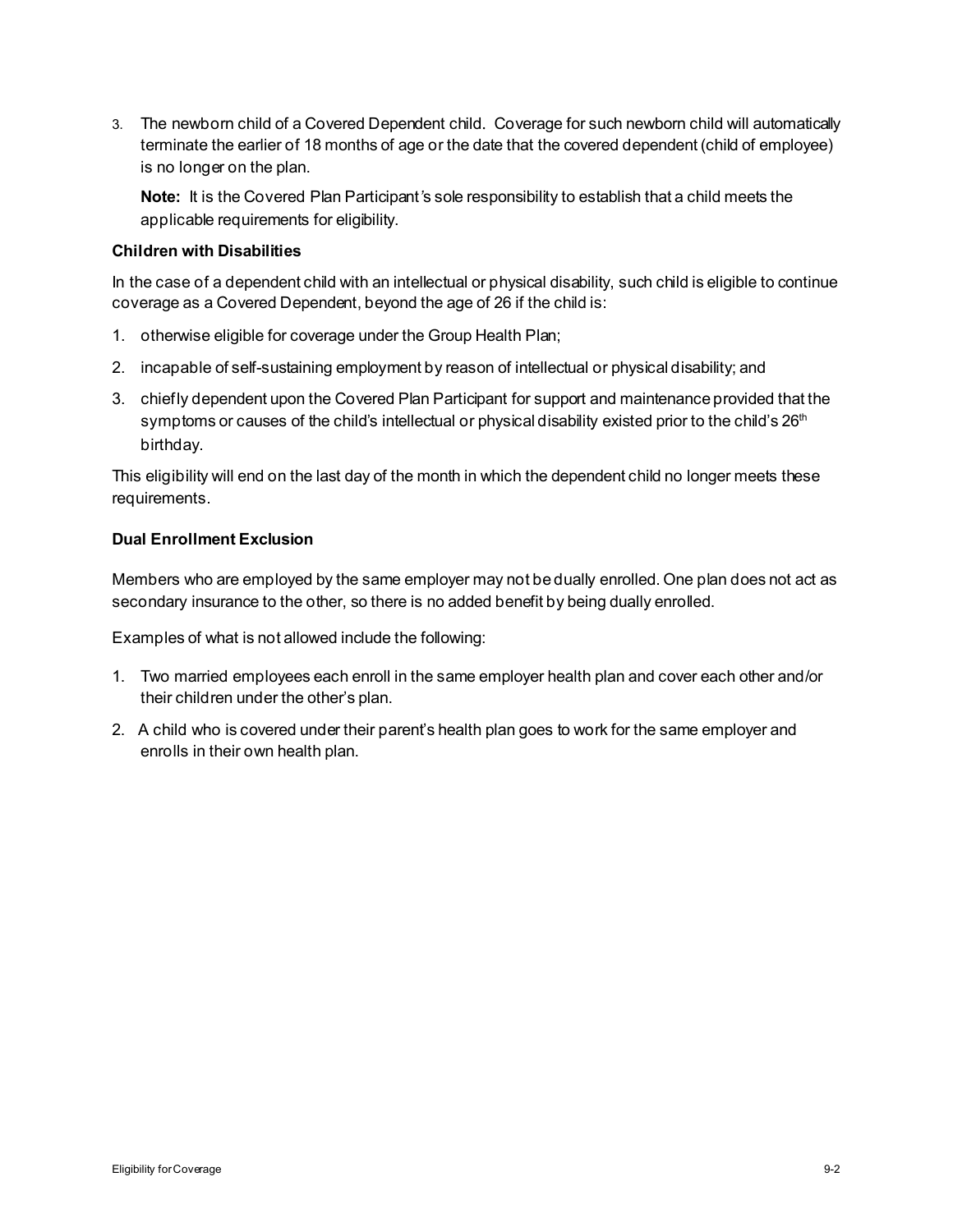# Section 10: Enrollment and Effective Date of Coverage

Eligible Employees and Eligible Dependents may enroll for coverage according to the provisions below.

Any Eligible Employee or Eligible Dependent who is not properly enrolled will not be covered under this Benefit Booklet. Neither BCBSF nor GatorCare will have any obligation whatsoever to any individual who is not properly enrolled.

Any Employee or Eligible Dependent who is eligible for coverage under this Booklet may apply for coverage according to the provisions set forth below.

# **Enrollment Forms/Electing Coverage**

To apply for coverage, you as the Eligible Employee must:

- 1. complete and submit, through GatorCare, the Enrollment Form;
- 2. provide any additional information needed to determine eligibility, at the request of BCBSF or GatorCare;
- 3. pay any required contribution; and
- 4. complete and submit, through GatorCare, an Enrollment Form to add Eligible Dependents.

When making application for coverage, you must elect one of the types of coverage available under GatorCare's program. Such types may include:

**Employee Only Coverage** - This type of coverage provides coverage for the Employee only.

**Employee/Spouse Coverage** - This type of coverage provides coverage for the Employee and the employee's spouse under a legally valid existing marriage.

**Employee/Child(ren) Coverage** - This type of coverage provides coverage for the Employee and the employee's covered child(ren) only.

**Employee/Family Coverage** - This type of coverage provides coverage for the Employee and the employee's Covered Dependents.

There may be additional contribution amounts for each Covered Dependent based on the coverage selected by GatorCare.

# **Enrollment Periods**

The enrollment periods for applying for coverage are as follows:

**Initial Enrollment Period** is the period of time during which an Eligible Employee or Eligible Dependent is first eligible to enroll. It starts on the Eligible Employee's or Eligible Dependent's initial date of eligibility and ends no less than 60 days later.

**Annual Open Enrollment Period** is the period of time during which each Eligible Employee is given an opportunity to select coverage from among the alternatives included in GatorCare's health benefit program. The period is established by GatorCare, occurs annually, and will take place when specified by GatorCare.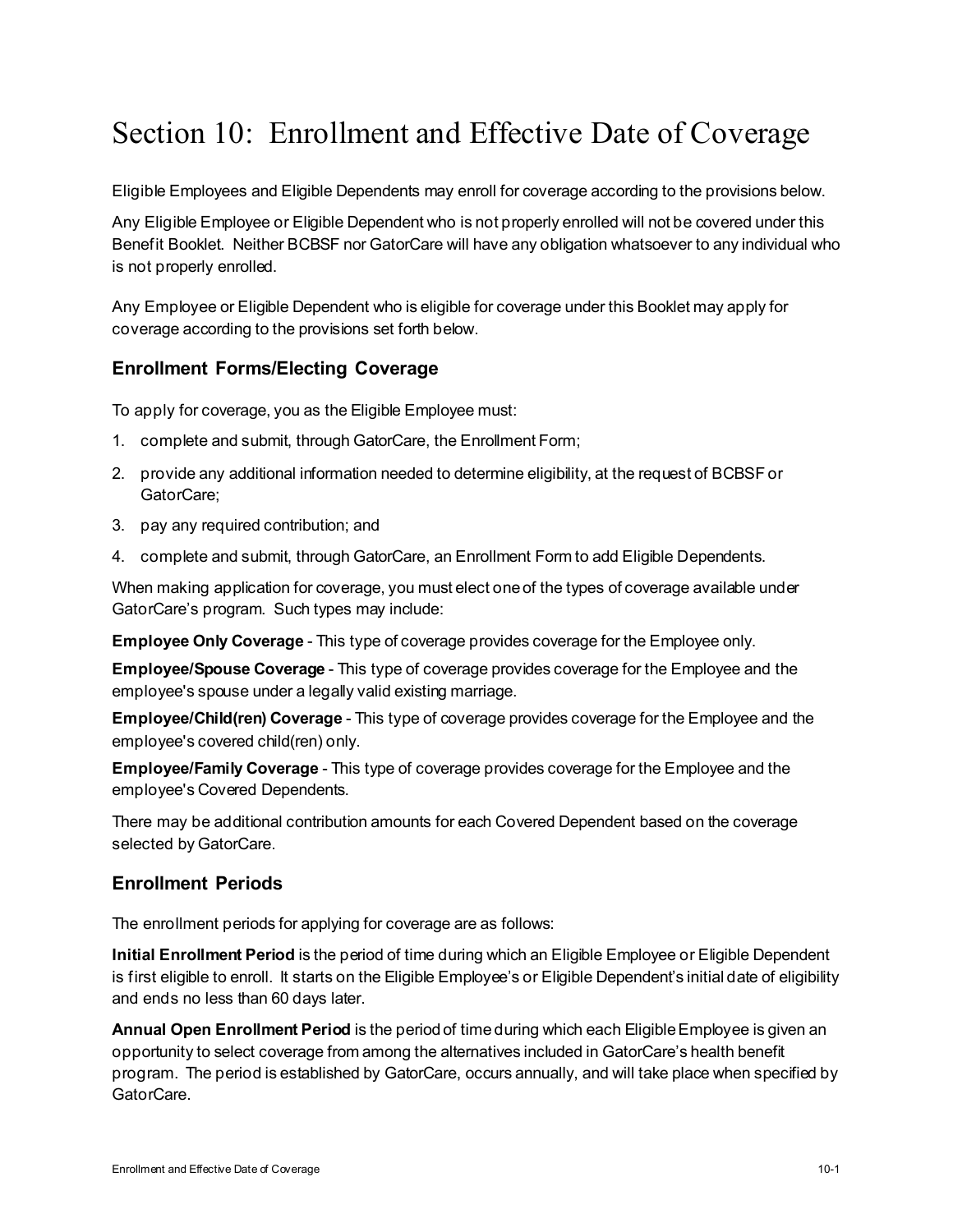**Special Enrollment Period** is the 60-day period of time immediately following a special circumstance during which an Eligible Employee or Eligible Dependent may apply for coverage. Special circumstances are described in the Special Enrollment Period subsection.

## **Employee Enrollment**

An Eligible Employee who fails to enroll during the Initial Enrollment Period will not be covered and may only enroll under this Benefit Booklet during the next Annual Open Enrollment Period established by GatorCare, or in the case of a Special Enrollment event, during the Special Enrollment Period. The Effective Date will be the date specified by GatorCare.

# **Dependent Enrollment**

An individual may be added upon becoming an Eligible Dependent of a Covered Plan Participant. Below are special rules for certain Eligible Dependents.

**Newborn Child** – To enroll a newborn child who is an Eligible Dependent, the Covered Plan Participant must submit an Enrollment Form to BCBSF through GatorCare during the 60-day period immediately following the date of birth. The Effective Date of coverage for a newborn child will be the date of birth.

If timely notice is given, no additional contribution will be charged for coverage of the newborn child for not less than 60 days after the birth of the child. If timely notice is not received, the applicable contribution will be charged from the date of birth. The applicable contribution for the child will be charged after the initial 60-day period in either case. Coverage will not be denied for a newborn child if the Covered Plan Participant provides notice to GatorCare and an Enrollment Form is received within the 60-day period of the birth of the child and any applicable contribution is paid back to the date of birth.

If the newborn is not enrolled within sixty days of the date of birth, the newborn child will not be covered, and may only be enrolled under this Benefit Booklet during an Annual Open Enrollment Period, or in the case of a Special Enrollment event, during the Special Enrollment Period.

**Note:** Coverage for a newborn child of a covered dependent will automatically terminate the earlier of 18 months of age or the date that the covered dependent (child of employee) is no longer on the plan.

Adopted Newborn Child – To enroll an adopted newborn child, the Covered Plan Participant must submit an Enrollment Form through GatorCare to BCBSF during the 60-day period immediately following the date of birth. The Effective Date of coverage for an adopted newborn child, eligible for coverage, will be the moment of birth, provided that a written agreement to adopt such child has been entered into by the Covered Plan Participant prior to the birth of such child, whether or not such an agreement is enforceable. The Covered Plan Participant may be required to provide any information and/or documents that are deemed necessary in order to administer this provision.

If timely notice is given, no additional contribution will be charged for coverage of the adopted newborn child for not less than 60 days after the birth of the child. If timely notice is not received, the applicable contribution will be charged from the date of birth. The applicable contribution for the child will be charged after the initial 60-day period in either case. Coverage will not be denied for an adopted newborn child if the Covered Plan Participant provides notice to GatorCare and an Enrollment Form is received within the 60-day period of the birth of the adopted newborn child and any applicable contribution is paid back to the date of birth.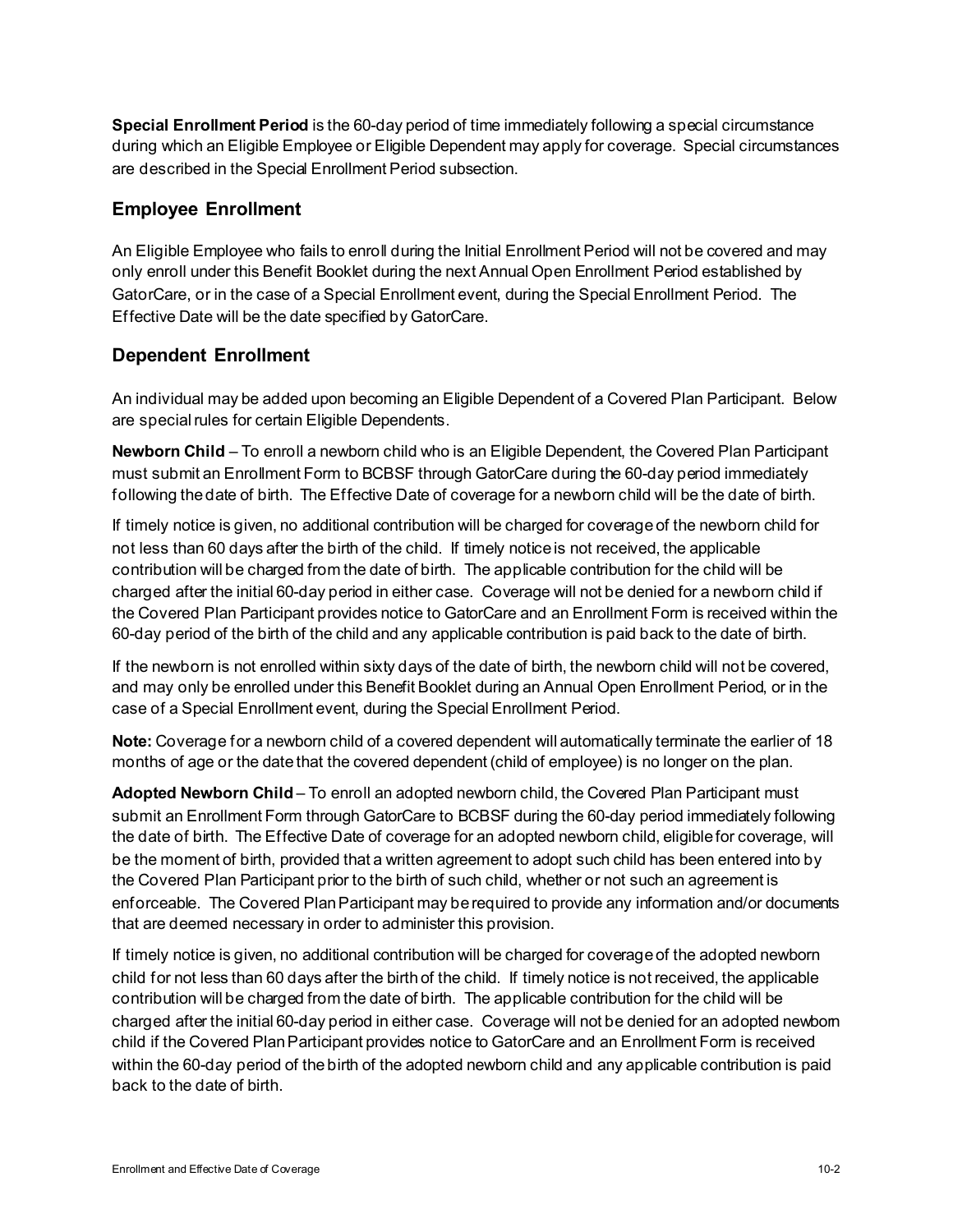If the adopted newborn child is not enrolled within sixty days of the date of birth, the adopted newborn child will not be covered, and may only be enrolled under this Benefit Booklet during an Annual Open Enrollment Period, or in the case of a Special Enrollment event, during the Special Enrollment Period.

If the adopted newborn child is not ultimately placed in the residence of the Covered Plan Participant, there shall be no coverage for the adopted newborn child. It is your responsibility to notify GatorCare within ten calendar days of the date that placement was to occur if the adopted newborn child is not placed in your residence.

**Adopted/Foster Children** – To enroll an adopted or Foster Child, the Covered Plan Participant must submit an Enrollment Form during the 60-day period immediately following the date of placement. The Effective Date for an adopted or Foster child (other than an adopted newborn child) will be the date such adopted or Foster child is placed in the residence of the Covered Plan Participant in compliance with applicable law. The Covered Plan Participant may be required to provide any information and/or documents deemed necessary in order to properly administer this section.

In the event GatorCare is not notified within 60 days of the date of placement, the child will be added as of the date of placement so long as Covered Plan Participant provides notice to GatorCare, and we receive the Enrollment Form within 60 days of the placement. If the adopted or Foster Child is not enrolled within sixty days of the date of placement, the adopted or Foster Child will not be covered, and may only be enrolled under this Benefit Booklet during an Annual Open Enrollment Period, or in the case of a Special Enrollment event, during the Special Enrollment Period. For all children covered as adopted children, if the final decree of adoption is not issued, coverage shall not be continued for the proposed adopted Child. Proof of final adoption must be submitted to BCBSF through GatorCare. It is the responsibility of the Covered Plan Participant to notify BCBSF through GatorCare if the adoption does not take place. Upon receipt of this notification, we will terminate the coverage of the child as of the Effective Date of the adopted child upon receipt of the written notice.

If the Covered Plan Participant's status as a foster parent is terminated, coverage will end for any Foster Child. It is the responsibility of the Covered Plan Participant to notify BCBSF through GatorCare that the Foster Child is no longer in the Covered Plan Participant's care. Upon receipt of this notification, coverage for the child will be terminated on the date the Covered Plan Participant's status as a foster parent terminated.

**Marital Status** –The Covered Plan Participant may apply for coverage of an Eligible Dependent due to a legally valid marriage. To apply for coverage, the Covered Plan Participant must complete the Enrollment Form through GatorCare and forward it to BCBSF. The Covered Plan Participant must make application for enrollment within 60 days of the marriage. The Effective Date of coverage for an Eligible Dependent who is enrolled as a result of marriage is the date of the marriage.

**Court Order** – The Covered Plan Participant may apply for coverage for an Eligible Dependent outside of the Initial Enrollment Period and Annual Open Enrollment Period if a court has ordered coverage to be provided for a minor child under their group coverage. To apply for coverage, the Covered Plan Participant must complete an Enrollment Form through GatorCare and forward it to BCBSF. The Covered Plan Participant must make application for enrollment within 60 days of the court order. The Effective Date of coverage for an Eligible Dependent who is enrolled as a result of a court order is the date required by the court.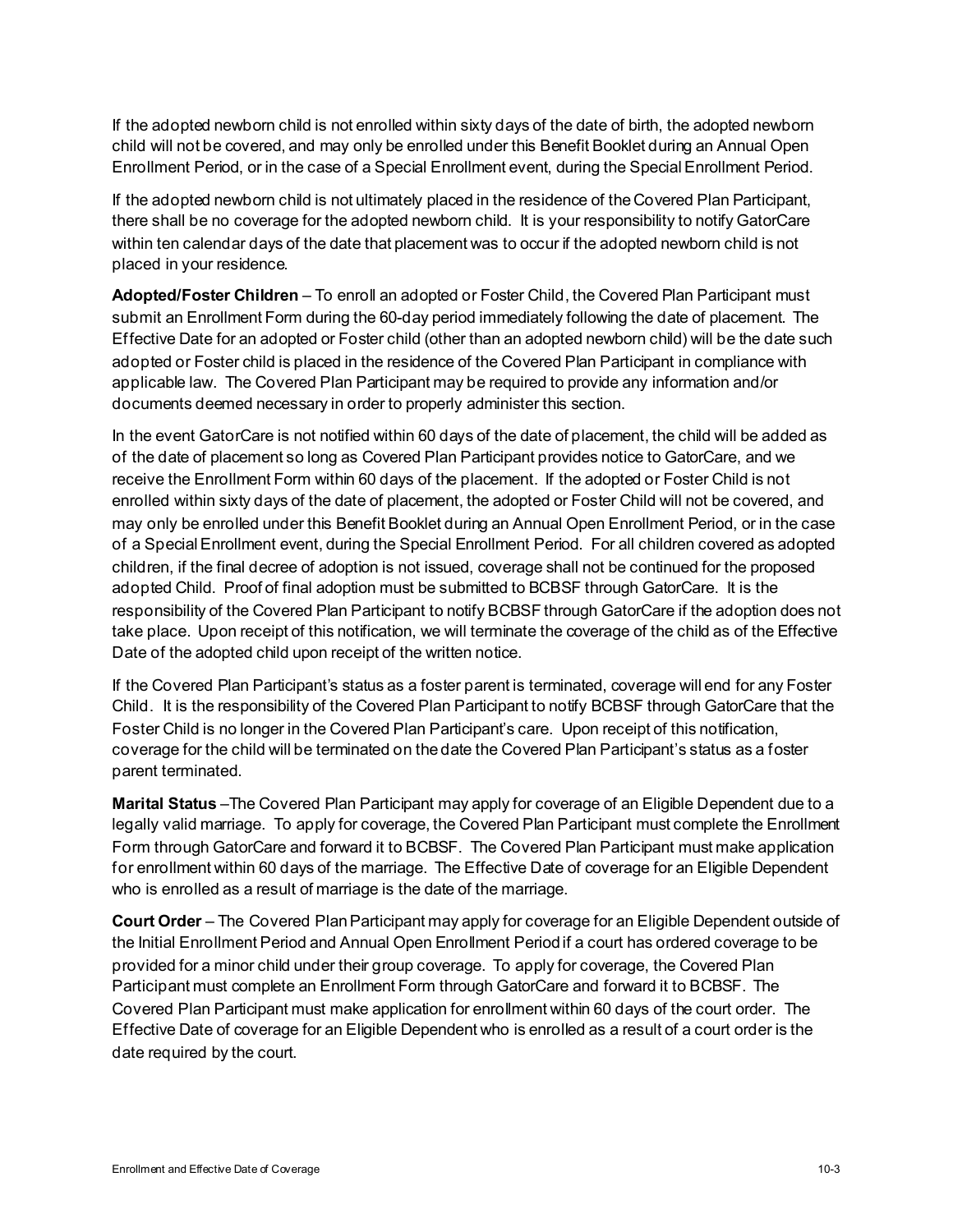# **Annual Open Enrollment Period**

Eligible Employees and/or Eligible Dependents who did not apply for coverage during the Initial Enrollment Period or a Special Enrollment Period may apply for coverage during an Annual Open Enrollment Period. The Eligible Employee may enroll by completing the Enrollment Form during the Annual Open Enrollment Period.

The effective date of coverage for an Eligible Employee and any Eligible Dependent(s) will be the date established by GatorCare.

Eligible Employees who do not enroll or change their coverage selection during the Annual Open Enrollment Period, must wait until the next Annual Open Enrollment Period, unless the Eligible Employee or the Eligible Dependent is enrolled due to a special circumstance as outlined in the Special Enrollment Period subsection of this section.

# **Special Enrollment Period**

An Eligible Employee and/or the Employee's Eligible Dependent(s) may apply for coverage outside of the Initial Enrollment Period and Annual Enrollment Period as a result of a special enrollment event. To apply for coverage, the Eligible Employee and/or the Employee's Eligible Dependent(s) must complete the applicable Enrollment Form and forward it to the Group within the time periods noted below for each special enrollment event.

An Eligible Employee and/or the Employee's Eligible Dependent(s) may apply for coverage if one of the following special enrollment events occurs and the applicable Enrollment Form is submitted to the Group within the indicated time periods:

- 1. If you lose your coverage under another group health benefit plan (as an employee or dependent), or coverage under other health insurance (except in the case of loss of coverage under a Children's Health Insurance Program (CHIP) or Medicaid, see #3 below), or COBRA continuation coverage that you were covered under at the time of initial enrollment provided that:
	- a) when offered coverage under this plan at the time of initial eligibility, you stated, in writing, that coverage under a group health plan or health insurance coverage was the reason for declining enrollment; and
	- b) you lost your other coverage under a group health benefit plan or health insurance coverage (except in the case of loss of coverage under a CHIP or Medicaid, see #3 below) as a result of termination of employment, reduction in the number of hours you work, reaching or exceeding the maximum lifetime of all benefits under other health coverage, the employer ceased offering group health coverage, death of your spouse, divorce, legal separation or employer contributions toward such coverage was terminated; and
	- c) you submit the applicable Enrollment Form to the Group within 60 days of the date your coverage was terminated.

**Note:** Loss of coverage for failure to pay your required contribution/premium on a timely basis or for cause (such as making a fraudulent claim or an intentional misrepresentation of a material fact in connection with the prior health coverage) is not a qualifying event for special enrollment.

or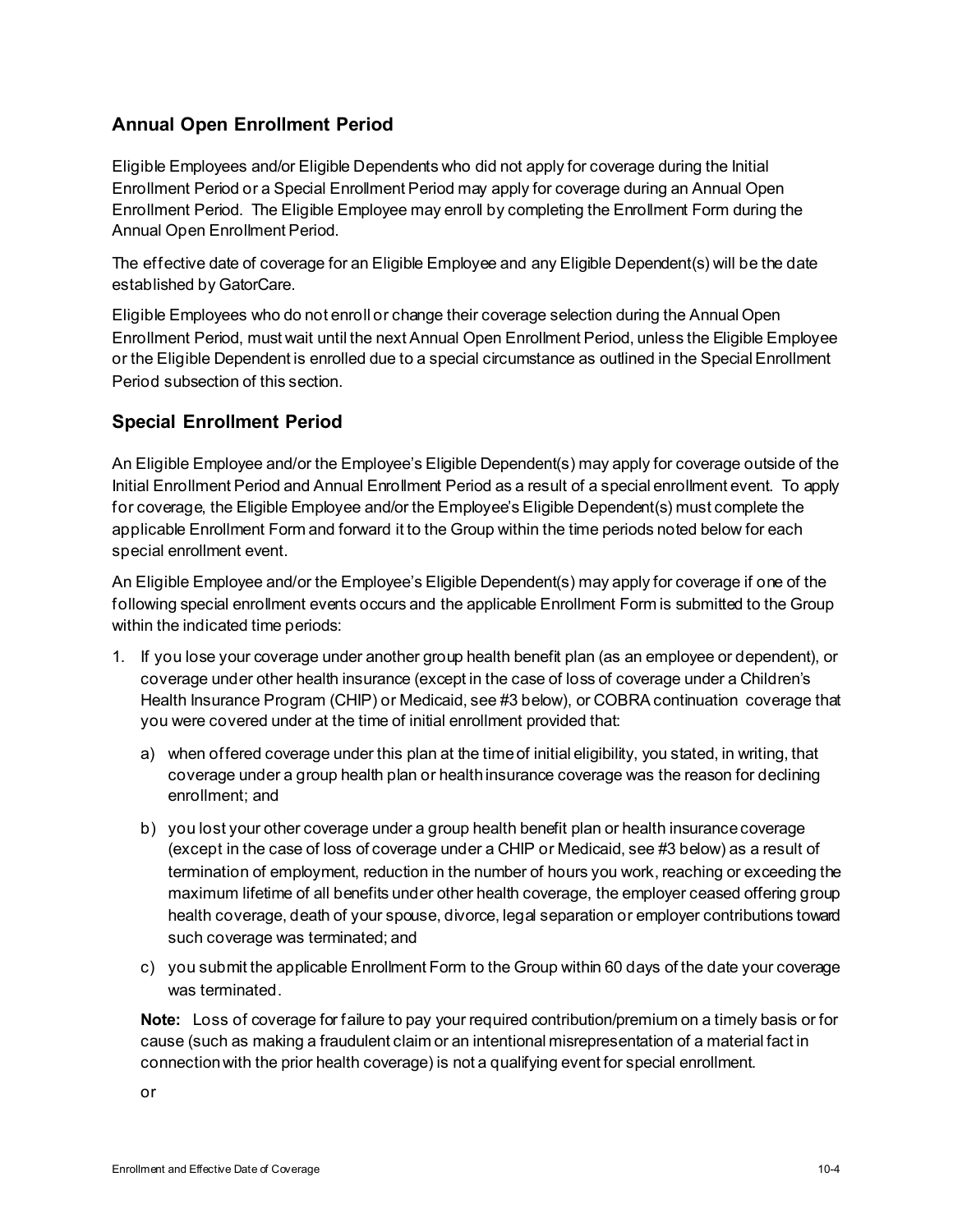2. If when offered coverage under this plan at the time of initial eligibility, you stated, in writing, that coverage under a group health plan or health insurance coverage was the reason for declining enrollment; and you get married or obtain a dependent through birth, adoption or placement in anticipation of adoption and you submit the applicable Enrollment Form to the Group within 60 days of the date of the event.

or

3. If you or your Eligible Dependent(s) lose coverage under a CHIP or Medicaid due to loss of eligibility for such coverage or become eligible for the optional state premium assistance program and you submit the applicable Enrollment Form to the Group within 60 days of the date such coverage was terminated or the date you become eligible for the optional state premium assistance program.

The Effective Date of coverage for you and your Eligible Dependents added as a result of a special enrollment event is the date of the special enrollment event. Eligible Employees or Eligible Dependents who do not enroll or change their coverage selection during the Special Enrollment Period must wait until the next Annual Open Enrollment Period (See the Dependent Enrollment subsection of this section for the rules relating to the enrollment of Eligible Dependents of a Covered Plan Participant).

# **Other Provisions Regarding Enrollment and Effective Date of Coverage**

## **Rehired Employees**

.

Individuals who are rehired as employees of GatorCare are considered newly hired employees for purposes of this section, unless the employer has indicated that the employee qualifies for the exception as described in the federal regulations. The provisions of the Group Health Plan (which includes this Booklet), which are applicable to newly hired employees and their Eligible Dependents (e.g., enrollment, Effective Dates of coverage, Pre-existing Condition exclusionary period, and Waiting Period) are applicable to rehired employees and their Eligible Dependents if the employee does not qualify for the federal exception.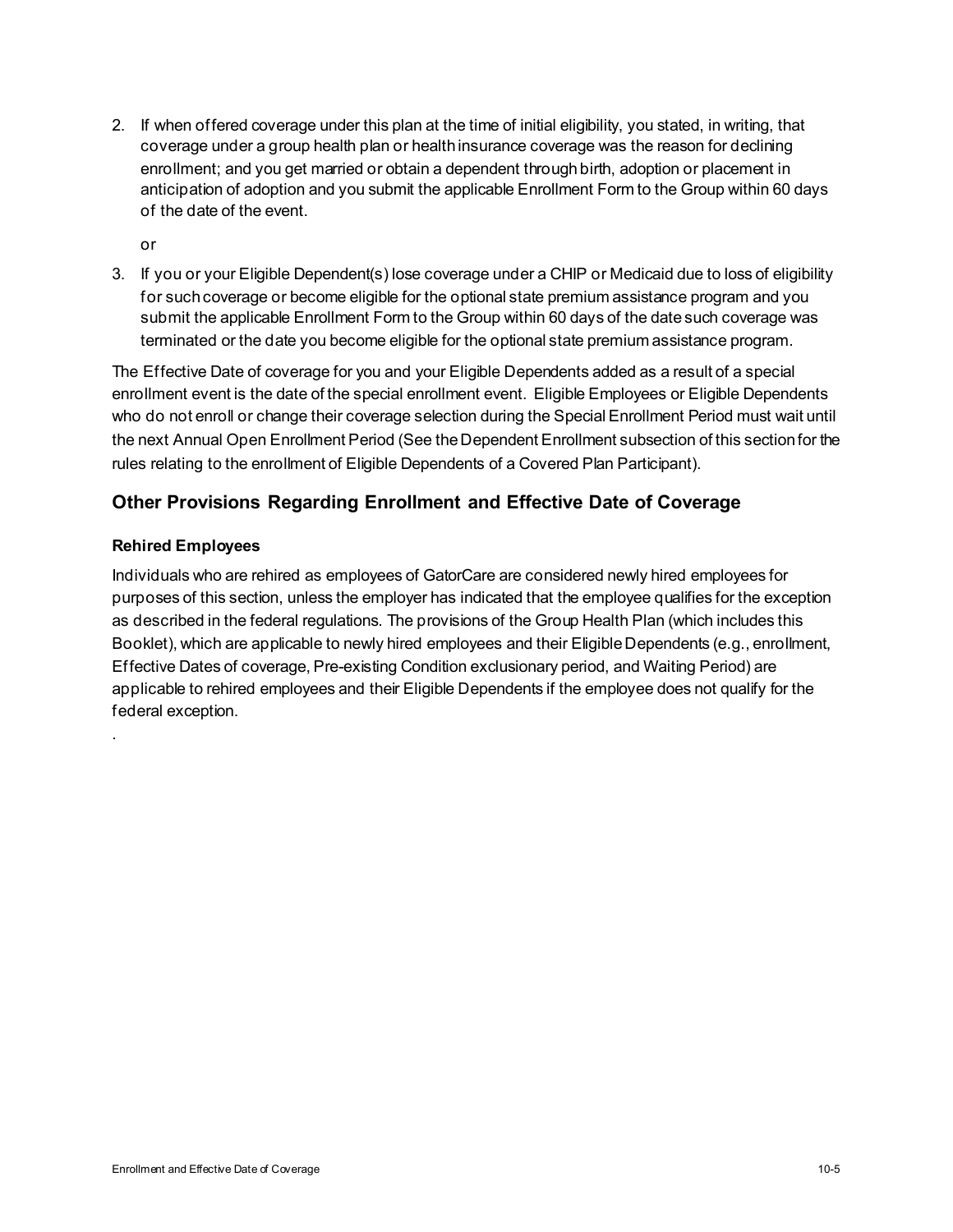# Section 11: Termination of Coverage

# **Termination of a Covered Plan Participant's Coverage**

A Covered Plan Participant's coverage under this Benefit Booklet will automatically terminate at 12:01 a.m.:

- 1. on the date the Group Health Plan terminates;
- 2. on the date the ASO Agreement between BCBSF and GatorCare terminates;
- 3. on the last day of the first month that the Covered Plan Participant fails to continue to meet any of the applicable eligibility requirements;
- 4. on the date the Covered Plan Participant's coverage is terminated for cause (see the Termination of an Individual Coverage for Cause subsection); or
- 5. on the date specified by GatorCare that the Covered Plan Participant's coverage terminates.

# **Termination of a Covered Dependent's Coverage**

A Covered Dependent's coverage will automatically terminate at 12:01 a.m. on the date:

- 1. the Group Health Plan terminates;
- 2. the Covered Plan Participant's coverage terminates for any reason;
- 3. the Dependent becomes covered under an alternative health benefits plan which is offered through or in connection with the Group Health Plan;
- 4. last day of the Calendar Year that the Covered Dependent child no longer meets any of the applicable eligibility requirements;
- 5. the Dependent's coverage is terminated for cause (see the Termination of Individual Coverage for Cause subsection).

In the event you as the Covered Plan Participant wish to delete a Covered Dependent from coverage, an Enrollment Form must be forwarded to BCBSF through GatorCare prior to the termination date requested.

In the event you as the Covered Plan Participant wish to terminate a spouse's coverage, (e.g., in the case of divorce), you must submit an Enrollment Form to GatorCare, prior to the requested termination date or within 10 days of the date the divorce is final, whichever is applicable.

## **Termination of an Individual's Coverage for Cause**

In the event any of the following occurs, GatorCare may terminate an individual's coverage for cause:

- 1. fraud, material misrepresentation or omission in applying for coverage or benefits; or
- 2. the knowing misrepresentation, omission or the giving of false information on Enrollment Forms or other forms completed, by or on your behalf; or
- 3. misuse of the Identification Card.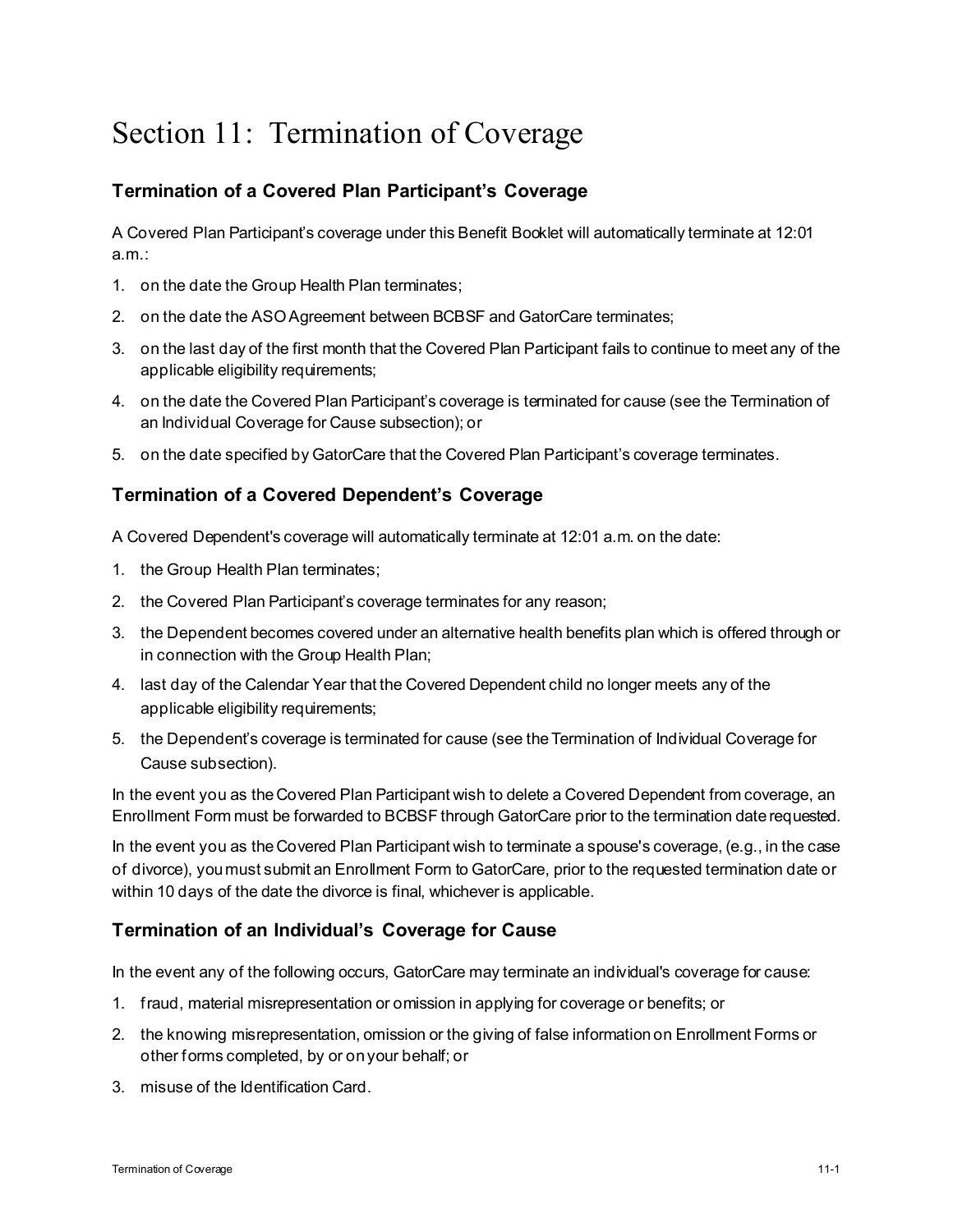# **Notice of Termination**

It is GatorCare's responsibility to immediately notify you of your termination or that of your Covered Dependents for any reason.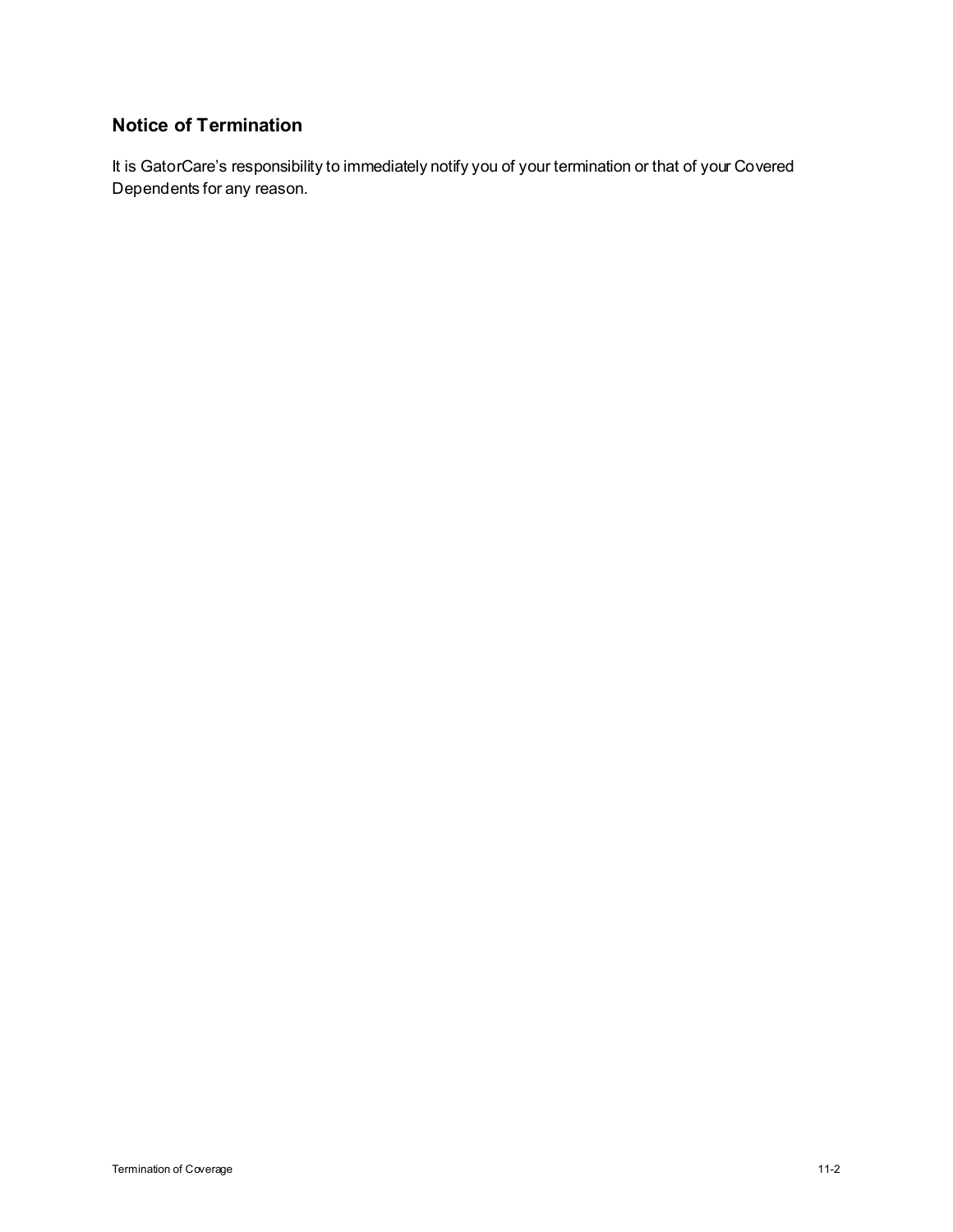# Section 12: Continuing Coverage Under COBRA

A federal continuation of coverage law, known as the Consolidated Omnibus Budget Reconciliation Act of 1985 (COBRA), as amended, may apply to your Group Health Plan. If COBRA applies, you or your Covered Dependents may be entitled to continue coverage for a limited period of time, if you meet the applicable requirements, make a timely election, and pay the proper amount required to maintain coverage.

You must contact GatorCare to determine if you or your Covered Dependent(s) are entitled to COBRA continuation of coverage. GatorCare is solely responsible for meeting all of the obligations under COBRA, including the obligation to notify all Covered Persons of their rights under COBRA. If you fail to meet your obligations under COBRA and this Benefit Booklet, GatorCare will not be liable for any claims incurred by you or your Covered Dependent(s) after termination of coverage.

A summary of your COBRA rights and the general conditions for qualification for COBRA continuation coverage is provided below.

The following is a summary of what you may elect, if COBRA applies to GatorCare and you are eligible for such coverage:

- 1. You may elect to continue this coverage for a period not to exceed 18 months\* in the case of:
	- a) termination of employment of the Covered Plan Participant other than for gross misconduct; or
	- b) reduced hours of employment of the Covered Plan Participant.

**\*Note:** You and/or your Covered Dependent(s) are eligible for an 11 month extension of the 18 month COBRA continuation option above (to a total of 29 months) if you or your Covered Dependent(s) is/are totally disabled (as defined by the Social Security Administration (SSA)) at the time of your termination, reduction in hours or within the first 60 days of COBRA continuation coverage. The Covered Person must supply notice of the disability determination to GatorCare within 18 months of becoming eligible for continuation coverage and no later than 60 days after the SSA's determination date.

- 2. Your Covered Dependent(s) may elect to continue their coverage for a period not to exceed 36 months in the case of:
	- a) the Covered Plan Participant's entitlement to Medicare;
	- b) divorce or legal separation of the Covered Plan Participant;
	- c) death of the Covered Plan Participant;
	- d) the employer files bankruptcy (subject to bankruptcy court approval); or
	- e) a dependent child may elect the 36 month extension if the dependent child ceases to be an Eligible Dependent under the terms of GatorCare's coverage.

Children born to or placed for adoption with the Covered Plan Participant during the continuation coverage periods noted above are also eligible for the remainder of the continuation period.

Additional requirements applicable to continuation of coverage under COBRA are set forth below: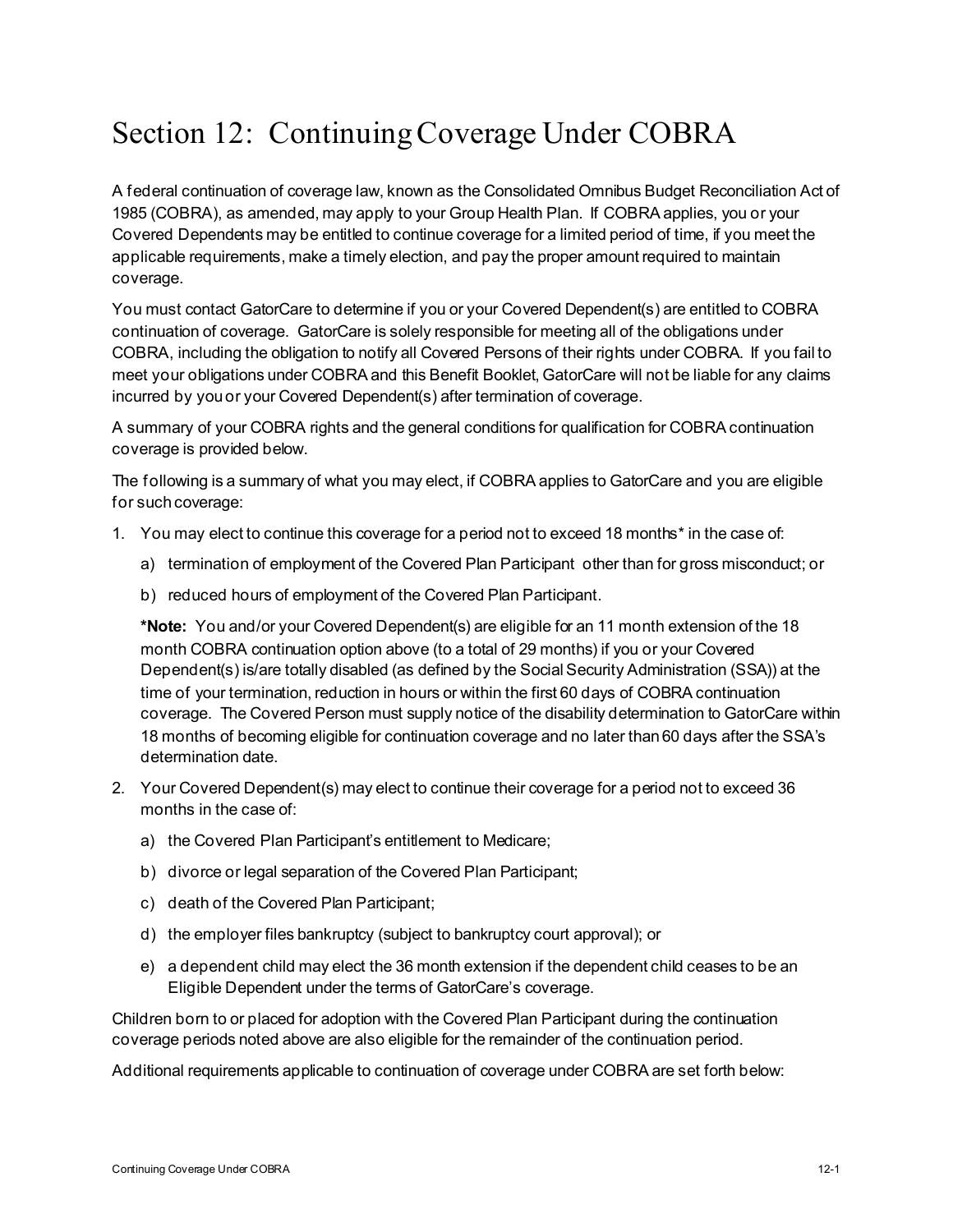- 1. GatorCare must notify you of your continuation of coverage rights under COBRA within 14 days of the event which creates the continuation option. If coverage would be lost due to Medicare entitlement, divorce, legal separation or the failure of a Covered Dependent child to meet eligibility requirements, you or your Covered Dependent must notify GatorCare Group, in writing, within 60 days of any of these events. GatorCare's 14-day notice requirement runs from the date of receipt of such notice.
- 2. You must elect to continue the coverage within 60 days of the later of:
	- a) the date that the coverage terminates; or
	- b) the date the notification of continuation of coverage rights is sent by GatorCare.
- 3. COBRA coverage will terminate if you become covered under any other group health insurance plan. However, COBRA coverage may continue if the new group health insurance plan contains exclusions or limitations due to a Pre-existing Condition that would affect your coverage.
- 4. COBRA coverage will terminate if you become entitled to Medicare.
- 5. If you are totally disabled and eligible and elect to extend your continuation of coverage, you may not continue such extension of coverage more than 30 days after a determination by the Social Security Administration that you are no longer disabled. You must inform GatorCare of the Social Security Administration's determination within 30 days of such determination.
- 6. You must meet all contribution requirements, and all other eligibility requirements described in COBRA, and, to the extent not inconsistent with COBRA, in the Group Health Plan.
- 7. COBRA coverage will terminate on the date GatorCare ceases to provide group health coverage to its employees.

An election by a Covered Plan Participant or Covered Dependent spouse shall be deemed to be an election for any other qualified beneficiary related to that Covered Plan Participant or Covered Dependent spouse, unless otherwise specified in the election form.

**Note: This section shall not be interpreted to grant any continuation rights in excess of those required by COBRA and/or Section 4980B of the Internal Revenue Code. Additionally, this Benefit Booklet shall be deemed to have been modified, and shall be interpreted, so as to comply with COBRA and changes to COBRA that are mandatory with respect to GatorCare.**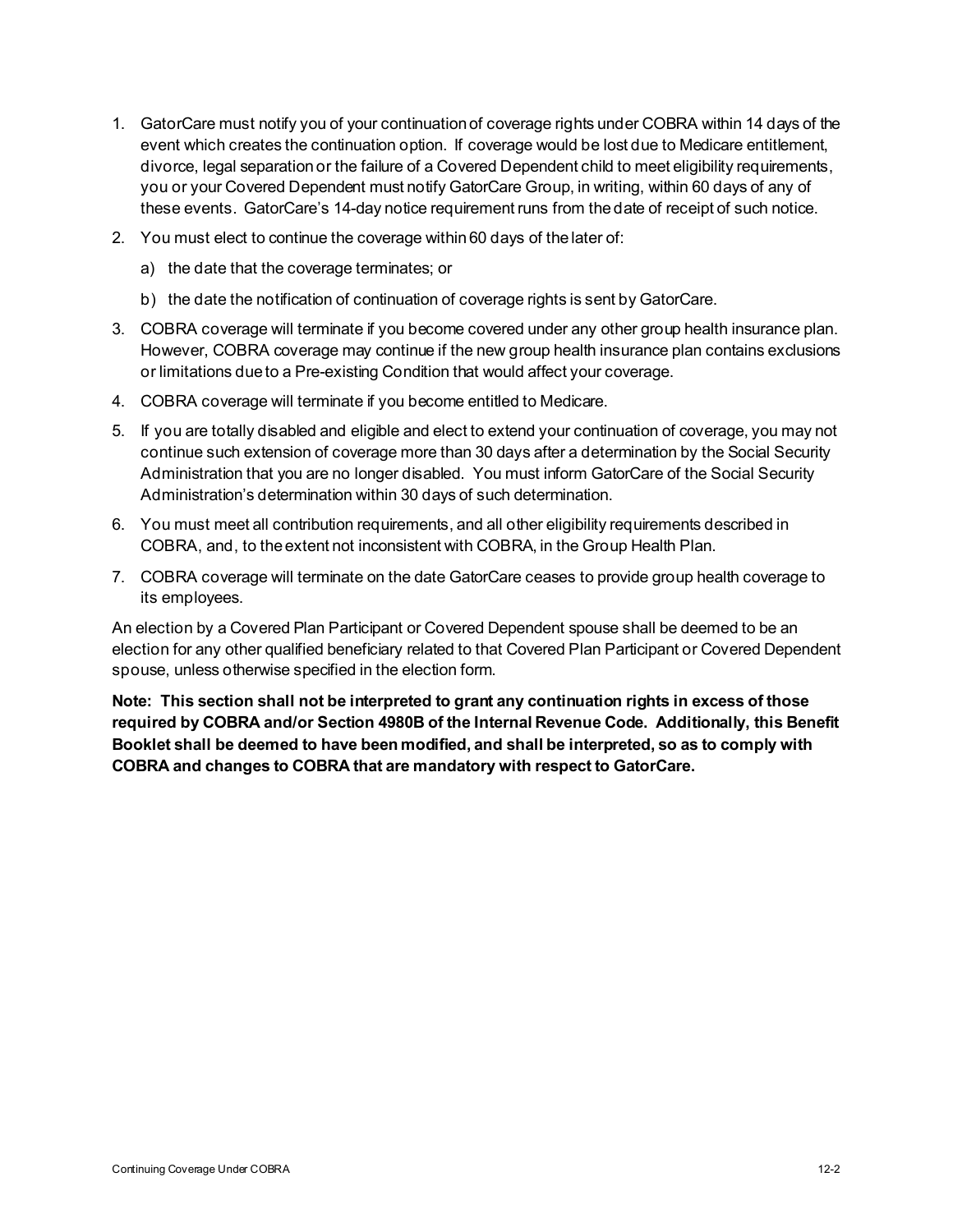# Section 13: The Effect of Medicare Coverage/Medicare Secondary Payer Provisions

When you become covered under Medicare and continue to be eligible and covered under this Benefit Booklet, coverage under this Benefit Booklet will be primary and the Medicare benefits will be secondary, but only to the extent required by law. In all other instances, coverage under this Benefit Booklet will be secondary to any Medicare benefits. To the extent the benefits under this Benefit Booklet are primary, claims for Covered Services should be filed with BCBSF first.

Under Medicare, GatorCare MAY NOT offer, subsidize, procure or provide a Medicare supplement policy to you if your coverage under this group plan is by virtue of your or your spouse's current employment status. Also, GatorCare MAY NOT induce you to decline or terminate your group health insurance coverage and elect Medicare as primary payer.

If you become 65 or become eligible for Medicare due to End Stage Renal Disease ("ESRD"), you must immediately notify GatorCare.

# **Individuals With End Stage Renal Disease**

If you are entitled to Medicare coverage because of ESRD, coverage under this Benefit Booklet will be provided on a primary basis for 30 months beginning with the earlier of:

- 1. the month in which you became entitled to Medicare Part "A" ESRD benefits; or
- 2. the first month in which you would have been entitled to Medicare Part "A" ESRD benefits if a timely application had been made.

If Medicare was primary prior to the time you became eligible due to ESRD, then Medicare will remain primary (i.e., persons entitled due to disability whose employer has less than 100 employees, retirees and/or their spouses over the age of 65). Also, if coverage under this Benefit Booklet was primary prior to ESRD entitlement, then coverage hereunder will remain primary for the ESRD coordination period. If you become eligible for Medicare due to ESRD, coverage will be provided, as described in this section, on a primary basis for 30 months.

# **Disabled Active Individuals**

If you are entitled to Medicare coverage because of a disability other than ESRD, Medicare benefits will be secondary to the benefits provided under this Benefit Booklet provided that:

GatorCare employed at least 100 or more full-time or part-time employees on 50% or more of its regular business days during the previous Calendar Year. If the Group Health Plan is a multi-employer plan, as defined by Medicare, Medicare benefits will be secondary if at least one employer participating in the plan covered 100 or more employees under the plan on 50% or more of its regular business days during the previous Calendar Year.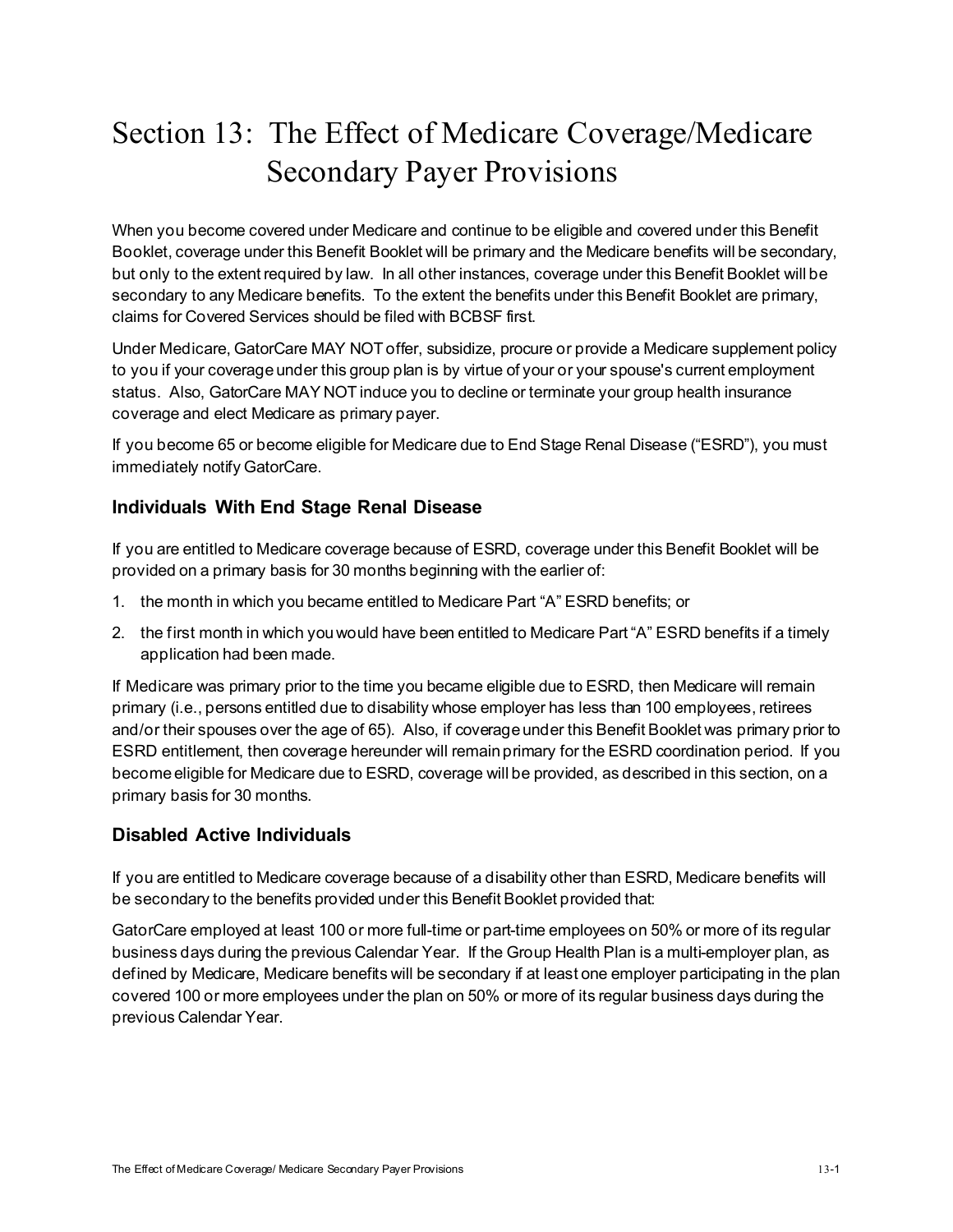## **Miscellaneous**

- 1. This section shall be subject to, modified (if necessary) to conform to or comply with, and interpreted with reference to the requirements of federal statutory and regulatory Medicare Secondary Payer provisions as those provisions relate to Medicare beneficiaries who are covered under this Benefit Booklet.
- 2. BCBSF will not be liable to GatorCare or to any individual covered under this Benefit Booklet on account of any nonpayment of primary benefits resulting from any failure of performance of GatorCare's obligations as described in this section.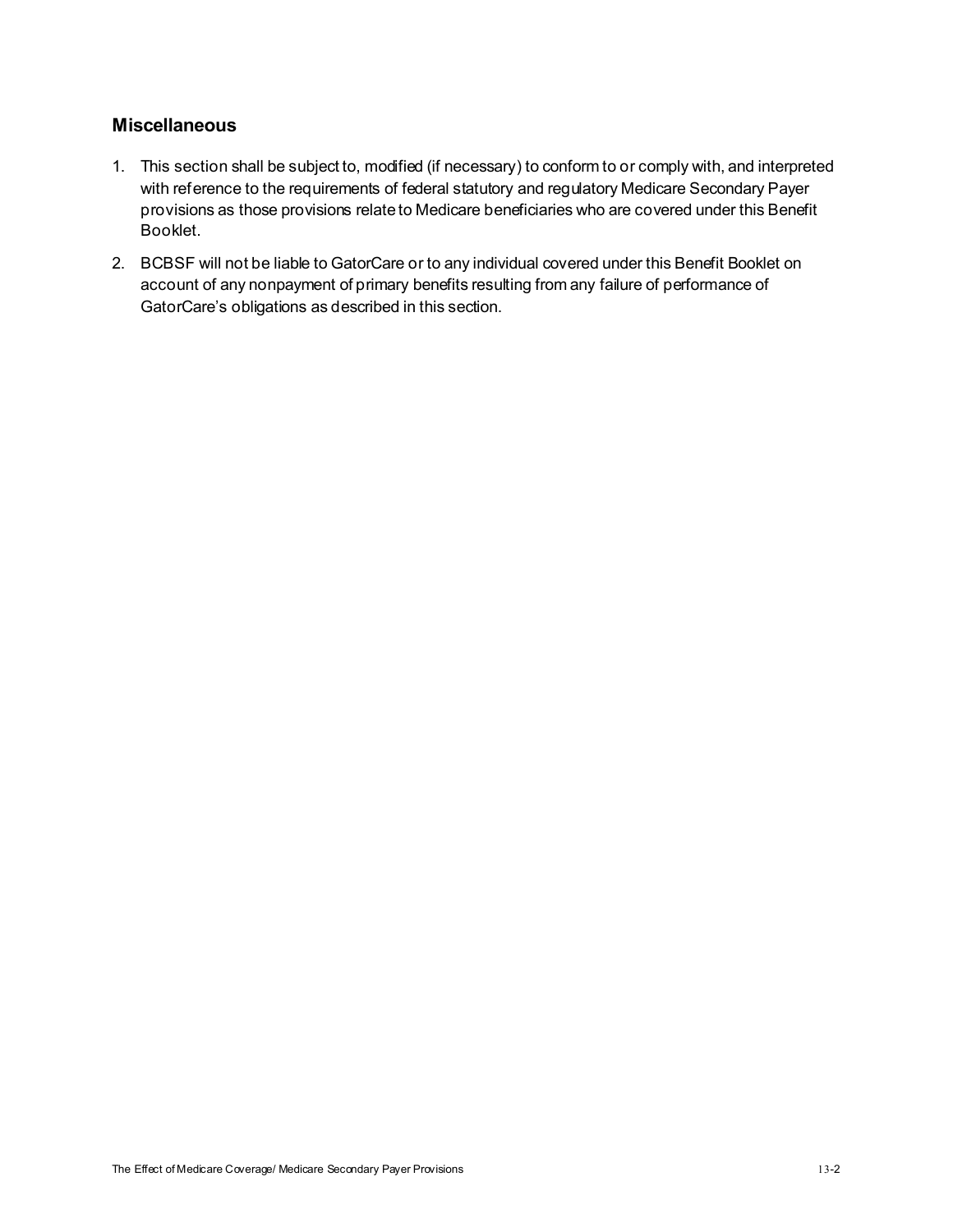# Section 14: Duplication of Coverage Under Other Health Plans/Programs

# **Coordination of Benefits**

Coordination of Benefits ("COB") is a limitation of coverage and/or benefits to be provided under this Benefit Booklet.

COB determines the manner in which expenses will be paid when you are covered under more than one health plan, program, or policy providing benefits for Health Care Services. COB is designed to avoid the costly duplication of payment for Covered Services. It is your responsibility to provide BCBSF and GatorCare information concerning any duplication of coverage under any other health plan, program, or policy you or your Covered Dependents may have. This means you must notify BCBSF and GatorCare in writing if you have other applicable coverage or if there is no other coverage. You may be requested to provide this information at initial enrollment, by written correspondence annually thereafter, or in connection with a specific Health Care Service you receive. If the information is not received, claims may be denied and you will be responsible for payment of any expenses related to denied claims.

Health plans, programs or policies which may be subject to COB include, but are not limited to, the following which will be referred to as "plan(s)" for purposes of this section:

- 1. any group or non-group health insurance, group-type self-insurance, or HMO plan;
- 2. any group plan issued by any Blue Cross and/or Blue Shield organization(s);
- 3. any other plan, program or insurance policy, including an automobile PIP insurance policy and/or medical payment coverage with which the law permits coordination of benefits;
- 4. Medicare, as described in "The Effect of Medicare Coverage/Medicare Secondary Payer Provisions" section; and
- 5. to the extent permitted by law, any other government sponsored health insurance program.

The amount of payment, if any, when benefits are coordinated under this section, is based on whether or not the benefits under this Benefit Booklet are primary. When primary, payment will be made for Covered Services without regard to coverage under other plans. When the benefits under this Benefit Booklet are not primary, payment for Covered Services may be reduced so that total benefits under all your plans will not exceed 100 percent of the total reasonable expenses actually incurred for Covered Services. For purposes of this section, in the event you receive Covered Services from an In-Network Provider or an Out-of-Network Provider who participates in the Traditional Program, "total reasonable expenses" shall mean the total amount required to be paid to the Provider pursuant to the applicable agreement BCBSF or another Blue Cross and/or Blue Shield organization has with such Provider. **In the event that the primary payer's payment exceeds the Allowed Amount, no payment will be made for such Services**.

The following rules shall be used to establish the order in which benefits under the respective plans will be determined:

1. This plan always pays secondary to any medical payment, personal injury protection (PIP) coverage or no-fault coverage under any automobile policy available to you.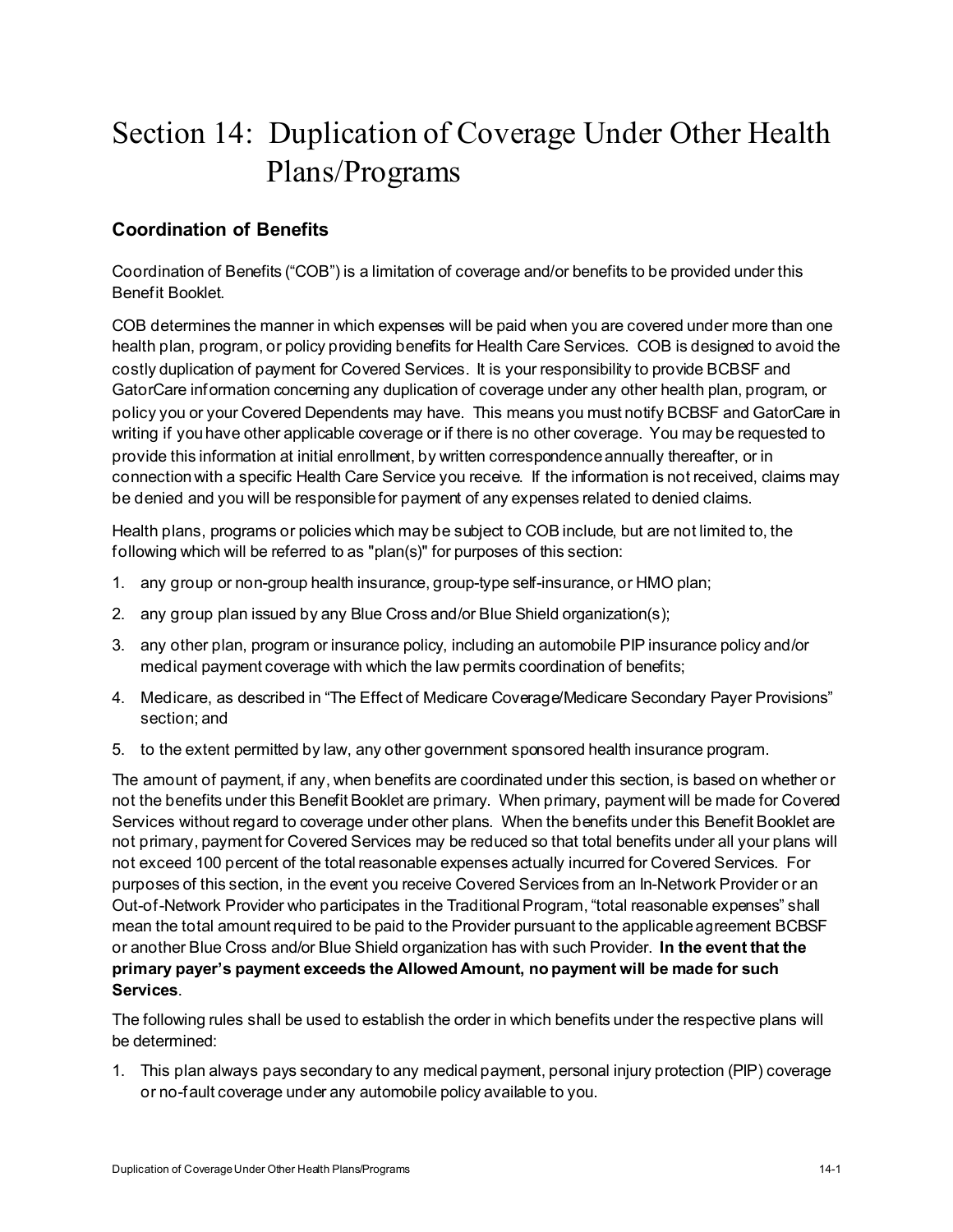- 2. When we cover you as a Covered Dependent and the other plan covers you as other than a dependent, we will be secondary.
- 3. When we cover you as a dependent child and your parents are married (not separated or divorced):
	- a. the plan of the parent whose birthday, month and day, falls earlier in the year will be primary;
	- b. if both parents have the same birthday, month and day, and the other plan has covered one of the parents longer than us, we will be secondary.
- 4. When we cover you as a dependent child whose parents are not married, or are separated or divorced:
	- a. if the parent with custody is not remarried, the plan of the parent with custody is primary;
	- b. if the parent with custody has remarried, the plan of the parent with custody is primary; the stepparent's plan is secondary; and the plan of the parent without custody is last;
	- c. regardless of which parent has custody, when a court decree specifies the parent who is financially responsible for the child's health care expenses, the plan of that parent is always primary.
- 5. When we cover you as a dependent child and the other plan covers you as a dependent child:
	- a. the plan of the parent who is neither laid off nor retired will be primary;
	- b. if the other plan is not subject to this rule, and if, as a result, such plan does not agree on the order of benefits, this paragraph shall not apply.
- 6. If you have continuation of coverage under COBRA as a result of the purchase of coverage as provided under the Consolidated Omnibus Budget Reconciliation Act of 1985, as amended, and also under another group plan, the following order of benefits applies:
	- a. first, the plan covering the person as an employee, or as the employee's Dependent; and
	- b. second, the coverage purchased under the plan covering the person as a former employee, or as the former employee's Dependent provided according to the provisions of COBRA.
- 7. When rules 1 through 6 above do not establish an order of benefits, the plan which has covered the individual the longest shall be primary, unless you are age 65 or older and covered under Medicare Parts A and B. In that case, this Booklet will be secondary to Medicare.
- 8. If the other plan does not have rules that establish the same order of benefits as under this Booklet, the benefits under the other plan will be determined primary to the benefits under this Booklet.

We will not coordinate benefits against an indemnity-type policy, an excess insurance policy, a policy with coverage limited to specified illnesses or accidents, or a Medicare Supplement policy.

# **Non-Duplication of Government Programs and Workers' Compensation**

The benefits under this Booklet shall not duplicate any benefits to which you or your Covered Dependents are entitled to or eligible for under government programs (e.g., Medicare, Medicaid, Veterans Administration) or Workers' Compensation to the extent allowed by law, or under any extension of benefits of coverage under a prior plan or program which may be provided or required by law.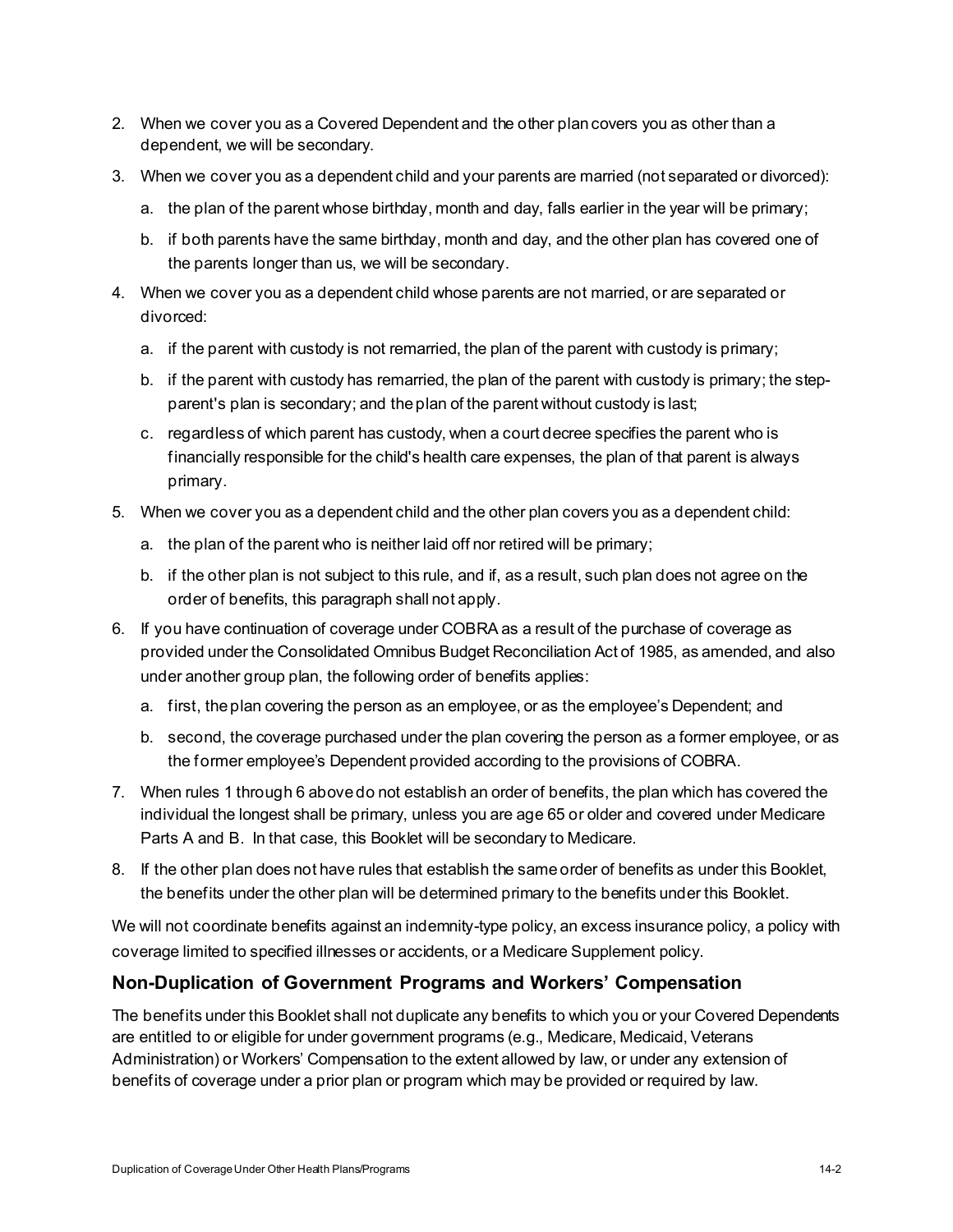# Section 15: Claims Processing

# **Introduction**

This section is intended to:

- help you understand what you or your treating Providers must do, under the terms of this Benefit Booklet, in order to obtain payment for expenses for Covered Services they have rendered or will render to you; and
- provide you with a general description of the applicable procedures we will use for making Adverse Benefit Determinations, Concurrent Care Decisions and for notifying you when we deny benefits.

If your Group Plan is subject to the Employee Retirement Income Security Act of 1974 (ERISA), your plan administrator is solely responsible for complying with ERISA. While the benefit determination timeliness standards set forth in this section are generally consistent with ERISA, we are not legally responsible for notifying you of any rights you may have under ERISA. If you are not sure of your rights under ERISA, you should contact your plan administrator or an attorney of your choice. We will follow the claim determination procedures and notice requirements set forth in this section even if your Group Plan is not subject to ERISA.

Under no circumstances will we be held responsible for, nor will we accept liability relating to, the failure of your Group Plan's sponsor or plan administrator to: 1) comply with ERISA's disclosure requirements; 2) provide you with a Summary Plan Description (SPD) as that term is defined by ERISA; or 3) comply with any other legal requirements. You should contact your plan sponsor or administrator if you have questions relating to your Group Plan's SPD. We are not your Group Plan's sponsor or plan administrator. In most cases, a plan's sponsor or plan administrator is the employer who establishes and maintains the plan.

# **Types of Claims**

For purposes of this Benefit Booklet, there are three types of claims: 1) Pre-Service Claims; 2) Post-Service Claims; and 3) Claims Involving Urgent Care. It is important that you become familiar with the types of claims that can be submitted to us and the timeframes and other requirements that apply.

# **Post-Service Claims**

#### How to File a Post-Service Claim

We have defined and described the three types of claims that may be submitted to us. Our experience shows that the most common type of claim we will receive from you or your treating Providers will likely be Post-Service Claims.

In-Network Providers have agreed to file Post- Service Claims for Services they render to you. In the event a Provider who renders Services to you does not file a Post-Service Claim for such Services, it is your responsibility to file it with us.

We must receive a Post-Service Claim within 90 days of the date the Health Care Service was rendered or, if it was not reasonably possible to file within such 90-day period, as soon as possible. In any event,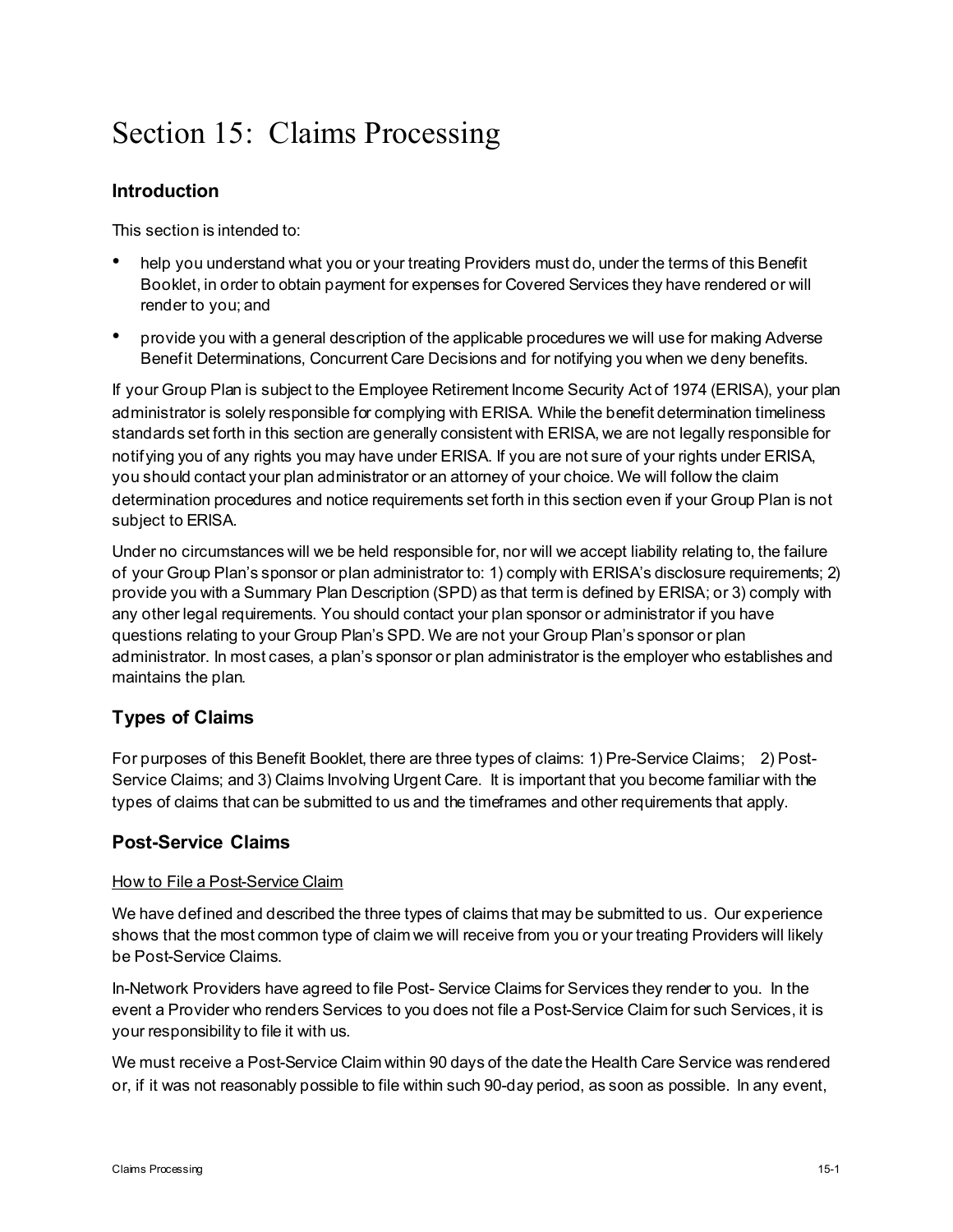no Post-Service Claim will be considered for payment if we do not receive it at the address indicated on your ID Card within one year of the date the Service was rendered unless you were legally incapacitated.

For Post-Service Claims, we must receive an itemized statement from the health care Provider for the Service rendered along with a completed claim form. The itemized statement must contain the following information:

- 1. the date the Service was provided;
- 2. a description of the Service including any applicable procedure code(s);
- 3. the amount actually charged by the Provider;
- 4. the diagnosis including any applicable diagnosis code(s);
- 5. the Provider's name and address;
- 6. the name of the individual who received the Service; and
- 7. the Covered Plan Participant's name and contract number as they appear on the ID Card.

The itemized statement and claim form must be received by us at the address indicated on your ID Card.

**Note:** If your Group Plan has retail pharmacy prescription drug coverage, please refer to the Pharmacy Program Endorsement for information on the processing of prescription drug claims. Further, special claims processing rules may apply for Health Care Services you receive outside the state of Florida under the BlueCard Program (See the "BlueCard Program" section of this Booklet).

#### The Processing of Post-Service Claims

We will use our best efforts to pay, contest, or deny all Post-Service Claims for which we have all of the necessary information, as determined by us. Post-Service Claims will be paid, contested, or denied within the timeframes described below.

• Payment for Post-Service Claims

When payment is due under the terms of this Benefit Booklet, we will use our best efforts to pay (in whole or in part) for electronically submitted Post-Service Claims within 20 days of receipt. Likewise, we will use our best efforts to pay (in whole or in part) for paper Post-Service Claims within 40 days of receipt. You may receive notice of payment for paper claims within 30 days of receipt. If we are unable to determine whether the claim or a portion of the claim is payable because we need more or additional information, we may contest the claim within the timeframes set forth below.

• Contested Post-Service Claims

In the event we contest an electronically submitted Post-Service Claim, or a portion of such a claim, we will use our best efforts to provide notice, within 20 days of receipt, that the claim or a portion of the claim is contested. In the event we contest a Post-Service Claim submitted on a paper claim form, or a portion of such a claim, we will use our best efforts to provide notice, within 30 days of receipt, that the claim or a portion of the claim is contested. Our notice may identify: 1) the contested portion or portions of the claim; 2) the reason(s) for contesting the claim or a portion of the claim; and 3) the date that we reasonably expect to notify you of the decision. The notice may also indicate whether additional information is needed in order to complete processing of the claim. If we request additional information,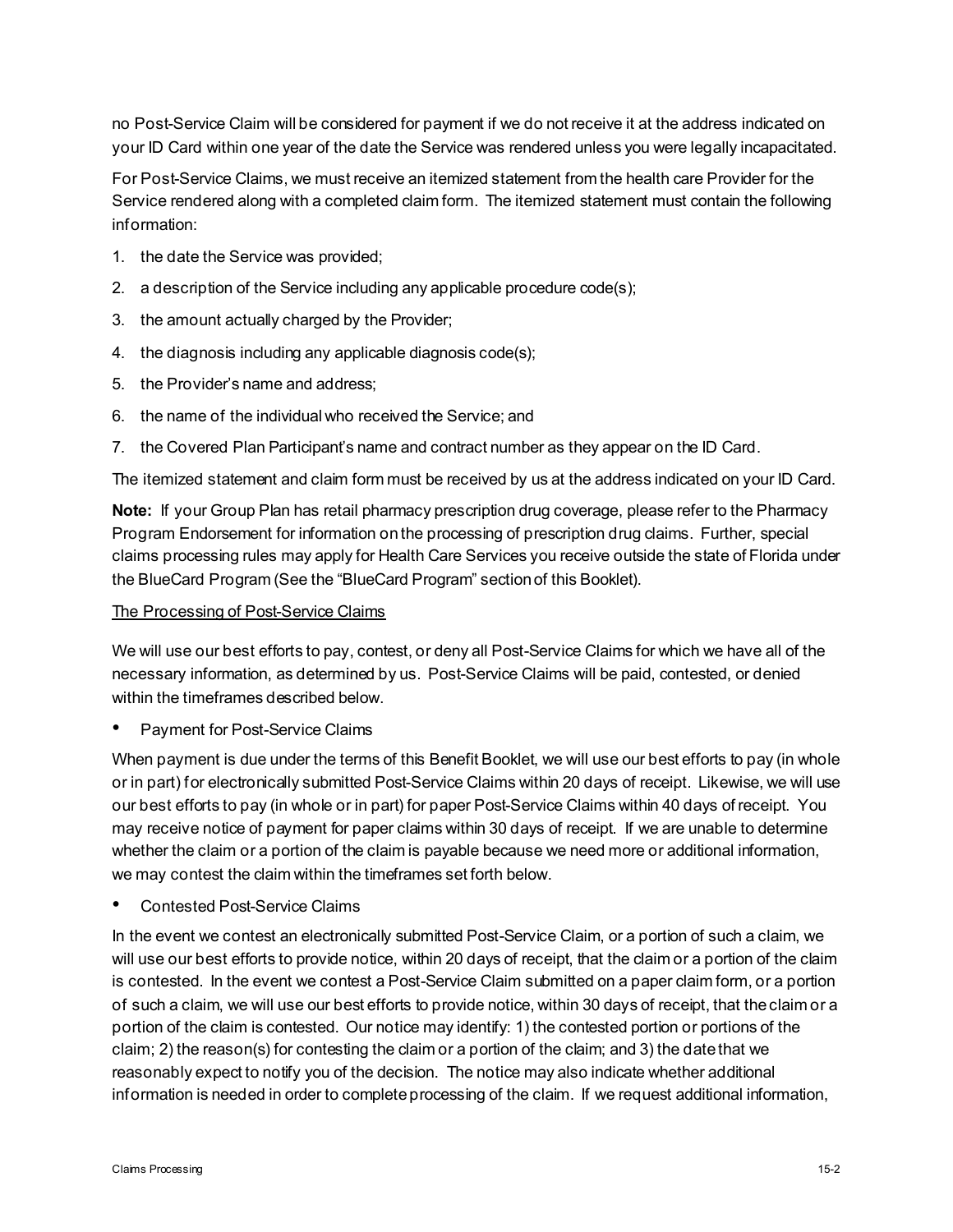we must receive it within 45 days of our request for the information. **If we do not receive the requested information, the claim or a portion of the claim will be adjudicated based on the information in our possession at the time and may be denied.** Upon receipt of the requested information, we will use our best efforts to complete the processing of the Post-Service Claim within 15 days of receipt of the information.

## Denial of Post-Service Claims

In the event we deny a Post-Service Claim submitted electronically, we will use our best efforts to provide notice, within 20 days of receipt, that the claim or a portion of the claim is denied. In the event we deny a paper Post-Service Claim, we will use our best efforts to provide notice, within 30 days of receipt, that the claim or a portion of the claim is denied. The notice may identify the denied portion(s) of the claim and the reason(s) for denial. It is your responsibility to ensure that we receive all information determined by us as necessary to adjudicate a Post-Service Claim. **If we do not receive the necessary information, the claim or a portion of the claim may be denied.** 

A Post-Service Claim denial is an Adverse Benefit Determination and is subject to the Adverse Benefit Determination standards and appeal procedures described in this section.

## Additional Processing Information for Post-Service Claims

In any event, we will use our best efforts to pay or deny all: 1) electronic Post-Service Claims within 90 days of receipt of the completed claim; and 2) Post-Service paper claims within 120 days of receipt of the completed claim. Claims processing shall be deemed to have been completed as of the date the notice of the claims decision is deposited in the mail by us or otherwise electronically transmitted. Any claims payment relating to a Post-Service Claim that is not made by us within the applicable timeframe is subject to the payment of simple interest at the rate established by the Florida Insurance Code.

We will investigate any allegation of improper billing by a Provider upon receipt of written notification from you. If we determine that you were billed for a Service that was not actually performed, any payment amount will be adjusted and, if applicable, a refund will be requested. In such a case, if payment to the Provider is reduced due solely to the notification from you, we will pay you 20 percent of the amount of the reduction, up to a total of \$500.

# **Pre-Service Claims**

## How to File a Pre-Service Claim

This Benefit Booklet may condition coverage, benefits, or payment (in whole or in part), for a specific Covered Service, on the receipt by us of a Pre-Service Claim as that term is defined herein. In order to determine whether we must receive a Pre-Service Claim for a particular Covered Service, please refer to the "What Is Covered?" section and other applicable sections of this Benefit Booklet. You may also call the customer service number on your ID card for assistance.

We are not required to render an opinion or make a coverage or benefit determination with respect to a Service that has not actually been provided to you unless the terms of this Benefit Booklet require (or condition payment upon) approval by us for the Service before it is received.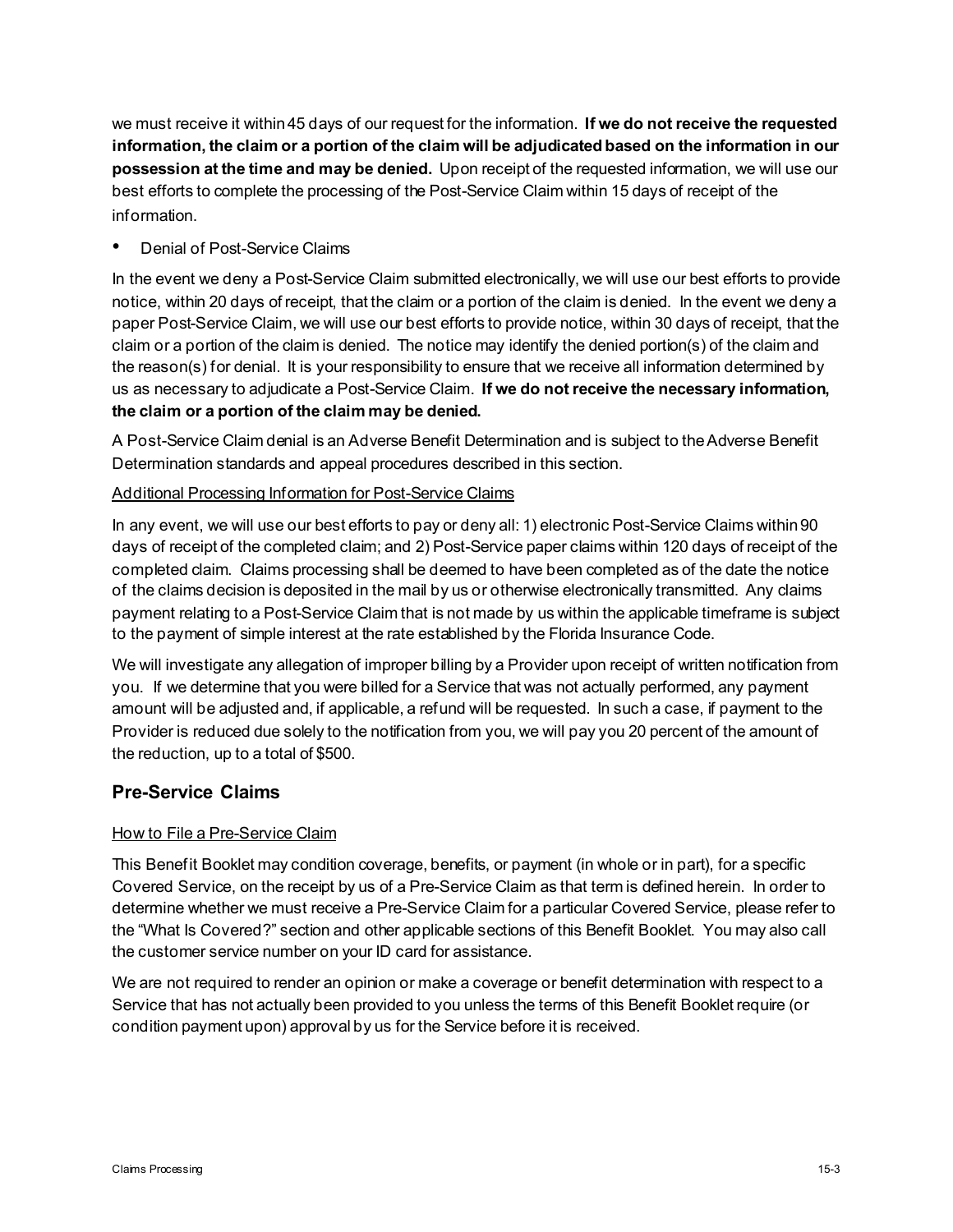## Benefit Determinations on Pre-Service Claims Involving Urgent Care

For a Pre-Service Claim Involving Urgent Care, we will use our best efforts to provide notice of our determination (whether adverse or not) as soon as possible, but not later than 72 hours after receipt of the Pre-Service Claim unless additional information is required for a coverage decision. If additional information is necessary to make a determination, we will use our best efforts to provide notice within 24 hours of:

1) the need for additional information; 2) the specific information that you or your Provider may need to provide; and 3) the date that we reasonably expect to provide notice of the decision. If we request additional information, we must receive it within 48 hours of our request. We will use our best efforts to provide notice of the decision on your Pre-Service Claim within 48 hours after the earlier of: 1) receipt of the requested information; or 2) the end of the period you were afforded to provide the specified additional information as described above.

## Benefit Determinations on Pre-Service Claims that Do Not Involve Urgent Care

We will use our best efforts to provide notice of a decision on a Pre-Service Claim not involving urgent care within 15 days of receipt provided additional information is not required for a coverage decision. This 15-day determination period may be extended by us one time for up to an additional 15 days. If such an extension is necessary, we will use our best efforts to provide notice of the extension and reasons for it. We will use our best efforts to provide notification of the decision on your Pre-Service claim within a total of 30 days of the initial receipt of the claim, if an extension of time was taken by us.

If additional information is necessary to make a determination, we will use our best efforts to: 1) provide notice of the need for additional information, prior to the expiration of the initial 15-day period; 2) identify the specific information that you or your Provider may need to provide; and 3) inform you of the date that we reasonably expect to notify you of our decision. If we request additional information, we must receive it within 45 days of our request for the information. We will use our best efforts to provide notification of the decision on your Pre-Service Claim within 15 days of receipt of the requested information.

A Pre-Service Claim denial is an Adverse Benefit Determination and is subject to the Adverse Benefit Determination standards and appeal procedures described in this section.

# **Concurrent Care Decisions**

#### Reduction or Termination of Coverage or Benefits for Services

A reduction or termination of coverage or benefits for Services will be considered an Adverse Benefit Determination when:

- we have approved in writing coverage or benefits for an ongoing course of Services to be provided over a period of time or a number of Services to be rendered; and
- the reduction or termination occurs before the end of such previously approved time or number of Services; and
- the reduction or termination of coverage or benefits by us was not due to an amendment of this Benefit Booklet or termination of your coverage as provided by this Benefit Booklet.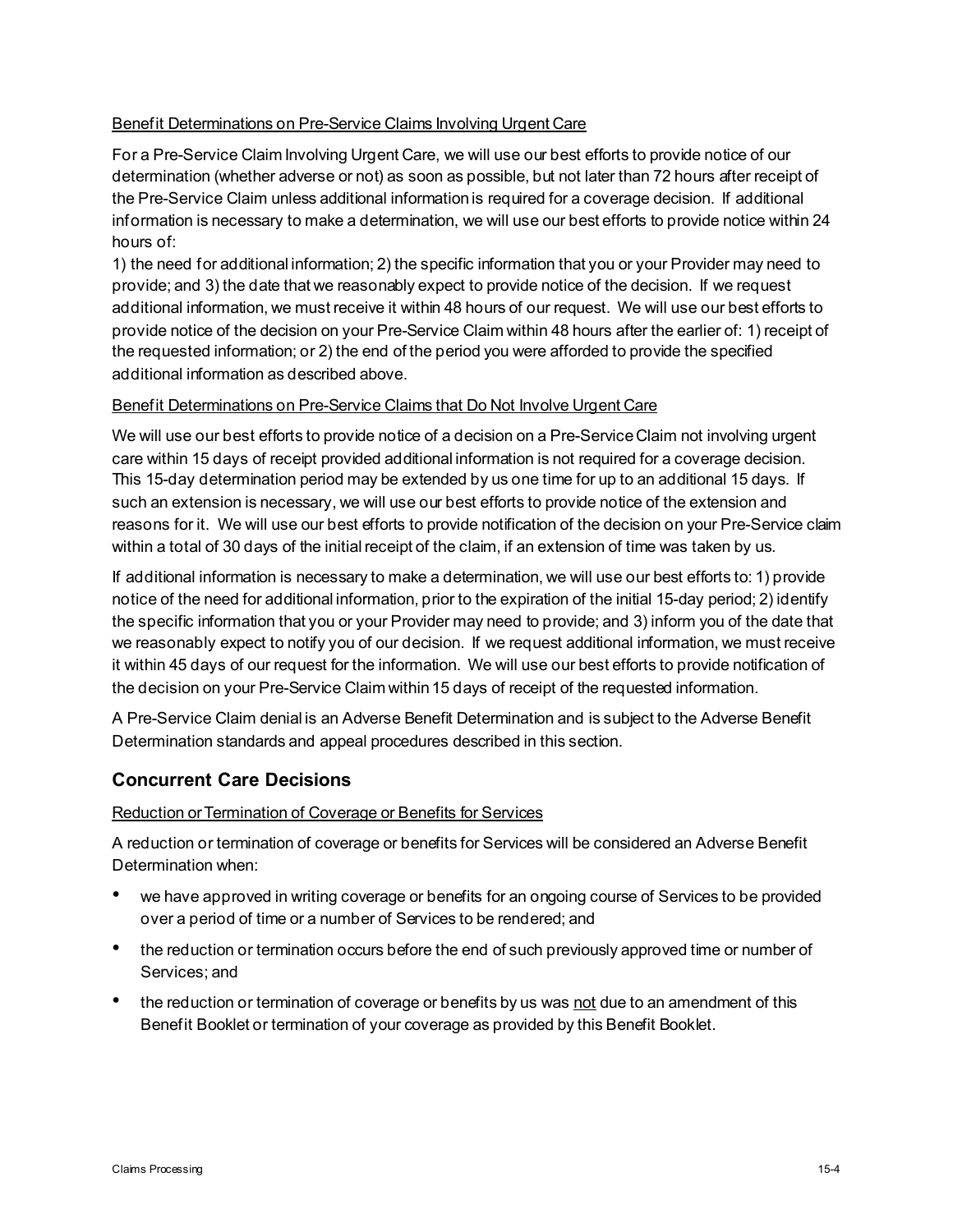We will use our best efforts to notify you of such reduction or termination in advance so that you will have a reasonable amount of time to have the reduction or termination reviewed in accordance with the Adverse Benefit Determination standards and procedures described below. In no event shall we be required to provide more than a reasonable period of time within which you may develop your appeal before we actually terminate or reduce coverage for the Services.

## Requests for Extension of Services

Your Provider may request an extension of coverage or benefits for a Service beyond the approved period of time or number of approved Services. If the request for an extension is for a Claim Involving Urgent Care, we will use our best efforts to notify you of the approval or denial of such requested extension within 24 hours after receipt of your request, provided it is received at least 24 hours prior to the expiration of the previously approved number or length of coverage for such Services. We will use our best efforts to notify you within 24 hours if: 1) we need additional information; or 2) you or your representative failed to follow proper procedures in your request for an extension. If we request additional information, you will have 48 hours to provide the requested information. We may notify you orally or in writing, unless you or your representative specifically request that it be in writing. A denial of a request for extension of Services is considered an Adverse Benefit Determination and is subject to the Adverse Benefit Determination review procedure below.

# **Standards for Adverse Benefit Determinations**

#### Manner and Content of a Notification of an Adverse Benefit Determination:

We will use our best efforts to provide notice of any Adverse Benefit Determination in writing. Notification of an Adverse Benefit Determination will include (or will be made available to you free of charge upon request):

- 1. the date the Service or supply was provided;
- 2. the Provider's name;
- 3. the dollar amount of the claim, if applicable;
- 4. the diagnosis codes included on the claim (e.g., ICD-9, DSM-IV), including a description of such codes;
- 5. the standardized procedure code included on the claim (e.g., Current Procedural Terminology), including a description of such codes;
- 6. the specific reason or reasons for the Adverse Benefit Determination, including any applicable denial code;
- 7. a description of the specific Benefit Booklet provisions upon which the Adverse Benefit Determination is based, as well as any internal rule, guideline, protocol, or other similar criterion that was relied upon in making the Adverse Benefit Determination;
- 8. a description of any additional information that might change the determination and why that information is necessary;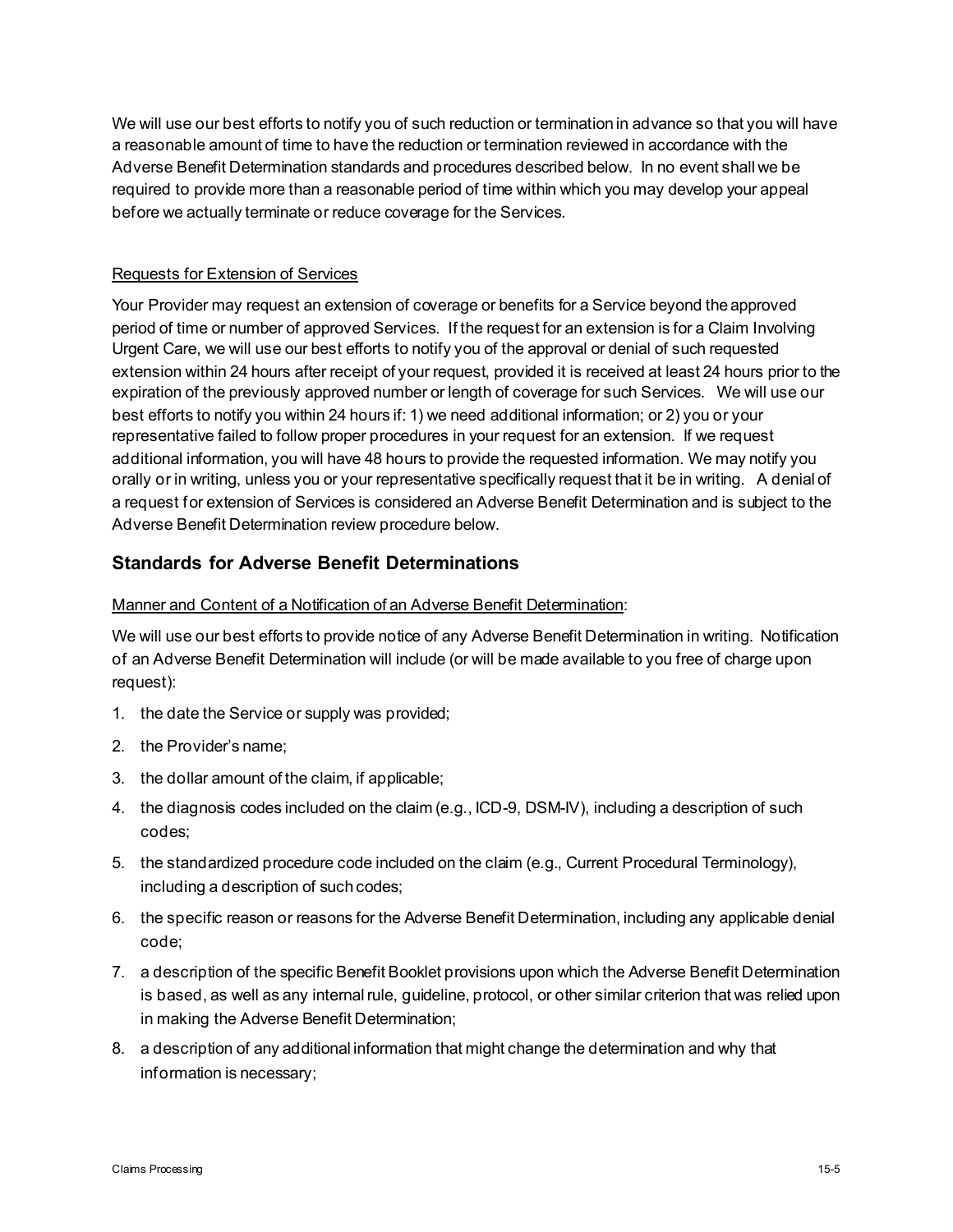- 9. a description of the Adverse Benefit Determination review procedures and the time limits applicable to such procedures;
- 10. if the Adverse Benefit Determination is based on the Medical Necessity or Experimental or Investigational limitations and exclusions, a statement telling you how to obtain the specific explanation of the scientific or clinical judgment for the determination; and
- 11. You have the right to an independent external review through an external review organization for certain appeals, as provided in the Patient Protection and Affordable Care Act of 2010.

If the claim is a Claim Involving Urgent Care, we may notify you orally within the proper timeframes, provided we follow-up with a written or electronic notification meeting the requirements of this subsection no later than three days after the oral notification.

## **How to Appeal an Adverse Benefit Determination**

Except as described below, only you, or a representative designated by you in writing, have the right to appeal an Adverse Benefit Determination. An appeal of an Adverse Benefit Determination will be reviewed using the review process described below. Your appeal must be submitted to us in writing for an internal appeal within 365 days of the original Adverse Benefit Determination, except in the case of Concurrent Care Decisions which may, depending upon the circumstances, require you to file within a shorter period of time from notice of the denial. The following guidelines are applicable to reviews of Adverse Benefit Determinations:

- 1. You must cooperate fully with us in our effort to promptly review and resolve an appeal. In the event you do not fully cooperate with us, you will be deemed to have waived your right to have the appeal processed within the time frames set forth in this section.
- 2. You, or a Provider or a person acting on your behalf, must specifically request an expedited review. The expedited appeal process only applies to Pre-Service Claims or requests for extension of concurrent care Services made within 24 hours before the authorization for such Services expires. An expedited appeal will not be accepted for an Adverse Benefit Determination on a Post-Service Claim.
- 3. We must receive your appeal of an Adverse Benefit Determination in person or in writing.
- 4. You may review pertinent documents, upon request and free of charge, such as any internal rule, guideline, protocol, or similar criterion relied upon to make the determination, and submit issues or comments in writing.
- 5. If any new or additional information is received from anyone other than you, a copy must be provided to you free of charge and as soon as possible and sufficiently in advance of the date on which the final adverse notice is to be provided to give you a reasonable opportunity to respond prior to that date.
- 6. If the Adverse Benefit Determination is based on the lack of Medical Necessity of a particular Service or the Experimental or Investigational exclusion, you may request an explanation of the scientific or clinical judgment relied upon, if any, for the determination, that applies the terms of the Booklet to your medical circumstances. This information is provided free of charge.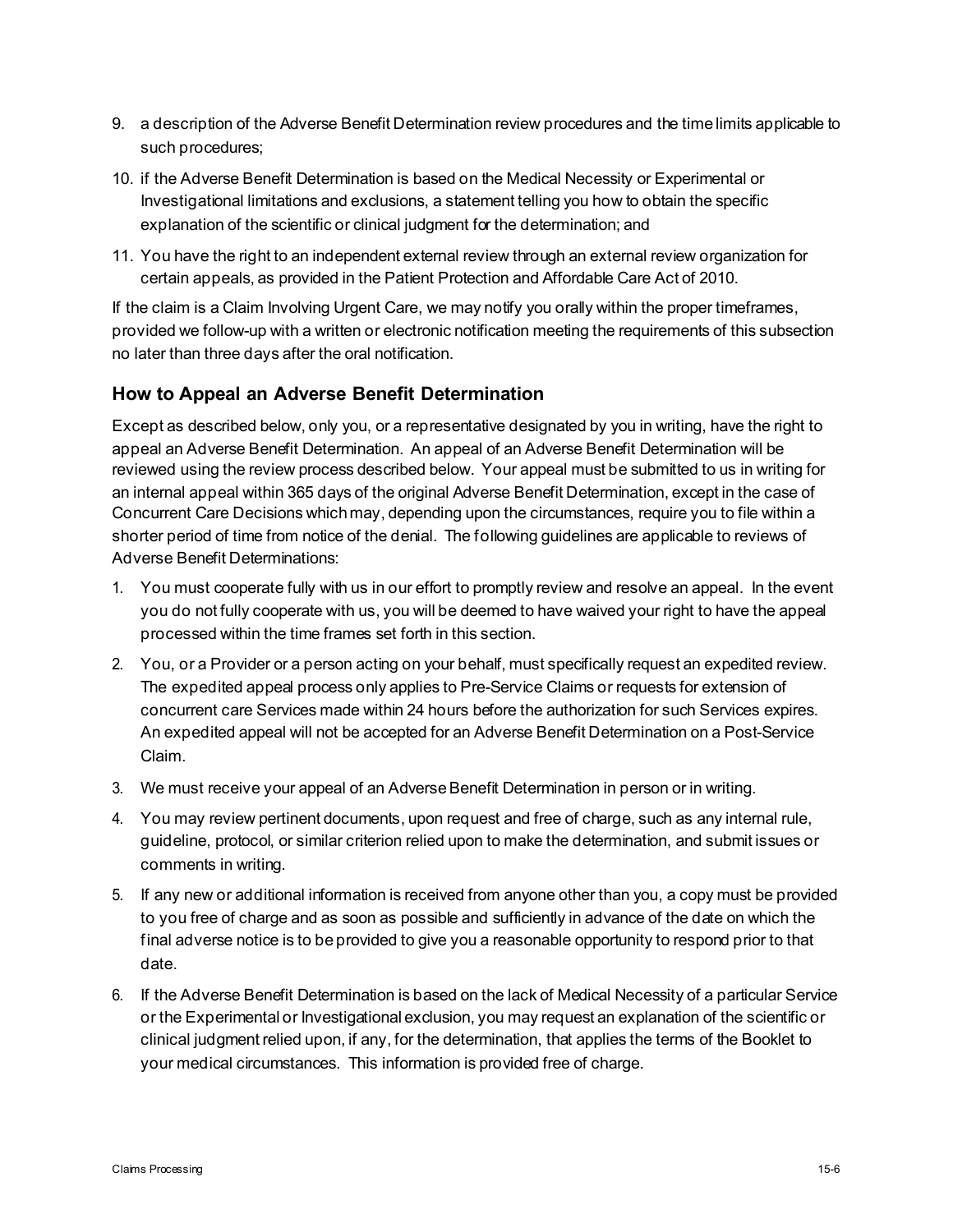- 7. During the review process, the Services in question will be reviewed without regard to the decision reached in the initial determination.
- 8. We may consult with appropriate Physicians in the same or similar specialty as typically manages the Condition, procedure, or treatment under review, as necessary.
- 9. Any independent medical consultant who reviews your Adverse Benefit Determination on our behalf will be identified upon request.
- 10. If the claim is a Claim Involving Urgent Care, you may request an expedited review orally or in writing in which case all necessary information on review may be transmitted between you and us by telephone, facsimile or other available expeditious method.
- 11. If your request for expedited review arises out of a concurrent review determination by us that a continued hospitalization is not Medically Necessary, coverage for the hospitalization will continue until you have been notified of the determination.
- 12. We will review the appeal and may make a decision based on medical records, additional information and input from health care professionals in the same or similar specialty as typically manages the Condition, procedure or treatment under review.
- 13. We will advise you of all appeal decisions in writing, as outlined in the Timing of Our Appeal Review on Adverse Benefit Determinations subsection.
- 14. If you wish to give someone else permission to appeal an Adverse Benefit Determination on your behalf, we must receive a completed Appointment of Representative form signed by you indicating the name of the person who will represent you with respect to the appeal. An Appointment of Representative form is not required if your Physician is appealing an Adverse Benefit Determination relating to a Claim Involving Urgent Care. Appointment of Representative forms are available at [www.floridablue.com](http://www.floridablue.com/) or by calling the number on your ID card.
- 15. If you are not satisfied with our decision, you have the right to an independent external review through an external review organization for certain appeals, as described in the How to Request External Review of Our Appeal Decision subsection below.

## **Appeals must be sent to the address below:**

Blue Cross and Blue Shield of Florida Attention: Member Appeals P.O. Box 44197 Jacksonville, Florida 32231-4197

#### Timing of Our Appeal Review on Adverse Benefit Determinations

We will use our best efforts to review your appeal of an Adverse Benefit Determination and communicate the decision in accordance with the following time frames:

- Pre-Service Claims-- within 30 days of the receipt of your appeal; or
- Post-Service Claims-- within 60 days of the receipt of your appeal; or
- Claims Involving Urgent Care (and requests to extend concurrent care Services made within 24 hours prior to the termination of the Services)-- within 72 hours of receipt of your request. If additional information is necessary we will notify you within 24 hours and we must receive the requested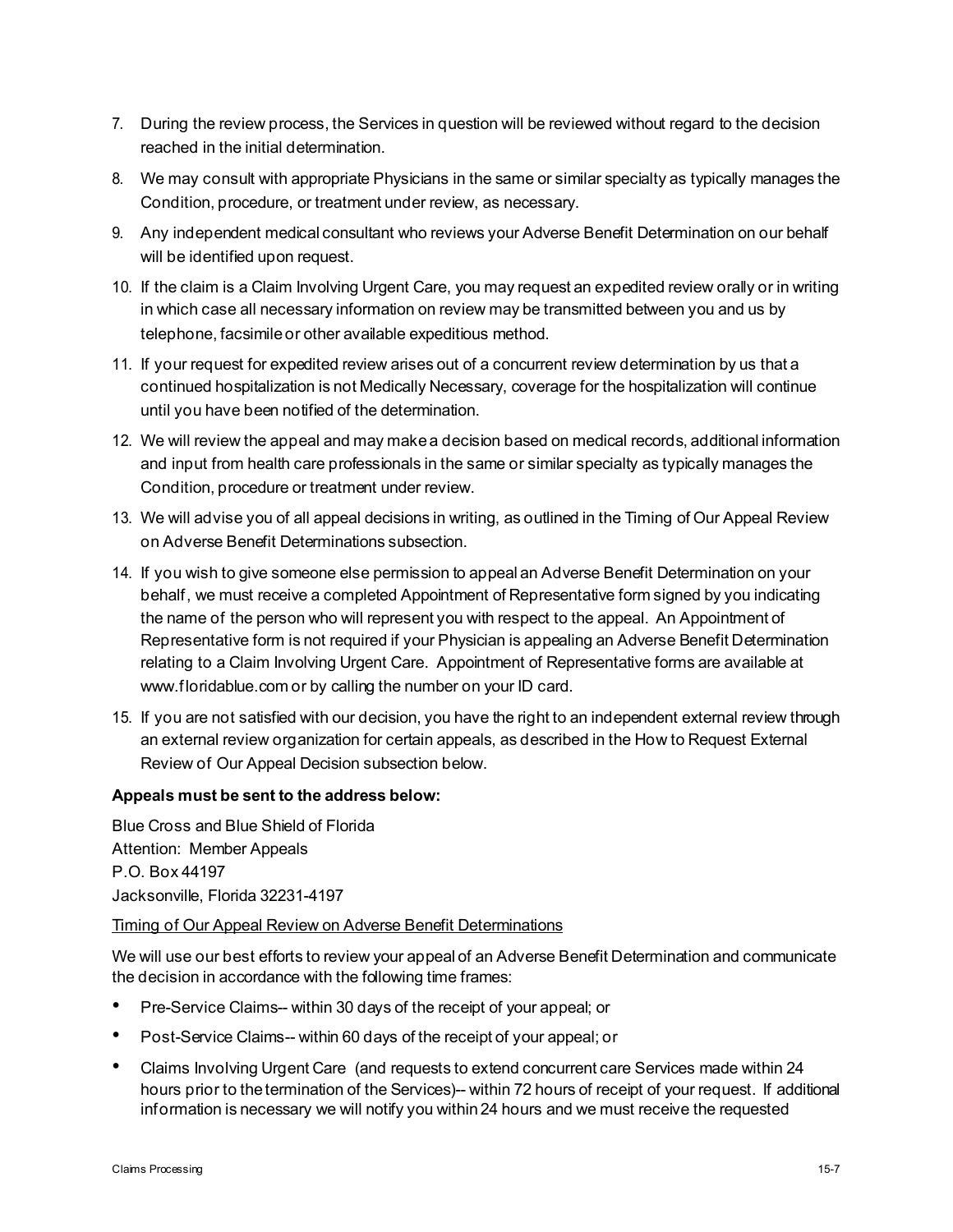additional information within 48 hours of our request. After we receive the additional information, we will have an additional 48 hours to make a final determination.

**Note:** The nature of a claim for Services (i.e. whether it is "urgent care" or not) is judged as of the time of the benefit determination on review, not as of the time the Service was initially reviewed or provided.

#### **Exhaustion of Internal Appeals Process**

Generally, you must complete all appeal processes outlined in this Benefit Booklet before you can obtain independent external review or bring an action in litigation. However, if we do not strictly adhere to all claim determination and appeal requirements under applicable federal law, you are considered to have exhausted our appeal requirements ("Deemed Exhaustion") and may proceed with independent external review unless a minor exception applies. Minor exceptions are allowed when failure to adhere was nonprejudicial; attributable to good cause or matters beyond our control; in the context of on-going good-faith exchange of information; and not reflective of a pattern or practice of non-compliance.

## **How to Request External Review of Our Appeal Decision**

If we deny your appeal and our decision involves a medical judgment, including, but not limited to, a decision based on Medical Necessity, appropriateness, health care setting, level of care or effectiveness of the Health Care Service or treatment you requested or a determination that the treatment is Experimental or Investigational, you are entitled to request an independent, external review of our decision. Your request will be reviewed by an independent third party with clinical and legal expertise ("External Reviewer") who has no association with us. If you have any questions or concerns during the external review process, please contact us at the phone number listed on your ID card or visit www.FloridaBlue.com. You may submit additional written comments to External Reviewer. A letter with the mailing address will be sent to you when you file an external review. Please note that if you provide any additional information during the external review process it will be shared with us in order to give us the opportunity to reconsider the denial. Submit your request in writing on the External Review Request form within four months after receipt of your denial to the below address:

Blue Cross and Blue Shield of Florida Attention: Member External Reviews DCC9-5 Post Office Box 44197 Jacksonville, FL 32231-4197

If you have a medical Condition where the timeframe for completion of a standard external review would seriously jeopardize your life, health or ability to regain maximum function, you may file a request for an expedited external review. Generally, an urgent situation is one in which your health may be in serious jeopardy, or in the opinion of your Physician, you may experience pain that cannot be adequately controlled while you wait for a decision on the external review of your claim. Moreover expedited external reviews may be requested for an admission, availability of care, continued stay or Health Care Service for which you received Emergency Services, but have not been discharged from a facility. Please be sure your treating Physician completes the appropriate form to initiate this request type. If you have any questions or concerns during the external review process, please contact us at the phone number listed on your ID card or visit www.FloridaBlue.com. You may submit additional written comments to the External Reviewer. A letter with the mailing address will be sent to you when you file an external review. Please note that if you provide any additional information during the external review process it will be shared with us in order to give us the opportunity to reconsider the denial. If you believe your situation is urgent, you may request an expedited review by sending your request to the address above or by fax to 904-565-6637.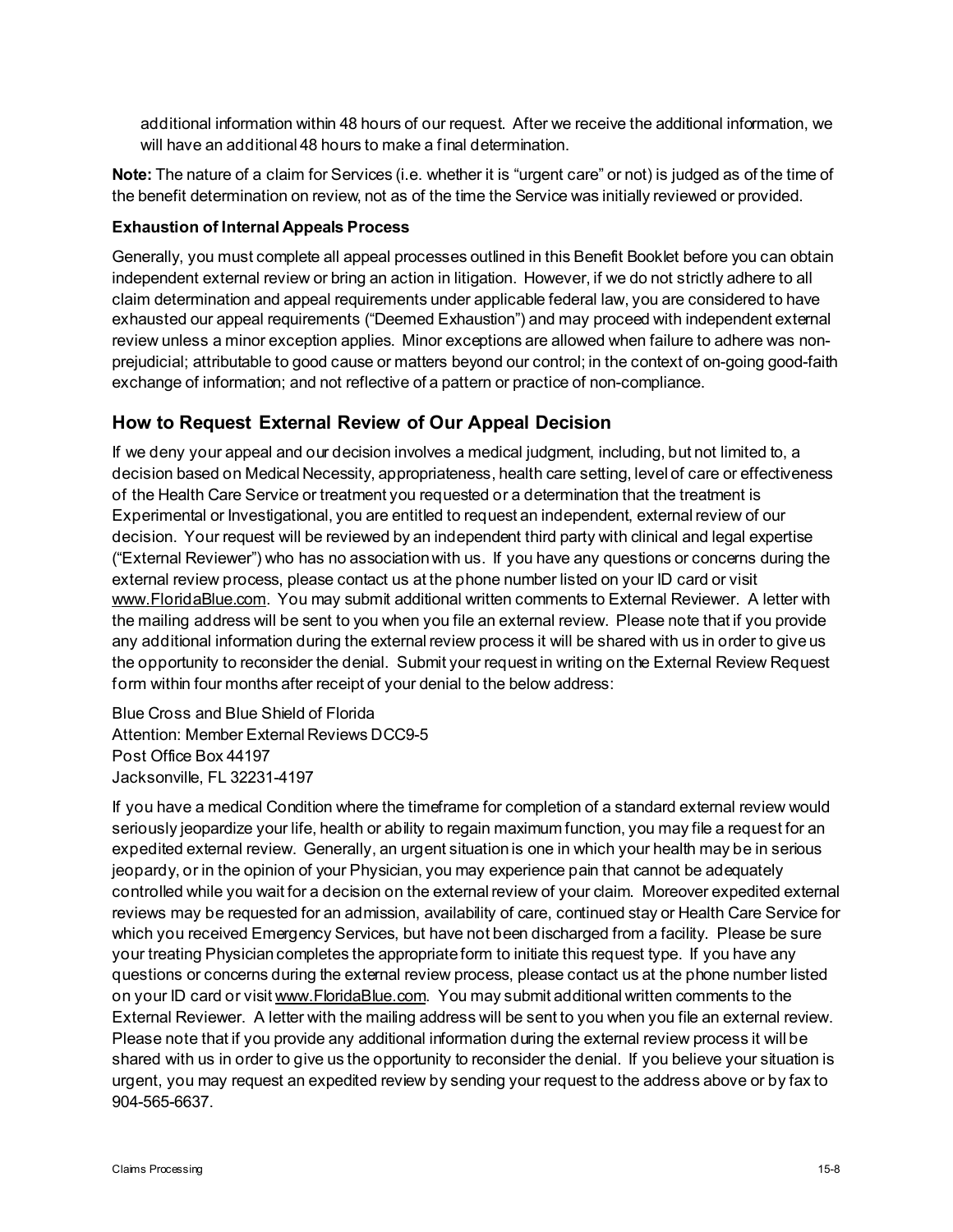If the External Reviewer decides to overturn our decision, we will provide coverage or payment for your health care item or Service.

You or someone you name to act for you may file a request for external review. To appoint someone to act on your behalf, please complete an Appointment of Representative form.

You are entitled to receive, upon written request and free of charge, reasonable access to, and copies of all documents relevant to your appeal including a copy of the actual benefit provision, guideline protocol or other similar criterion on which the appeal decision was based.

You may request and we will provide the diagnosis and treatment codes, as well as their corresponding meanings, applicable to this notice, if available.

## **Additional Claims Processing Provisions**

1. Release of Information/Cooperation:

In order to process claims, we may need certain information, including information regarding other health care coverage you may have. You must cooperate with us in our effort to obtain such information by, among other ways, signing any release of information form at our request. Failure by you to fully cooperate with us may result in a denial of the pending claim and we will have no liability for such claim.

2. Physical Examination:

In order to make coverage and benefit decisions, we may, at our expense, require you to be examined by a health care Provider of our choice as often as is reasonably necessary while a claim is pending. Failure by you to fully cooperate with such examination shall result in a denial of the pending claim and we shall have no liability for such claim.

3. Legal Actions:

No legal action arising out of or in connection with coverage under this Benefit Booklet may be brought against us within the 60-day period following our receipt of the completed claim as required herein. Additionally, no such action may be brought after expiration of the applicable statute of limitations.

4. Fraud, Misrepresentation or Omission in Applying for Benefits:

We rely on the information provided on the itemized statement and the claim form when processing a claim. All such information, therefore, must be accurate, truthful and complete. Any fraudulent statement, omission or concealment of facts, misrepresentation, or incorrect information may result, in addition to any other legal remedy we may have, in denial of the claim or cancellation or rescission of your coverage.

5. Explanation of Benefits Form:

All claims decisions, including denial and claims review decisions, will be communicated to you in writing either on an explanation of benefits form or some other written correspondence. This form may indicate:

a) The specific reason or reasons for the Adverse Benefit Determination;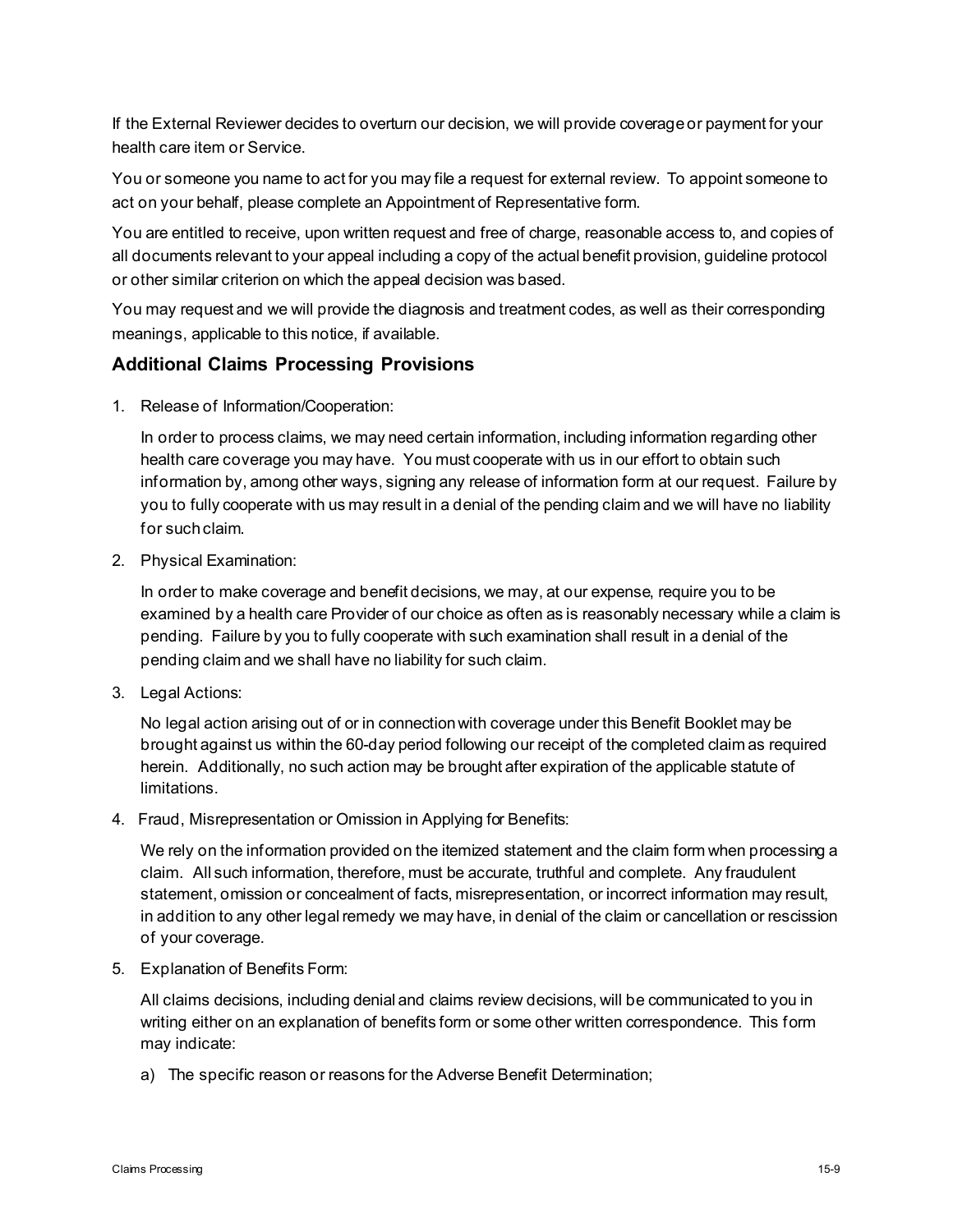- b) Reference to the specific Benefit Booklet provisions upon which the Adverse Benefit Determination is based as well as any internal rule, guideline, protocol, or other similar criterion that was relied upon in making the Adverse Benefit Determination;
- c) A description of any additional information that would change the initial determination and why that information is necessary;
- d) A description of the applicable Adverse Benefit Determination review procedures and the time limits applicable to such procedures; and
- e) If the Adverse Benefit Determination is based on the Medical Necessity or Experimental or Investigational limitations and exclusions, a statement telling you how you can obtain the specific explanation of the scientific or clinical judgment for the determination.
- 6. Circumstances Beyond Our Control:

To the extent that natural disaster, war, riot, civil insurrection, epidemic, or other emergency or similar event not within our control, results in facilities, personnel or our financial resources being unable to process claims for Covered Services, we will have no liability or obligation for any delay in the payment of claims for Covered Services, except that we will make a good faith effort to make payment for such Services, taking into account the impact of the event. For the purposes of this paragraph, an event is not within our control if we cannot effectively exercise influence or dominion over its occurrence or non-occurrence.

## **ERISA Civil Action Provision**

If a federal law known as the Employee Retirement Security Act of 1974 (ERISA), as amended, applies to your Group Benefit Plan. You or your Covered Dependents may be entitled, after exhaustion of the appeal procedures provided for in this section, to pursue a civil action under Section 502(a) of ERISA in connection with an Adverse Benefit Determination or any other legal or equitable remedy otherwise available.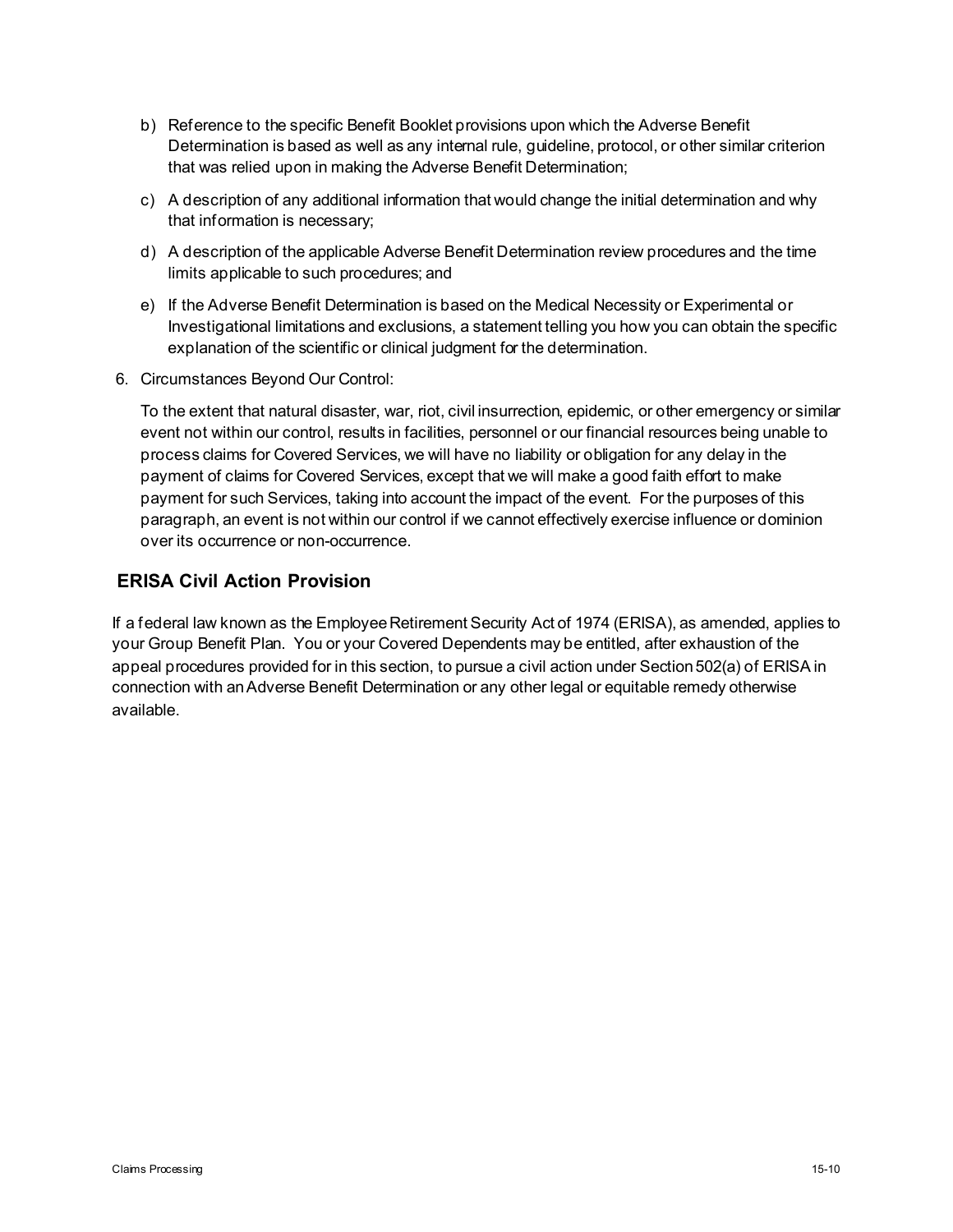# Section 16: Relationships Between the Parties

# **BCBSF/GatorCare and Health Care Providers**

Neither BCBSF nor GatorCare nor any of their officers, directors or employees provides Health Care Services to you. Rather, BCBSF and GatorCare are engaged in making coverage and benefit decisions under this Booklet. By accepting the Group health care coverage and benefits, you agree that making such coverage and benefit decisions does not constitute the rendering of Health Care Services and that health care Providers rendering those Services are not employees or agents of BCBSF or GatorCare. **In this regard, we and GatorCare hereby expressly disclaim any agency relationship, actual or implied, with any health care Provider***.* BCBSF and GatorCare do not, by virtue of making coverage, benefit, and payment decisions, exercise any control or direction over the medical judgment or clinical decisions of any health care Provider. Any decisions made under the Group Health Plan concerning appropriateness of setting, or whether any Service is Medically Necessary, shall be deemed to be made solely for purposes of determining whether such Services are covered, and not for purposes of recommending any treatment or non-treatment. Neither BCBSF nor GatorCare will assume liability for any loss or damage arising as a result of acts or omissions of any health care Provider.

## **Non Liability of BCBSF and GatorCare**

Neither GatorCare nor any person covered under this Booklet is BCBSF's agent or representative, and neither shall be liable for any acts or omissions by BCBSF's agents, servants, employees, or us. Additionally, neither BCBSF nor GatorCare will be liable, whether in tort or contract or otherwise, for any acts or omissions of any other person or organization with which BCBSF has made or hereafter makes arrangements for the provision of Covered Services. BCBSF is not your agent, servant, or representative nor is BCBSF an agent, servant, or representative of GatorCare and BCBSF will not be liable for any acts or omissions, or those of GatorCare, its agents, servants, employees, or any person or organization with which GatorCare has entered into any agreement or arrangement. By acceptance of coverage and benefits hereunder, you agree to the foregoing.

## **Medical Treatment Decisions - Responsibility of Your Physician, Not BCBSF**

Any and all decisions that require or pertain to independent professional medical judgment or training, or the need for medical Services or supplies, must be made solely by your family and your treating Physician in accordance with the patient/physician relationship. It is possible that you or your treating Physician may conclude that a particular procedure is needed, appropriate, or desirable, even though such procedure may not be covered.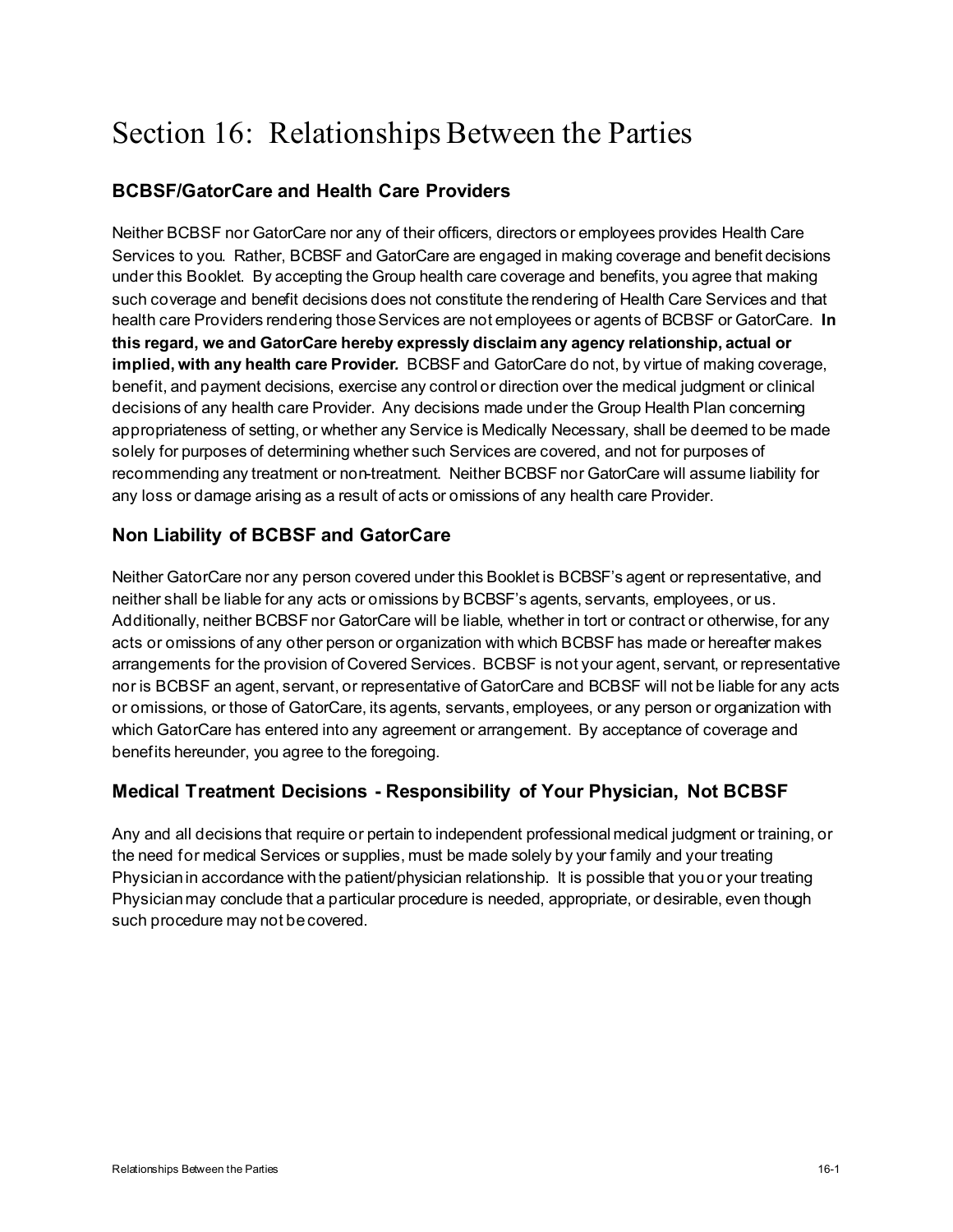# Section 17: General Provisions

## **Access to Information**

BCBSF and GatorCare have the right to receive, from you and any health care Provider rendering Services to you, information that is reasonably necessary, as determined by BCBSF and GatorCare, in order to administer the coverage and benefits provided, subject to all applicable confidentiality requirements listed below. By accepting coverage, you authorize every health care Provider who renders Services to you, to disclose to BCBSF and GatorCare or to affiliated entities, upon request, all facts, records, and reports pertaining to your care, treatment, and physical or mental Condition, and to permit BCBSF and/or GatorCare to copy any such records and reports so obtained.

## **Right to Receive Necessary Information**

In order to administer coverage and benefits, BCBSF or GatorCare may, without the consent of, or notice to, any person, plan, or organization, obtain from any person, plan, or organization any information with respect to any person covered under this Booklet or applicant for enrollment which BCBSF or GatorCare deem to be necessary.

## **Right to Recovery**

Whenever the Group Health Plan has made payments in excess of the maximum provided for under this Booklet*,* BCBSF or GatorCare will have the right to recover any such payments, to the extent of such excess, from you or any person, plan, or other organization that received such payments.

## **Subrogation and Right of Recovery**

The provisions of this section apply to all current or former plan participants and also to the parents, guardian, or other representative of a dependent child who incurs claims and is or has been covered by the plan. The plan's right to recover (whether by subrogation or reimbursement) shall apply to the personal representative of your estate, your decedents, minors, and incompetent or disabled persons. "You" or "your" includes anyone on whose behalf the plan pays benefits. No adult Covered Person hereunder may assign any rights that it may have to recover medical expenses from any tortfeasor or other person or entity to any minor child or children of said adult covered person without the prior express written consent of the Plan.

The plan's right of subrogation or reimbursement, as set forth below, extend to all insurance coverage available to you due to an injury, illness or condition for which the plan has paid medical claims (including, but not limited to, liability coverage, uninsured motorist coverage, underinsured motorist coverage, personal umbrella coverage, medical payments coverage, workers compensation coverage, no fault automobile coverage or any first party insurance coverage).

Your health plan is always secondary to automobile no-fault coverage, personal injury protection coverage, or medical payments coverage.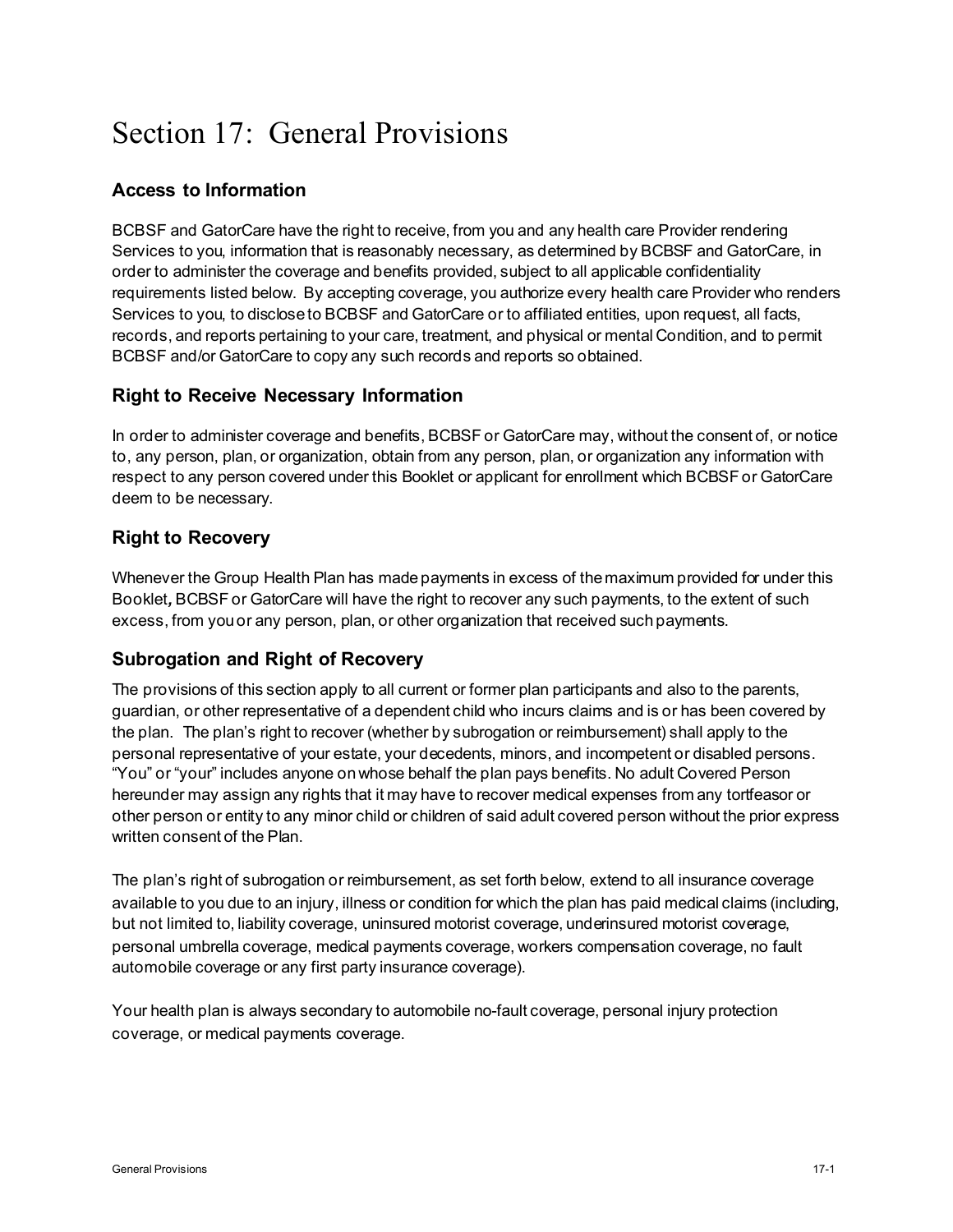No disbursement of any settlement proceeds or other recovery funds from any insurance coverage or other source will be made until the health plan's subrogation and reimbursement interest are fully satisfied.

#### **Subrogation**

The right of subrogation means the plan is entitled to pursue any claims that you may have in order to recover the benefits paid by the plan. Immediately upon paying or providing any benefit under the plan, the plan shall be subrogated to (stand in the place of) all of your rights of recovery with respect to any claim or potential claim against any party, due to an injury, illness or condition to the full extent of benefits provided or to be provided by the Plan. The Plan may assert a claim or file suit in your name and take appropriate action to assert its subrogation claim, with or without your consent. The plan is not required to pay you part of any recovery it may obtain, even if it files suit in your name.

#### **Reimbursement**

If you receive any payment as a result of an injury, illness or condition, you agree to reimburse the plan first from such payment for all amounts the plan has paid and will pay as a result of that injury, illness or condition, up to and including the full amount of your recovery.

#### **Constructive Trust**

By accepting benefits (whether the payment of such benefits is made to you or made on your behalf to any provider) you agree that if you receive any payment as a result of an injury, illness or condition, you will serve as a constructive trustee over those funds. Failure to hold such funds in trust will be deemed a breach of your fiduciary duty to the plan. No disbursement of any settlement proceeds or other recovery funds from any insurance coverage or other source will be made until the health plan's subrogation and reimbursement interest are fully satisfied.

#### **Lien Rights**

Further, the plan will automatically have a lien to the extent of benefits paid by the plan for the treatment of the illness, injury or condition upon any recovery whether by settlement, judgment or otherwise, related to treatment for any illness, injury or condition for which the plan paid benefits. The lien may be enforced against any party who possesses funds or proceeds representing the amount of benefits paid by the plan including, but not limited to, you, your representative or agent, and/or any other source that possessed or will possess funds representing the amount of benefits paid by the plan.

#### **Assignment**

In order to secure the plan's recovery rights, you agree to assign to the plan any benefits or claims or rights of recovery you have under any automobile policy or other coverage, to the full extent of the plan's subrogation and reimbursement claims. This assignment allows the plan to pursue any claim you may have, whether or not you choose to pursue the claim.

#### **First-Priority Claim**

By accepting benefits from the plan, you acknowledge that the plan's recovery rights are a first priority claim and are to be repaid to the plan before you receive any recovery for your damages. The plan shall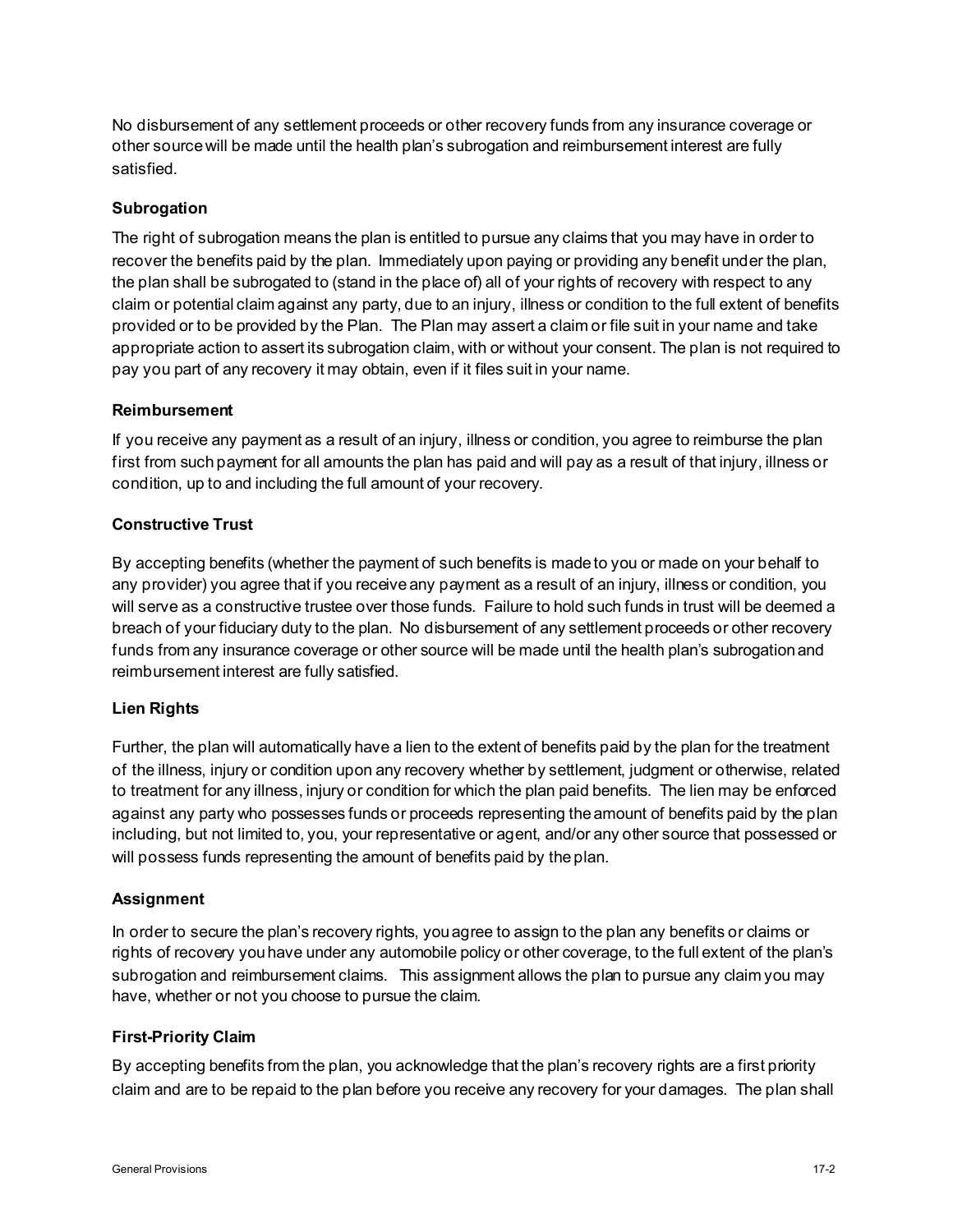be entitled to full reimbursement on a first-dollar basis from any payments, even if such payment to the plan will result in a recovery which is insufficient to make you whole or to compensate you in part or in whole for the damages sustained. The plan is not required to participate in or pay your court costs or attorney fees to any attorney you hire to pursue your damage claim.

#### **Applicability to All Settlements and Judgments**

The terms of this entire subrogation and right of recovery provision shall apply and the plan is entitled to full recovery regardless of whether any liability for payment is admitted and regardless of whether the settlement or judgment identifies the medical benefits the plan provided or purports to allocate any portion of such settlement or judgment to payment of expenses other than medical expenses. The plan is entitled to recover from *any and all* settlements or judgments, even those designated as pain and suffering, non-economic damages and/or general damages only. The plan's claim will not be reduced due to your own negligence.

### **Cooperation**

You agree to cooperate fully with the plan's efforts to recover benefits paid. It is your duty to notify the plan within 30 days of the date when any notice is given to any party, including an insurance company or attorney, of your intention to pursue or investigate a claim to recover damages or obtain compensation due to your injury, illness or condition. You and your agents agree to provide the plan or its representative's notice of any recovery you or your agents obtain prior to receipt of such recovery funds or within 5 days if no notice was given prior to receipt. Further, you and your agents agree to provide notice prior to any disbursement of settlement or any other recovery funds obtained. You and your agents shall provide all information requested by the plan, the Claims Administrator or its representative including, but not limited to, completing and submitting any applications or other forms or statements as the plan may reasonably request and all documents related to or filed in personal injury litigation. Failure to provide this information, failure to assist the plan in pursuit of its subrogation rights or failure to reimburse the plan from any settlement or recovery you receive may result in the denial of any future benefit payments or claim until the plan is reimbursed in full, termination of your health benefits or the institution of court proceedings against you.

You shall do nothing to prejudice the plan's subrogation or recovery interest or prejudice the plan's ability to enforce the terms of this plan provision. This includes, but is not limited to, refraining from making any settlement or recovery that attempts to reduce or exclude the full cost of all benefits provided by the plan or disbursement of any settlement proceeds or other recovery prior to fully satisfying the health plan's subrogation and reimbursement interest.

You acknowledge that the plan has the right to conduct an investigation regarding the injury, illness or condition to identify potential sources of recovery. The plan reserves the right to notify all parties and his/her agents of its lien. Agents include, but are not limited to, insurance companies and attorneys.

You acknowledge that the plan has notified you that it has the right pursuant to the Health Insurance Portability & Accountability Act ("HIPAA"), 42 U.S.C. Section 1301 *et seq*, to share your personal health information in exercising its subrogation and reimbursement rights.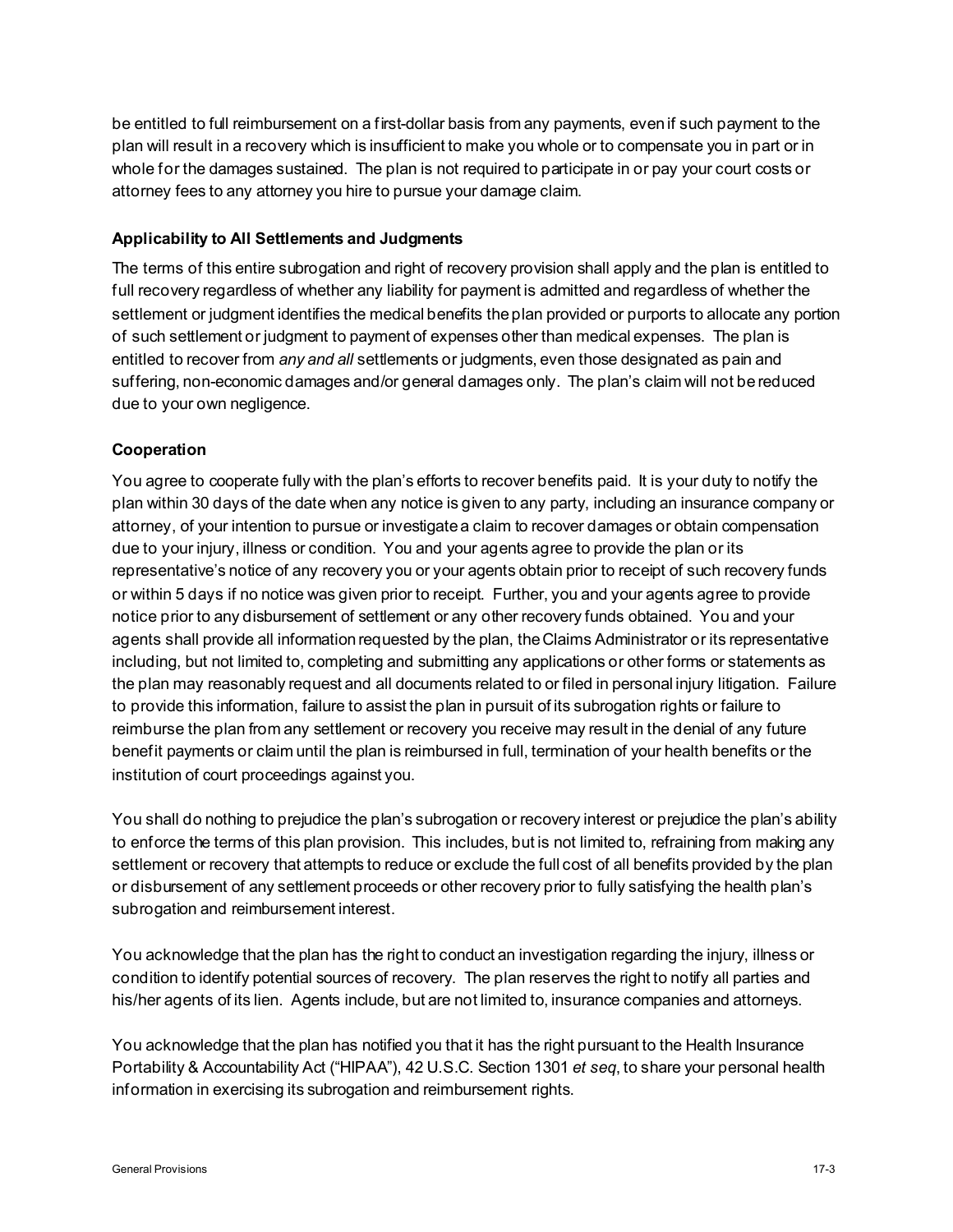### **Interpretation**

In the event that any claim is made that any part of this subrogation and right of recovery provision is ambiguous or questions arise concerning the meaning or intent of any of its terms, the Claims Administrator for the plan shall have the sole authority and discretion to resolve all disputes regarding the interpretation of this provision.

### Jurisdiction

By accepting benefits from the Plan, you agree that any court proceeding with respect to this provision may be brought in any court of competent jurisdiction as the plan may elect. By accepting such benefits, you hereby submit to each such jurisdiction, waiving whatever rights may correspond by reason of your present or future domicile. By accepting such benefits, you also agree to pay all attorneys' fees the plan incurs in successful attempts to recover amounts the plan is entitled to under this section.

### **Compliance with State and Federal Laws and Regulations**

The terms of coverage and benefits to be provided under this Benefit Booklet shall be deemed to have been modified and shall be interpreted, so as to comply with applicable state or federal laws and regulations dealing with benefits, eligibility, enrollment, termination, or other rights and duties.

## **Confidentiality**

Except as otherwise specifically provided herein, and except as may be required in order for us to administer coverage and benefits, specific medical information concerning you, received by Providers, shall be kept confidential by us in conformity with applicable law. Such information may be disclosed to third parties for use in connection with bona fide medical research and education, or as reasonably necessary in connection with the administration of coverage and benefits, specifically including BCBSF's quality assurance and Blueprint for Health Programs. Additionally, we may disclose such information to entities affiliated with us or other persons or entities we utilize to assist in providing coverage, benefits or services under this Booklet*.* Further, any documents or information which are properly subpoenaed in a judicial proceeding, or by order of a regulatory agency, shall not be subject to this provision.

BCBSF's arrangements with a Provider may require that we release certain claims and medical information about persons covered under this Booklet to that Provider even if treatment has not been sought by or through that Provider. By accepting coverage, you hereby authorize us to release to Providers claims information, including related medical information, pertaining to you in order for any such Provider to evaluate your financial responsibility under this Booklet*.*

## **Benefit Booklet**

You have been provided with this Benefit Booklet and an Identification Card as evidence of your coverage under this Benefit Booklet.

## **Modification of Provider Network and the Participation Status**

NetworkBlue and the Traditional Provider Program, and the participation status of individual Providers available through BCBSF, are subject to change at any time by BCBSF without prior notice to you or your approval or that of GatorCare. Additionally, BCBSF may, at any time, terminate or modify the terms of any Provider contract and may enter into additional Provider contracts without prior notice to you, or your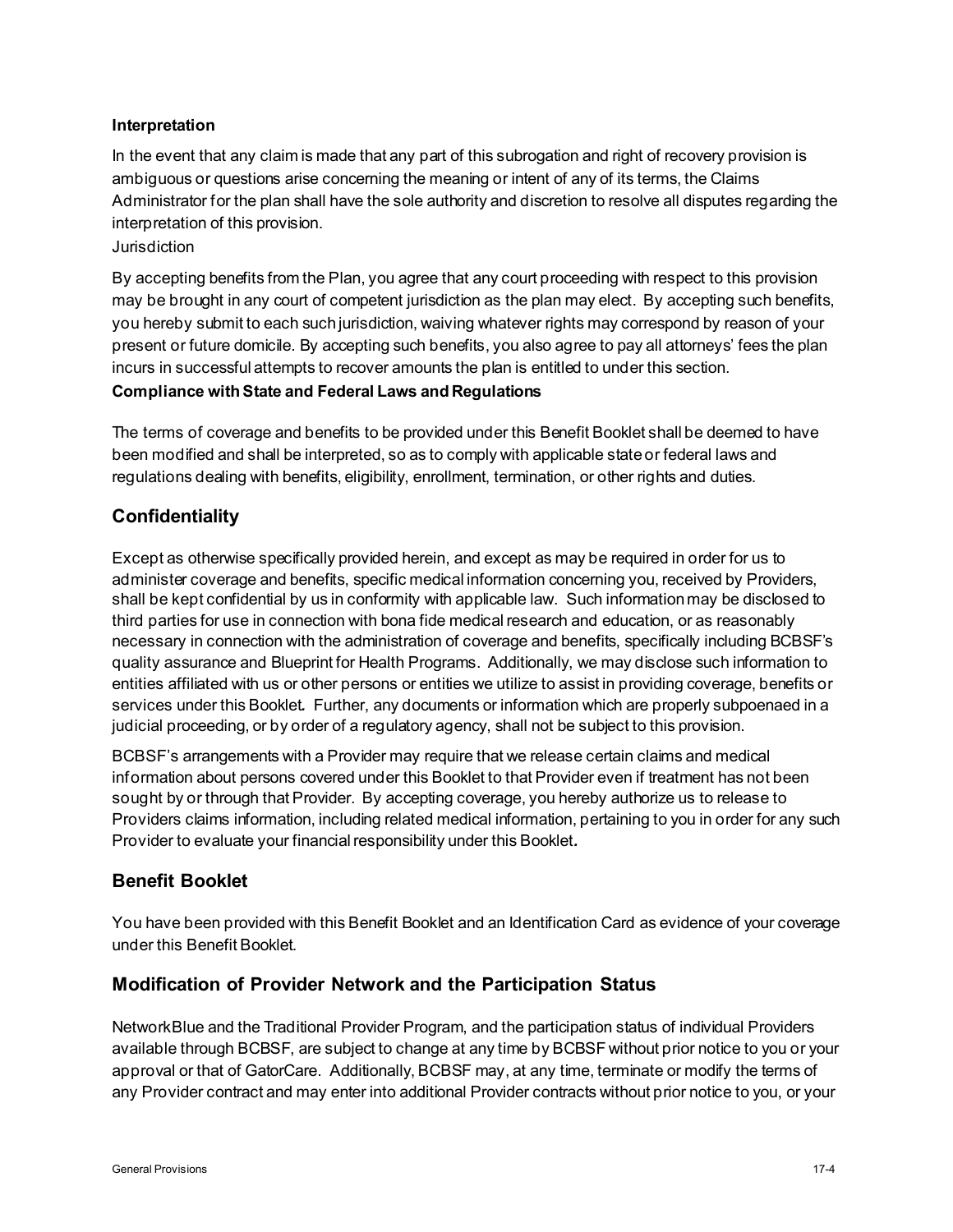approval or that of GatorCare. It is your responsibility to determine whether a health care Provider is an In-Network Provider at the time the Health Care Service is rendered. Under this Booklet, your financial responsibility may vary depending upon a Provider's participation status.

### **Cooperation Required of You and Your Covered Dependents**

You must cooperate with BCBSF and GatorCare, and must execute and submit to us any consents, releases, assignments, and other documents requested in order to administer, and exercise any rights hereunder. Failure to do so may result in the denial of claims and will constitute grounds for termination for cause (See the "Termination of an Individual's Coverage for Cause" subsection in the "Termination of Coverage" section).

## **Non-Waiver of Defaults**

Any failure by BCBSF or GatorCare at any time, or from time to time, to enforce or to require the strict adherence to any of the terms or conditions described herein, will in no event constitute a waiver of any such terms or conditions. Further, it will not affect BCBSF's or GatorCare's right at any time to enforce any terms or conditions under this Benefit Booklet.

#### **Notices**

Any notice required or permitted hereunder will be deemed given if hand delivered or if mailed by United States Mail, postage prepaid, and addressed as listed below. Such notice will be deemed effective as of the date delivered or so deposited in the mail.

If to BCBSF:

To the address printed on the Identification Card.

If to you:

To the latest address provided by you or to your latest address on Enrollment Forms actually delivered to us.

#### **You must notify us immediately of any address change.**

If to GatorCare:

To the address indicated by GatorCare.

#### **Our Obligations Upon Termination**

Upon termination of your coverage for any reason, there will be no further liability or responsibility to you under the Group Health Plan, except as specifically described herein.

#### **Employer as Plan Administrator**

Your employer, as the plan administrator, retains full, final, discretionary authority with respect to the administration of the coverage and benefits described in this Benefit Booklet, including, but not limited to, the authority to establish the benefits and scope of coverage to be provided hereunder; authority to make ultimate coverage and claims payment decisions; authority to determine the eligibility of individuals for coverage; and authority to construe and interpret the terms of coverage under this Benefit Booklet.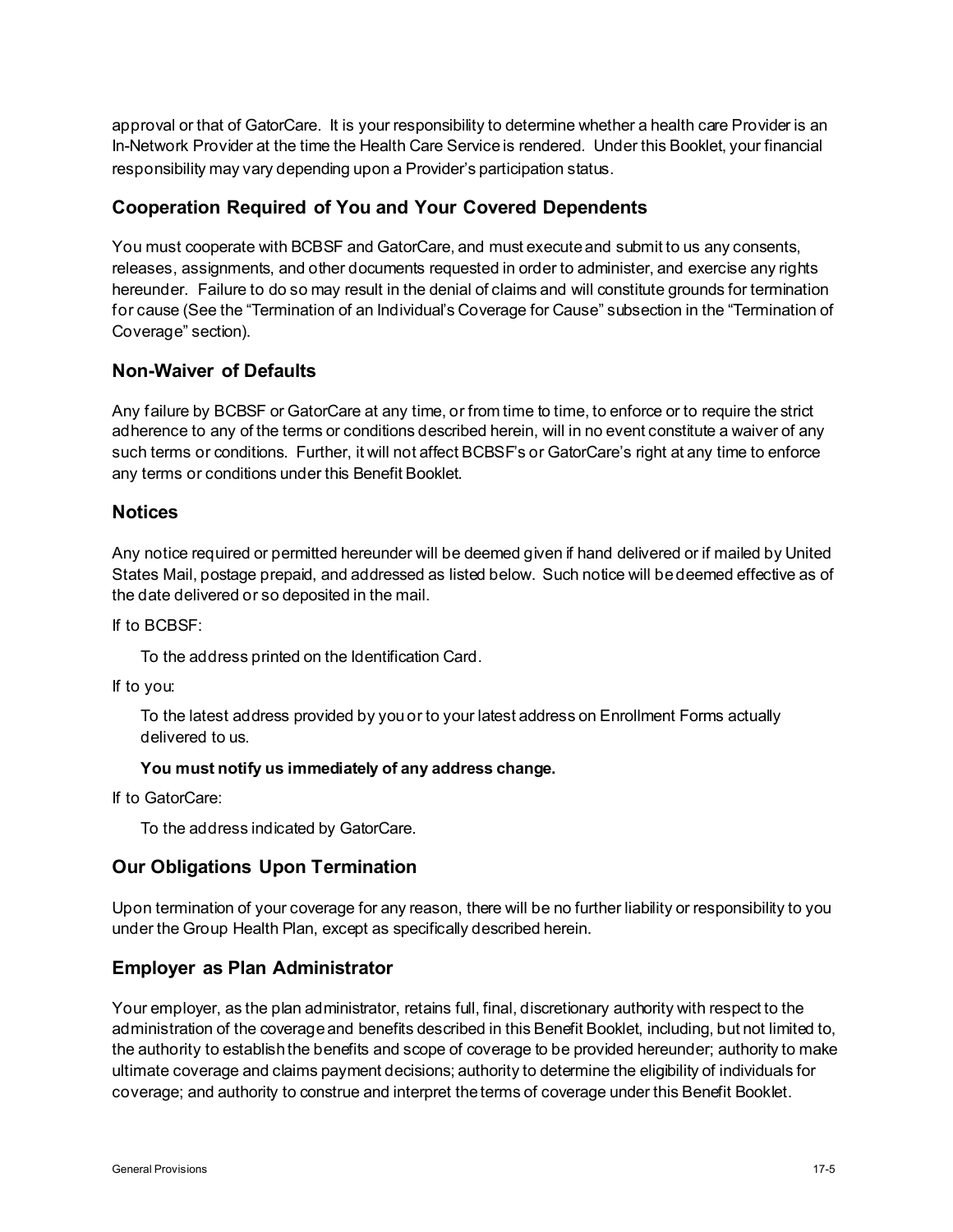# **Promissory Estoppel**

No oral statements, representations, or understanding by any person can change, alter, delete, add, or otherwise modify the express written terms of this Booklet.

## **Florida Agency for Health Care Administration Performance Data**

The performance outcome and financial data published by the Agency for Health Care Administration (AHCA), pursuant to Florida Statute 408.05, or any successor statute, located at the web site address finde[rwww.floridahealthfinder.gov](http://www.floridahealthfinder.gov/), may be accessed through the link provided on the Blue Cross and Blue Shield of Florida corporate web site at www.floridablue.com.

# **Third Party Beneficiary**

The terms and provisions of the Group Health Plan shall be binding solely upon, and inure solely to the benefit of, GatorCare and individuals covered under the terms of this Benefit Booklet, and no other person shall have any rights, interest or claims thereunder, or under this Benefit Booklet, or be entitled to sue for a breach thereof as a third-party beneficiary or otherwise. GatorCare hereby specifically expresses its intent that health care Providers that have not entered into contracts with BCBSF to participate in BCBSF's Provider networks shall not be third-party beneficiaries under the terms of the GatorCare Group Health Plan or this Benefit Booklet.

## **Customer Rewards Program**

From time to time, we may offer programs to our customers that provide rewards for following the terms of the program. We will tell you about any available rewards programs in general mailings, member newsletters and/or on our website. Your participation in these programs is completely voluntary and will in no way affect the coverage available to you under this Benefit Booklet. We reserve the right to offer rewards in excess of \$25 per year as well as the right to discontinue or modify any reward program features or promotional offers at any time without your consent.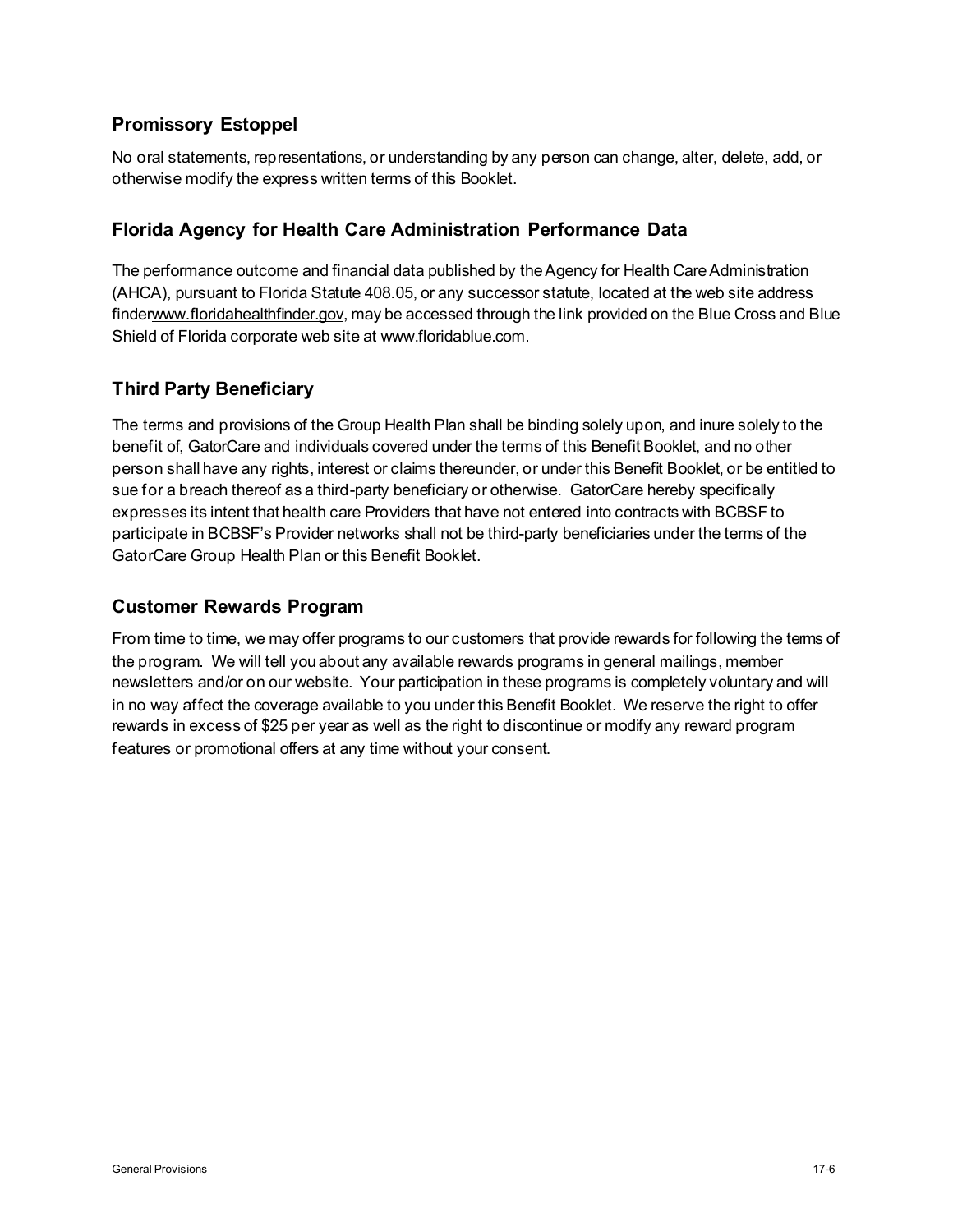# Section 18: Definitions

The following definitions are used in this Benefit Booklet. Other definitions may be found in the particular section or subsection where they are used.

**Accident** means an unintentional, unexpected event, other than the acute onset of a bodily infirmity or disease, which results in traumatic injury. This term does not include injuries caused by surgery or treatment for disease or illness.

**Accidental Dental Injury** means an injury to sound natural teeth (not previously compromised by decay) caused by a sudden, unintentional, and unexpected event or force. This term does not include injuries to the mouth, structures within the oral cavity, or injuries to natural teeth caused by biting or chewing, surgery, or treatment for a disease or illness.

**Administrative Services Only Agreement** or **ASO Agreement** means an agreement between GatorCare and BCBSF. Under the Administrative Services Only Agreement, BCBSF provides claims processing and payment services, customer service, utilization review services and access to BCBSF's NetworkBlue and BCBSF's network of Traditional Insurance Providers.

**Adverse Benefit Determination** means any denial, reduction or termination of coverage, benefits, or payment (in whole or in part) under the Benefit Booklet with respect to a Pre-Service Claim or a Post-Service Claim. Any reduction or termination of coverage, benefits, or payment in connection with a Concurrent Care Decision, as described in this section, shall also constitute an Adverse Benefit Determination.

**Allowed Amount** means the maximum amount upon which payment will be based for Covered Services. The Allowed Amount may be changed at any time without notice to you or your consent.

- 1. In the case of an In-Network Provider located in Florida, this amount will be established in accordance with the applicable agreement between that Provider and BCBSF.
- 2. In the case of an In-Network Provider located outside of Florida, this amount will generally be established in accordance with the negotiated price that the on-site Blue Cross and/or Blue Shield Plan ("Host Blue") passes on to us, except when the Host Blue is unable to pass on its negotiated price due to the terms of its Provider contracts. See the BlueCard Program section for more details.
- 3. In the case of Out-of-Network Providers located in Florida who participate in the Traditional Program, this amount will be established in accordance with the applicable agreement between that Provider and BCBSF.
- 4. In the case of Out-of-Network Providers located outside of Florida who participate in the BlueCard Traditional Program, this amount will generally be established in accordance with the negotiated price that the Host Blue passes on to us, except when the Host Blue is unable to pass on its negotiated price due to the terms of its Provider contracts. See the BlueCard Program section for more details.
- 5. In the case of an Out-of-Network Provider that has not entered into an agreement with BCBSF to provide access to a discount from the billed amount of that Provider for the specific Covered Services provided to you, the Allowed Amount will be the lesser of that Provider's actual billed amount for the specific Covered Services or an amount established by BCBSF that may be based on several factors including (but not necessarily limited to): (i) payment for such Services under the Medicare and/or Medicaid programs; (ii) payment often accepted for such Services by that Out-of-Network Provider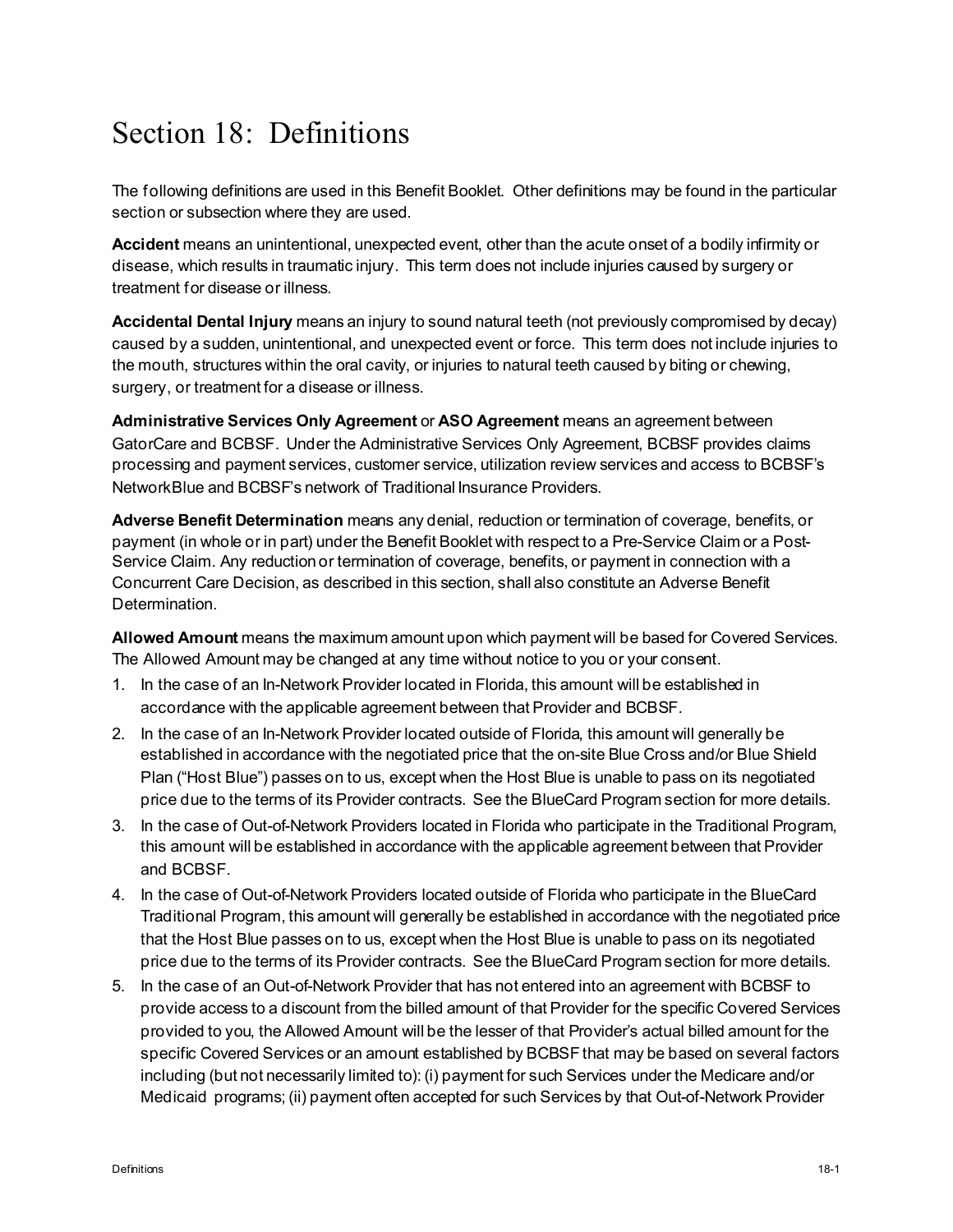and/or by other Providers, either in Florida or in other comparable market(s), that BCBSF determines are comparable to the Out-of-Network Provider that provided the specific Covered Services (which may include payment accepted by such Out-of-Network Provider and/or by other Providers as participating providers in other provider networks of third-party payers which may include, for example, other insurance companies and/or health maintenance organizations); (iii) payment amounts which are consistent, as determined by BCBSF, with BCBSF's provider network strategies (e.g., does not result in payment that encourages Providers participating in a BCBSF network to become non-participating); and/or, (iv) the cost of providing the specific Covered Services. In the case of an Out-of-Network Provider that has not entered into an agreement with another Blue Cross and/or Blue Shield organization to provide access to discounts from the billed amount for the specific Covered Services under the BlueCard Program, the Allowed Amount for the specific Covered Services provided to you may be based upon the amount provided to BCBSF by the other Blue Cross and/or Blue Shield organization where the Services were provided at the amount such organization would pay non-participating Providers in its geographic area for such Services.

Please specifically note that, in the case of an Out-of-Network Provider that has not entered into an agreement with BCBSF to provide access to a discount from the billed amount of that Provider, the Allowed Amount for particular Services is often substantially below the amount billed by such Out-of-Network Provider for such Services. You will be responsible for any difference between such Allowed Amount and the amount billed for such Services by any such Out-of-Network Provider.

**Ambulance** means a ground or water vehicle, airplane or helicopter properly licensed pursuant to Chapter 401 of the Florida Statutes, or a similar applicable law in another state.

**Ambulatory Surgical Center** means a facility properly licensed pursuant to Chapter 395 of the Florida Statutes, or a similar applicable law of another state, the primary purpose of which is to provide elective surgical care to a patient, admitted to, and discharged from such facility within the same working day.

**Applied Behavior Analysis** means the design, implementation and evaluation of environmental modifications, using behavioral stimuli and consequences to produce socially significant improvement in human behavior, including, but not limited to, the use of direct observation, measurement and functional analysis of the relations between environment and behavior.

**Approved Clinical Trial** means a phase I, phase II, phase III, or phase IV clinical trial that is conducted in relation to the prevention, detection, or treatment of cancer or other Life-Threatening Disease or Condition and meets one of the following criteria:

- 1. The study or investigation is approved or funded by one or more of the following:
	- a. The National Institutes of Health.
	- b. The Centers for Disease Control and Prevention.
	- c. The Agency for Health Care Research and Quality.
	- d. The Centers for Medicare and Medicaid Services.
	- e. Cooperative group or center of any of the entities described in clauses (i) through (iv) or the Department of Defense or the Department of Veterans Affairs.
	- f. A qualified non-governmental research entity identified in the guidelines issued by the National Institutes of Health for center support grants.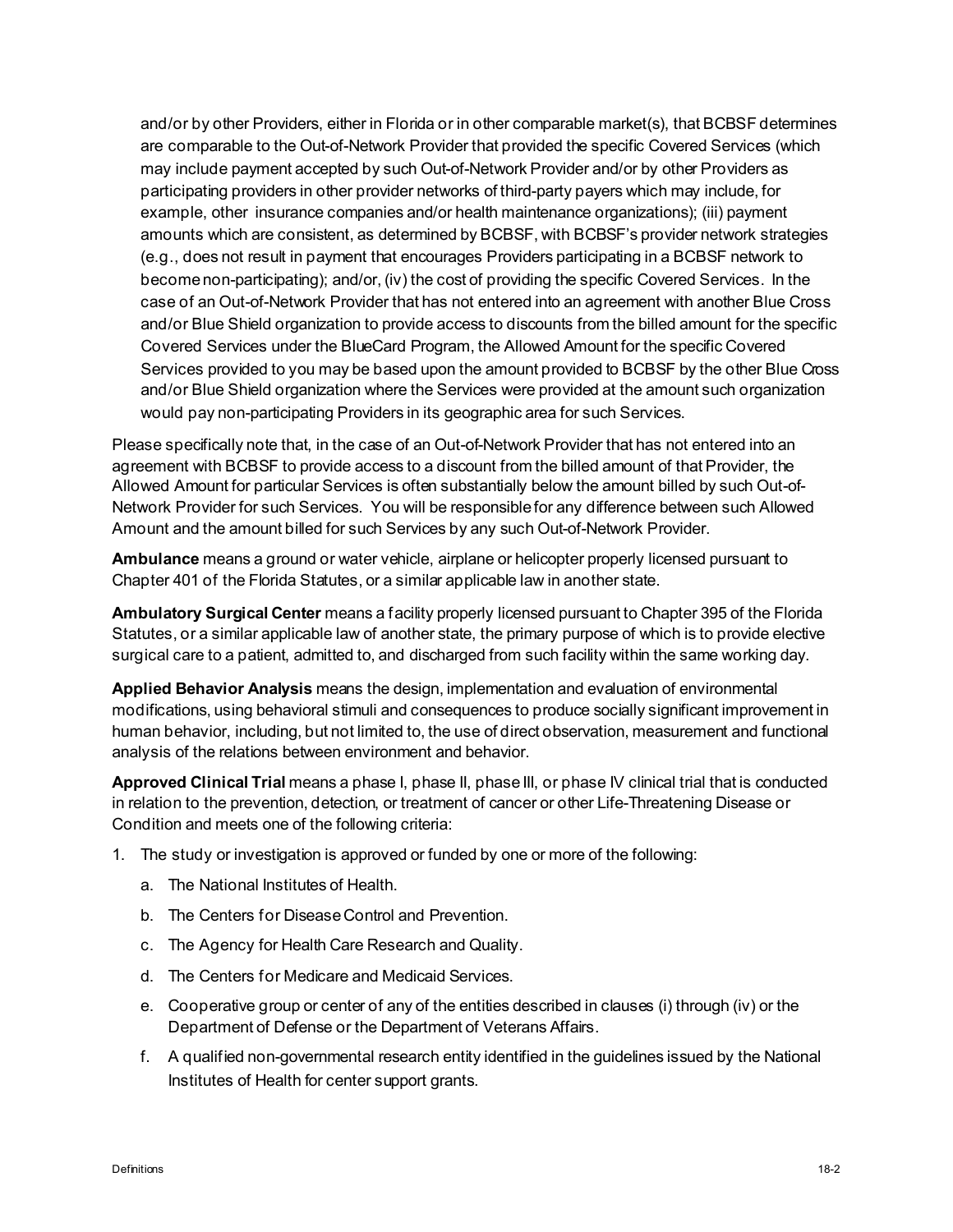- g. Any of the following if the conditions described in paragraph (2) are met:
	- i. The Department of Veterans Affairs.
	- ii. The Department of Defense.
	- iii. The Department of Energy.
- 2. The study or investigation is conducted under an investigational new drug application reviewed by the Food and Drug Administration.
- 3. The study or investigation is a drug trial that is exempt from having such an investigational new drug application.

For a study or investigation conducted by a Department the study or investigation must be reviewed and approved through a system of peer review that the Secretary determines: (1) to be comparable to the system of peer review of studies and investigations used by the National Institutes of Health, and (2) assures unbiased review of the highest scientific standards by qualified individuals who have no interest in the outcome of the review.

For purposes of this definition, the term "Life-Threatening Disease or Condition" means any disease or condition from which the likelihood of death is probable unless the course of the disease or condition is interrupted.

**Artificial Insemination (AI)** means a medical procedure in which sperm is placed into the female reproductive tract by a qualified health care provider for the purpose of producing a pregnancy.

**Autism Spectrum Disorder** means any of the following disorders as defined in the diagnostic categories of the International Classification of Diseases, Ninth Edition, Clinical Modification (ICD-9 CM), or their equivalents in the most recently published version of the American Psychiatric Association's Diagnostic and Statistical Manual of Mental Disorders:

- 1. Autistic disorder;
- 2. Asperger's syndrome;
- 3. Pervasive developmental disorder not otherwise specified; and
- 4. Childhood Disintegrative Disorder.

**Benefit Period** means a consecutive period of time, specified by BCBSF and the Group, in which benefits accumulate toward the satisfaction of Deductibles, out-of-pocket maximums and any applicable benefit maximums. Your Benefit Period is listed on your Schedule of Benefits, and will not be less than 12 months unless indicated as such.

**Birth Center** means a facility or institution, other than a Hospital or Ambulatory Surgical Center, which is properly licensed pursuant to Chapter 383 of the *Florida Statutes*, or a similar applicable law of another state, in which births are planned to occur away from the mother's usual residence following a normal, uncomplicated, low-risk pregnancy.

**BlueCard Program** means a national Blue Cross and Blue Shield Association program available through Blue Cross and Blue Shield of Florida, Inc. Subject to any applicable BlueCard Program rules and protocols, you may have access to the Provider discounts of other participating Blue Cross and/or Blue Shield plans. See the BlueCard Program section for more details.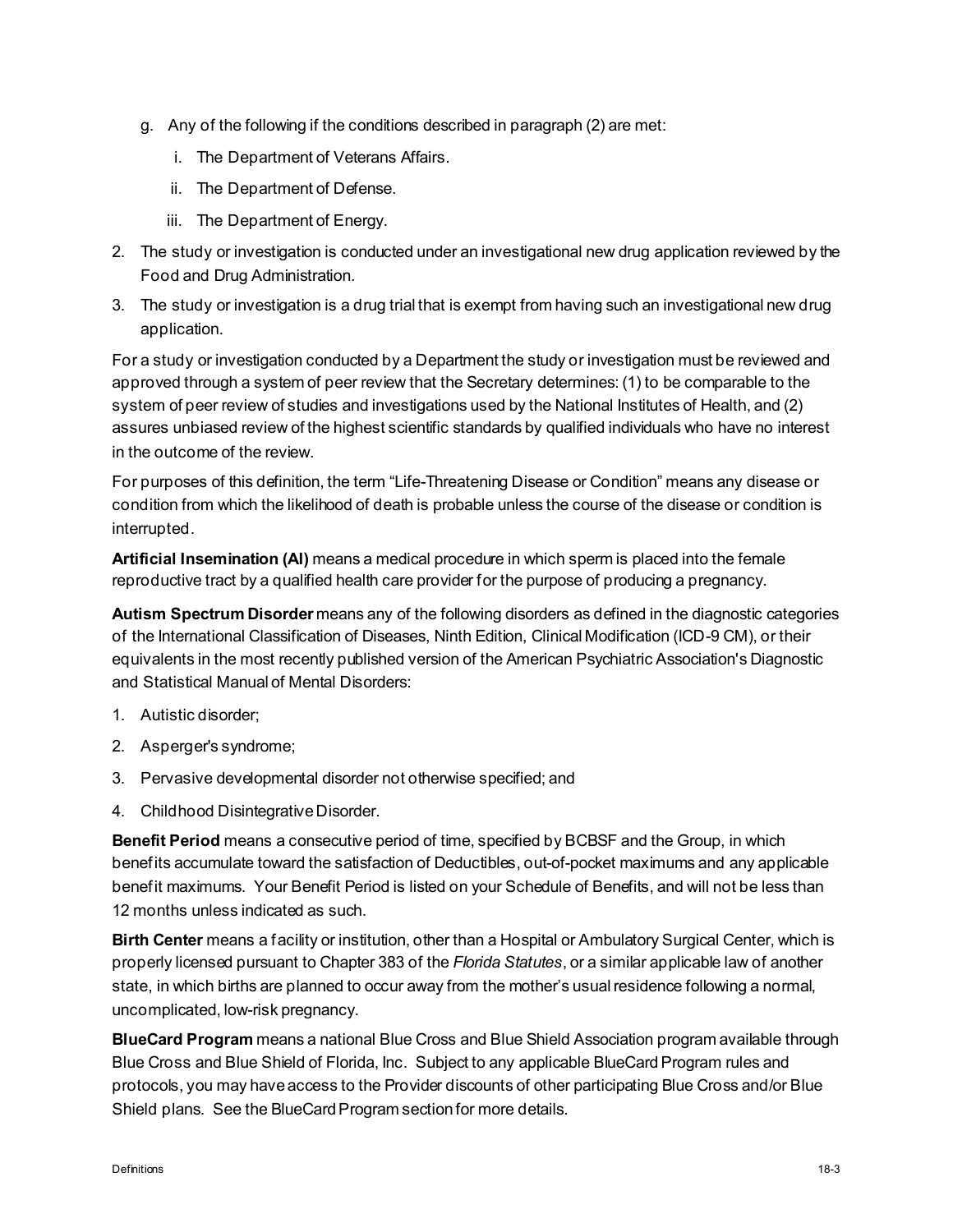**BlueCard PPO Program** means a national Blue Cross and Blue Shield Association program available through Blue Cross and Blue Shield of Florida, Inc. Subject to any applicable BlueCard Program rules and protocols, you may have access to the BlueCard PPO Program discounts of other participating Blue Cross and/or Blue Shield plans.

**BlueCard Traditional Program** means a national Blue Cross and Blue Shield Association program available through Blue Cross and Blue Shield of Florida, Inc. Subject to any applicable BlueCard Program rules and protocols, you may have access to the BlueCardTraditional Program discounts of other participating Blue Cross and/or Blue Shield plans.

**BlueCard PPO Program Provider** means a Provider designated as a BlueCardPPO Program Provider by the Host Blue.

**BlueCard Traditional Program Provider** means a Provider designated as a BlueCard Traditional Program Provider by the Host Blue.

**Bone Marrow Transplant** means human blood precursor cells administered to a patient to restore normal hematological and immunological functions following ablative or non-ablative therapy with curative or life-prolonging intent. Human blood precursor cells may be obtained from the patient in an autologous transplant, or an allogeneic transplant from a medically acceptable related or unrelated donor, and may be derived from bone marrow, the circulating blood, or a combination of bone marrow and circulating blood. If chemotherapy is an integral part of the treatment involving bone marrow transplantation, the term "Bone Marrow Transplant" includes the transplantation as well as the administration of chemotherapy and the chemotherapy drugs. The term "Bone Marrow Transplant" also includes any Services or supplies relating to any treatment or therapy involving the use of high dose or intensive dose chemotherapy and human blood precursor cells and includes any and all Hospital, Physician or other health care Provider Health Care Services which are rendered in order to treat the effects of, or complications arising from, the use of high dose or intensive dose chemotherapy or human blood precursor cells (e.g., Hospital room and board and ancillary Services).

**Calendar Year** begins January 1st and ends December 31st.

**Cardiac Therapy** means Health Care Services provided under the supervision of a Physician, or an appropriate Provider trained for Cardiac Therapy, for the purpose of aiding in the restoration of normal heart function in connection with a myocardial infarction, coronary occlusion or coronary bypass surgery.

**Care Coordination** means organized, information-driven patient care activities intended to facilitate the appropriate responses to a Covered Person's health care needs across the continuum of care.

**Care Coordinator Fee** means a fixed amount paid by a Blue Cross and/or Blue Shield Licensee to Providers periodically for Care Coordination under a Value-Based Program.

**Certified Nurse Midwife** means a person who is properly licensed pursuant to Chapter 467 of the Florida Statutes, or similar applicable laws of another state, as an advanced practice registered nurse and who is certified to practice midwifery by the American College of Nurse Midwives.

**Certified Registered Nurse Anesthetist** means a person who is a properly licensed nurse who is a certified advanced practice registered nurse within the nurse anesthetist category pursuant to Chapter 464 of the Florida Statutes, or similar applicable laws of another state.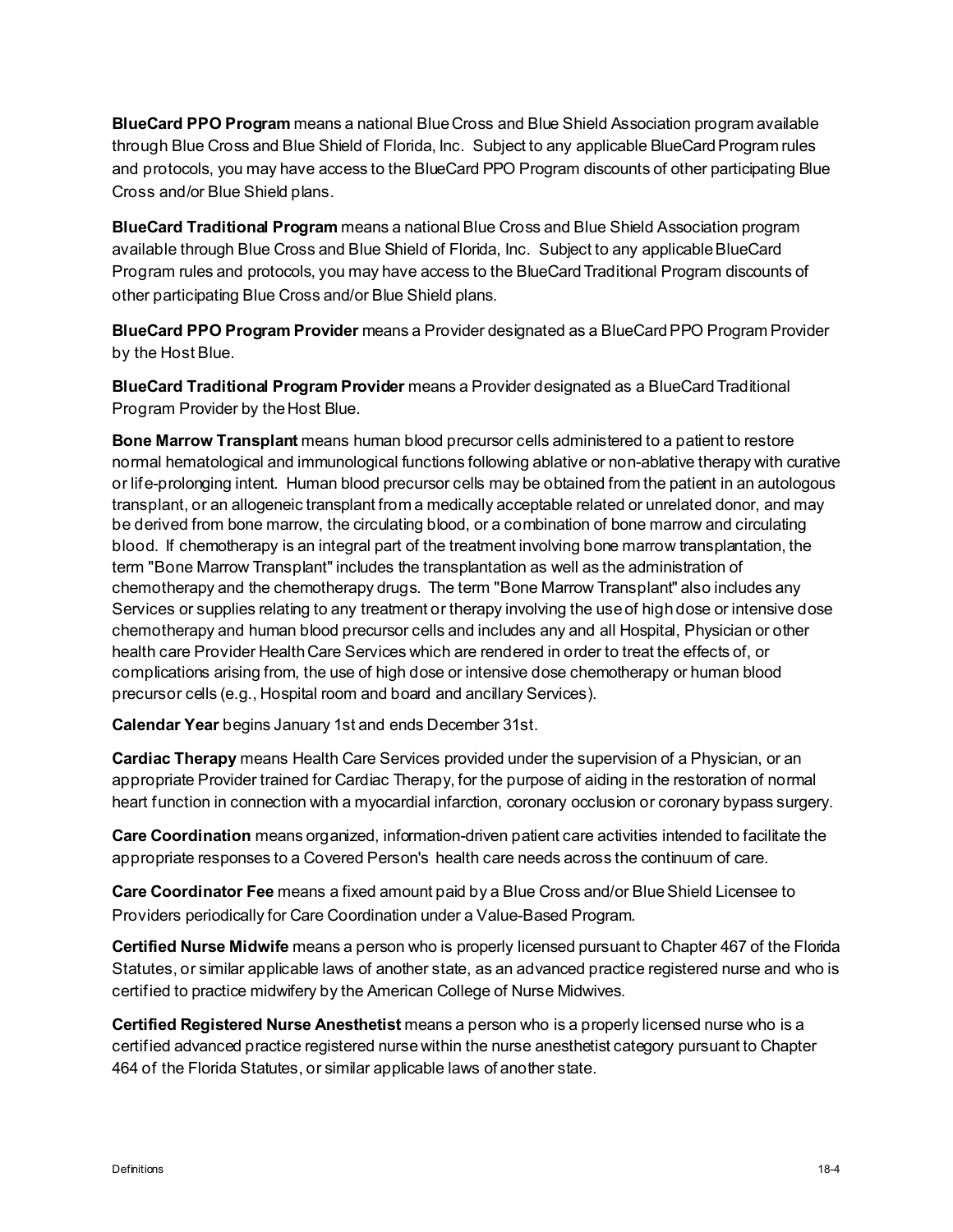**Claim Involving Urgent Care** means any request or application for coverage or benefits for medical care or treatment that has not yet been provided to you with respect to which the application of time periods for making non-urgent care benefit determinations: (1) could seriously jeopardize your life or health or your ability to regain maximum function; or (2) in the opinion of a Physician with knowledge of your Condition, would subject you to severe pain that cannot be adequately managed without the proposed Services being rendered.

**Coinsurance** means your share of health care expenses for Covered Services. After your Deductible requirement is met, a percentage of the Allowed Amount will be paid for Covered Services, as listed in the Schedule of Benefits. The percentage you are responsible for is your Coinsurance.

**Concurrent Care Decision** means a decision by us to deny, reduce, or terminate coverage, benefits, or payment (in whole or in part) with respect to a course of treatment to be provided over a period of time, or a specific number of treatments, if we had previously approved or authorized in writing coverage, benefits, or payment for that course of treatment or number of treatments.

As defined herein, a Concurrent Care Decision shall not include any decision to deny, reduce, or terminate coverage, benefits, or payment under the personal case management Program as described in the "Blueprint for Health Programs" section of this Benefit Booklet.

**Condition** means a disease, illness, ailment, injury, or pregnancy.

**Convenient Care Center** means a properly licensed ambulatory center that: (1) treats a limited number of common, low-intensity illnesses when ready-access to the patient's primary Physician is not possible; (2) shares clinical information about the treatment with the patient's primary Physician; (3) is usually housed in a retail business; and (4) is staffed by at least one master's level advanced practice registered nurse (APRN) who operates under a set of clinical protocols that strictly limit the Conditions the APRN can treat. Although no Physician is present at the convenient care center, medical oversight is based on a written collaborative agreement between a supervising Physician and the APRN.

**Copayment** means the dollar amount established solely by BCBSF which is required to be paid to a health care Provider by you at the time certain Covered Services are rendered by that Provider.

**Cost Share** means the dollar or percentage amount established solely by us, which must be paid to a health care Provider by you at the time Covered Services are rendered by that Provider. Cost Share may include, but is not limited to Coinsurance, Copayment, Deductible and/or Per Admission Deductible (PAD) amounts. Applicable Cost Share amounts are identified in your Schedule of Benefits.

**Covered Dependent** means an Eligible Dependent who meets and continues to meet all applicable eligibility requirements and who is enrolled, and actually covered, under the Group Health Plan other than as a Covered Plan Participant (See the "Eligibility Requirements for Dependent(s)" subsection of the "Eligibility for Coverage" section).

**Covered Person** means a Covered Plan Participant or a Covered Dependent.

**Covered Plan Participant** means an Eligible Employee or other individual who meets and continues to meet all applicable eligibility requirements and who is enrolled, and actually covered, under this Benefit Booklet other than as a Covered Dependent.

**Covered Services** means those Health Care Services which meet the criteria listed in the "What Is Covered?" section.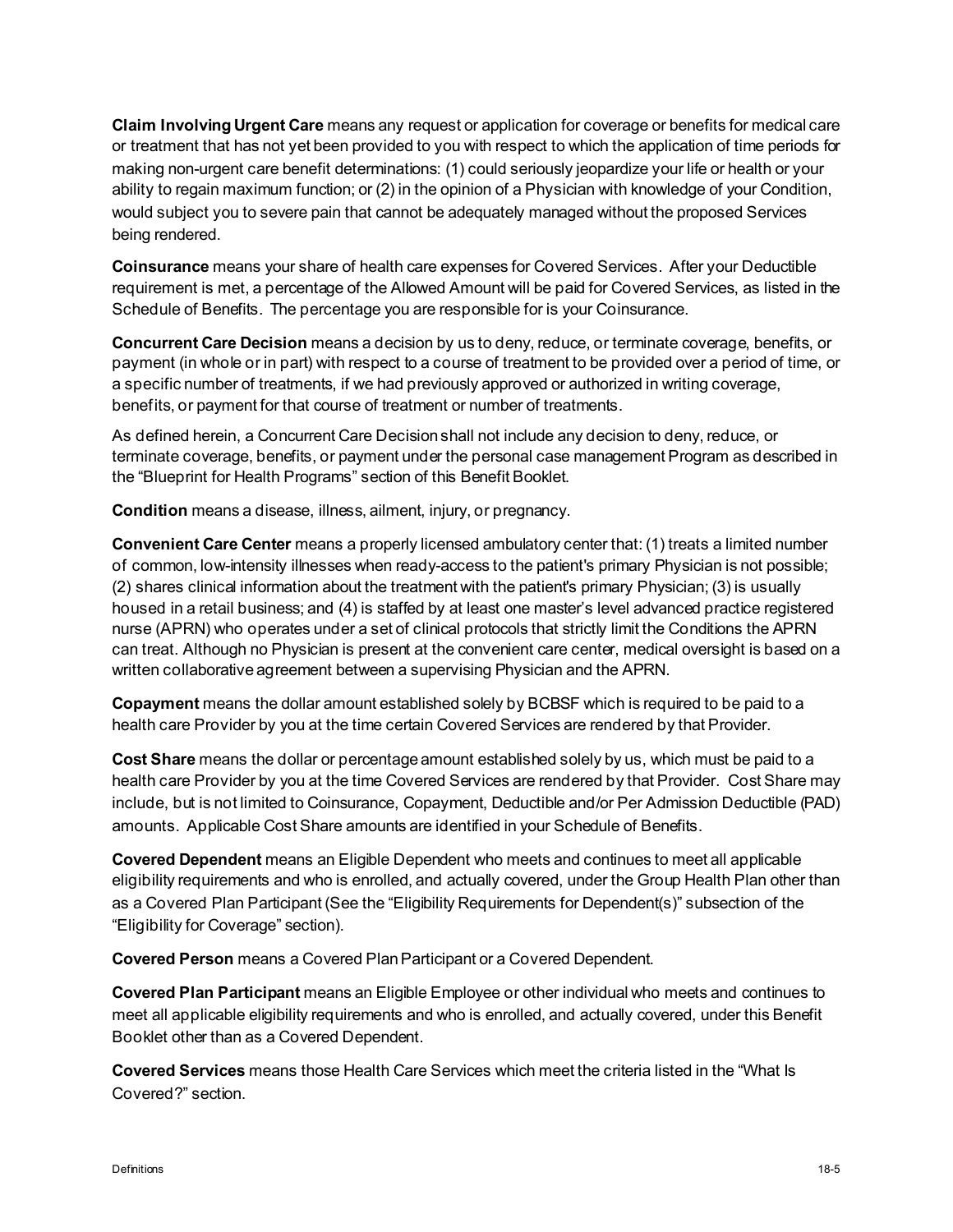**Custodial or Custodial Care** means care that serves to assist an individual in the activities of daily living, such as assistance in walking, getting in and out of bed, bathing, dressing, feeding, and using the toilet, preparation of special diets, and supervision of medication that usually can be self-administered. Custodial Care essentially is personal care that does not require the continuing attention of trained medical or paramedical personnel. In determining whether a person is receiving Custodial Care, consideration is given to the frequency, intensity and level of care and medical supervision required and furnished. A determination that care received is Custodial is not based on the patient's diagnosis, type of Condition, degree of functional limitation, or rehabilitation potential.

**Deductible** means the amount of charges, up to the Allowed Amount, for Covered Services that are your responsibility. The term, Deductible, does not include any amounts you are responsible for in excess of the Allowed Amount, or any Coinsurance/Copay amounts, if applicable.

**Detoxification** means a process whereby an alcohol or drug intoxicated, or alcohol or drug dependent, individual is assisted through the period of time necessary to eliminate, by metabolic or other means, the intoxicating alcohol or drug, alcohol or drug dependent factors or alcohol in combination with drugs as determined by a licensed Physician or Psychologist, while keeping the physiological risk to the individual at a minimum.

**Developmental Disability** means a disorder or syndrome that is attributable to intellectual disability, cerebral palsy, autism, spina bifida, Down syndrome, Phelan-McDermid syndrome, or Prader-Willi syndrome; that manifests before the age of 18; and that constitutes a substantial handicap that can reasonably be expected to continue indefinitely.

**Diabetes Educator** means a person who is properly certified pursuant to Florida law, or a similar applicable law of another state, to supervise diabetes outpatient self-management training and educational services.

**Dialysis Center** means an outpatient facility certified by the Centers for Medicare and Medicaid Services (CMMS) and the Florida Agency for Health Care Administration (or a similar regulatory agency of another state) to provide hemodialysis and peritoneal dialysis services and support.

**Dietitian** means a person who is properly licensed pursuant to Florida law or a similar applicable law of another state to provide nutrition counseling for diabetes outpatient self-management services.

**Down syndrome** means a chromosomal disorder caused by an error in cell division which results in the presence of an extra whole or partial copy of chromosome 21.

**Durable Medical Equipment** means equipment furnished by a supplier or a Home Health Agency that: 1) can withstand repeated use; 2) is primarily and customarily used to serve a medical purpose; 3) not for comfort or convenience; 4) generally is not useful to an individual in the absence of a Condition; and  $5$ is appropriate for use in the home.

**Durable Medical Equipment Provider** means a person or entity that is properly licensed, if applicable, under Florida law (or a similar applicable law of another state) to provide home medical equipment, oxygen therapy services, or dialysis supplies in the patient's home under a Physician's prescription.

**Effective Date** means, with respect to individuals covered under this Benefit Booklet, 12:01 a.m. on the date GatorCare specifies that the coverage will commence as further described in the "Enrollment and Effective Date of Coverage" section of this Benefit Booklet.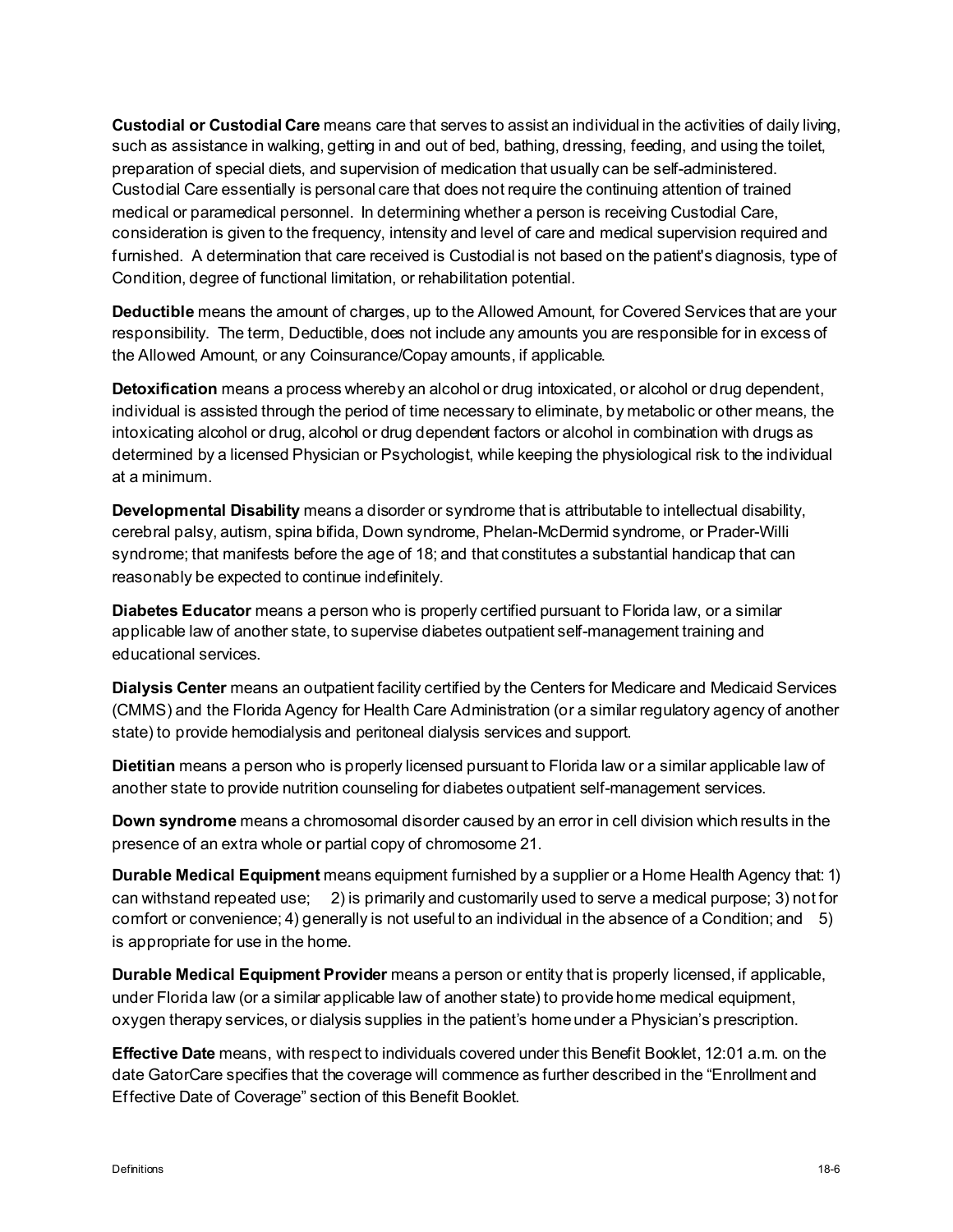**Eligible Dependent** means an individual who meets and continues to meet all of the eligibility requirements described in the Eligibility Requirements for Dependent(s) subsection of the *Eligibility for Coverage* section in this Benefit Booklet, and is eligible to enroll as a Covered Dependent.

#### **Refer to the "Eligibility for Coverage" section for limits on eligibility.**

**Eligible Employee** means an individual who meets and continues to meet all of the eligibility requirements described in the Eligibility Requirements for Covered Plan Participant subsection of the Eligibility for Coverage section in the Benefit Booklet and is eligible to enroll as a Covered Plan Participant. Any individual who is an Eligible Employee is not a Covered Plan Participant until such individual has actually enrolled with, and been accepted for coverage as a Covered Plan Participant by GatorCare.

**Emergency Medical Condition** means a medical or psychiatric Condition or an injury manifesting itself by acute symptoms of sufficient severity (including severe pain) such that a prudent layperson, who possesses an average knowledge of health and medicine, could reasonably expect the absence of immediate medical attention to result in a condition described in clause (i), (ii), or (iii) of Section 1867(e)(1)(A) of the Social Security Act.

**Emergency Services** means, with respect to an Emergency Medical Condition:

- 1. a medical screening examination (as required under Section 1867 of the Social Security Act) that is within the capability of the emergency department of a Hospital, including ancillary Services routinely available to the emergency department to evaluate such Emergency Medical Condition; and
- 2. within the capabilities of the staff and facilities available at the hospital, such further medical examination and treatment as are required under Section 1867 of such Act to Stabilize the patient.

**Endorsement** means an amendment to the Group Health Plan or this Booklet*.*

**Enrollment Date** means the date of enrollment of the individual under the Group Health Plan or, if earlier, the first day of the Waiting Period of such enrollment.

**Enrollment Forms** means those forms, electronic (where available) or paper, which are used to maintain accurate enrollment files under this Benefit Booklet.

**Experimental or Investigational** means any evaluation, treatment, therapy, or device which involves the application, administration or use, of procedures, techniques, equipment, supplies, products, remedies, vaccines, biological products, drugs, pharmaceuticals, or chemical compounds if, as determined solely by BCBSF or GatorCare:

- 1. such evaluation, treatment, therapy, or device cannot be lawfully marketed without approval of the United States Food and Drug Administration or the Florida Department of Health and approval for marketing has not, in fact, been given at the time such is furnished to you; or
- 2. such evaluation, treatment, therapy, or device is provided pursuant to a written protocol which describes as among its objectives the following: determinations of safety, efficacy, or efficacy in comparison to the standard evaluation, treatment, therapy, or device; or
- 3. such evaluation, treatment, therapy, or device is delivered or should be delivered subject to the approval and supervision of an institutional review board or other entity as required and defined by federal regulations; or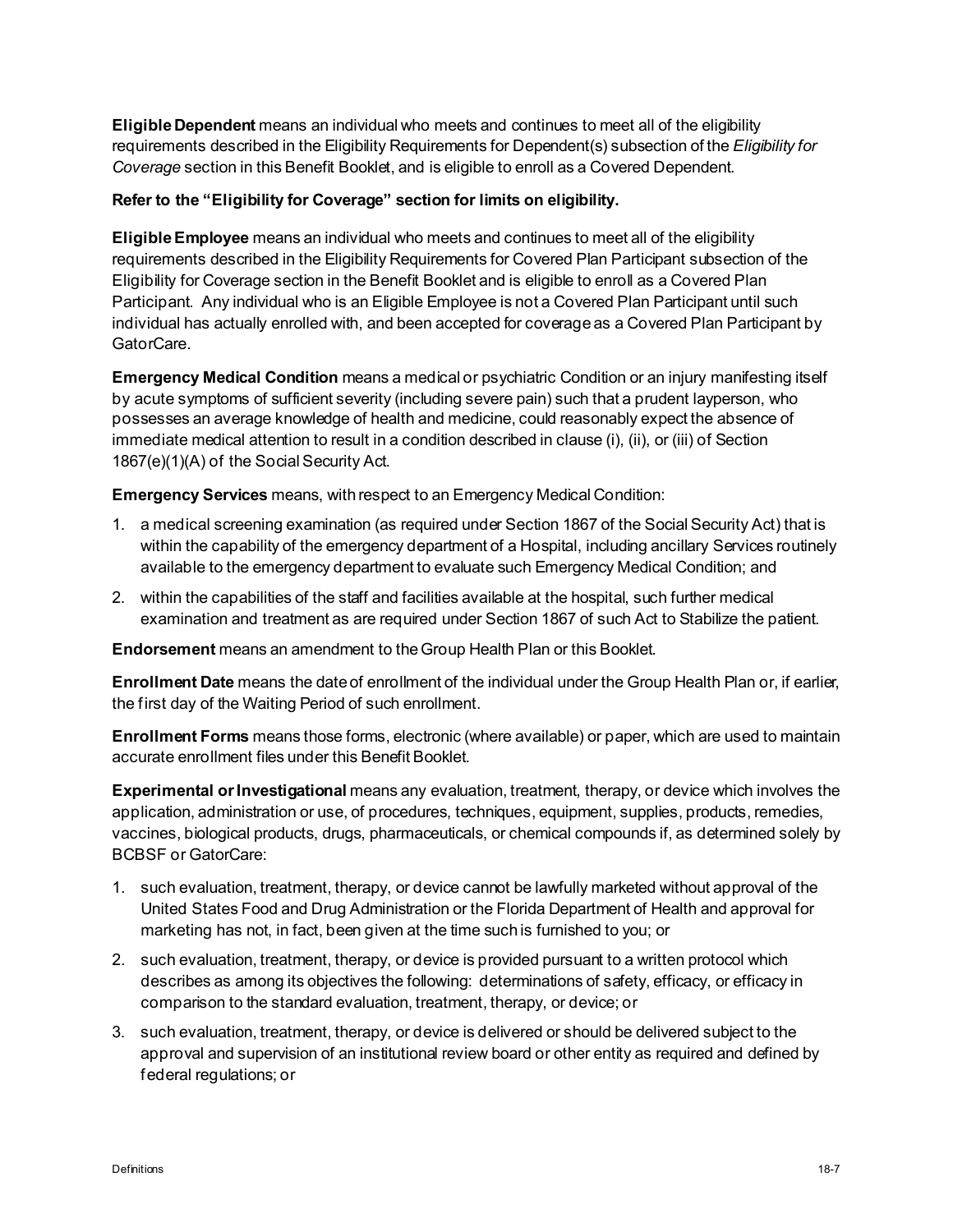- 4. credible scientific evidence shows that such evaluation, treatment, therapy, or device is the subject of an ongoing Phase I or II clinical investigation, or the experimental or research arm of a Phase III clinical investigation, or under study to determine: maximum tolerated dosage(s), toxicity, safety, efficacy, or efficacy as compared with the standard means for treatment or diagnosis of the Condition in question; or
- 5. credible scientific evidence shows that the consensus of opinion among experts is that further studies, research, or clinical investigations are necessary to determine: maximum tolerated dosage(s), toxicity, safety, efficacy, or efficacy as compared with the standard means for treatment or diagnosis of the Condition in question; or
- 6. credible scientific evidence shows that such evaluation, treatment, therapy, or device has not been proven safe and effective for treatment of the Condition in question, as evidenced in the most recently published Medical Literature in the United States, Canada, or Great Britain, using generally accepted scientific, medical, or public health methodologies or statistical practices; or
- 7. there is no consensus among practicing Physicians that the treatment, therapy, or device is safe and effective for the Condition in question; or
- 8. such evaluation, treatment, therapy, or device is not the standard treatment, therapy, or device utilized by practicing Physicians in treating other patients with the same or similar Condition.

"Credible scientific evidence" shall mean (as determined by BCBSF or GatorCare):

- 1. records maintained by Physicians or Hospitals rendering care or treatment to you or other patients with the same or similar Condition;
- 2. reports, articles, or written assessments in authoritative medical and scientific literature published in the United States, Canada, or Great Britain;
- 3. published reports, articles, or other literature of the United States Department of Health and Human Services or the United States Public Health Service, including any of the National Institutes of Health, or the United States Office of Technology Assessment;
- 4. the written protocol or protocols relied upon by the treating Physician or institution or the protocols of another Physician or institution studying substantially the same evaluation, treatment, therapy, or device;
- 5. the written informed consent used by the treating Physician or institution or by another Physician or institution studying substantially the same evaluation, treatment, therapy, or device; or
- 6. the records (including any reports) of any institutional review board of any institution which has reviewed the evaluation, treatment, therapy, or device for the Condition in question.

**Note:** Health Care Services which are determined by BCBSF or GatorCare to be Experimental or Investigational are excluded for Tier 1 non UF Health Owned, Tier 2 and Tier 3 providers (see the "What Is Not Covered?" section). In determining whether a Health Care Service is Experimental or Investigational, BCBSF or GatorCare may also rely on the predominant opinion among experts, as expressed in the published authoritative literature, that usage of a particular evaluation, treatment, therapy, or device should be substantially confined to research settings or that further studies are necessary in order to define safety, toxicity, effectiveness, or effectiveness compared with standard alternatives.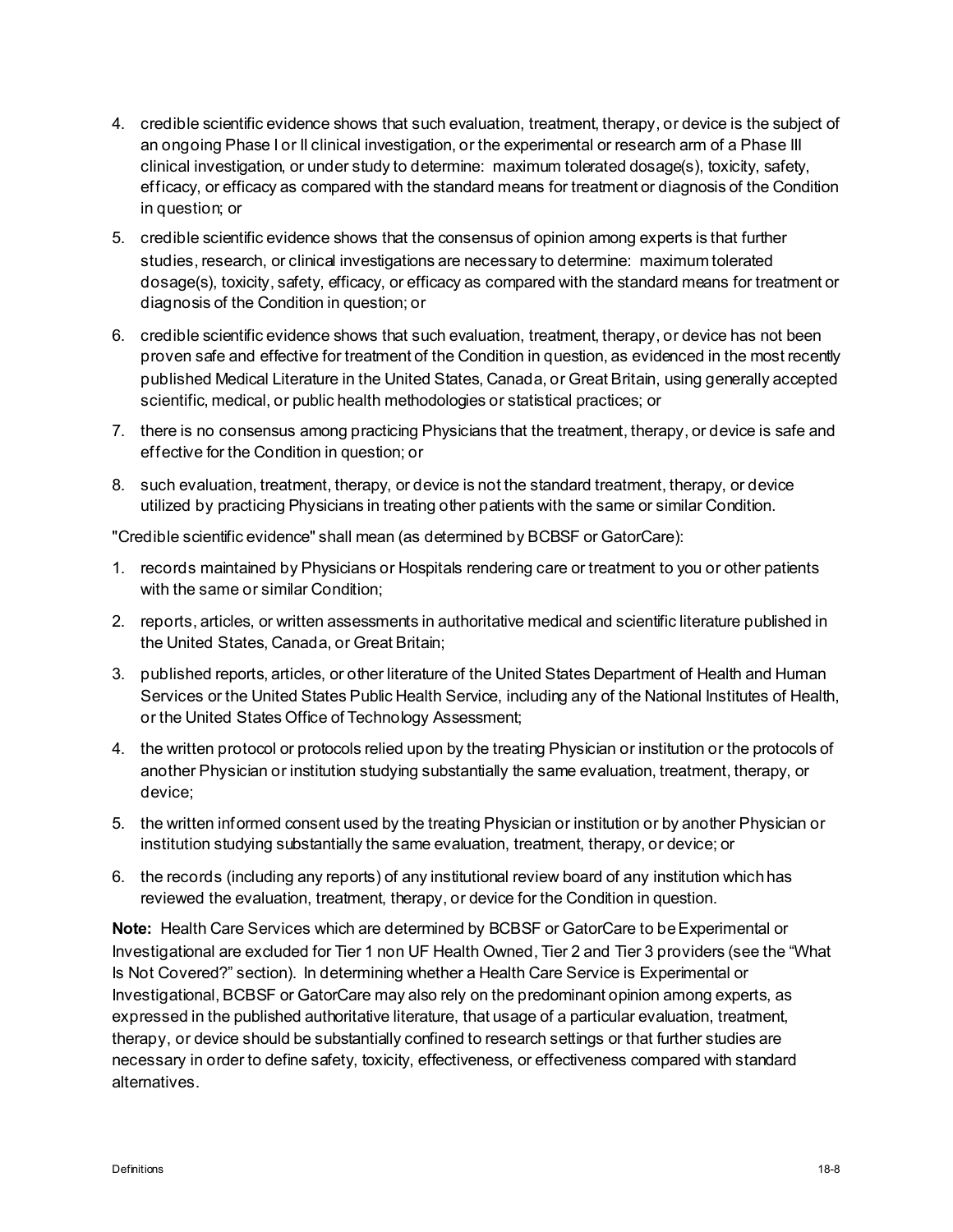**FDA** means the United States Food and Drug Administration.

**Foster Child** means a person who is placed in your residence and care under the Foster Care Program by the Florida Department of Health & Rehabilitative Services in compliance with *Florida Statutes* or by a similar regulatory agency of another state in compliance with that state's applicable laws.

**Gamete Intrafallopian Transfer (GIFT***)* means the direct transfer of a mixture of sperm and eggs into the fallopian tube by a qualified health care provider. Fertilization takes place inside the tube.

**GatorCare Health Management Corporation** is a Direct Service Organization of the University of Florida established for the employees and families of eligible self-funded employer groups of the University of Florida and the University of Florida Health and its affiliates.

**GatorCare Provider** means,a provider that is identified as being part of the GatorCare Network and therefore will cost the member less out of pocket when receiving services in the GatorCare Network.

**Generally Accepted Standards of Medical Practice** means standards that are based on credible scientific evidence published in peer-reviewed medical literature generally recognized by the relevant medical community, Physician Specialty Society recommendations, and the views of Physicians practicing in relevant clinical areas and any other relevant factors.

**Group** means the employer, labor union, trust, association, partnership, or corporation, department, other organization or entity through which coverage and benefits under this Benefit Booklet are made available to you, and through which you and your Covered Dependents become entitled to coverage and benefits for the Covered Services described herein.

**Group Health Plan or Group Plan** means the plan established and maintained by GatorCare for the provision of health care coverage and benefits to the individuals covered under this Benefit Booklet.

**Health Care Services or Services** includes treatments, therapies, devices, procedures, techniques, equipment, supplies, products, remedies, vaccines, biological products, drugs, pharmaceuticals, chemical compounds, and other services rendered or supplied, by or at the direction of, Providers.

**Home Health Agency** means a properly licensed agency or organization which provides health services in the home pursuant to Chapter 400 of the *Florida Statutes*, or a similar applicable law of another state.

**Home Health Care or Home Health Care Services** means Physician-directed professional, technical and related medical and personal care Services provided on an intermittent or part-time basis directly by (or indirectly through) a Home Health Agency in your home or residence. For purposes of this definition, a Hospital, Skilled Nursing Facility, nursing home or other facility will not be considered an individual's home or residence.

**Hospice** means a public agency or private organization which is duly licensed by the State of Florida under applicable law, or a similar applicable law of another state, to provide hospice services. In addition, such licensed entity must be principally engaged in providing pain relief, symptom management, and supportive services to terminally ill persons and their families.

**Hospital** means a facility properly licensed pursuant to Chapter 395 of the *Florida Statutes*, or a similar applicable law of another state, that: offers services which are more intensive than those required for room, board, personal services and general nursing care; offers facilities and beds for use beyond 24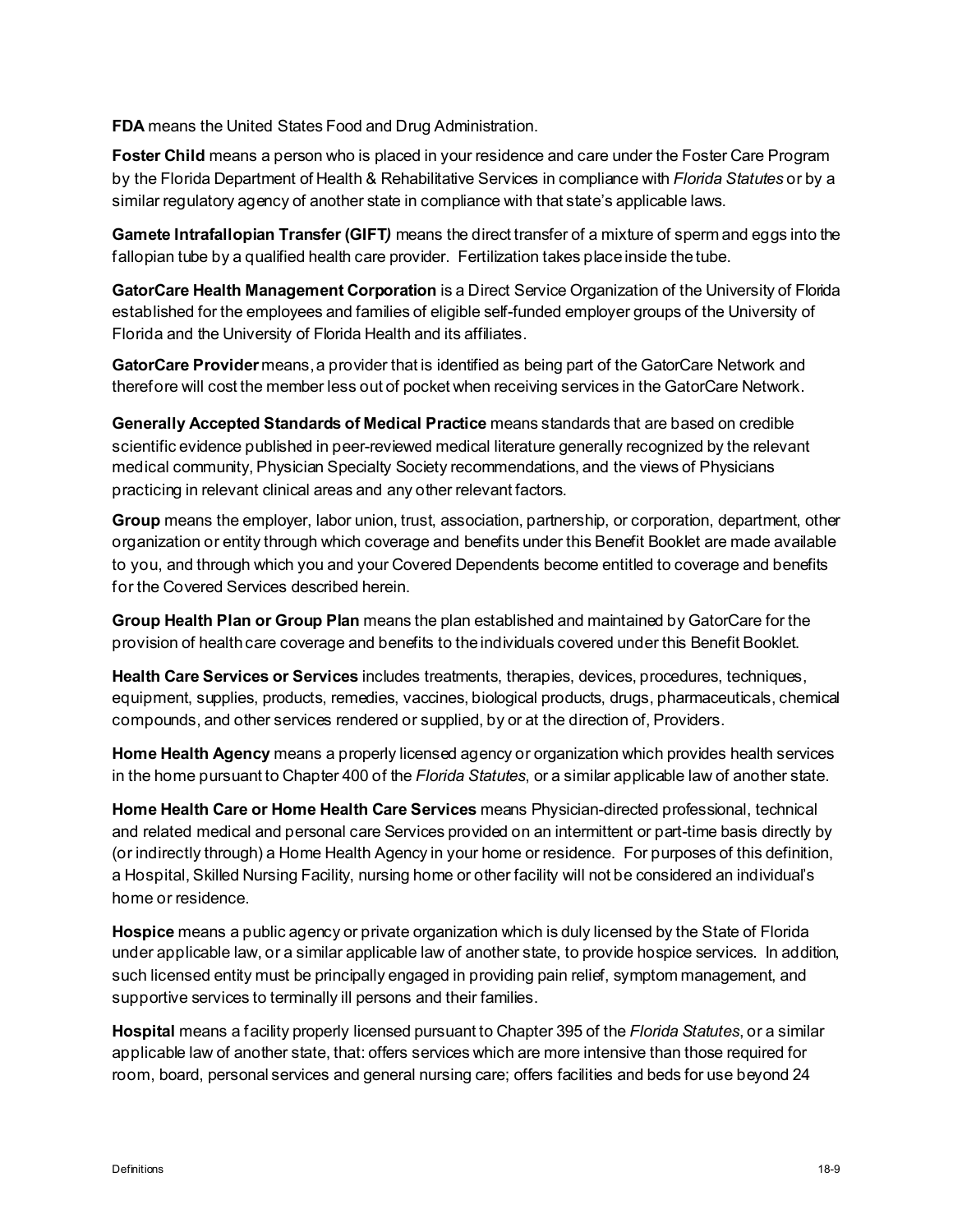hours; and regularly makes available at least clinical laboratory services, diagnostic x-ray services and treatment facilities for surgery or obstetrical care or other definitive medical treatment of similar extent.

The term Hospital does not include: an Ambulatory Surgical Center; a Skilled Nursing Facility; a standalone Birthing Center; a Psychiatric Facility; a Substance Abuse Facility; a convalescent, rest or nursing home; or a facility which primarily provides Custodial, educational, or Rehabilitative Therapies.

**Note: If services specifically for the treatment of a physical disability are provided in a licensed Hospital which is accredited by the Joint Commission on the Accreditation of Health Care Organizations, the American Osteopathic Association, or the Commission on the Accreditation of Rehabilitative Facilities, payment for these services will not be denied solely because such Hospital lacks major surgical facilities and is primarily of a rehabilitative nature. Recognition of these facilities does not expand the scope of Covered Services. It only expands the setting where Covered Services can be performed for coverage purposes.**

**Identification (ID) Card** means the card(s) issued to Covered Plan Participants under the BlueOptions Group Health Plan. The card is not transferable to another person. Possession of such card in no way guarantees that a particular individual is eligible for, or covered under, this Benefit Booklet.

**Independent Clinical Laboratory** means a laboratory properly licensed pursuant to Chapter 483 of the *Florida Statutes*, or a similar applicable law of another state, where examinations are performed on materials or specimens taken from the human body to provide information or materials used in the diagnosis, prevention, or treatment of a Condition.

**Independent Diagnostic Testing Facility** means a facility, independent of a Hospital or Physician's office, which is a fixed location, a mobile entity, or an individual non-Physician practitioner where diagnostic tests are performed by a licensed Physician or by licensed, certified non-Physician personnel under appropriate Physician supervision. An Independent Diagnostic Testing Facility must be appropriately registered with the Agency for Health Care Administration and must comply with all applicable Florida law or laws of the State in which it operates. Further, such an entity must meet BCBSF's criteria for eligibility as an Independent Diagnostic Testing Facility.

**In-Network** means, when used in reference to Covered Services, the level of benefits payable to an In-Network Provider as designated on the Schedule of Benefits under the heading "In-Network". Otherwise, In-Network means, when used in reference to a Provider, that, at the time Covered Services are rendered, the Provider is an In-Network Provider under the terms of this Booklet.

**In-Network Provider** means any health care Provider who, at the time Covered Services were rendered to you, was under contract with BCBSF to participate in BCBSF's NetworkBlue and included in the panel of providers designated by BCBSF as "In-Network" for your specific plan. (Please refer to your Schedule of Benefits). For payment purposes under this Benefit Booklet only, the term In-Network Provider also refers, when applicable, to any health care Provider located outside the state of Florida who or which, at the time Health Care Services were rendered to you, participated as a BlueCard PPO Program Provider under the Blue Cross Blue Shield Association's BlueCard Program.

**Intensive Outpatient Treatment** means treatment in which an individual receives at least 3 clinical hours of institutional care per day (24-hour period) for at least 3 days a week and returns home or is not treated as an inpatient during the remainder of that 24-hour period. A Hospital shall not be considered a "home" for purposes of this definition.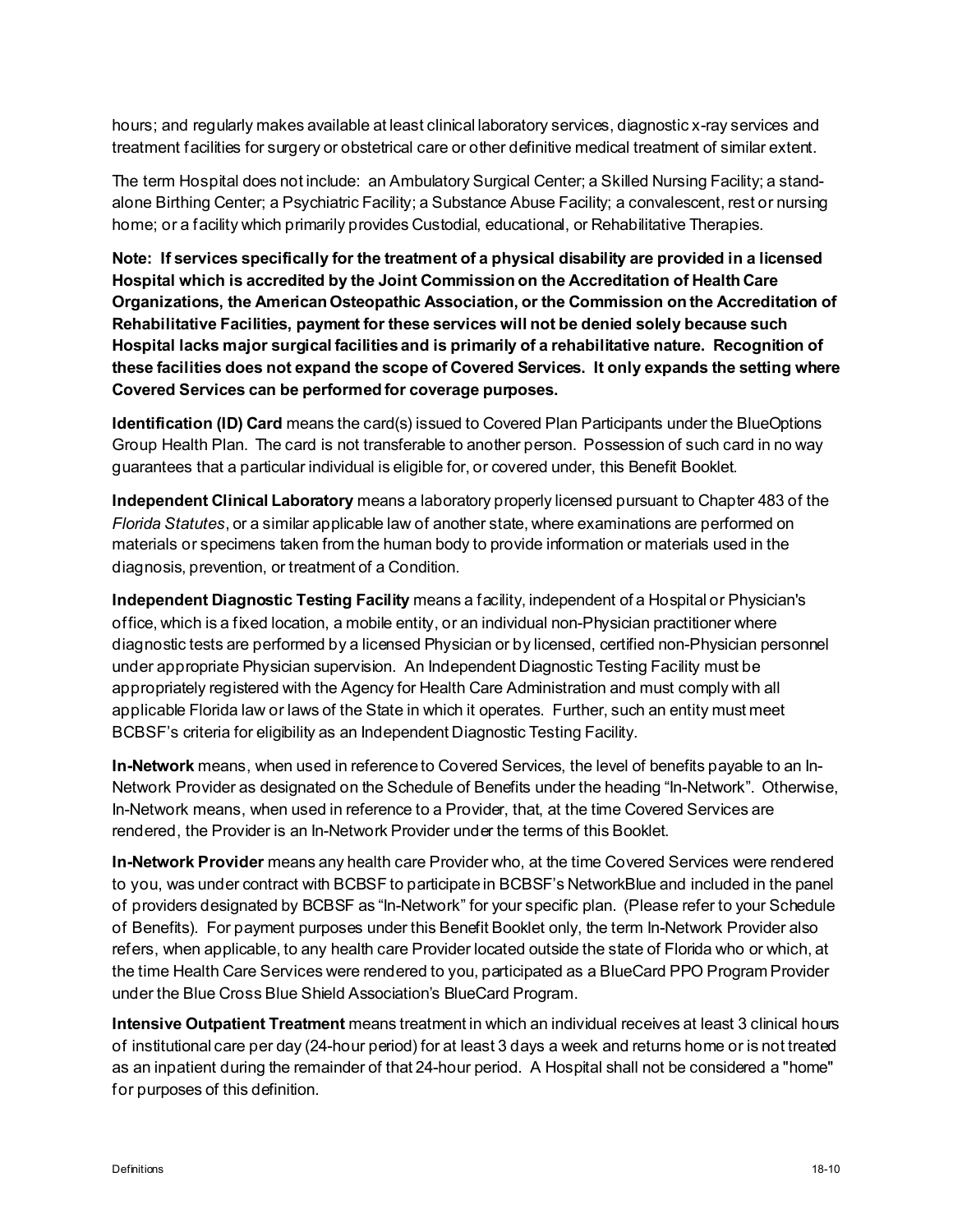**In Vitro Fertilization (IVF***)* means a process in which an egg and sperm are combined in a laboratory dish to facilitate fertilization. If fertilized, the resulting embryo is transferred to the woman's uterus.

**Licensed Practical Nurse** means a person properly licensed to practice practical nursing pursuant to Chapter 464 of the *Florida Statues*, or a similar applicable law of another state.

**Massage Therapist** means a person properly licensed to practice Massage, pursuant to Chapter 480 of the *Florida Statutes*, or a similar applicable law of another state.

**Massage or Massage Therapy** means the manipulation of superficial tissues of the human body using the hand, foot, arm, or elbow. For purposes of this Benefit Booklet, the term Massage or Massage Therapy does not include the application or use of the following or similar techniques or items for the purpose of aiding in the manipulation of superficial tissues: hot or cold packs; hydrotherapy; colonic irrigation; thermal therapy; chemical or herbal preparations; paraffin baths; infrared light; ultraviolet light; Hubbard tank; or contrast baths.

**Mastectomy** means the removal of all or part of the breast for Medically Necessary reasons as determined by a Physician.

**Medical Literature** means scientific studies published in a United States peer-reviewed national professional journal.

**Medically Necessary** or **Medical Necessity** means that, with respect to a Health Care Service, a Physician, exercising prudent clinical judgment, provided the Health Care Service to you for the purpose of preventing, evaluating, diagnosing or treating an illness, injury, disease or its symptoms, and that the Health Care Service was:

- 1. in accordance with Generally Accepted Standards of Medical Practice;
- 2. clinically appropriate, in terms of type, frequency, extent, site and duration, and considered effective for your illness, injury or disease; and
- 3. not primarily for your convenience, or that of your Physician or other health care Provider, and not more costly than an alternative Service or sequence of Services at least as likely to produce equivalent therapeutic or diagnostic results as to the diagnosis or treatment of your illness.

**Note:** It is important to remember that any review of Medical Necessity by us is solely for the purpose of determining coverage or benefits under this Booklet and not for the purpose of recommending or providing medical care. In this respect, we may review specific medical facts or information pertaining to you. Any such review, however, is strictly for the purpose of determining, among other things, whether a Service provided or proposed meets the definition of Medical Necessity in this Booklet as determined by us. In applying the definition of Medical Necessity in this Booklet, we may apply our coverage and payment guidelines then in effect. You are free to obtain a Service even if we deny coverage because the Service is not Medically Necessary; however, you will be solely responsible for paying for the Service.

**Medicare** means the federal health insurance provided under Title XVIII of the Social Security Act and all amendments thereto.

**Medication Guide** for the purpose of this Benefit Booklet means the guide then in effect issued by us where you may find information about Specialty Drugs, Prescription Drugs that require prior coverage authorization and Self-Administered Prescription Drugs that may be covered under this plan.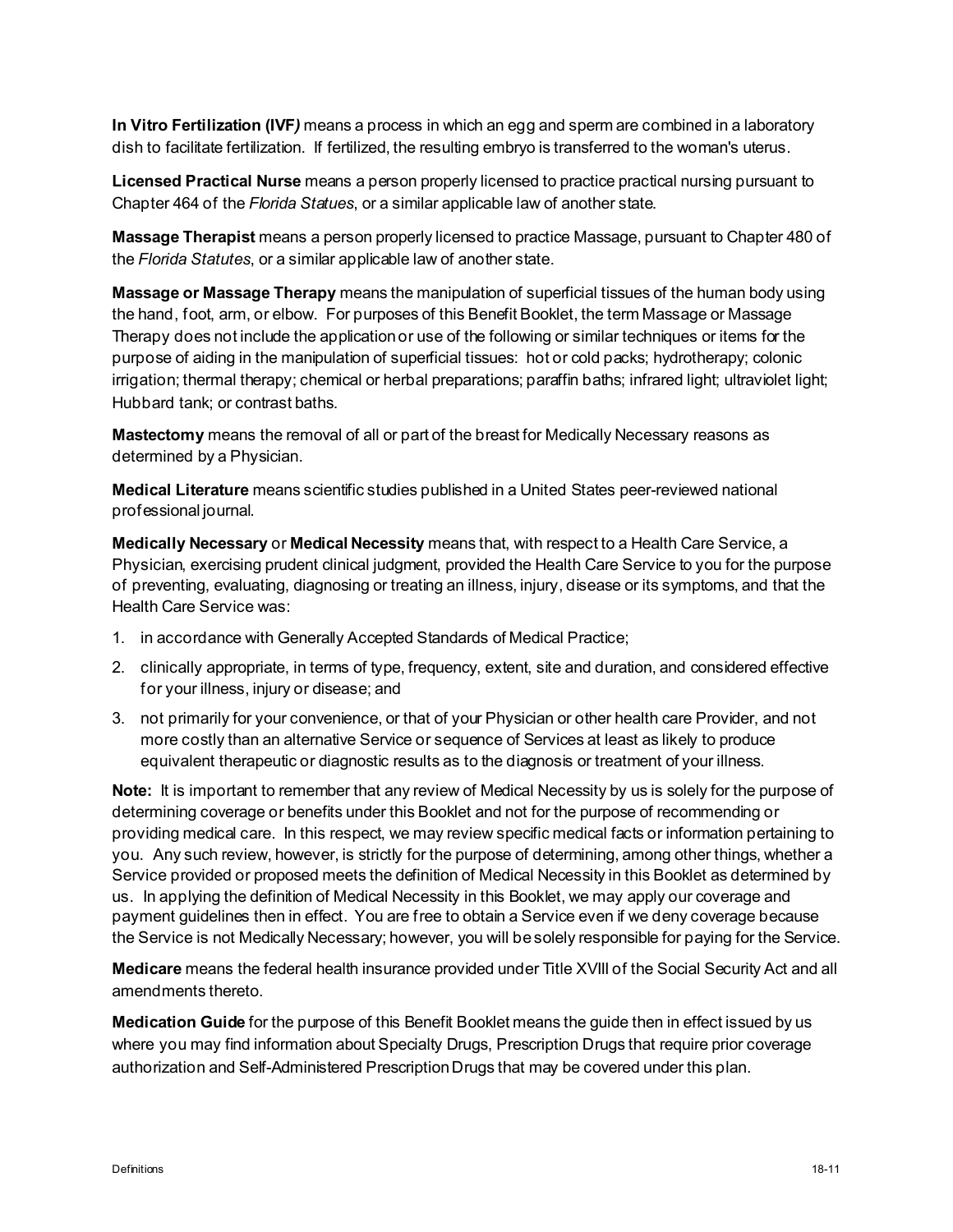**Note:** The Medication Guide is subject to change at any time. Please refer to our website at [www.FloridaBlue.com](http://www.bcbsfl.com/) for the most current guide or you may call the customer service phone number on your Identification Card for current information.

**Mental Health Professional** means a person properly licensed to provide mental health Services, pursuant to Chapter 491 of the *Florida Statutes*, or a similar applicable law of another state. This professional may be a clinical social worker, mental health counselor or marriage and family therapist. A Mental Health Professional does not include members of any religious denomination who provide counseling services.

**Mental and Nervous Disorder** means any disorder listed in the diagnostic categories of the International Classification of Disease (ICD-9 CM or ICD 10 CM), or their equivalents in the most recently published version of the American Psychiatric Association's Diagnostic and Statistical Manual of Mental Disorders, regardless of the underlying cause, or effect, of the disorder.

**Midwife** means a person properly licensed to practice midwifery pursuant to Chapter 467 of the *Florida Statutes,* or a similar applicable law of another state.

**NetworkBlue** means, or refers to, the preferred provider network established and so designated by BCBSF which is available to individuals covered under this Benefit Booklet. Please note that BCBSF's Preferred Patient Care (PPC) preferred provider network is not available to individuals covered under this Benefit Booklet.

**Occupational Therapist** means a person properly licensed to practice Occupational Therapy pursuant to Chapter 468 of the *Florida Statutes*, or a similar applicable law of another state.

**Occupational Therapy** means a treatment that follows an illness or injury and is designed to help a patient learn to use a newly restored or previously impaired function.

**Orthotic Device** means any rigid or semi-rigid device needed to support a weak or deformed body part or restrict or eliminate body movement.

**Out-of-Network** means, when used in reference to Covered Services, the level of benefits payable to an Out-of-Network Provider as designated on the Schedule of Benefits under the heading "Out-of-Network". Otherwise, Out-of-Network means, when used in reference to a Provider, that, at the time Covered Services are rendered, the Provider is not an In-Network Provider under the terms of this Booklet.

**Out-of-Network Provider** means a Provider who, at the time Health Care Services were rendered:

- 1. did not have a contract with us to participate in NetworkBlue but was participating in our Traditional Program; or
- 2. did not have a contract with a Host Blue to participate in its local PPO Program for purposes of the BlueCard PPO Program but was participating, for purposes of the BlueCard Program, as a BlueCard Traditional Program Provider; or
- 3. did have a contract to participate in NetworkBlue but was not included in the panel of Providers designated by us to be In-Network for your Plan; or
- 4. did not have a contract with us to participate in NetworkBlue or our Traditional Program; or
- 5. did not have a contract with a Host Blue to participate for purposes of the BlueCard Program as a BlueCard Traditional Program Provider.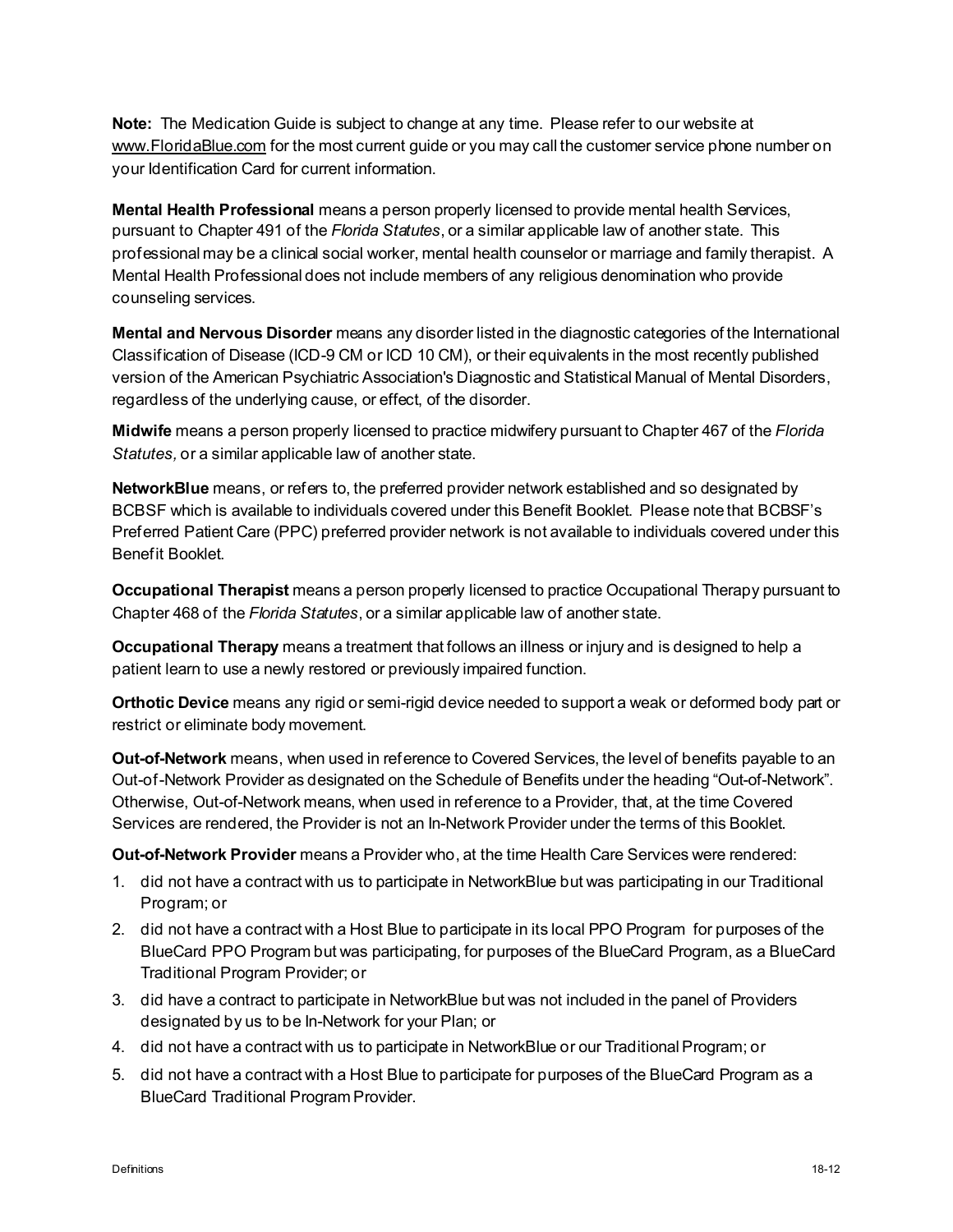**Outpatient Rehabilitation Facility** means an entity which renders, through providers properly licensed pursuant to Florida law or the similar law or laws of another state: outpatient physical therapy; outpatient speech therapy; outpatient occupational therapy; outpatient cardiac rehabilitation therapy; and outpatient Massage for the primary purpose of restoring or improving a bodily function impaired or eliminated by a Condition. Further, such an entity must meet BCBSF's criteria for eligibility as an Outpatient Rehabilitation Facility. The term Outpatient Rehabilitation Facility, as used herein, shall not include any Hospital including a general acute care Hospital, or any separately organized unit of a Hospital, which provides comprehensive medical rehabilitation inpatient services, or rehabilitation outpatient services, including, but not limited to, a Class III "specialty rehabilitation hospital" described in Chapter 59A, *Florida*  Administrative Code or the similar law or laws of another state.

**Pain Management** includes, but is not limited to, Services for pain assessment, medication, physical therapy, biofeedback, and/or counseling. Pain rehabilitation programs are programs featuring multidisciplinary Services directed toward helping those with chronic pain to reduce or limit their pain.

**Partial Hospitalization** means treatment in which an individual receives at least 6 clinical hours of institutional care per day (24-hour period) for at least 5 days per week and returns home or is not treated as an inpatient during the remainder of that 24-hour period. A Hospital shall not be considered a "home" for purposes of this definition.

**Physical Therapy** means the treatment of disease or injury by physical or mechanical means as defined in Chapter 486 of the *Florida Statutes* or a similar applicable law of another state. Such therapy may include traction, active or passive exercises, or heat therapy.

**Physical Therapist** means a person properly licensed to practice Physical Therapy pursuant to Chapter 486 of the *Florida Statutes*, or a similar applicable law of another state.

**Physician** means any individual who is properly licensed by the state of Florida, or a similar applicable law of another state, as a Doctor of Medicine (M.D.), Doctor of Osteopathy (D.O.), Doctor of Podiatry (D.P.M.), Doctor of Chiropractic (D.C.), Doctor of Dental Surgery or Dental Medicine (D.D.S. or D.M.D.), or Doctor of Optometry (O.D.).

**Physician Assistant** means a person properly licensed pursuant to Chapter 458 of the *Florida Statutes*, or a similar applicable law of another state.

**Physician Specialty Society** means a United States medical specialty society that represents diplomates certified by a board recognized by the American Board of Medical Specialties.

**Post-Service Claim** means any paper or electronic request or application for coverage, benefits, or payment for a Service actually provided to you (not just proposed or recommended) that is received by us on a properly completed claim form or electronic format acceptable to us in accordance with the provisions of this section.

**Pre-Service Claim** means any request or application for coverage or benefits for a Service that has not yet been provided to you and with respect to which the terms of the Benefit Booklet condition payment for the Service (in whole or in part) on approval by us of coverage or benefits for the Service before you receive it. A Pre-Service Claim may be a Claim Involving Urgent Care. As defined herein, a Pre-Service Claim shall not include a request for a decision or opinion by us regarding coverage, benefits, or payment for a Service that has not actually been rendered to you if the terms of the Benefit Booklet do not require (or condition payment upon) approval by us of coverage or benefits for the Service before it is received.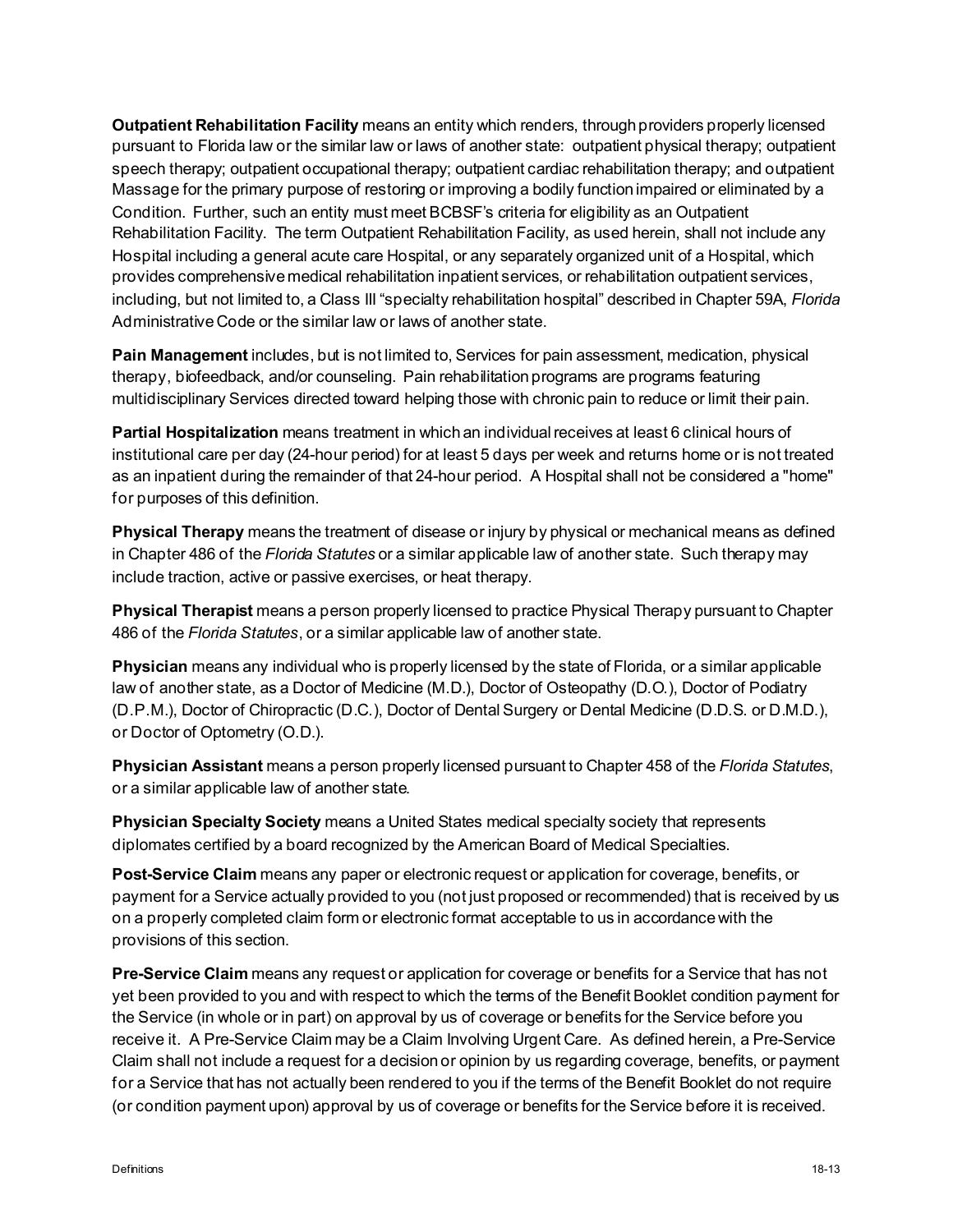**Prescription Drug** means any medicinal substance, remedy, vaccine, biological product, drug, pharmaceutical or chemical compound which can only be dispensed with a Prescription and/or which is required by state law to bear the following statement or similar statement on the label: "Caution: Federal law prohibits dispensing without a Prescription".

**Preventive Services Guide** means the guide then in effect issued by us that contains a listing of Preventive Health Services covered under your plan. **Note**: The Preventive Services Guide is subject to change Please refer to our website at www.floridablue.com/healthresources for the most current guide.

**Prosthetist/Orthotist** means a person or entity that is properly licensed, if applicable, under Florida law, or a similar applicable law of another state, to provide services consisting of the design and fabrication of medical devices such as braces, splints, and artificial limbs prescribed by a Physician.

**Prosthetic Device** means a device which replaces all or part of a body part or an internal body organ or replaces all or part of the functions of a permanently inoperative or malfunctioning body part or organ.

**Provider** means any facility, person or entity recognized for payment by BCBSF under this Booklet.

**Provider Incentive** means an additional amount of compensation paid to a health care Provider by a Blue Cross and/or Blue Shield Plan, based on the Provider's compliance with agreed-upon procedural and/or outcome measures for a particular population of covered persons.

**Psychiatric Facility** means a facility properly licensed under Florida law, or a similar applicable law of another state, to provide for the care and treatment of Mental and Nervous Disorders. For purposes of this Booklet, a Psychiatric Facility is not a Hospital or a Substance Abuse Facility, as defined herein.

**Psychologist** means a person properly licensed to practice psychology pursuant to Chapter 490 of the *Florida Statutes*, or a similar applicable law of another state.

**Registered Nurse** means a person properly licensed to practice professional nursing pursuant to Chapter 464 of the *Florida Statutes*, or a similar applicable law of another state.

**Registered Nurse First Assistant (RNFA***)* means a person properly licensed to perform surgical first assisting services pursuant to Chapter 464 of the *Florida Statutes* or a similar applicable law of another state.

**Rehabilitation Services** means Services for the purpose of restoring function lost due to illness, injury or surgical procedures including but not limited to cardiac rehabilitation, pulmonary rehabilitation, Occupational Therapy, Speech Therapy, Physical Therapy and Massage Therapy.

**Rehabilitative Therapies** means therapies the primary purpose of which is to restore or improve bodily or mental functions impaired or eliminated by a Condition, and include, but are not limited to, Physical Therapy, Speech Therapy, Pain Management, pulmonary therapy or Cardiac Therapy.

**Residential Treatment Facility** means a facility properly licensed under Florida law or a similar applicable law of another state, to provide care and treatment of Mental and Nervous Disorders and Substance Dependency and meets all of the following requirements:

- Has Mental Health Professionals on-site 24 hours per day and 7 days per week;
- Provides access to necessary medical services 24 hours per day and 7 days per week;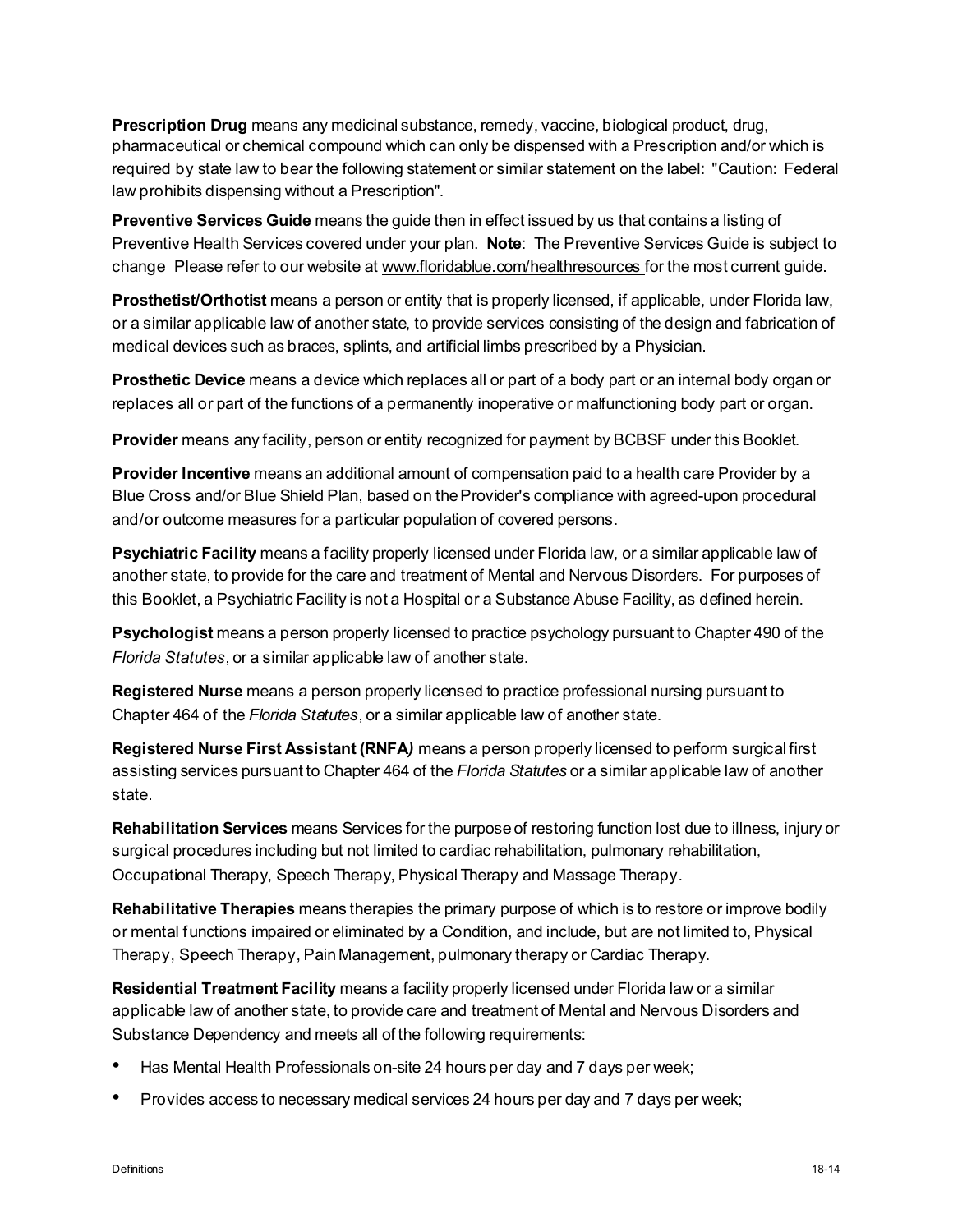- Provides access to at least weekly sessions with a behavioral health professional fully licensed for independent practice for individual psychotherapy;
- Has individualized active treatment plan directed toward the alleviation of the impairment that caused the admission;
- Provides a level of skilled intervention consistent with patient risk;
- Is not a wilderness treatment program or any such related or similar program, school and/or education service.

With regard to Substance Dependency treatment, in addition to the above, must meet the following:

- If Detoxification Services are necessary, providesaccess to necessary on-site medical services 24 hours per day and 7 days per week, which must be actively supervised by an attending physician;
- Ability to assess and recognize withdrawal complications that threaten life or bodily function and to obtain needed Services either on site or externally;
- Is supervised by an on-site Physician 24 hours per day and 7 days per week with evidence of close and frequent observation.

**Residential Treatment Services** means treatment in which an individual is admitted by a Physician overnight to a Hospital, Psychiatric Hospital or Residential Treatment Facility and receives daily face to face treatment by a Mental Health Professional for at least 8 hours per day, each day. The Physician must perform the admission evaluation with documentation and treatment orders within 48 hoursand provide evaluations at least weekly with documentation. A multidisciplinary treatment plan must be developed within 3 days of admission and must be updated weekly.

**Self-Administered Prescription Drug** means an FDA-approved Prescription Drug that you may administer to yourself, as recommended by a Physician.

**Skilled Nursing Facility** means an institution or part thereof which meets BCBSF's criteria for eligibility as a Skilled Nursing Facility and which: 1) is licensed as a Skilled Nursing Facility by the state of Florida or a similar applicable law of another state; and 2) is accredited as a Skilled Nursing Facility by the Joint Commission on Accreditation of Healthcare Organizations or recognized as a Skilled Nursing Facility by the Secretary of Health and Human Services of the United States under Medicare, unless such accreditation or recognition requirement has been waived by BCBSF.

**Sound Natural Teeth** means teeth that are whole or properly restored (restoration with amalgams, resin or composite only); are without impairment, periodontal, or other conditions; and are not in need of Services provided for any reason other than an Accidental Dental Injury. Teeth previously restored with a crown, inlay, onlay, or porcelain restoration, or treated with endodontics, are not Sound Natural Teeth.

**Specialty Drug** means an FDA-approved Prescription Drug that has been designated, solely by us, as a Specialty Drug due to special handling, storage, training, distribution requirements and/or management of therapy. Specialty Drugs may be Provider administered or self-administered and are identified with a special symbol in the Medication Guide.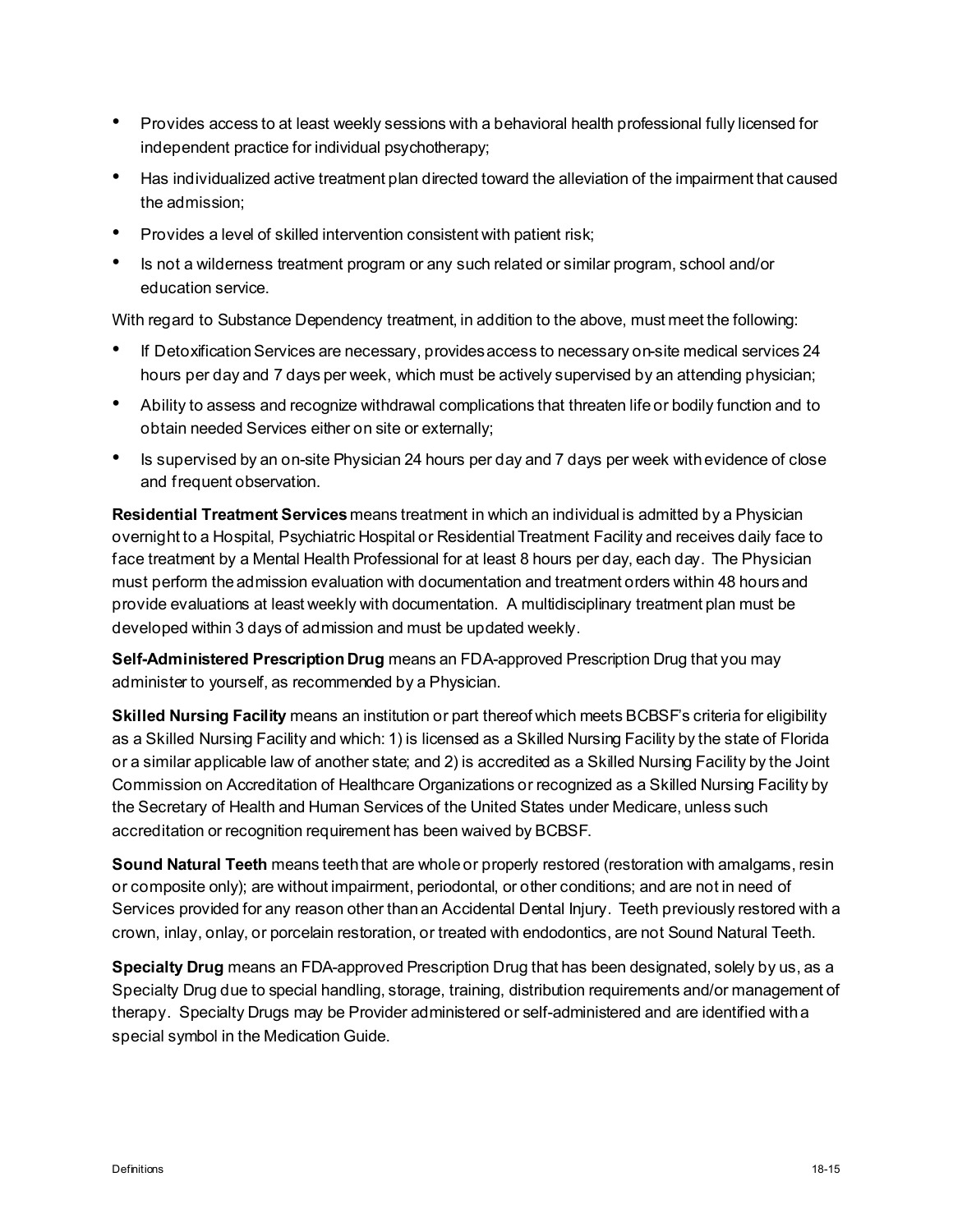**Specialty Pharmacy** means a Pharmacy that has signed a Participating Pharmacy Provider Agreement with us to provide specific Prescription Drug products, as determined by us. In-Network Specialty Pharmacies are listed in the Medication Guide.

**Speech Therapy** means the treatment of speech and language disorders by a Speech Therapist including language assessment and language restorative therapy services.

**Stabilize** shall have the same meaning with regard to Emergency Services as the term is defined in Section 1867 of the Social Security Act.

**Speech Therapist** means a person properly licensed to practice Speech Therapy pursuant to Chapter 468 of the *Florida Statutes*, or a similar applicable law of another state.

**Standard Reference Compendium** means: 1) the United States Pharmacopoeia Drug Information; 2) the American Medical Association Drug Evaluation; or 3) the American Hospital Formulary Service Hospital Drug Information.

**Substance Abuse Facility** means a facility properly licensed under Florida law, or a similar applicable law of another state, to provide necessary care and treatment for Substance Dependency. For the purposes of this Booklet a Substance Abuse Facility is not a Hospital or a Psychiatric Facility, as defined herein.

**Substance Dependency** means a Condition where a person's alcohol or drug use injures his or her health; interferes with his or her social or economic functioning; or causes the individual to lose selfcontrol.

**Traditional Program** means, or refers to, BCBSF 's provider contracting programs called Payment for Physician Services (PPS) and Payment for Hospital Services (PHS). For purposes of this Benefit Booklet, the term Traditional Program also refers, when applicable, to the traditional Provider contracting programs of other Blue Cross and/or Blue Shield organizations as designated under the Blue Cross and Blue Shield Association's BlueCardProgram.

**Traditional Program Providers** means, or refers to, those health care Providers who are not NetworkBlue Providers, but who or which, at the time you received Services from them, were participating in the Traditional Program. For purposes of payment under this Benefit Booklet only, the term Traditional Program Provider also refers, when applicable, to any health care Provider located outside the state of Florida who or which, at the time Health Care Services were rendered to you, participated as a BlueCard Traditional Provider under the Blue Cross and Blue Shield Association's BlueCard Program.

**Urgent Care Center** means a facility properly licensed that: 1) is available to provide Services to patients at least 60 hours per week with at least twenty-five (25) of those available hours after 5:00 p.m. on weekdays or on Saturday or Sunday; 2) posts instructions for individuals seeking Health Care Services, in a conspicuous public place, as to where to obtain such Services when the Urgent Care Center is closed; 3) employs or contracts with at least one or more Board Certified or Board Eligible Physicians and Registered Nurses (RNs) who are physically present during all hours of operation. Physicians, RNs, and other medical professional staff must have appropriate training and skills for the care of adults and children; and 4) maintains and operates basic diagnostic radiology and laboratory equipment in compliance with applicable state and/or federal laws and regulations.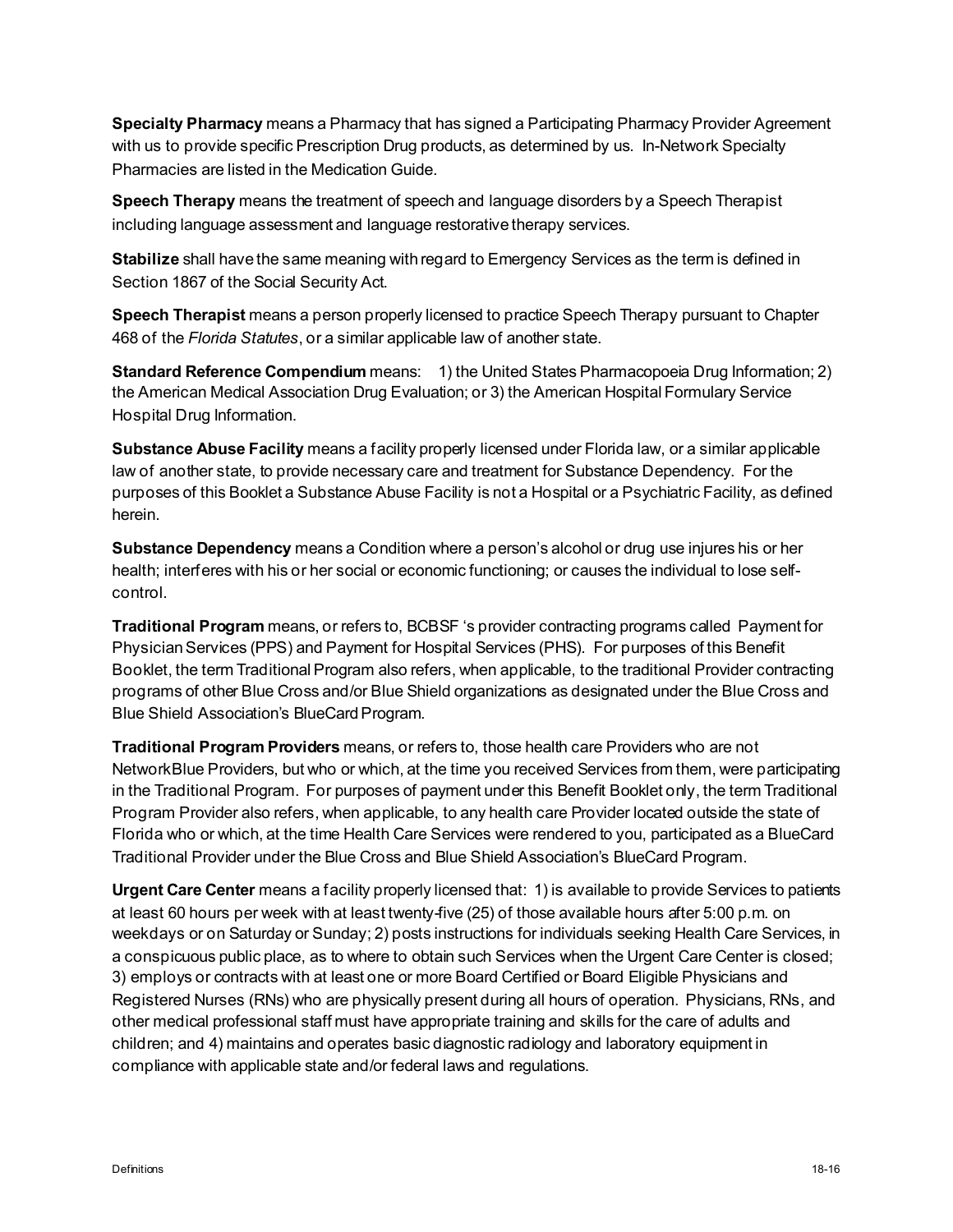For purposes of this Benefit Booklet, an Urgent Care Center is not a Hospital, Psychiatric Facility, Substance Abuse Facility, Skilled Nursing Facility or Outpatient Rehabilitation Facility.

**Value-Based Program** means an outcomes-based payment arrangement and/or a coordinated care model facilitated with one or more local Providers that is evaluated against cost and quality metrics/factors and is reflected in Provider payment.

**Waiting Period** means the length of time established by GatorCare which must be met by an individual before that individual becomes eligible for coverage under this Benefit Booklet.

**Zygote Intrafallopian Transfer (ZIFT)** means a process in which an egg is fertilized in the laboratory and the resulting zygote is transferred to the fallopian tube at the pronuclear stage (before cell division takes place). The eggs are retrieved and fertilized on one day and the zygote is transferred the following day.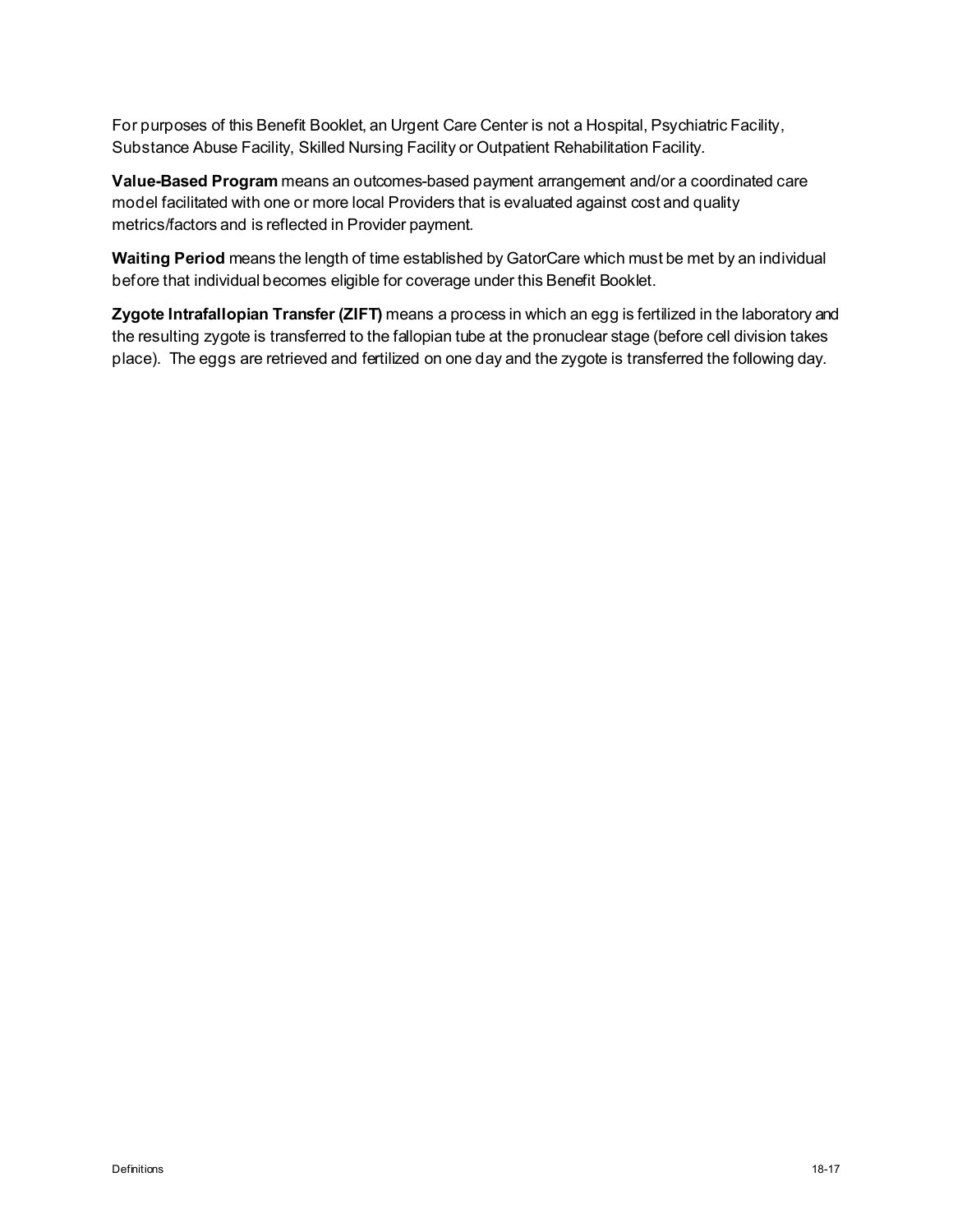# Section 19: VALUE ADDED SERVICES - MEDICAL EVACUATION AND REPATRIATION

## **Introduction**

This section describes value added Services that may be offered through BCBSF or offered through a third party under contract with BCBSF to provide these value added services.

## **Medical Evacuation**

Medical transportation services may be covered, provided it is Medically Necessary to transport you from:

- 1. a Hospital which is unable to provide proper care to the nearest Hospital that can provide proper care; or
- 2. the place a medical emergency occurs to the nearest Hospital that can provide proper care.

Expenses for evacuation, and fees necessary to arrange for the evacuation, are covered, up to the lifetime maximum listed in your Schedule of Benefits.

The attending Physician must certify, in writing, that the evacuation is Medically Necessary. Medical evacuation services must be authorized in advance by calling 800-810-2583.

## **Medical Repatriation**

Medical repatriation takes place after you have received medical care and the local attending Physician determines you are able to return home to continue your recovery and/or rehabilitation; or continue your trip. Coverage includes expenses for transportation and fees necessary to arrange for you to be transported from the facility to either your primary residence or back to the place where you were evacuated.

Expenses for transportation and fees necessary to arrange for medical repatriation are covered, up to the lifetime maximum listed in your Schedule of Benefits.

Medical repatriation Services must be authorized in advance by calling 800-810-2583.

## Exclusion:

No coverage is provided for any travel, evacuation, or repatriation expenses arising directly or indirectly as a result of:

- 1. alcohol or substance abuse or use, or Conditions or physical complications related thereto;
- 2. normal pregnancy, fertility treatments, childbirth or elective abortion, other than unforeseen complications of pregnancy;
- 3. participation in, or training for, professional sports or amateur sporting events;
- 4. all extreme, high risk sports, including bodily contact sports; skydiving, hang gliding, bungee jumping, parachuting, mountain climbing or any high altitude activities, caving, heli-skiing or extreme skiing;